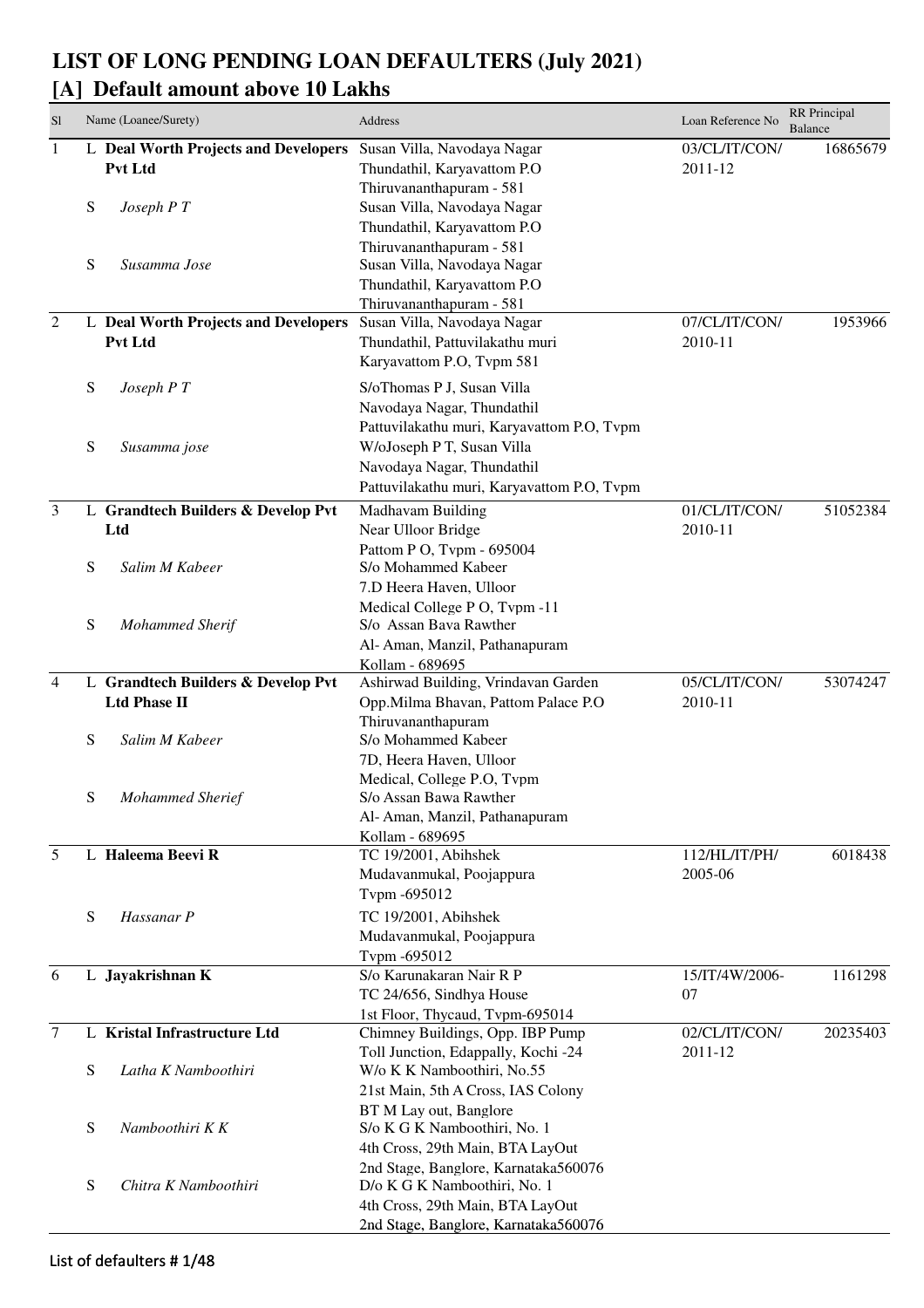| $009-10$<br>Kochi, Ernakulam 682016<br>${\bf S}$<br>Shamier Marickar F M<br>S/o Fazil Marickar, A6<br>Kent Nalukettu, Vennala<br>Chackaraparambu, Kochi, Ernakulam<br>S/o Yusuf Marickar, KMLRA 20<br>S<br>Dr. Fazil Marickar Y M<br>Shamier Manzil, Mosque Lane<br>Kumarapuram, Tvpm<br>D/o Muhammed, KMLRA 20<br>S<br>Dr. Kurshid Fazil Muhammed<br>Shamier Manzil, Mosque Lane<br>Kumarapuram, Tvpm<br>S<br>Premin Shamier Marickar<br>D/o Nazumudin, A6<br>Kent Nalukettu, Vennala<br>ChackaraParambu, Kochi, Ernakulam<br>9<br>3/CL/IT/CON/2<br>L Mirabella - Roy Joseph Parangot<br>TC 12/397, House no.35, M N Lane<br>74852806<br>and Miriam<br>Plamood, madattuvilakattumuri<br>$010 - 11$<br>Pattom P.O, Thiruvananthapuram<br>S<br>TC 12/397, House no.35, M N Lane<br><b>Miriam</b><br>Plamood, madattuvilakattumuri<br>Pattom P.O, Thiruvananthapuram<br>L Mookambika Homes and<br>04/CL/IT/CON/<br>49773989<br>10<br>20/343,<br>2010-11<br><b>Apartments (Pvt) Ltd</b><br>Poothole Lane, |
|--------------------------------------------------------------------------------------------------------------------------------------------------------------------------------------------------------------------------------------------------------------------------------------------------------------------------------------------------------------------------------------------------------------------------------------------------------------------------------------------------------------------------------------------------------------------------------------------------------------------------------------------------------------------------------------------------------------------------------------------------------------------------------------------------------------------------------------------------------------------------------------------------------------------------------------------------------------------------------------------------------|
|                                                                                                                                                                                                                                                                                                                                                                                                                                                                                                                                                                                                                                                                                                                                                                                                                                                                                                                                                                                                        |
|                                                                                                                                                                                                                                                                                                                                                                                                                                                                                                                                                                                                                                                                                                                                                                                                                                                                                                                                                                                                        |
|                                                                                                                                                                                                                                                                                                                                                                                                                                                                                                                                                                                                                                                                                                                                                                                                                                                                                                                                                                                                        |
|                                                                                                                                                                                                                                                                                                                                                                                                                                                                                                                                                                                                                                                                                                                                                                                                                                                                                                                                                                                                        |
|                                                                                                                                                                                                                                                                                                                                                                                                                                                                                                                                                                                                                                                                                                                                                                                                                                                                                                                                                                                                        |
|                                                                                                                                                                                                                                                                                                                                                                                                                                                                                                                                                                                                                                                                                                                                                                                                                                                                                                                                                                                                        |
|                                                                                                                                                                                                                                                                                                                                                                                                                                                                                                                                                                                                                                                                                                                                                                                                                                                                                                                                                                                                        |
|                                                                                                                                                                                                                                                                                                                                                                                                                                                                                                                                                                                                                                                                                                                                                                                                                                                                                                                                                                                                        |
|                                                                                                                                                                                                                                                                                                                                                                                                                                                                                                                                                                                                                                                                                                                                                                                                                                                                                                                                                                                                        |
|                                                                                                                                                                                                                                                                                                                                                                                                                                                                                                                                                                                                                                                                                                                                                                                                                                                                                                                                                                                                        |
|                                                                                                                                                                                                                                                                                                                                                                                                                                                                                                                                                                                                                                                                                                                                                                                                                                                                                                                                                                                                        |
|                                                                                                                                                                                                                                                                                                                                                                                                                                                                                                                                                                                                                                                                                                                                                                                                                                                                                                                                                                                                        |
|                                                                                                                                                                                                                                                                                                                                                                                                                                                                                                                                                                                                                                                                                                                                                                                                                                                                                                                                                                                                        |
|                                                                                                                                                                                                                                                                                                                                                                                                                                                                                                                                                                                                                                                                                                                                                                                                                                                                                                                                                                                                        |
|                                                                                                                                                                                                                                                                                                                                                                                                                                                                                                                                                                                                                                                                                                                                                                                                                                                                                                                                                                                                        |
|                                                                                                                                                                                                                                                                                                                                                                                                                                                                                                                                                                                                                                                                                                                                                                                                                                                                                                                                                                                                        |
|                                                                                                                                                                                                                                                                                                                                                                                                                                                                                                                                                                                                                                                                                                                                                                                                                                                                                                                                                                                                        |
|                                                                                                                                                                                                                                                                                                                                                                                                                                                                                                                                                                                                                                                                                                                                                                                                                                                                                                                                                                                                        |
|                                                                                                                                                                                                                                                                                                                                                                                                                                                                                                                                                                                                                                                                                                                                                                                                                                                                                                                                                                                                        |
|                                                                                                                                                                                                                                                                                                                                                                                                                                                                                                                                                                                                                                                                                                                                                                                                                                                                                                                                                                                                        |
|                                                                                                                                                                                                                                                                                                                                                                                                                                                                                                                                                                                                                                                                                                                                                                                                                                                                                                                                                                                                        |
| MG Road Thrissur-680004                                                                                                                                                                                                                                                                                                                                                                                                                                                                                                                                                                                                                                                                                                                                                                                                                                                                                                                                                                                |
| S<br>Raj havan, Adiyat Lane,<br>Raju Sethuram                                                                                                                                                                                                                                                                                                                                                                                                                                                                                                                                                                                                                                                                                                                                                                                                                                                                                                                                                          |
| Poothole, Thrissur-680004                                                                                                                                                                                                                                                                                                                                                                                                                                                                                                                                                                                                                                                                                                                                                                                                                                                                                                                                                                              |
| Chakkumpurathu House<br>S<br>Ajith C.S                                                                                                                                                                                                                                                                                                                                                                                                                                                                                                                                                                                                                                                                                                                                                                                                                                                                                                                                                                 |
| G A Road, Poonkunnam                                                                                                                                                                                                                                                                                                                                                                                                                                                                                                                                                                                                                                                                                                                                                                                                                                                                                                                                                                                   |
| Thrissur-6800002                                                                                                                                                                                                                                                                                                                                                                                                                                                                                                                                                                                                                                                                                                                                                                                                                                                                                                                                                                                       |
| L Sreekumaran Pillai V<br>11<br>56/HL/IT/PH/2<br>1561405<br>S/o Vishnu Namboothiri, Sreeragam                                                                                                                                                                                                                                                                                                                                                                                                                                                                                                                                                                                                                                                                                                                                                                                                                                                                                                          |
| Pullikkanakku.P.O, Krishnapuram<br>005-06                                                                                                                                                                                                                                                                                                                                                                                                                                                                                                                                                                                                                                                                                                                                                                                                                                                                                                                                                              |
| Kayamkulam, Alappuzha                                                                                                                                                                                                                                                                                                                                                                                                                                                                                                                                                                                                                                                                                                                                                                                                                                                                                                                                                                                  |
| S<br>Ganga Devi R<br>W/o Sreekumaran Pillai V, Sreeragam                                                                                                                                                                                                                                                                                                                                                                                                                                                                                                                                                                                                                                                                                                                                                                                                                                                                                                                                               |
| Pullikkanakku.P.O, Krishnapuram                                                                                                                                                                                                                                                                                                                                                                                                                                                                                                                                                                                                                                                                                                                                                                                                                                                                                                                                                                        |
| Kayamkulam, Alappuzha                                                                                                                                                                                                                                                                                                                                                                                                                                                                                                                                                                                                                                                                                                                                                                                                                                                                                                                                                                                  |
| L Vinod Kumar M/ Prema Kumari P<br>Thulasi Mandiram<br>12<br>KTDFC//IT/Co<br>2928767                                                                                                                                                                                                                                                                                                                                                                                                                                                                                                                                                                                                                                                                                                                                                                                                                                                                                                                   |
| Paravoor, Chirayinkeezh<br>n/08-09/100510                                                                                                                                                                                                                                                                                                                                                                                                                                                                                                                                                                                                                                                                                                                                                                                                                                                                                                                                                              |
| S<br>Premakumari P<br>W/o Madhusoothanan Pillai                                                                                                                                                                                                                                                                                                                                                                                                                                                                                                                                                                                                                                                                                                                                                                                                                                                                                                                                                        |
| Venuka, Attingal, Attingal                                                                                                                                                                                                                                                                                                                                                                                                                                                                                                                                                                                                                                                                                                                                                                                                                                                                                                                                                                             |
| Tvpm - 695101                                                                                                                                                                                                                                                                                                                                                                                                                                                                                                                                                                                                                                                                                                                                                                                                                                                                                                                                                                                          |
| PMRA - 88, Sandhy Bhavan,<br>L Vinod S Nair<br>8/HL/IT/PH/20<br>13<br>2765572                                                                                                                                                                                                                                                                                                                                                                                                                                                                                                                                                                                                                                                                                                                                                                                                                                                                                                                          |
| Muttada, Mundaikonam,<br>$04 - 05$                                                                                                                                                                                                                                                                                                                                                                                                                                                                                                                                                                                                                                                                                                                                                                                                                                                                                                                                                                     |
| Thiruvananthapuram 695004                                                                                                                                                                                                                                                                                                                                                                                                                                                                                                                                                                                                                                                                                                                                                                                                                                                                                                                                                                              |

*\* L - Loanee | S - Surety | Amount shown is the current interestable amount as per RR*

## **[B] Default amount upto 10 Lakhs**

| S1                          | Name (Loanee/Surety) | <b>Address</b>                                | Loan Reference No | <b>RR</b> Principal<br>Balance |
|-----------------------------|----------------------|-----------------------------------------------|-------------------|--------------------------------|
|                             | L Abdul Latheef M    | S/o MOIDEEN, MMJ House                        | 314/99            | 5982                           |
|                             |                      | Karakamandapam, Nemom                         |                   |                                |
|                             |                      | Typm -695020                                  |                   |                                |
|                             | S<br>Abdul Salam M   | S/o P MOHAMMED MOITHEEN                       |                   |                                |
|                             |                      | Varuvilakathu Veedu, Manuladichamangalam      |                   |                                |
|                             |                      | Nemom, Typm -695020                           |                   |                                |
| $\mathcal{D}_{\mathcal{L}}$ | L Abdul Majeed K.A   | XVI-224, Vaikkolemukke,                       | 5/IT/4W/2006-     | 240297                         |
|                             |                      | Thackomveli Road, Vadacode PO,                | $07$ /EKM         |                                |
|                             |                      | Kangarappadi, Eranakulam                      |                   |                                |
| 3                           | L Abdul Rahim M      | S/o Mohammed Ismail                           | 773/4W/SPL/20     | 137361                         |
|                             |                      | Firdhous (VI/184, Padavancode, Vilapilsala PO | $0.5 - 0.6$       |                                |
|                             |                      | Typm - 695573                                 |                   |                                |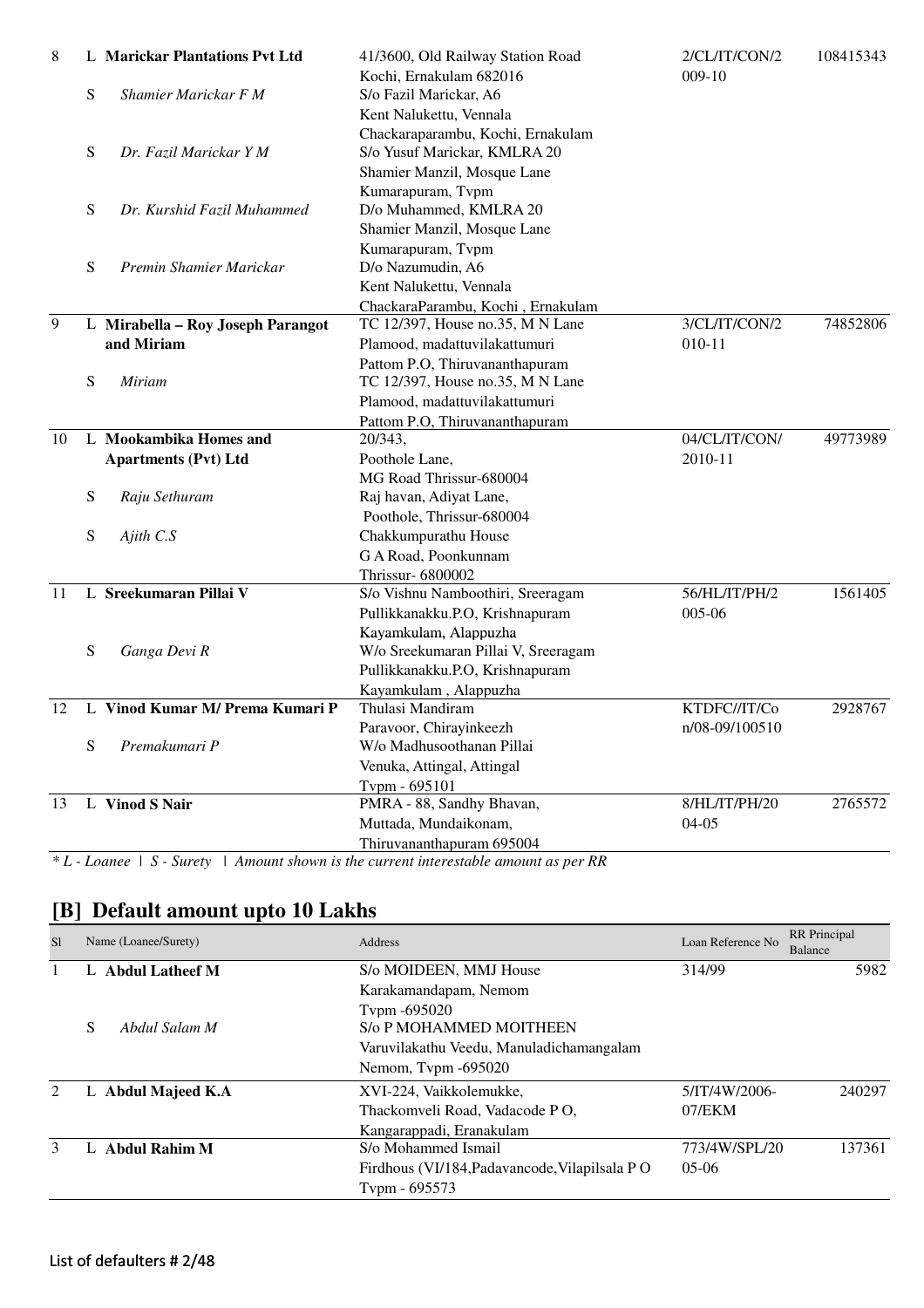| $\overline{4}$ |   | L Abdul Saleem M  | S/O Muhammed Haneefa                        | GEN/2W/2008-   | 31488  |
|----------------|---|-------------------|---------------------------------------------|----------------|--------|
|                |   |                   | Payattuvilakathu Veedu, Near SBT            | 09/100560      |        |
|                |   |                   | Puthukulangara, Vellanadu.P.o               |                |        |
| 5              |   | L Abdul Sukkoor   | 45/668 (1), Beemapalli                      | 16/IT/4W/2005- | 433264 |
|                |   |                   | Vallakadavu, Tvpm                           | 06             |        |
| 6              |   | L Abhilash P.R    | S/O Rajendran                               | Gen/2W/08-     | 16593  |
|                |   |                   | Raja Bhavan, Chittanikkara                  | 09/100644      |        |
|                |   |                   | Avanavancherr.P.O                           |                |        |
| $\overline{7}$ |   | L Abhilash S      | S/o Sasikumar                               | 736/2W/SPL/20  | 1808   |
|                |   |                   | Saravana, Ottasekharamangalam,              | 05-06          |        |
|                |   |                   | Neyyattinkara Tvpm-125                      |                |        |
| 8              |   | L Abhilash S.V    | S/o Sudhakaran C                            | 333/PL/2006-07 | 28708  |
|                |   |                   | Abhi-Anu Nivas, Amachal.P.O                 |                |        |
|                |   |                   | Kattakada, Kulathummal, Neyyattinkara, Tvpm |                |        |
| 9              |   | L Abilal G.O      | S/O Gopinathan                              | 188/PL/2006-07 | 32912  |
|                |   |                   | City Lutheran Church                        |                |        |
|                |   |                   | Panavil JN. Thycacud P.O                    |                |        |
| 10             |   | L Ajaikumar T.V   | S/o.Late Vasudevan Pillai.K.P,              | 586/2003-04    | 35773  |
|                |   |                   | 661, Syam Nivas, Kodunganoor Po,            |                |        |
|                |   |                   | Vattiyoorkavu, tvpm                         |                |        |
|                | S | Suseelan P        | S/o.Pooyan.O, Madathil Puthenveedu,         |                |        |
|                |   |                   | MLA Road, TC18/1334                         |                |        |
|                |   |                   | Aramada PO, Thrikkannapuram                 |                |        |
| 11             |   | L Ajayakumar K    | S/o Krishnapillai M                         | 600/B 17       | 28680  |
|                |   |                   | Jayabhavan Poovar Tvpm -695525              |                |        |
|                | S | Jayakumar k       | S/o Krishnapillai M                         |                |        |
|                |   |                   | Jayabhavan Poovar Tvpm -695525              |                |        |
| 12             |   | L Ajayakumar V    | S/O.VIKRAMAN.P,NISHA BHAVAN,                | 1772/2001-02   | 39188  |
|                |   |                   | MATHOTTAM, PARANDODE, THOLIKKODE,           |                |        |
|                |   |                   | NEDUMANGAD-                                 |                |        |
|                | S | Sudhakaran K.C    | S/O.CHELLAPAN.K,K.C.VILASOM,KATTAKA         |                |        |
|                |   |                   |                                             |                |        |
|                |   |                   | DA,                                         |                |        |
|                |   |                   | THOONGAMPARA,                               |                |        |
|                |   |                   | KATTAKADA.P.O                               | 22/NPL/2016-   | 235935 |
| 13             |   | L Ajith Kumar C.S | Niketham, T.C-17/1554-1                     |                |        |
|                |   |                   | Mythri nagar, H.NO.101(D), Chengallur       | 17             |        |
|                | S | Subish S          | Poojapura, TVPM                             |                |        |
|                |   |                   | S.R, Latha bhavan, No.38/66                 |                |        |
|                |   |                   | North street, Padmanabhapuram               |                |        |
| 14             |   | L Ajith Kumar N.K | Thuklay, Kanyakumari<br>Mudampil House      | 3/UVRS/2005-   | 131049 |
|                |   |                   | Karumom, Karumom .P.O                       | 06             |        |
|                |   |                   | Tvpm - 695002                               |                |        |
| 15             |   | L Ajith Kumar P   | S/O Ponnan Panicker                         | 639/2000-01    | 26540  |
|                |   |                   | Aviitam Veedu                               |                |        |
|                |   |                   | Chira, Venganoor.P.O                        |                |        |
|                | S | Gopi M            | S/O Madhavan                                |                |        |
|                |   |                   | Charuvil Veedu                              |                |        |
|                |   |                   | Kalliyoor, Peringamala.P.o                  |                |        |
| 16             |   | L Ajith Kumar P   | S/o A.Pankajakshan Nair                     | 344/PL/2006-07 | 20339  |
|                |   |                   | Vaikuntam, Arappura, Vattiyoorkavu.P.O      |                |        |
|                |   |                   | Vattiyoorkavu, Tvpm                         |                |        |
| 17             |   | L Ajith Kumar S.K | S/o G Sreedharan Nair                       | $O-55$         | 5595   |
|                |   |                   | Ajith Bhavan, Ambalam Nagar                 |                |        |
|                |   |                   | Vattappara, Tvpm -695028                    |                |        |
|                | S | Stephen J         | S/o Jerome F, P P House                     |                |        |
|                |   |                   | TC 31, Vettucadu, Tvpm - 695021             |                |        |
| 18             |   | L Ajith Kumar V.K | S/o Kunjan, Valiyavila                      | $W-10$         | 18986  |
|                |   |                   | West Poomkulam, Pachaloor                   |                |        |
|                |   |                   | Tvpm -695027                                |                |        |
|                |   |                   |                                             |                |        |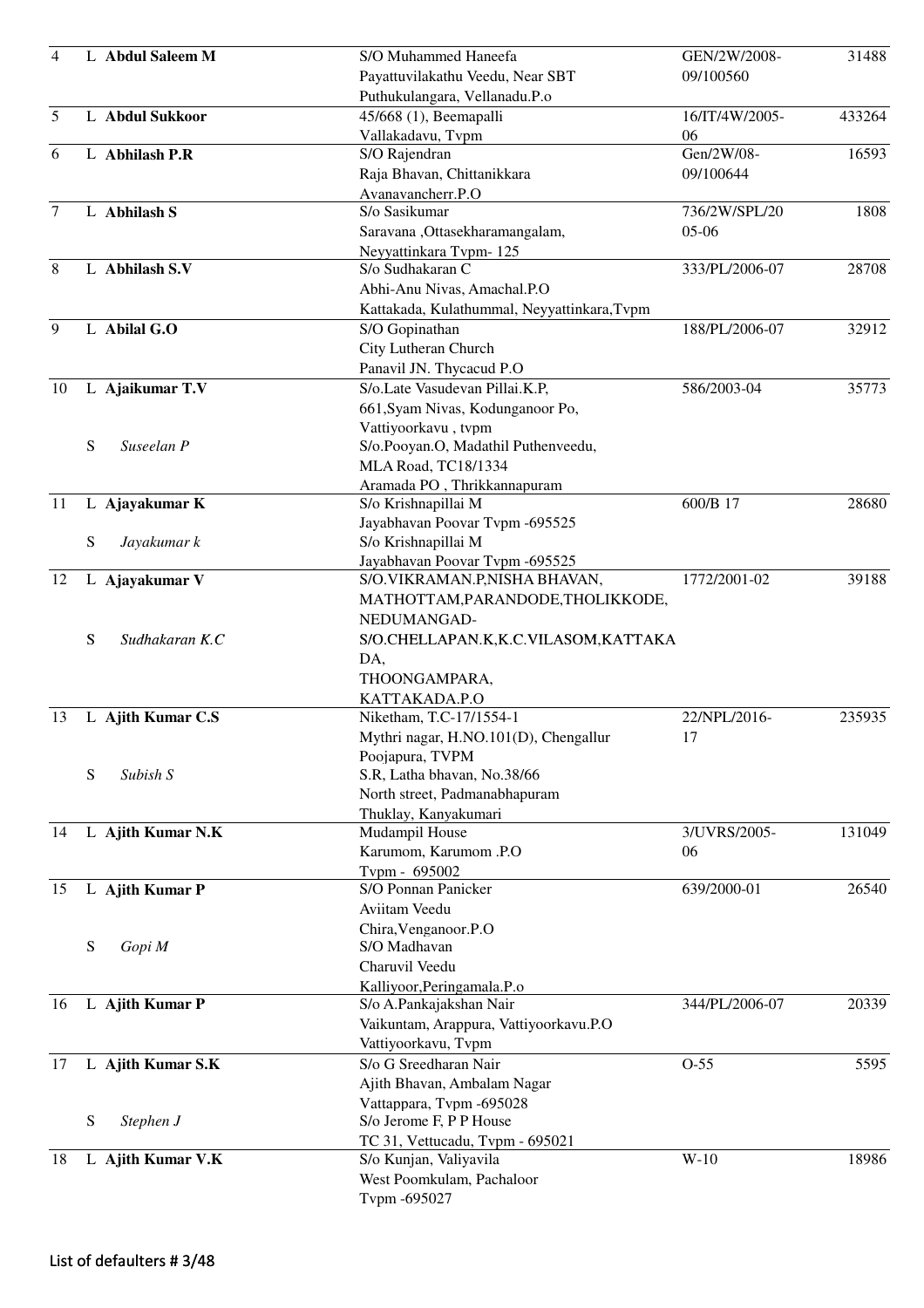|    | S | Rajan V            | S/o Velukutty, Saranya Nivas<br>Pappanamcode, Nemom<br>Tvpm -695020      |                           |        |
|----|---|--------------------|--------------------------------------------------------------------------|---------------------------|--------|
| 19 |   | L Ajithkumar S     | TC 17/395, Happy Home<br>Chadiyara, Kizhakkevila, Poojappura.P.O<br>Tvpm | 100/3W/SPL/20<br>$05-06$  | 203468 |
| 20 |   | L Ajithkumari A.G  | W/o Saji R Sm A G Bhavan                                                 | 505/4W/SPL/20             | 38164  |
|    |   |                    | Kottumpurm Malayinkeezhu .P.Om TVPM -571                                 | 06-07                     |        |
| 21 |   | L Al Ameen A       | Charuvilaputhen Veedu,<br>Muslim Street Desom, Kottarakkara,<br>Kollam   | 41/2W/SPL/200<br>$6 - 07$ | 28723  |
| 22 |   | L Alex D           | S/O Divakaran Nair                                                       | 56/PL/2006-07             | 25062  |
|    |   |                    | Thulasi Bhavan                                                           |                           |        |
| 23 |   | L Ambi K           | Pappanamcode, Nemom.P.O<br>S/o Kuttan K                                  | $K-40$                    | 1028   |
|    |   |                    | Melecheruvilakam Puthen Veedu                                            |                           |        |
|    | S | Mani M             | Ponnumangalam, Nemom.P.O, Tvpm<br>S/o Madaswamy M TC 20/1799             |                           |        |
|    |   |                    | Ambedkar Nagar, Thamalam                                                 |                           |        |
| 24 |   | L Ambika Devi M    | Poojapura.P.O, Thirumala, Tvpm<br>W/O Sasidharan Nair.                   | 134/PL/2005-06            | 19649  |
|    |   |                    | Makom, KKV Lane.                                                         |                           |        |
|    |   |                    | 6th Stone, Karakulam                                                     |                           |        |
| 25 |   | L Anand kumar .A.S | S/o Appu Pillai                                                          | 1/IT/2W/2006-             | 80717  |
|    |   |                    | KNRWA-12, Sivasrishly                                                    | 07                        |        |
|    |   |                    | Near Mahadeva Temple,                                                    |                           |        |
|    |   |                    | Sasthamangalam                                                           |                           |        |
| 26 |   | L Anil B(Late)     | Payyappilly (H)                                                          | 616/2002-                 | 79486  |
|    |   |                    | Payyappilly Paramba                                                      | 03/EKM                    |        |
|    |   |                    | pallamthuruth Road, North Paravur                                        |                           |        |
|    |   |                    | Ernakulam -683513                                                        |                           |        |
|    | S | Prasannakumar P K  | S/o Krishnan T K, Pulekkulath (H)                                        |                           |        |
|    |   |                    | North Pravur, Mannam.P.O<br>Ernakulam -683520                            |                           |        |
| 27 |   | L Anil Kumar G.L   | S\O Gopinadhan nair                                                      | 625/4W/SPL/20             | 399000 |
|    |   |                    | Sheelabhavan, Chellanchey                                                | 06-07                     |        |
|    |   |                    | Perayam, TVPM 695562                                                     |                           |        |
| 28 |   | L Anil Kumar K     | Amal cottage, Changa,                                                    | 1275/2000-01              | 37871  |
|    |   |                    | Veliyanoor PO,                                                           |                           |        |
|    |   |                    | Vellanad, Nedumangad                                                     |                           |        |
|    | S | Surendran C        | Thiruvathira,                                                            |                           |        |
|    |   |                    | Punchakkari, Thiruvallom., TVPM                                          |                           |        |
| 29 |   | L Anil Kumar S     | S/O Subramanniyam.R<br>Thavarukonathu Puthen Veedu                       | KTDFC/08-<br>09/2W/100740 | 48014  |
|    |   |                    | Vellanadu.                                                               |                           |        |
| 30 |   | L Anil Kumar V.O   | S\O P.Vasudevan                                                          | 706/2W/SPL/20             | 32701  |
|    |   |                    | K P 5/309 Sheelabhavan, Kudappanakunnu                                   | 06-07                     |        |
|    |   |                    | Thiruvananthapuram                                                       |                           |        |
|    |   |                    | 695043                                                                   |                           |        |
| 31 |   | L Anila B.S        | W/o Babu K S, Babu Sadanam                                               | 297/2W/SPL/20             | 35222  |
|    |   |                    | Mangattumoola, Oorupoika P.O                                             | 06-07                     |        |
|    |   |                    | Attingal, Chirayinkeezhu, TVPM                                           |                           |        |
| 32 |   | L Anilkumar A.D    | S/o A K Damodaran, Abanapalliyil Veedu                                   | $V-90$                    | 24131  |
|    |   |                    | oorakainadu, Parathodu, Kottayam -685604                                 |                           |        |
|    | S | Rajesh D           | S/o C K Damodaran Pillai, Prasanth                                       |                           |        |
|    |   |                    | Vivekanantha Nagar, Mukkola<br>Tvpm -695015                              |                           |        |
| 33 |   | L Anilkumar M.N    | Maruthur puthenpurayil 13/214                                            | 1/NPL/2014-               | 279150 |
|    |   |                    | Chittattukara North Paravoor                                             | 15/TCR/KTDF               |        |
|    |   |                    | Vadakkekara P O, Ernakulam 683522                                        | $\mathsf{C}$              |        |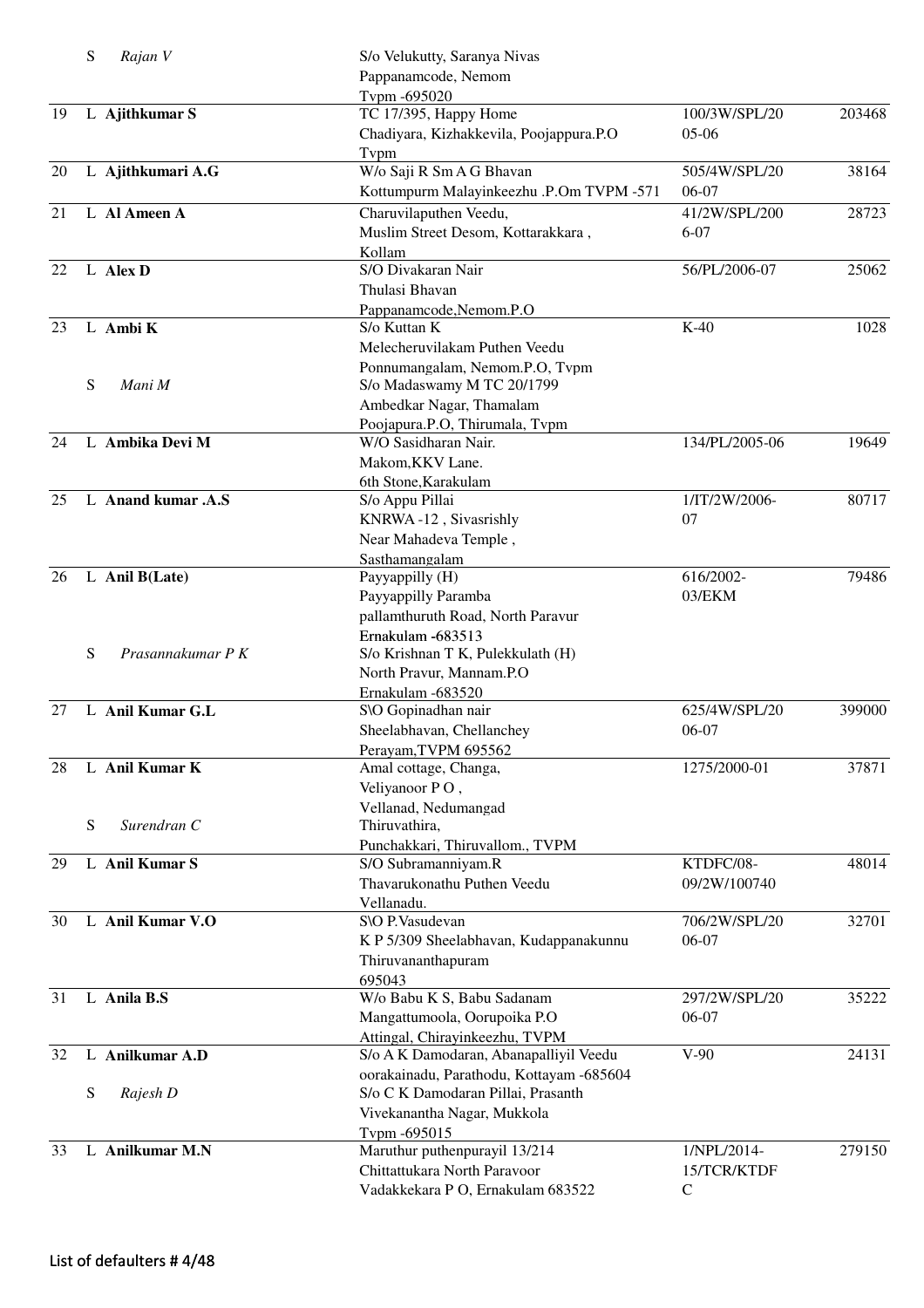|    | S | Thulasi KR        | W/o Anil kumar M N                                            |                 |        |
|----|---|-------------------|---------------------------------------------------------------|-----------------|--------|
|    |   |                   | Maruthur puthenpurayil 13/214                                 |                 |        |
|    |   |                   | Chittattukara North Paravoor, Vadakkekara PO                  |                 |        |
| 34 |   | L Anilkumar P.S   | S/o.Ponnayyan Nadar.K, Sree Shylum,                           | 185/2W/SPL/20   | 10557  |
|    |   |                   | Venniyur, Amarivilan Nellivila,                               | 03-04           |        |
|    |   |                   | Tvpm-695523                                                   |                 |        |
| 35 |   | L Anilkumar S     | TC 16/1751 MS Cottage Ulloor Lane                             | 166/4W/2005-    | 193623 |
|    |   |                   | DPI Junction Thycaud tvpm                                     | 06              |        |
|    | S | Ajithkumar        | TC 41/1765 Pillavilakath Veedu                                |                 |        |
|    |   |                   | Manacaud Tvpm                                                 |                 |        |
| 36 |   | L Anilkumar S     | S/o.Sivan Pillai.K.N, Kanjiravilay,                           | 54/2002-03      | 8900   |
|    |   |                   | Karimulakkal, Komallur, P.O, Alappuzha                        |                 |        |
|    | S | Sajeev Kumar C    | Kunaruvilayil, Manappally,                                    |                 |        |
|    |   |                   | SRDM PO, thazhava Karunagapally,                              |                 |        |
|    |   |                   | Kollam                                                        |                 |        |
| 37 |   | L Anish Lal J.T   | S/O.J.Thankappan                                              | 577/4W/SPL/20   | 376839 |
|    |   |                   | IX/559, Kalakuzhi Roadrikathu Veedu                           | $06-07$         |        |
|    |   |                   | Kottamm, Kollayil, Dhanuvachapuram                            |                 |        |
| 38 |   | L Anitha Kumar L  | S/o.Lambodharan.V,                                            | 39/2003-04      | 9317   |
|    |   |                   | Charuvila Veedu, Ayilam PO,                                   |                 |        |
|    |   |                   | Mudakkal, Avanavancherry, Attingal, Tvpm                      |                 |        |
|    | S | Santhosh G        | S/o.R.Govindan Nair,                                          |                 |        |
|    |   |                   | Sreenilayam, Mudhakkal Village                                |                 |        |
| 39 |   | L Anitha P        | TC 25/2990 MRRA-44A                                           | 01/UVRS/2005-   | 173311 |
|    |   |                   | Malloor Road, Vanchiyoor                                      | 06              |        |
|    |   |                   | tvpm                                                          |                 |        |
|    | S | Sanalkumar T      | 16/256, Cudalloor House                                       |                 |        |
|    |   |                   | Balaramapuram Town                                            |                 |        |
|    |   |                   | Balaramapuram PO, Tvpm - 695501                               |                 |        |
| 40 |   | L Anitha V.S      | W/O Suresh                                                    | 129/PL/IT/2006- | 51703  |
|    |   |                   | Karthika, T.C.28/310                                          | 07              |        |
|    |   |                   | Seeveli Nagar, Kaithamukku, Sreekanteswaram                   |                 |        |
| 41 |   | L Anoop K.G       | Surabhi Nivas, Door No. 7/278                                 | 125/2002-       | 11918  |
|    |   |                   | Chalikkara, Cheekode .P.O                                     | 03/KKD          |        |
|    |   |                   | Malappuram                                                    |                 |        |
|    | S | Gopalan K         | Surabhi Nivas, Door No. 7/278                                 |                 |        |
|    |   |                   | Chalikkara, Cheekode .P.O                                     |                 |        |
|    |   |                   | Malappuram                                                    |                 |        |
|    | S | Shobhanakumari. T | Kuniyil House, Eranhikkal.P.O                                 |                 |        |
|    |   |                   | Elathur, Kozhikode                                            |                 |        |
| 42 |   | L Ansalam K.C     | S/o.Chellapan Nadar, Mannakkakom                              | 1263/2002-03    | 32237  |
|    |   |                   | Venkulam, Nellimood.P.O TVM                                   |                 |        |
|    | S | Vijayan P.K       | S/o.Vellan, Pulachikuni, Kalpetta                             |                 |        |
|    |   |                   | Meenangadi, Batheri, Wayanad                                  |                 |        |
|    | S | Sukumaran K       | S/o.Krishnan, Indiralayam, Nedumangad                         |                 |        |
|    |   |                   | Thiruvananthapuram                                            |                 |        |
| 43 |   | L Antony J        | S/o John J, TC 14/1173                                        | 600/Y/43        | 24263  |
|    |   |                   | Thenguvila Veedu, Thycaud                                     |                 |        |
|    |   |                   | Thycaud, Tvpm-695014                                          |                 |        |
|    | S | Edwin B           | S/o Benjamin G, Leelacottage                                  |                 |        |
|    |   |                   | Kattakada, Veernakavu, Tvpm-695572                            | 21/NPL/2016-    | 215163 |
| 44 |   | L Antony Joshua   | Rajan nivas, T.C 10/2179, Kanjirampara PO                     |                 |        |
|    | S | Anilkumar G       | <b>TVPM 695030</b><br>Thekkeputhen veedu, T.C 28/731, MRA-100 | 17              |        |
|    |   |                   |                                                               |                 |        |
| 45 |   | L Anwar K.Y       | Punnapuam, Pettah P O, TVPM                                   | 97/OFF/2004-    | 102613 |
|    |   |                   | Kalliparambil House                                           |                 |        |
|    |   |                   | Valappad Beach                                                | 05              |        |
|    |   |                   | Thrissur                                                      |                 |        |
|    | S | Alphonsa T A      | W/o Anwar K Y, Kalliparambil House                            |                 |        |
|    |   |                   | Valpad, Valapad Beach, Thrissur - 680567                      |                 |        |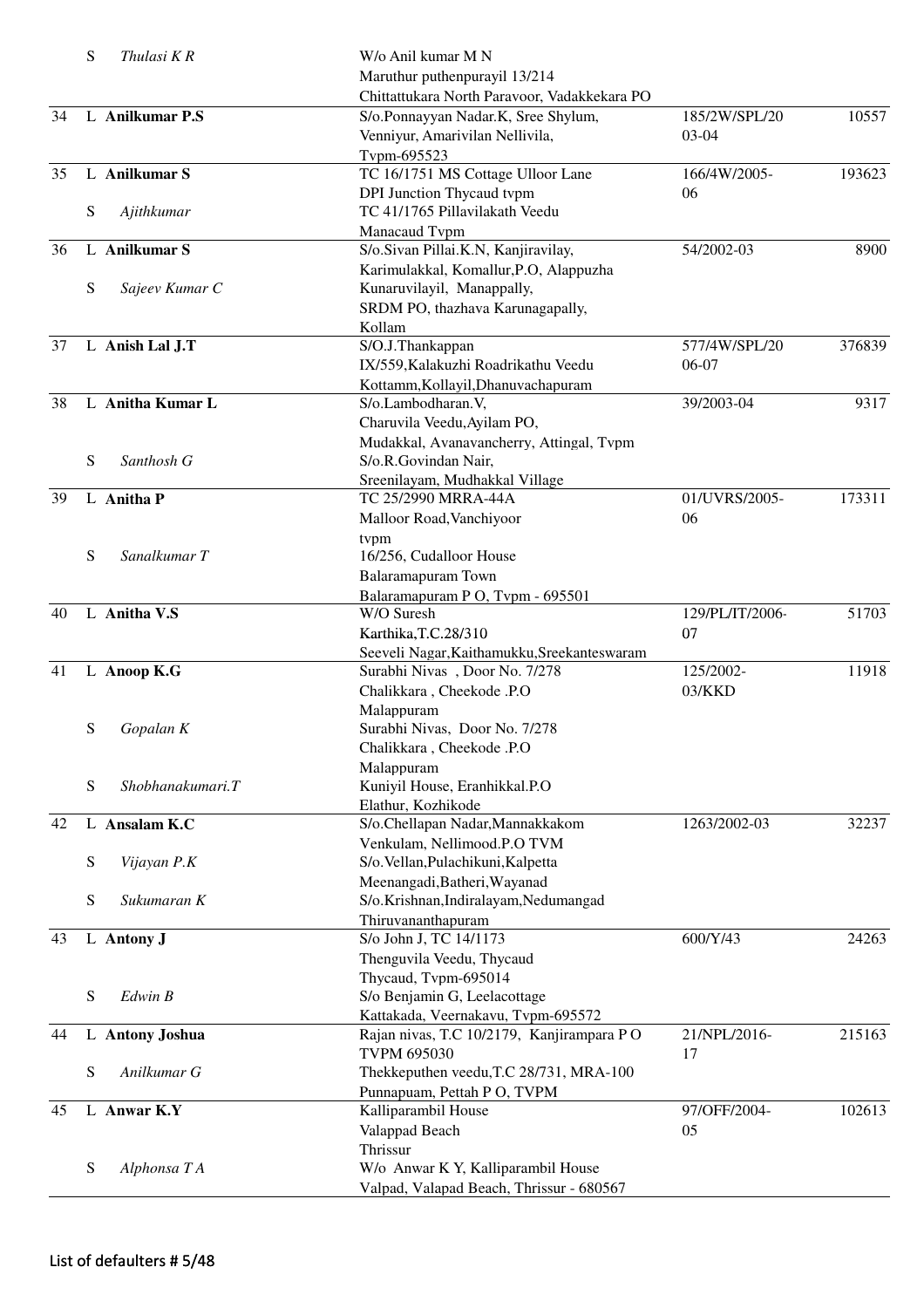| 46 |   | L Appu P                   | Star Bhavan, Vellarada<br>Dalummukhom.P.O, Karikamancodu<br>Neyyattinkara, Tvpm -695125 | 257/2000-01    | 31555  |
|----|---|----------------------------|-----------------------------------------------------------------------------------------|----------------|--------|
|    | S | Tomy Joseph J              | S/o Joseph E. M, Elamthuruthiyil (H)<br>Amboori.P.O, Mayam, Tvpm -695505                |                |        |
| 47 |   | L Appukuttan G             | S/o Gopalan A                                                                           | 24/PL/2008-    | 137339 |
|    |   |                            | 40, Chelachuvadu                                                                        | 09/TCR         |        |
|    |   |                            | Kanjikuzhi- 685606                                                                      |                |        |
|    | S | Unnikrishnan P             | S/o Pazhani K, Mannadathu Kolambu (H)                                                   |                |        |
|    |   |                            | Peruvamba.P.O, Palakkad                                                                 |                |        |
| 48 |   | L Arnold Jose              | S/o Joseph P, 7/1176                                                                    | 57/2W/SPL/200  | 32982  |
|    |   |                            | Krishnakripa, Pongumoodu                                                                | $6 - 07$       |        |
|    |   |                            | Medical College, Kochulloor                                                             |                |        |
| 49 |   | L Arun Ramachandran Nair   | Ulloor, TVPM -511<br>S/o Ramachandran Nair N                                            | 13/IT/4W/2005- | 947193 |
|    |   |                            | Onattu House, Gandhi Nagar .P.O                                                         | 06             |        |
|    |   |                            | Near Medical College, Kottayam -686008                                                  |                |        |
| 50 |   | L Arunkumar $\overline{G}$ | T.C 6/2568, Sakthi Flower, Thittamangalam,                                              | 534/2W/SPL/20  | 55016  |
|    |   |                            | Kodunganoor, Vattiyoorkkavu,Tvm                                                         | 06-07          |        |
| 51 |   | L Ashahar N                | Ashir Villa, Vadakkevila                                                                | 225/2003-04    | 6589   |
|    |   |                            | Kollam,                                                                                 |                |        |
|    | S | $B$ iju $S$ $B$            | 20/1870 (1), Akshara Thamalam                                                           |                |        |
|    |   |                            | Poojappura P O, Tvpm - 695012                                                           |                |        |
|    | S | Shibu K S                  | S/o K.P.K.Pillai, Aswathy                                                               |                |        |
|    |   |                            | Edava, Chirayinkeezhu, Tvpm - 695311                                                    |                |        |
| 52 |   | L Ashokan P                | S/O Parameswaran, Ajay vilasam                                                          | 02/IT/3W/2004- | 66066  |
|    |   |                            | Neduvathoor, Nalleswaram.P.O                                                            | 05             |        |
| 53 |   | L Asokan G                 | Kottarakara.691531<br>Maniveena Cheruvakottukonam                                       | OC/2W/08-      | 38388  |
|    |   |                            | Poudikonam P O, Mannanthala, TVM -17                                                    | 09/100745      |        |
|    | S | LATHA <sub>S</sub>         | Vinayaka XV -269                                                                        |                |        |
|    |   |                            | Reghunathapuram, Palachira PO                                                           |                |        |
|    |   |                            | TVM -695143                                                                             |                |        |
| 54 |   | L Asokan G                 | S/O Gopalan Nadar                                                                       | 2W/08-         | 34221  |
|    |   |                            | A.S Manzil, Kamaraj Nagar                                                               | 09/100736      |        |
|    |   |                            | Peringamal, Kalliyoor.P.O                                                               |                |        |
| 55 |   | L Asokan P                 | S/o.Ponnappan.N, Kadamparavila, Veedu,                                                  | 172/2W/SPL/20  | 5980   |
|    |   |                            | Kavalloor, Vattiyoorkavu Po                                                             | $03 - 04$      |        |
|    |   |                            | Peroorkkada, tvpm                                                                       |                |        |
| 56 |   | L Babu C                   | S/o Chellappan, Pallivila Veedu,                                                        | 809/2002-03    | 39644  |
|    |   |                            | Kurisumuttom, Peyad.P.O,<br>Tvm-695573                                                  |                |        |
|    | S | Baby E                     | S/o P. Vasu, Vadakkumkara                                                               |                |        |
|    |   |                            | Veyiloorkonam, Arumaloor,                                                               |                |        |
|    |   |                            | Kandala.P.O,Maranallur                                                                  |                |        |
|    |   |                            | TVPM-695512.                                                                            |                |        |
| 57 |   | L Babu R                   | S/o Rama Swamy Asari,                                                                   | 705/1999-00    | 31322  |
|    |   |                            | Marichinivila Veedu, Vazhottukonam,                                                     |                |        |
|    |   |                            | Vattiyoorkavu, TVPM.                                                                    |                |        |
|    | S | Sundaran K                 | S/o Kesavan,                                                                            |                |        |
|    |   |                            | Varuvilakathu Veedu, Irumpa,                                                            |                |        |
|    |   | MohananG                   | Aruvikara.P.O., Nedumangad, TVPM.                                                       |                |        |
|    | S |                            | S/o S. Gopalan,                                                                         |                |        |
|    |   |                            | Soorya Bhavan, Aruvikara,<br>Nedumangad                                                 |                |        |
| 58 |   | L Babu S                   | S/O Sukumaran Nadar                                                                     | 1070/2000-01   | 52748  |
|    | S | Krishnan Nair R            | S/O Ramakrishna PIllai                                                                  |                |        |
|    |   |                            | Padmaja Bhavan, pangode, Thirumala                                                      |                |        |
| 59 |   | L Babu V                   | Jishnujith, Munderi                                                                     | Gen/4W/11-     | 252568 |
|    |   |                            | Kalpetta, Vaithiri, Wayanad                                                             | 12/101102/KK   |        |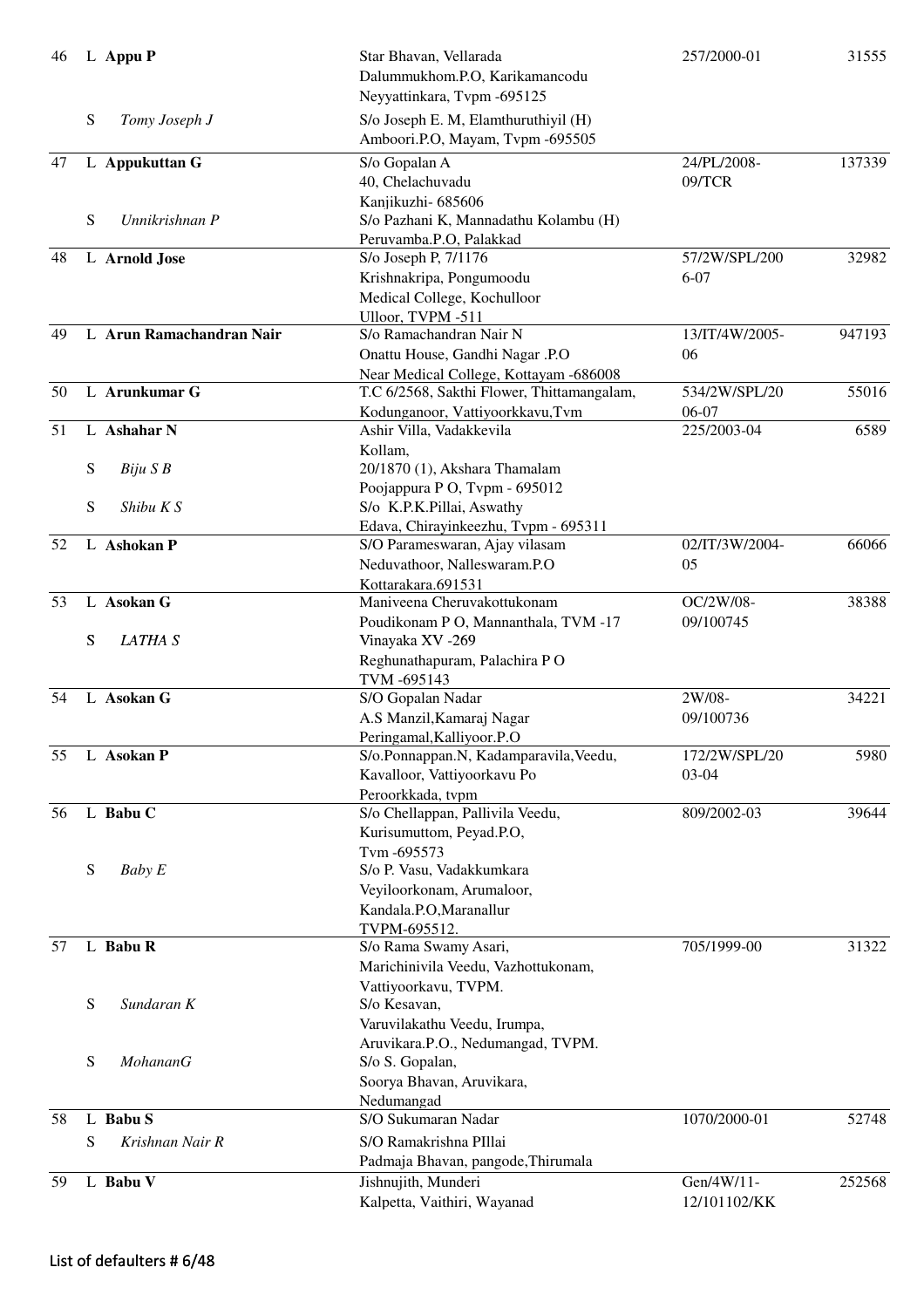|    | S | Renjith U             | Sreelakshmi, Maniyamcode.P.O                                |                |        |
|----|---|-----------------------|-------------------------------------------------------------|----------------|--------|
|    |   |                       | Kalpetta, Vaithiri, Wayanad                                 |                |        |
| 60 |   | L Baburajan T         | S/o Thomas, RGR Bhavan, Mulluvila,                          | 25/PL/2007-08  | 49207  |
|    |   |                       | Venganoor.P.O, Venganoor, Neyyattinkara                     |                |        |
|    |   |                       | Tvpm-695523                                                 |                |        |
| 61 |   | L Baby Jacob P.C      | S/o P C Cherian, Pallipurath House                          | $AD-6$         | 18474  |
|    | S |                       | Chenikkala, Amboori, Tvpm -695505<br>M/S M John, Moolayil   |                |        |
|    |   | Joseph J              |                                                             |                |        |
|    |   |                       | Kattaykalil, Industrial Estate<br>Typm -695019              |                |        |
| 62 |   | L Baby Joseph         | S/o Varkey Joseph                                           | 9/PL/2004-05   | 87868  |
|    |   |                       | T.C 27/120(1) MRA 19                                        |                |        |
|    |   |                       | Rohini, Vanchiyoor                                          |                |        |
|    | S | Shaji G               | Gopika                                                      |                |        |
|    |   |                       | Manacaud, Kalady                                            |                |        |
|    |   |                       | Thiruvananthapuram                                          |                |        |
| 63 |   | L Baby M.J            | Mittathanickel, Kothamangalam .P.O                          | 447/UVPS/EK    | 174062 |
|    |   |                       | Malayenkeezhu                                               | M              |        |
| 64 |   | L Baby P.N            | S/o Padmanabhankutty N                                      | 600/K/45       | 9641   |
|    |   |                       | Kalady House, Pangode                                       |                |        |
|    |   |                       | Thirumala, Tvm-695006                                       |                |        |
|    | S | Suresh Chandran       | S/o Chandrasekharan T N                                     |                |        |
|    |   |                       | Kannattu House, Sastha Nagar                                |                |        |
|    |   |                       | Thirumala, Tvm -695006                                      |                |        |
| 65 |   | L Baiju V.S           | Ottaplavila Veedu, Mottamoodu                               | 635/2002-03    | 5885   |
|    |   |                       | Pallichal, Nemom, Po                                        |                |        |
|    | S | Kumar G.V             | Varuvilakathu Veedu                                         |                |        |
|    |   |                       | Edacode, Nemom Po                                           |                |        |
| 66 |   | L Balachandra Kumar P | 8/508, Mankalapadippura, Mankottam,                         | 4/UVPS/2006-   | 128747 |
|    |   |                       | Puruthivila ,Thirupuram ,Neyyattinkara,                     | 07             |        |
|    |   |                       | Thiruvananthapuram                                          |                |        |
|    | S | Suresh Kumar P        | 8/508 (359), Mankala Padippura Veedu                        |                |        |
|    |   |                       | Puruthivila, Thirupuram, TVPM -695133                       |                |        |
| 67 |   | L Balachandran Nair S | S/o Sankara PillaiKunnil Veedu                              | 479/2000-01    | 6722   |
|    |   |                       | Alathukavu, Ponganadu .P.O, Kilimanoor                      |                |        |
|    | S | Abdul Rashhed A       | Chirayinkeezhu, Tvpm<br>S/o Abhul Kassim M, Pezhuvila Veedu |                |        |
|    |   |                       | Kallambalam .P.O, Kudavoor                                  |                |        |
|    |   |                       | Chirayinkeezhu, Tvpm                                        |                |        |
| 68 |   | L Balachandran P      | S/O Parameswaran Nair                                       | GEN/2W/2008-   | 39313  |
|    |   |                       | Nnjattadivarathu Veedu                                      | 09/100892      |        |
|    |   |                       | Kazhunad, Vattapara.p.o                                     |                |        |
| 69 |   | L Bhagadath Kumar B.M | S/O Bhargavan Nadar                                         | 159/PL/2006-07 | 45490  |
|    |   |                       | Rohini Nivas, T.C 21/935                                    |                |        |
|    |   |                       | Nedumcadu, Karamana P.O                                     |                |        |
| 70 |   | L Bhaskaran T         | Krishnapriya Veedu                                          | 638/4W/SPL/20  | 143838 |
|    |   |                       | Paayippad P.O, Veeyapuram                                   | 06-07          |        |
|    |   |                       | Alappuzha - 690514                                          |                |        |
| 71 |   | L Biju K              | S/O Karunakaran,                                            | 37/NPL/16-17   | 288948 |
|    |   |                       | Irinchel Roadarikath veedu,                                 |                |        |
|    |   |                       | H.NO. 246, Pallivetta, Aryanadu P O 695542                  |                |        |
|    | S | Jayakumari S          | W/o Subash kumar A                                          |                |        |
|    |   |                       | 293 Kalathadi Veedu                                         |                |        |
|    |   |                       | Pozhiyoor, Pozhiyoor, Tvpm - 695513                         |                |        |
| 72 |   | L Biju L Raj Dr.      | Leela Cottage, Jayaprakash Lane                             | 312/4W/SPL/20  | 430825 |
|    |   |                       | Kudappannakunnu village                                     | $05-06$        |        |
|    |   |                       | tvpm                                                        |                |        |
| 73 |   | L Biju P.S            | Puthenpurayil, Nedumkandam .P.O                             | 129/2002-      | 58510  |
|    |   |                       | Nedumkandam, Idukki                                         | 03/EKM         |        |
|    | S | Muhammed Ikbal        | S/o Moideen, Kochamparamil House                            |                |        |
|    |   |                       | Nedumkandom.P.O, Kalkunthal                                 |                |        |
|    |   |                       | Udumbanchola                                                |                |        |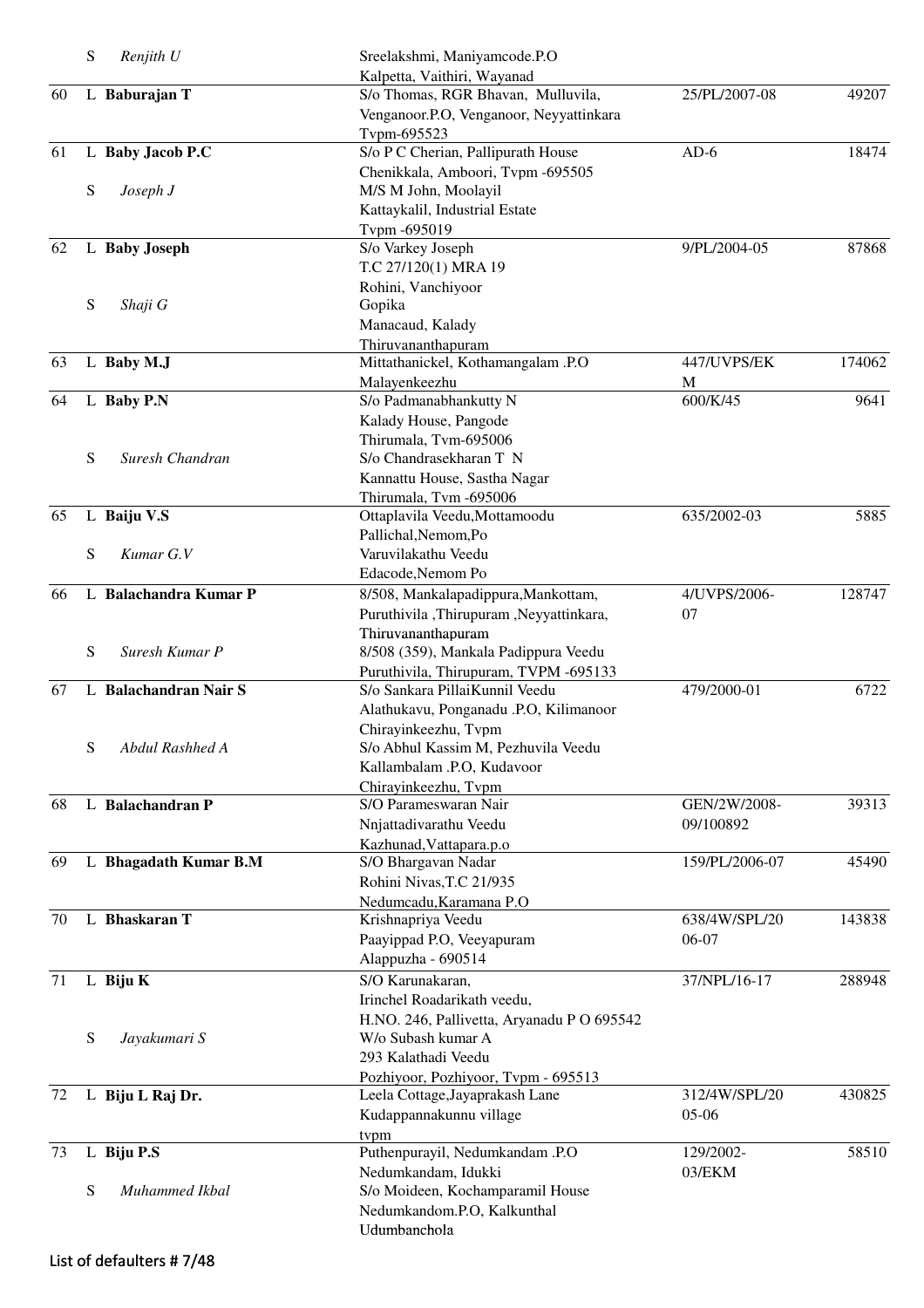| 74 |   | L Biju V                 | S/O Viswambaran                                         | 4/IT/3W/2004-  | 219243 |
|----|---|--------------------------|---------------------------------------------------------|----------------|--------|
|    |   |                          | T.C 14/491, Kadingal Veedu                              | 05             |        |
|    |   |                          | Mannanthala, Trivandrum                                 |                |        |
| 75 |   | L Bijuraj G              | S/o Geoffreydas.M, Blossom                              | 100/PL/2007-08 | 9247   |
|    |   |                          | Thadathikkulam, Kanjiramkulam.P.O                       |                |        |
|    |   |                          | Neyyattinkara, Tvpm                                     |                |        |
| 76 |   | L Bindhu C.S             | John Cottage                                            | 219/PL/2006-07 | 50030  |
|    |   |                          | Vlankulam, Elluvila.P.O                                 |                |        |
|    |   |                          | Kunnathukal,                                            |                |        |
|    |   |                          | Neyyattinkara                                           |                |        |
|    |   |                          | Typm - 695504                                           |                |        |
| 77 |   | L Binoy M                | Leela bhavan Kattakada                                  | 780/2W/SPL/20  | 45332  |
|    |   |                          | Chembanacode Kanakkode                                  | $05-06$        |        |
|    |   |                          | Kulathummal Village, Neyyattinkara                      |                |        |
| 78 |   | L Binu Kumar S           | S/O Surendran, Radhika Nivas                            | 143/PL/2005-06 | 5186   |
|    |   |                          | Gowreeshapattom, Pattom. P.O                            |                |        |
| 79 |   | L Binu R.M               | Naduvathu House                                         | 854/4W/SPL/20  | 199393 |
|    |   |                          | Karakkamandapam                                         | $05-06$        |        |
|    |   |                          |                                                         |                |        |
| 80 |   | L Binulal K.G            | Nemom PO TVPM<br>S/oKrishnan Asari P, Sreechithra       | 47/PL/2006-07  | 55578  |
|    |   |                          |                                                         |                |        |
|    |   |                          | MRA B 205, Machinadu, Peyad.P.O                         |                |        |
|    |   |                          | Vilappil, Kattakada, Tvpm                               |                |        |
| 81 |   | L Binumon N              | S/O.NAGAPPAN NAIR,                                      | 1479/2001-02   | 10564  |
|    | S | Jayaprasad C             | S/O.CHANDRASENAN NAIR.R,                                |                |        |
|    |   |                          | E-11,B NGO QUARTERS, CHACKA TVPM                        |                |        |
| 82 |   | L Brejit E               | W/O M Prakash                                           | $O-12$         | 715    |
|    |   |                          | Bethel Mavarathalakonam                                 |                |        |
|    |   |                          | Ullor                                                   |                |        |
|    |   |                          | Sreekariyam P.O                                         |                |        |
|    |   |                          | Typm-695017                                             |                |        |
|    | S | Prakash                  | H/O Brejit E                                            |                |        |
|    |   |                          | Bethel Mavarathalakonam                                 |                |        |
|    |   |                          | Ullor                                                   |                |        |
|    |   |                          | Sreekariyam P.O                                         |                |        |
|    |   |                          | Tvpm-695017                                             |                |        |
| 83 |   | L Bruselee V.V           | Varissery House                                         | 877/2001-      | 17582  |
|    |   |                          | Cherai .P.O, Kochi - 683514                             | 02/EKM         |        |
|    | S | Krishnakumar G           | S/o Govindan Nair M, Gopika                             |                |        |
|    |   |                          | Kalady.P.O, Chengal, Vadakkumbhagam                     |                |        |
|    |   |                          | Aluva                                                   |                |        |
| 84 |   | L Chandra Kumari G       | W/O Vikraman Nair                                       | 146/PL/2005-06 | 52990  |
|    |   |                          | Chandrika Vilasam                                       |                |        |
|    |   |                          |                                                         |                |        |
| 85 |   | L Chandra Mohanan Nair B | Karakkamandapam, Nemom<br>S/o Bhaskaran Nair G Uthradam | $G-57$         | 27383  |
|    |   |                          |                                                         |                |        |
|    |   |                          | Kulaviyode, Kulathummal                                 |                |        |
|    |   |                          | Ambalathinkala, Kattakada, Tvpm                         |                |        |
|    | S | Gopalakrishnan P         | S/o Parameswaran Nair                                   |                |        |
|    |   |                          | Mahalekshmi Near Mini Estate                            |                |        |
|    |   |                          | Killy Kollode, Kulathummal                              |                |        |
|    |   |                          | Kattakkada, Tvpm                                        |                |        |
| 86 |   | L ChandraBabu V          | S/o Velayudan Pillai, 481,                              | 304/4W/SPL/20  | 80627  |
|    |   |                          | Melethattanvila, Ooruttambalam                          | $05-06$        |        |
|    |   |                          | Tvpm-507                                                |                |        |
| 87 |   | L Chandrahasan V         | L.I.G 26,                                               | 17/PL/2008-    | 94630  |
|    |   |                          | Kasturba nagar, Kadavanthra PO                          | 09/EKM         |        |
|    |   |                          | Kochi 682020                                            |                |        |
|    | S | Jawahar K R              | S/o Ramachandran                                        |                |        |
|    |   |                          | Kannankeril house, Earanat                              |                |        |
|    |   |                          | Palluruthy, Kochi, Ernakulam -682006                    |                |        |
| 88 | L | <b>Chandran C</b>        | S/O Chinnappan                                          | 363/PL/2006-07 | 32962  |
|    |   |                          | T.C 36/629                                              |                |        |
|    |   |                          | Vattiyoorkavu, Trivandrum                               |                |        |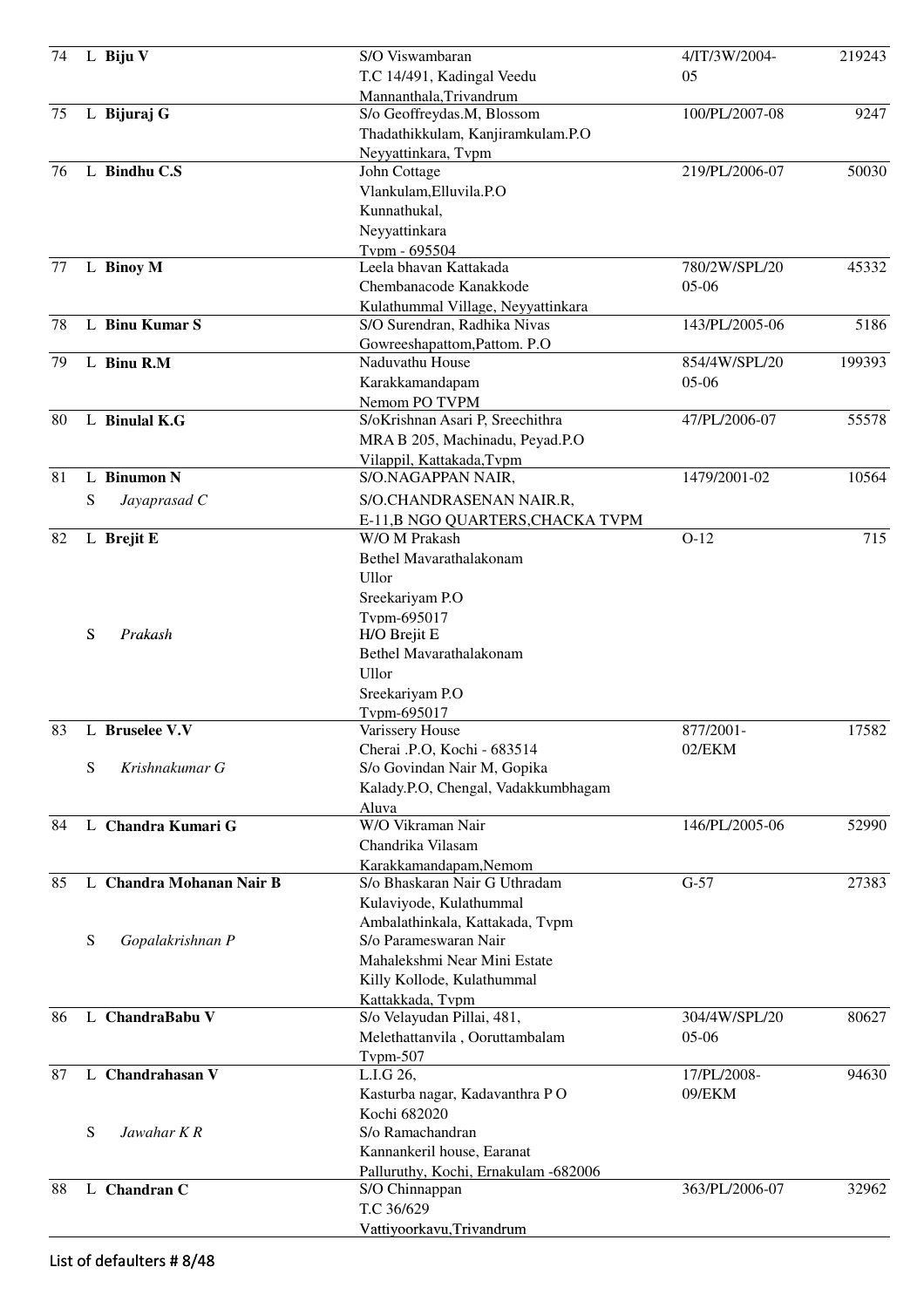| 89 |   | L Chandran D                | Sarala bhavan,, T.C 51/730, Charuvila  | 17/2W/SPL/200  | 45043  |
|----|---|-----------------------------|----------------------------------------|----------------|--------|
|    |   |                             | Nemom, Thiruvananthapuram              | $6 - 07$       |        |
| 90 |   | L Chandrasekharan Nair R    | S/o T M Rajasekharan Nair              | 227/2003-04    | 43310  |
|    |   |                             | Vikas Bhavan                           |                |        |
|    |   |                             | Police Quarters F3, PMG                |                |        |
|    |   |                             | <b>Vikas Bhavan</b>                    |                |        |
|    |   |                             | Vanchiyoor                             |                |        |
|    |   |                             | $Tvpm-033$                             |                |        |
|    | S | Mohanan V                   | 1) Vikas Bhavan Police Quarters, PMG   |                |        |
|    |   |                             | Vikas Bhavan, Tvpm-695033              |                |        |
|    |   |                             | 2) O S Mandiram, Pattathanam, Kollam   |                |        |
| 91 |   | L Chandrasekharan Nair V    | Chandrasekhara vilasom, Changa         | 8/2W/SPL/2005- | 21637  |
|    |   |                             | Thiruvananthapuram-695542              | 06             |        |
| 92 |   | L Chandrasekharan Pillai. N | S/o A. Narayana Pillai Chithirayanam   | 252/2W/SPL/20  | 70410  |
|    |   |                             | Karavaloor.P.O, Punaloor, Pathanapuram | 06-07          |        |
|    |   |                             | Kollam-691318                          |                |        |
| 93 |   | L Chandrasenan M.R          | HMT Quarters AS 8/2,                   | 15/4W/2005-    | 141923 |
|    |   |                             | HMT Colony PO, Kalamassery             | 06/EKM         |        |
|    |   |                             | 683503                                 |                |        |
|    | S | Madhu D                     | S/o Divakaran R, SNRA 4 A              |                |        |
|    |   |                             | Santhosh Nagar, Muttada.P.O            |                |        |
|    |   |                             | Tvpm -695025                           |                |        |
| 94 |   | L Chandrika C.V             | C.V. Chandrika, Karakkadu,             | 591/2000-01    | 1061   |
|    |   |                             | Jagathy, TVPM                          |                |        |
|    | S | Jaya Sree J.R               | TC 36/1480, West Fort,                 |                |        |
|    |   |                             | TVPM.                                  |                |        |
| 95 |   | L Chandrika V               | W/O Rajendra Prasd Thampi              | 137/PL/2005-06 | 80155  |
|    |   |                             | T.C 41/491, Melaranoor                 |                |        |
|    |   |                             | Karamana.P.o                           |                |        |
| 96 |   | L Charachandrakumar T.S     | S/o Thankappan Nair, Sudhalayam        | 410/2000-01    | 2344   |
|    |   |                             | Kesavadasapuram, Pattom.P.O            |                |        |
|    |   |                             | Thiruvananthapuram                     |                |        |
|    | S | Sreekumaran Nair P S        | Govt. Quarters No 39/461               |                |        |
|    |   |                             | Melaranoor, Karamana.P.O               |                |        |
|    |   |                             | Tvpm -695002                           |                |        |
| 97 |   | L Chellappan Nadar G        | S/o Govindan O, Gosala Veedu           | $H-19$         | 11640  |
|    |   |                             | Chekka Konam.P.O, Azhikkode            |                |        |
|    |   |                             | Karakulam, Tvpm-695564                 |                |        |
|    | S | Thankappan Assary A         | S/o Appu Assary P, Kanavila            |                |        |
|    |   |                             | Puthen Veedu, Poomkulam                |                |        |
|    |   |                             | Vellayani, Tvpm-695522                 |                |        |
| 98 |   | L Chithrasenan Nair R       | S/o Raghavan Nair                      | 92/PL/2005-06  | 64607  |
|    |   |                             | Karthika, Choozhatukotta, Malayam.P.O  |                |        |
|    |   |                             | Vilavoorkal, Neyyatinkara, Typm-695571 |                |        |
|    | S | James Raj A                 | S/O Antony, Thekkeveedu                |                |        |
|    |   |                             | Puthucad, Mukundapuram.P.O             |                |        |
|    |   |                             | Chavara, Kollam-691585                 |                |        |
| 99 |   | L Cilza P.N                 | Silsila, VP-7/1127, Paruthivila lane   | 09/IT/2W/2005- | 36805  |
|    |   |                             | Kodunganoor PO                         | 06             |        |
|    |   |                             | Vattiyoorkavu tvpm                     |                |        |
|    |   | 100 L Cyrilla S             | Jail Quarters No B -4                  | 115/3W/2006-   | 93775  |
|    |   |                             | TC 17/2357, Poojappura                 | 07             |        |
|    |   |                             | TVPM -695012                           |                |        |
|    |   |                             | Vimala Bhavan, Chemmakkad P.O          |                |        |
|    | S | Mary Dasan J                |                                        |                |        |
|    |   |                             | Perinad, Kollam -691013                |                |        |
|    |   | 101 L Dcruz Merina          | Deepam, KPI 365(1)                     | 114/PL/2005-06 | 29734  |
|    |   |                             | Madancivil Lane                        |                |        |
|    |   |                             | Muttada.P.O                            |                |        |
|    |   | 102 L Devarajan K.V         | Padinjattil Veedu, Padinjattil lane    | 541/2W/SPL/20  | 62041  |
|    |   |                             | Kumarapuram, Medical College           | $04 - 05$      |        |
|    |   |                             | Kadakampally Village, tvpm             |                |        |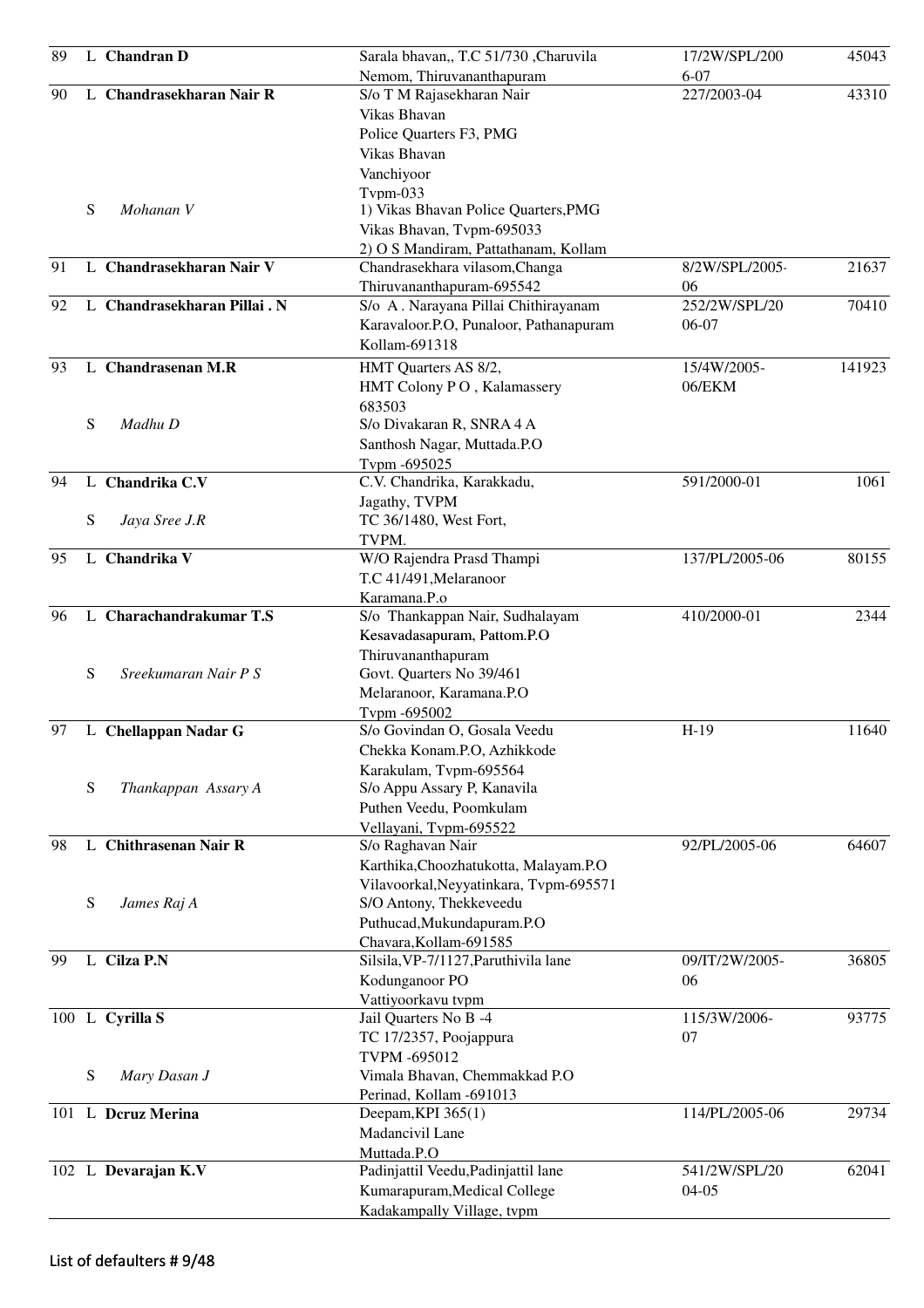|     |   | 103 L Dhaneesh N Raj          | TC 5/2057, H No PNRA E 47                       | 187/2W/2005-   | 33303  |
|-----|---|-------------------------------|-------------------------------------------------|----------------|--------|
|     |   |                               | Peroor Nagar, Ambalamukku                       | 06             |        |
|     |   |                               | Tvm                                             |                |        |
|     | S | Shami Shoukat                 | D/o Shoukat Ali, Alfirdhous                     |                |        |
|     |   | 104 L Dhilin R.S              | Maruthoor, Neyyattinkara, Tvpm<br>Selin House   | 712/2W/SPL/20  | 60689  |
|     |   |                               |                                                 |                |        |
|     |   | 105 L Dibulal S.A             | TC537, Anu bhavan, Malayinkeezh PO              | 712/2003-04    | 26724  |
|     |   |                               | Thiruvananthapuram-695571                       |                |        |
|     | S | Sasi T                        | TC537, Anu bhavan                               |                |        |
|     |   |                               | Malayinkeezh PO<br>Thiruvananthapuram-695571    |                |        |
|     | S | Gopan S                       | Laly Sadanam                                    |                |        |
|     |   |                               | Venganoor                                       |                |        |
|     |   |                               | Typm                                            |                |        |
|     |   | 106 L Didi Thomas R S         | S/o T. Rassalam                                 | 19/PL/2006-07  | 21151  |
|     |   |                               | T.N Bunglow                                     |                |        |
|     |   |                               | Neyyatinkara, Trivandrum.P.O                    |                |        |
|     |   | 107 L Dinesan N               | Dinesalayam, Edakkunnam                         | 28/PL/2005-    | 5395   |
|     |   |                               | Charummoodu .P.O, Alapuzha 690505               | 06/KKD         |        |
|     |   | 108 L Dr.Praveen M.S          | Koomancheri House                               | 8/2W/SPL/KK    | 8096   |
|     |   |                               | Kandamangalam.P.O                               | D/2004-05      |        |
|     |   |                               | Palakkad -678582                                |                |        |
|     |   | 109 L Elsamma Joseph          | Keeranchira House,                              | 37/4W/SPL/KK   | 108852 |
|     |   |                               | Marikkunnu PO,                                  | D/2005-06      |        |
|     |   |                               | <b>Calicut 673012</b>                           |                |        |
|     |   | 110 L Essakunju M             | S/o Muhammad Ibrahim                            | 600/W/38       | 1776   |
|     |   |                               | Kunnil House, KT Kunnu.p.O                      |                |        |
|     |   |                               | Kallara, Nedumangad                             |                |        |
|     | S | Alphonza F                    | W/o Sasi D, Das Nilayam                         |                |        |
|     |   |                               | Mulluvengamoodu, Mannoorkonam                   |                |        |
|     |   | 111 L Eugine Fernandez (Late) | Anad, Nedumangad<br>S/O Fernandez Vareed        | 17/PL/IT/2004- | 90453  |
|     |   |                               | Daisy Gardens, Convent Road                     | 05             |        |
|     |   |                               | T.C 27/1505, General Hospital Jn.               |                |        |
|     | S | <b>Baby Joseph</b>            | S/O Varkey Joseph                               |                |        |
|     |   |                               | Rohini, T,C 27/120(1)                           |                |        |
|     |   |                               | Vanchiyoor, Trivandrum P.O                      |                |        |
|     |   | 112 L Fasiludeen A            | Tharattu, TC 27/964                             | 5/IT/4W/2004-  | 258045 |
|     |   |                               | Athani Lane, Vanchiyoor.P.O, Tvpm               | 05             |        |
|     |   | 113 L Ganesan H               | Tc 37/776, Big Palla Street                     | 649/2W/SPL/20  | 67257  |
|     |   |                               | Fort Vanchiyoor tvpm 695023                     | $04 - 05$      |        |
|     |   | 114 L Ganesh Kumar S.V        | S/o Surendran Nair K                            | 295/2W/SPL/20  | 43111  |
|     |   |                               | Valsalya, Mariapuram                            | $05-06$        |        |
|     |   |                               | Tvpm - 695127                                   |                |        |
|     |   | 115 L Gangadharan Nair K      | S/o KesavapillaiSanthosh Bhavan                 | 600/0/61       | 12248  |
|     |   |                               | Keralaadithyapuram, Powdikonam.P.O              |                |        |
|     |   |                               | Sreekaryam, Uliyazhthara, Tvm                   |                |        |
|     | S | Sivan kutty S                 | S/o Rajamma I, Konnavila Veedu                  |                |        |
|     |   |                               | Santhivila, Nemom.P.O, Kalliyoor, Tvm           |                |        |
|     |   | 116 L Geetha S                | D/o Gopi T.C.50/1002                            | 204/4W/2006-   | 234484 |
|     |   |                               | Thoppil Veedu, Thaliyal                         | 07             |        |
|     |   |                               | Karamana.p.O Panongattu Kadavu<br>Manacaud Tvpm |                |        |
|     | S | Sivankutty A                  | 19/1848 Thamalam                                |                |        |
|     |   |                               | Poojapura Tvpm -695012                          |                |        |
| 117 |   | L Gireesh Kumar K             | Parampottukonam Puthuval Puthan Veedu,          | 71/PL/2007-08  | 64187  |
|     |   |                               | Nadoorkolla, Amaravila.P.O, Kollayil,           |                |        |
|     |   |                               | Neyyattinkara, Tvpm                             |                |        |
|     |   |                               |                                                 |                |        |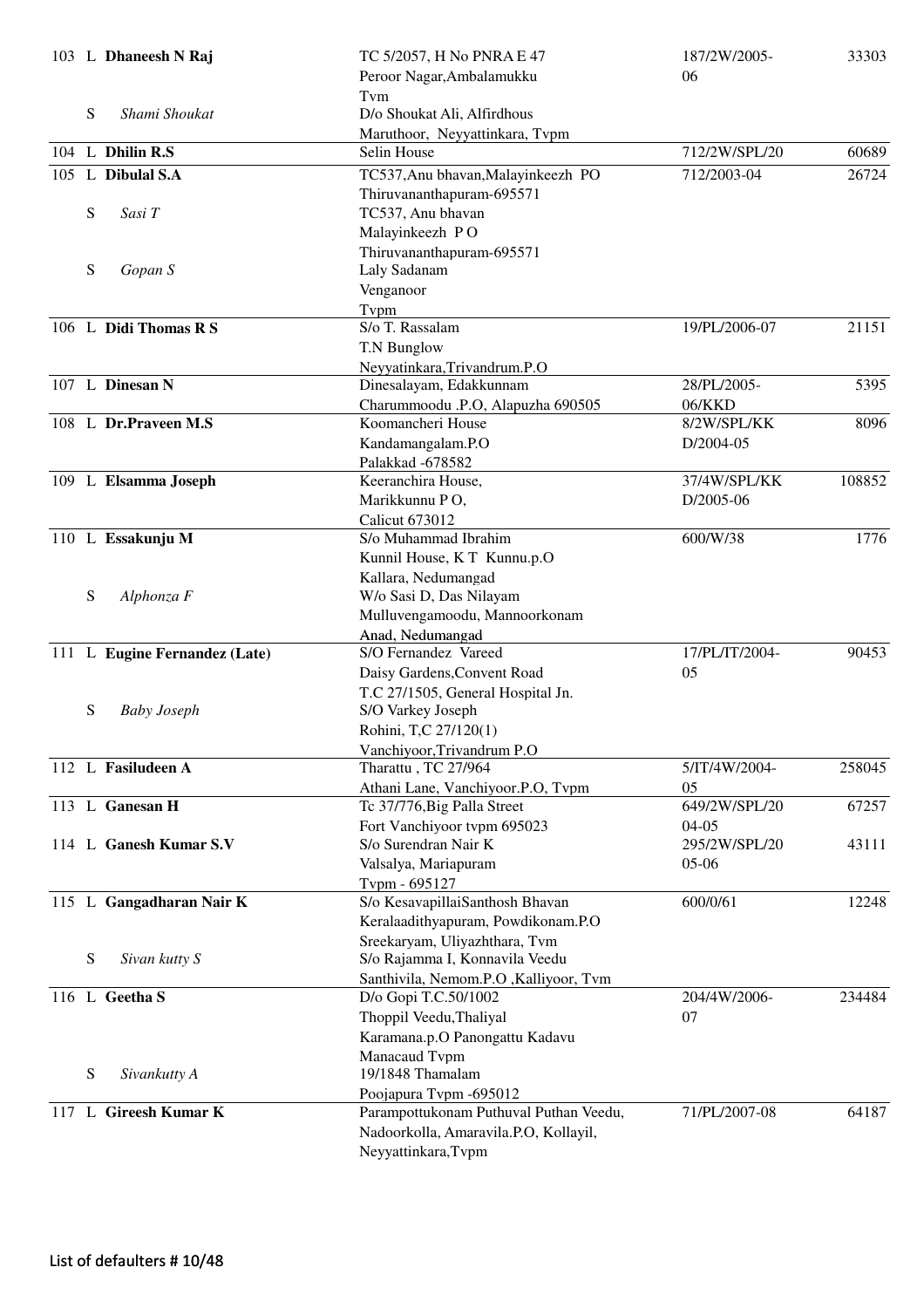|   | 118 L Gireesh Kumar S   | S/O Sukumaran Nair                         | 148/PL/2006-07 | 1797  |
|---|-------------------------|--------------------------------------------|----------------|-------|
|   |                         | Sreemandhiram, Bappuji Nagar               |                |       |
|   |                         | Cheruvaikkal Village                       |                |       |
|   |                         | Medical College.P.O                        |                |       |
|   |                         | Tvpm                                       |                |       |
|   | 119 L Gireeshkumar G.M  | Kizhalee Purathayil                        | 69/2W/SPL/EK   | 17579 |
|   |                         | Thottakkatukara, Aluva                     | M/2004-05      |       |
|   | 120 L Girija Kumari C   | S/o R. Divakaran Nair (Late),              | 292/2002-03    | 23072 |
|   |                         | Sudarsanam, T.E.N.R.A-134,                 |                |       |
|   |                         | Thycaud Elankom Nagar, Thycaud, TVPM.      |                |       |
| S | Santha Kumar C          | S/o P.K. Chandrasekharan Nair,             |                |       |
|   |                         | T.C-50/577, Kalady, Kulathara,             |                |       |
|   |                         | Manacaud, TVPM                             |                |       |
|   | 121 L Girilal Kumar V.S | S/O Vijayakumar                            | 379/2W/SPL/05- | 27707 |
|   |                         | Vijaya Bhavan, Mannarakonam                | 06             |       |
|   |                         | Nettayam, Peroorkada.P.O                   |                |       |
|   | 122 L Girilal M.R       | S/O Madhusoodhanan Nair                    | 81/PL/IT/2006- | 31025 |
|   |                         | Giri Cottage, Near I T I                   | 07             |       |
|   |                         | Chackai, Pettah P.O                        |                |       |
|   | 123 L Girilal N.A       | S/O Nelson                                 | Gen/2W/2008-   | 29732 |
|   |                         | Giri vihar, Pandaravathukkal               | 09/100864      |       |
|   |                         | Puthukulangara.P.o                         |                |       |
|   | 124 L Godwin S          | S/o.Sessiah, C, 71/3819,                   | 165/2003-04    | 17330 |
|   |                         | Samarthan Nikunjam, OLG Nagar,             |                |       |
|   |                         | Valiyathura, Vallakkadavu, TVPM-695008     |                |       |
| S | Joy Stephen Rethuval    | S/o.Ignatious Rethuval, 71/3885,           |                |       |
|   |                         | Near St. Antony's Church, Valiyathura,     |                |       |
|   |                         | Vallakkadavu, Tvpm-695008                  |                |       |
|   | 125 L Gokulesan B.S     | S/o.Bhaskaran Nair, Saraswathy Vilasom     | 652/2002-03    | 35536 |
|   |                         | Kavalloor, Keezharoor PO, Perumkadavila    |                |       |
|   |                         | Neyyattinkara Tvpm                         |                |       |
| S | Sadasivan Nair L        | S/o.Lakshmanan Pillai, Veenus              |                |       |
|   |                         | Aryamcode, Kuttiyanikadu                   |                |       |
|   |                         | keezharoor, Neyyattinkara                  |                |       |
| S | Subhash Babu            | S/o.Madhavan Nair, E.K.Janaki Sadanam      |                |       |
|   |                         | Powdikonam Po Ulliyazhthara tvpm           |                |       |
|   | 126 L Gopakumar B       | S/o Balakrishnan Nair T                    | 600/W/69       | 9576  |
|   |                         | Bhagavathi, Mandiram, West Pattom          |                |       |
|   |                         | Pattom Palace.P.O, Tvpm -04                |                |       |
| S | Francis MO              | S/o Ouseph, Munnuthottil                   |                |       |
|   |                         | Pala, Lalam, kidangoor                     |                |       |
|   |                         | Meenachal, Kottayam                        | 80/2004-05     |       |
|   | 127 L Gopakumar M.K     | S/o.Madhavan TC No:26/1757                 |                | 86768 |
|   |                         | UR 53, Uppalam Road                        |                |       |
|   |                         | Statue GPO                                 |                |       |
|   | Remanikumari            | tvpm 695001                                |                |       |
| S |                         | TC 16/947, Kulathinkara Veedu              |                |       |
| S |                         | Jagathy Thycaud village, tvpm              |                |       |
|   | Vidyadharan K           | Melevillaputhan Veedu                      |                |       |
|   |                         | Pongumoodu Ulloor PO                       |                |       |
|   | 128 L Gopakumar R       | tvpm 695011<br>S/o K.Ramakrishna Pillai    | 100045/2W/SP   | 72669 |
|   |                         | Krishna Bhavan, Thekkumkara , Eravoor,     | L/2007-08      |       |
|   |                         | Aryanadu.P.O ,Nedumangad, Tvpm             |                |       |
|   | 129 L Gopakumar S       | S/O Sundaran Asari                         | 261/2W/SPL/20  | 35768 |
|   |                         | Kunnumpurathu Veedu                        | $04 - 05$      |       |
|   |                         | Charummoodu, Puthukulangara. P.O           |                |       |
|   | 130 L Gopakumar S.S     | S/o Sisupalan R, Beena Building,           | 50/PL/2007-08  | 17988 |
|   |                         | Kannampalli, Uriacode.P.O                  |                |       |
|   |                         | Vellanadu, Nedumangadu, Tvpm               |                |       |
|   | 131 L GopalaKrishnan S  | S/O Sankaran Nair.P.K                      | 2/PL/2005-06   | 4417  |
|   |                         | T.C 27/1390, Rishimangalam, Vanchiyoor.P.o |                |       |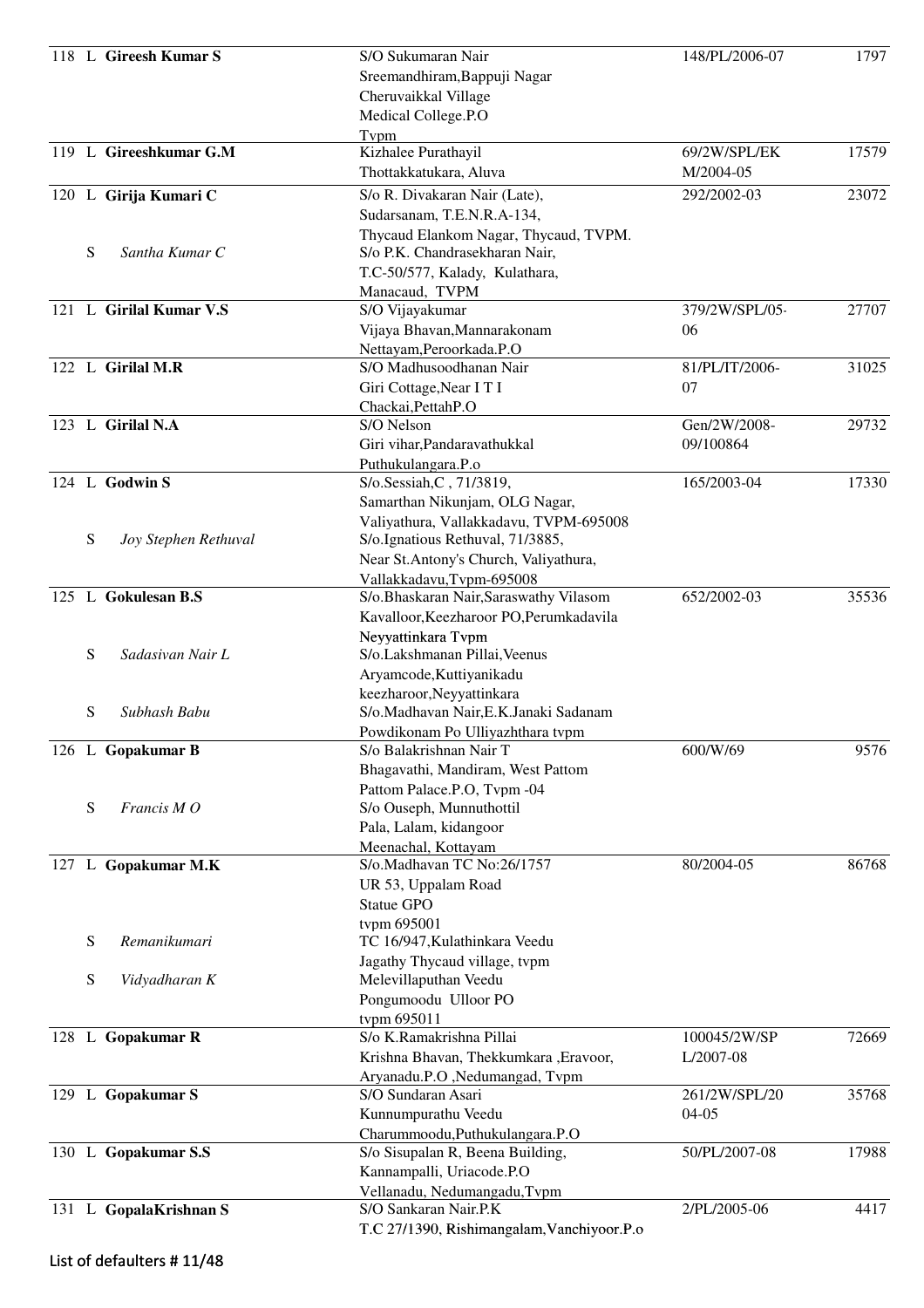| S | Muthuswamy V                        | S/O Viswanathan, T.C 51/2890              |                |        |
|---|-------------------------------------|-------------------------------------------|----------------|--------|
|   |                                     | Mukkoru Vilakam Veedu, Nemom              |                |        |
|   | 132 L Gopalakrishnan T              | Srigokulam,                               | 8/PL/SPL/2008- | 173165 |
|   |                                     | Bunglaw parambu,                          | 09/TCR         |        |
|   |                                     | Thathamangalam 678101                     |                |        |
| S | Shanmugham K                        | Anugraha                                  |                |        |
|   |                                     | Near Marian College, Koduvayur            |                |        |
|   | 133 L Gopi M                        | S/o Madhavan, Charuvilla Veedu            | 640/2000-01    | 50876  |
|   |                                     | Thettivila Peringammala                   |                |        |
|   |                                     | Kalliyur, Typm -695042                    |                |        |
| S | Ajithakumar P                       | S/o K Ponnan, Avittom Veedu               |                |        |
|   |                                     | Chira, Venganur, Tvpm -695523             |                |        |
|   | 134 L Gopinath V.E                  | S/o P. Ethapanikar,                       | 993/1999-2000  | 20777  |
|   |                                     | Rohini, TC.15/581, U S Road,              |                |        |
|   |                                     | Sasthamangalam.P.O, TVPM.                 |                |        |
| S | <b>Bin Bahapur Mall</b>             | Thiruvila Veedu, Valiya vila,             |                |        |
|   |                                     | Vattiyoorkavu, TVPM.                      |                |        |
|   | 135 L Hairunissa Beevi A            | W/o Naushad.A                             | 15/4W/2007-08  | 285536 |
|   |                                     | T.C 17/1199, Sastha Nagar                 |                |        |
|   |                                     | Thirumala, Pangode.p.o                    |                |        |
| S | Noushad A                           | Mullavanam                                |                |        |
|   |                                     | Tholicode, Tholicode.P.o                  |                | 16711  |
|   | 136 L Hareesh Kumar G               | S/O Gopinathan Nair                       | 86/2W/2004-05  |        |
|   |                                     | Roadarikathu Veedu, A.P 327               |                |        |
|   |                                     | Pazhaya Theruvu Veedu, Near Govt Hospital |                |        |
|   |                                     | Aryanad                                   |                |        |
| S | Harijakumari J                      | w/o ANI                                   |                |        |
|   |                                     | PULIMOODPuthen veedu                      |                |        |
|   | 137 L Hari Kumar R                  | aryanad<br>Krishna Bhavan T.C 17/962      |                |        |
|   |                                     |                                           | 124/PL/2006-07 | 58157  |
|   |                                     | Chattambi Swami Road, Poojapura.p.o       |                |        |
|   |                                     | Sasthamangalam                            |                |        |
|   | 138 L Hari V                        | Typm<br>S/o Vasudevan Pillai P R          | 155/1999-2000  | 21555  |
|   |                                     | T C 29/1215, Kinattinkara Veedu           |                |        |
|   |                                     | Palkulangara, Palkulangara, Tvpm-695024   |                |        |
| S | Rajendran K                         | Thoppil Veedu, Pullukadu                  |                |        |
|   |                                     | Karimanal P O, Kulathoor                  |                |        |
|   |                                     | Aattipra, Tvpm -695583                    |                |        |
|   | 139 L Haridas K                     | Krishnan.R                                | 68/PL/IT/2006- | 16813  |
|   |                                     | H.NO:18, Sreekripalayam                   | 07             |        |
|   |                                     | Amman Nagar, Ennikara, Karakulam.P.O      |                |        |
|   | 140 L Hashim M                      | Machandayil Veedu                         | 235/2W/SPL/20  | 39859  |
|   |                                     | AKG Nagar, Edava P.O, tvpm 695311         | $04-05$        |        |
|   | 141 L Hebsi Bai (legal heir of Late | W/o Late Stephen A                        | $AK-3$         | 26249  |
|   | Stephen. A-loanee)                  | Chemparathivila Puthen Veedu              |                |        |
|   |                                     | Aruvancode, Parassala.P.O, Neyyattinkara  |                |        |
|   |                                     | Typm                                      |                |        |
| S | Ramalingom A                        | Santhi Illam, Ottatheruvu                 |                |        |
|   |                                     | Athiyannoor, Neyyattinkara                |                |        |
|   |                                     | Edavakuzhi, Balaramapuram, Tvpm           |                |        |
|   | 142 L Indira P                      | Aswathy, Karimplavilaputhen Veedu         | 155/PL/2006-07 | 27012  |
|   |                                     | Moongode, Peyad.P.O, Vilappil,            |                |        |
|   |                                     | Neyyattinkara, ,Tvpm                      | 583/2W/SPL/20  | 821    |
|   | 143 L Jaikumar V.M                  | 29/298, Rajeev Nagar, Melarannoor         | 05-06          |        |
|   | 144 L Jalaludheen M                 | Karamana tvpm<br>S/O Mohammed Haneefa.P   | 4/PL/2007-08   | 57402  |
|   |                                     | Puthen Veedu, Manthope                    |                |        |
|   |                                     | Thangasser, Kollam-7                      |                |        |
|   | 145 L James C                       | Jithin Nivas, Lourdepuram                 | 657/2W/SPL/20  | 26221  |
|   |                                     | Kanjiramkulam PO Neyyattinkara Taluk      | 05-06          |        |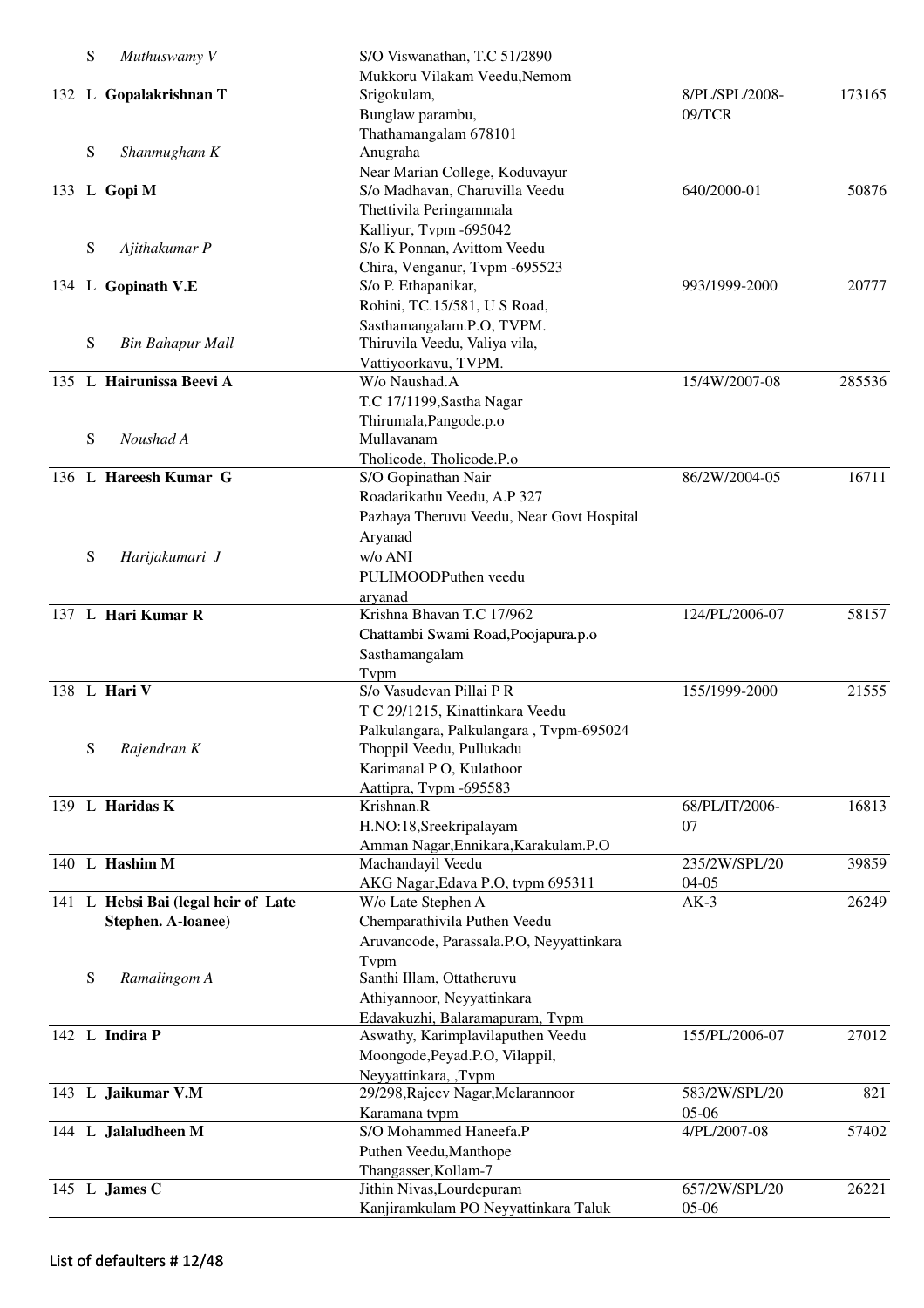|           | 146 L James P Mathew   | Pulinikunnathil House                  | 29/4W/2008-    | 224066 |
|-----------|------------------------|----------------------------------------|----------------|--------|
|           |                        | Nellimala(Molickamala),                | 09/TVLA        |        |
|           |                        | Eraviperoor, Pathanamthitta 689542     |                |        |
| ${\bf S}$ | Jagatheesh MV          | S/o Vellappa Gowder M D                |                |        |
|           |                        | Sai Sree Mathoth House, Anjukkunnu     |                |        |
|           |                        | Mananthavady, Wayanadu                 |                |        |
|           | 147 L Janakan C        | Ambujalayam Karikkathil veed,          | 342/PL/2006-07 | 58533  |
|           |                        | Narakathinkuzhi, Mylakkara.P.O,        |                |        |
|           |                        |                                        |                |        |
|           |                        | Kallikkadu, Neyyattinkara, Tvpm        |                |        |
|           | 148 L Jawahar K.R      | Kannankeril (H),                       | KTDFC/16/PL/   | 58451  |
|           |                        | Earanat, Palluruthy, Kochi- 682006     | EKM/2008-09    |        |
| ${\bf S}$ | Chandrahasan V         | S/o Vasukkutty M K, LIG 26             |                |        |
|           |                        | Kasthurba Nagar, Elamkulam             |                |        |
|           |                        | Kadavanthra, Kochi -682020             |                |        |
|           | 149 L Jayachandran K.S | S/o Kochu Kunju Nair, House No. A.72,  | 410/1999-00    | 19816  |
|           |                        | TC .9/2440, Sree Rangam Lane           |                |        |
|           |                        | Sasthamangalam.P.O, Pin:695010         |                |        |
| S         | Bala Chandran Pillai V | S/o Vasudevan Pillai,                  |                |        |
|           |                        |                                        |                |        |
|           |                        | Tc.10/1358, Binu Sree,                 |                |        |
|           |                        | Paippinmoodu, Sasthamangalam.P.O       |                |        |
|           | 150 L Jayachandran R   | Mekke Pevarathala Veedu                | 436/2W/SPL/20  | 35613  |
|           |                        | Manappuram                             | 06-07          |        |
|           |                        | Malayinkeezh                           |                |        |
|           |                        | Tvpm - 695571                          |                |        |
|           | 151 L Jayakumar K      | Kollakudivilakom, Arumanoor,           | 325/2002-03    | 55781  |
|           |                        | Poovar PO, Thirupuram                  |                |        |
|           |                        | Neyyattinkara, Tvpm                    |                |        |
| ${\bf S}$ | Madanlal A.P           | Pushpamangalam,                        |                |        |
|           |                        |                                        |                |        |
|           |                        | Chemboor,                              |                |        |
|           |                        | Ottasekharamangalam,Po                 |                |        |
|           | 152 L Jayakumar K      | S/O Krishna pillai M                   | $B-16$         | 24152  |
|           |                        | Jayabhavan, Poovar, Tvpm -695525       |                |        |
| ${\bf S}$ | Ajayakumar K           | S/O Krishna pillai M                   |                |        |
|           |                        | Jayabhavan, Poovar                     |                |        |
|           |                        | Tvpm -695525                           |                |        |
|           | 153 L Jayakumar K.S    | S/o Krishnan, Tc 28/682                | 462/2002-03    | 44036  |
|           |                        | Punnapuram, Pettah.P.O                 |                |        |
|           |                        | Vanchiyur, Tvpm -24                    |                |        |
| ${\bf S}$ | Harshakumari R         | S/o Ramakrishnan P                     |                |        |
|           |                        |                                        |                |        |
|           |                        | Thykkoottathil House, Muttathara       |                |        |
|           |                        | Typm                                   |                |        |
|           | 154 L Jayakumar T      | S/O Thampi Kunjan.V                    | 135/PL/2006-07 | 42658  |
|           |                        | Akhil Nivas, Kizhamachal               |                |        |
|           |                        | Ambalathinkara, Kattakada.P.O          |                |        |
|           |                        | Tvpm - 695572                          |                |        |
|           | 155 L Jayan G          | S/o.Gopinathapillai.N,TC49/1115        | 986/2002-03    | 39149  |
|           |                        | Kadayil, Vilakahu House, Mithrapuram   |                |        |
|           |                        | Manacaud PO, Tvpm                      |                |        |
| ${\bf S}$ |                        |                                        |                |        |
|           | Omanakutty Amma A      | W/o.Appukuttan Nair.K                  |                |        |
|           |                        | Kalluvila veedu, Aattukal, Iranimuttam |                |        |
|           |                        | Manacaud.P.O                           |                |        |
|           | 156 L Jayan J          | S/o John N, Valiyavila Puthen Veedu    | $AF-C$         | 13392  |
|           |                        | Kunnappuzha, Aramada.P.O               |                |        |
|           |                        | Thirumala, Tvpm                        |                |        |
| ${\bf S}$ | Steephen N             | S/o Nesan Y, Lal Bhavan                |                |        |
|           |                        | Perumpazhuthoor, Kariprakkonam         |                |        |
|           |                        |                                        |                |        |
|           |                        | Perumpazhuthoor, Neyyattinkara, Tvpm   |                |        |
|           | 157 L Jayapalan K      | S/O Kesavan Asari, Apsara, T.C 76/1709 | 268/2W/SPL/20  | 12948  |
|           |                        | Anayara, Trivandrum                    | $04-05$        |        |
|           | 158 L Jayaraj T.J      | S/o Joseph,                            | 458/2001-02    | 27474  |
|           |                        | May Fair Building, T.C 45/989,         |                |        |
|           |                        | Vallakadavu.P.O, Kochuthope, TVPM      |                |        |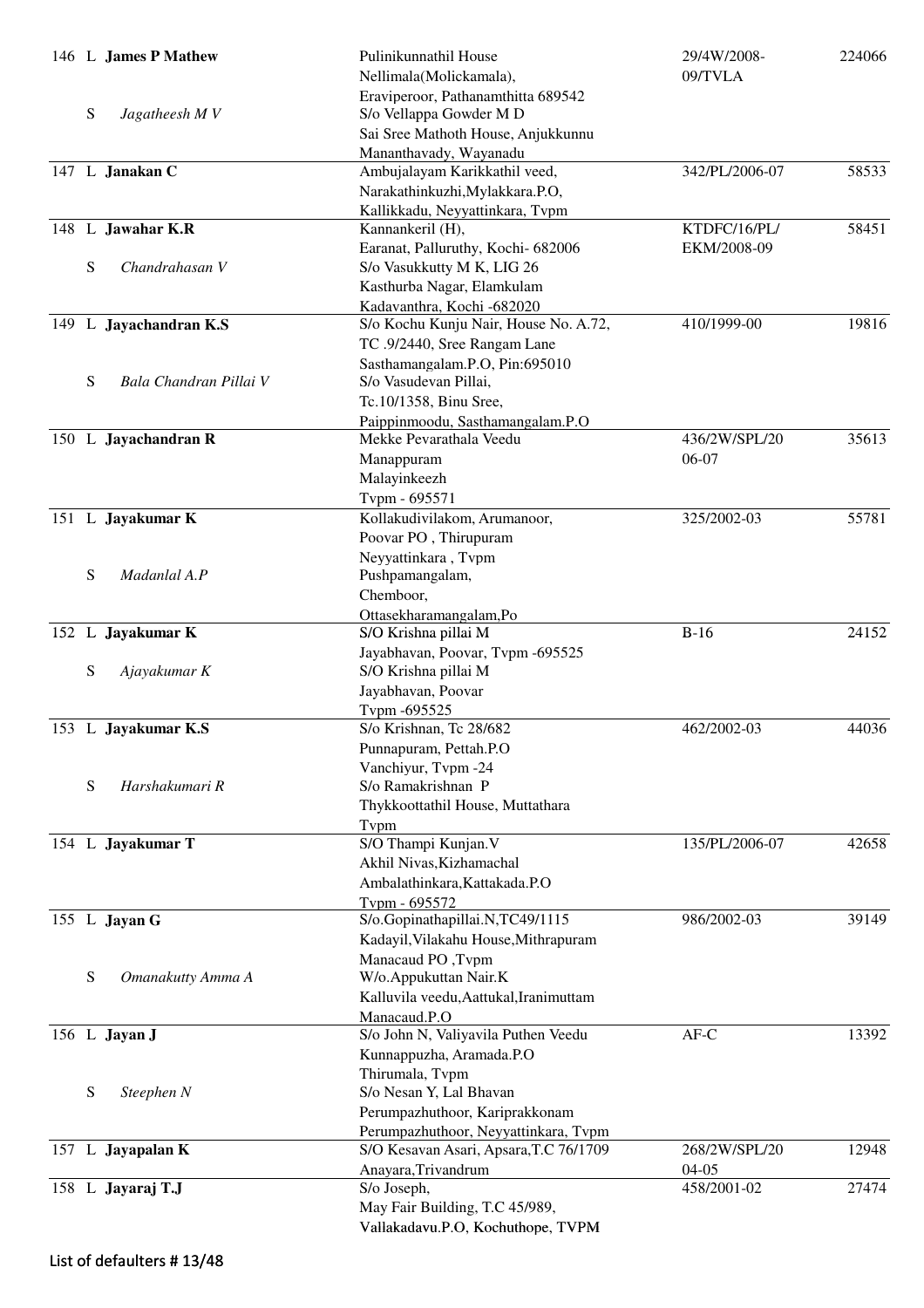| S | Binu Kumar M.K         | S/o R. Madhavan, Compenseril House,     |                |        |
|---|------------------------|-----------------------------------------|----------------|--------|
|   |                        | Kayamkulam, Pathiyoor,                  |                |        |
|   |                        | Karthikappally, Alappuzha.              |                |        |
|   | 159 L Jayarajan K      | Kizhakkayil House, Meppayyoor.P.O       | 9/3W/2006-     | 117940 |
|   |                        | Melady, Kozhikode -673524               | $07$ /KKD      |        |
| S | Reghunathan P P        | Puthiyaparambath House                  |                |        |
|   |                        | Muthuvannachu.P.O, Kuttiadi, Konniyode  |                |        |
|   |                        | Kozhikode -673508                       |                |        |
|   | 160 L Jayarajan K      | S/O.KUTTAPPAN.P,                        | 1628/2001-02   | 19280  |
|   |                        | FLAT NO:359, RAJAJI NAGAR,              |                |        |
|   |                        | SECRETARIAT WARD, TVM                   |                |        |
| S | Santha C               | FLAT NO:359, RAJAJI NAGAR,              |                |        |
|   |                        | SECRETARIAT WARD, TVPM                  |                |        |
| S | Simon J                | S/O.NOHA JOHNSON,                       |                |        |
|   |                        | FLAT NO:197RAJAJI NAGAR,                |                |        |
|   |                        |                                         |                |        |
|   |                        | THYCAUD, THIRUVANANTHAPURAM             |                |        |
|   | 161 L Jayarajan T.V    | S/o Narayanan Nambiar, SOBHA            | 91/OFF/KKD/2   | 57905  |
|   |                        | Kavumbhagom, Thalassery                 | 004-05         |        |
|   |                        | Kannur - 670649                         |                |        |
|   | 162 L Jayasree K.R     | W/O Arulappan                           | 103/4W/SPL/20  | 172035 |
|   |                        | 7/684, Honey Cottage                    | $07-08$        |        |
|   |                        | Peringode, Nemom                        |                |        |
|   | 163 L Jeeju M          | S/O Mani.K, PMRA 88                     | NEW/GEN/SP     | 43224  |
|   | 164 L Jeeva Das B      | Vikas Bhavan police Qaueters            | 277/4W/SPL/20  | 266625 |
|   |                        | Flat No:D Block, Vikas bhavan Po        | $05-06$        |        |
|   |                        | Vanchiyoor, tvpm                        |                |        |
|   | 165 L Jenson J Andrews | S/O John Andrews                        | 46/PL/2006-07  | 56870  |
|   |                        | Greeshmam, Chithra Gardens              |                |        |
|   |                        | Santhivila, Nemom.P.O                   |                |        |
|   | 166 L Jiju J Kumar     | thumpodu veedu                          | 914/2000-01    | 7503   |
|   |                        | kallayam PO                             |                |        |
| S | Jayakumar B            | thumpodu veedu                          |                |        |
|   |                        | Kallayam PO                             |                |        |
| S | Rajan G                | Adikathara, sreevaraham                 |                |        |
|   |                        |                                         |                |        |
|   | 167 L Joba P           | Manacaud, TVPM                          | 55/3W/2005-06  | 76564  |
|   |                        | S/o Pushparajan, 2/18 Tholuvila House 5 |                |        |
|   |                        | Kottappuram, Vizhinjam, Tvpm 695521     |                |        |
| S | Akbersha B             | 80 (11/76), Thanninninna Vila 13        |                |        |
|   |                        | Kadaikulam, Vizhinjam, Tvpm -695521     |                |        |
|   | 168 L John D Zacheria  | Surendra Raj.m.k                        | 125/PL/2006-07 | 49101  |
|   |                        | Sunil Bhavan, Kunnuvila                 |                |        |
|   |                        | Ambalathinkala, kattakada               |                |        |
|   | 169 L John Joseph      | Block No. 282, Thann                    | 955/2002-      | 31220  |
|   |                        | Parathodu, Udumbanchola, Idukki         | 03/EKM         |        |
| S | Gejo Jose Vypana       | Vypana House                            |                |        |
|   |                        | Valiathope, Vallakkadavu.P.O            |                |        |
|   |                        | Tvm-695008                              |                |        |
|   | 170 L Johny            | Kunnumpurathu Veedu                     | 291/2W/SPL/20  | 25239  |
|   |                        | Mayam, Mayam P.O                        | $04 - 05$      |        |
|   |                        | Amboori Village                         |                |        |
|   | 171 L Johny T          | T.C 44/418                              | 182/2000-01    | 38500  |
|   |                        |                                         |                |        |
|   |                        | Valiyathura, Vallakadavu .P.O           |                |        |
|   |                        | Thiruvananthapuram                      |                |        |
|   | 172 L Johny U          | S/O Udayabhanu, T.C 26/1402             | 100424/2W/OC   | 16952  |
|   |                        | Rajaji Nagar, Chenkalchoola             | $/2007 - 08$   |        |
|   |                        | Trivandrum                              |                |        |
| S | Omana M                | Flat No.520, T.C 26/1402                |                |        |
|   |                        | Rajaji Nagar, Chenkalchoola             |                |        |
|   |                        | Trivandrum                              |                |        |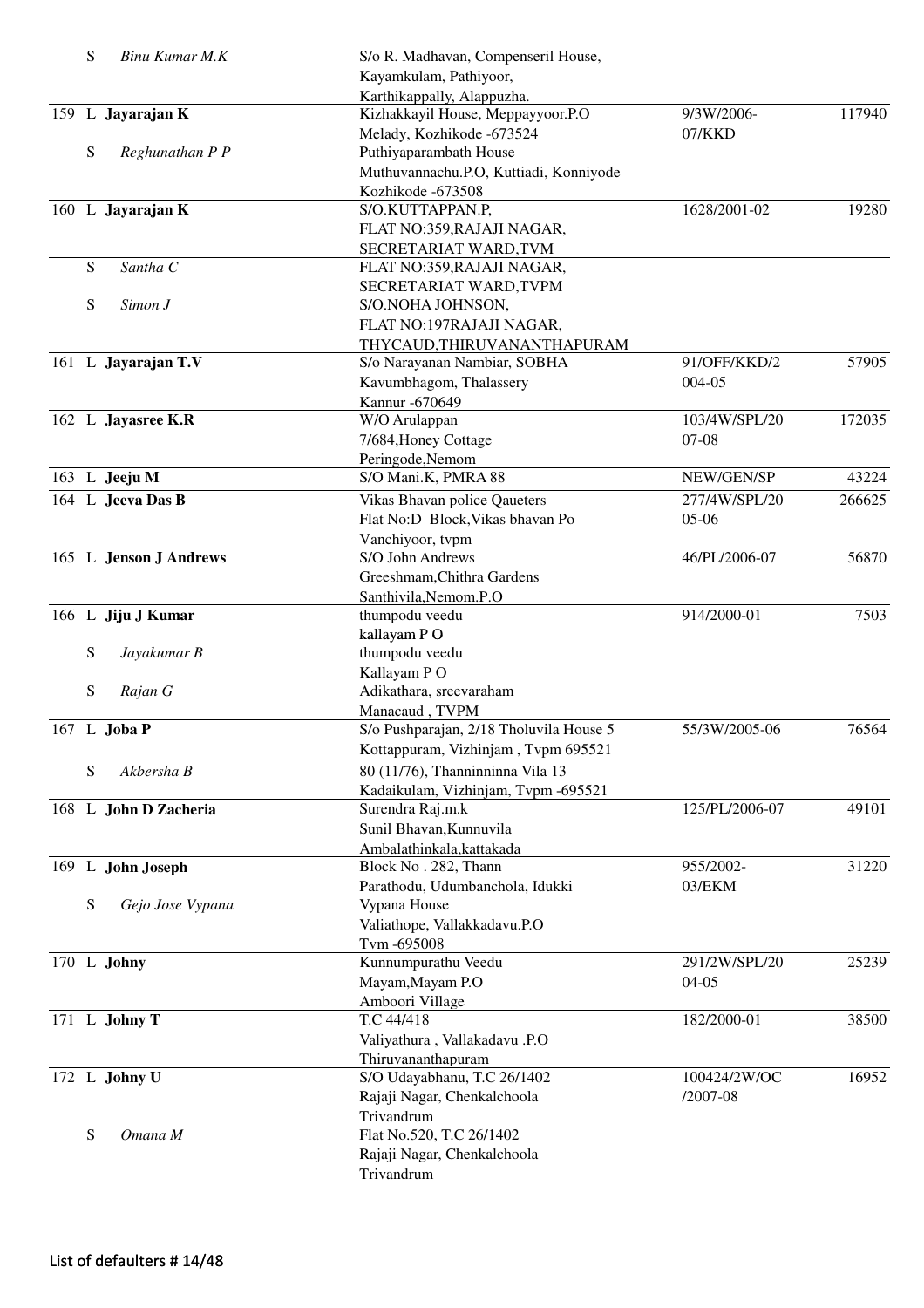| 173 L <b>Jose A.J</b>  |                      | S/o A. John, T.C 47/709,                    | 205/2002-03    | 57200  |
|------------------------|----------------------|---------------------------------------------|----------------|--------|
|                        |                      | Hema Nivas,, Poonthura                      |                |        |
|                        |                      | Muttathara,, Tvpm                           |                |        |
| S                      | Joy Stephen Rethuval | TC No.44/791 Stephen Nilayam                |                |        |
|                        |                      | Valiyathura, Muttathara, Tvpm               |                |        |
| 174 L Jose C           |                      | S/O Chellapan, Jose Bhavan Vazhichal        | 65/PL/2005-06  | 23270  |
|                        |                      | Kuttamala, Ottasekaramangalam               |                |        |
|                        |                      | Kattakada, Tvpm - 695505                    |                |        |
| S<br>Retanakaran K     |                      | S/O Krishnan, N.R Nivas                     |                |        |
|                        |                      | Athiyoor, Pallichal,, Neyyattinkara         |                |        |
|                        |                      | Tvpm - 695020                               |                |        |
| 175 L Jose Thompson    |                      | Jose Vihar, 6/425                           | 752/4W/SPL/20  | 362109 |
|                        |                      | Venniyoor, Venganoor, tvpm                  | $05-06$        |        |
| 176 L Joy Abraham      |                      | S/O V.L.Abraham                             | 1226/2001-02   | 3355   |
|                        |                      | T.C 25/1470, Aparna                         |                |        |
|                        |                      | S.SCovil Road, Thampanoor                   |                |        |
|                        |                      | $Tv$ pm - 1                                 |                |        |
| S<br>Clement T.F       |                      | S/O G.Francis                               |                |        |
|                        |                      | Gnanamandiram                               |                |        |
|                        |                      | Puruthivila, Thirupuram P.O                 |                |        |
|                        |                      | Typm                                        |                |        |
| 177 L Joy Desilva B    |                      | S/o R. Bhaskaran,                           | 743/99         | 33720  |
|                        |                      | Near Nilamthanathu (H),                     |                |        |
|                        |                      | Malayinkil.P.O, TVPM-695571.                |                |        |
| S<br>Mohan Kumar V     |                      | S/o R. Velappan Nair,                       |                |        |
|                        |                      | Edavattathu Veedu, Airoorpara,              |                |        |
|                        |                      | Pothancode, TVPM                            |                |        |
| 178 L Joy M            |                      | S/o Mani Y, Valeyavila Aju Bhavan           | 880/1999-00    | 33127  |
|                        |                      | Venpakal, Venpakal.P.O, Tvpm -695123        |                |        |
| S<br>Sam Daniel        |                      | S/o K C Samuel, Ananda Bhavan               |                |        |
|                        |                      | Mezhuveli, Elevanthitta, Tvpm -689625       |                |        |
| 179 L Jubairia B       |                      | Jeeja Manzil, Chullimanoor .P.O             | 678/2000-01    | 22500  |
|                        |                      | Nedumangad, Tvpm -695541                    |                |        |
| S                      | Mohanachandran M     | S/o Madhavan NairPuthooram                  |                |        |
|                        |                      | Tharatta, Karakulam .P.O, Ayanikkadu        |                |        |
|                        |                      | Nedumangadu, Tvpm                           |                |        |
| 180 L Kamalasanan B    |                      | S/o K. Bala Krishnan,                       | 67/2000-01     | 10638  |
|                        |                      | Pathiriseri Mele Puthen Veedu,              |                |        |
|                        |                      | Olathanni, Neyyattinkara.P.O                |                |        |
| S<br>Padma Kumar R     |                      | S/o P. Krishna Pillai,                      |                |        |
|                        |                      | Mele Kidarakkuzhi Puthen Veedu,             |                |        |
|                        |                      | Parasuvaikkal, Neyyattinakara.              |                |        |
| 181 L Kishor K         |                      | S/o Kandan K, Sindhu Nilayam                | 3/NPL/2016-    | 90046  |
|                        |                      | 1/286, Puthunagaram, Puthunagaram           | 17/TCR/KTDF    |        |
|                        |                      | Palakkad - 678503                           | $\mathsf{C}$   |        |
| S<br>Abdul Hakkim A    |                      | S/o Abdul Rahim A, Charanathkalam           |                |        |
|                        |                      | 9/782, Koduvayur 1, Koduvayur               |                |        |
|                        |                      | Palakkad -678501                            |                |        |
| 182 L Komlan S         |                      | S/O Sreedharan.A                            | 218/PL/2006-07 | 64038  |
|                        |                      | Aswathy, Kudappanakunnu                     |                |        |
| S<br>Antony A          |                      | S/o Alexander K P, Koodu                    |                |        |
|                        |                      |                                             |                |        |
|                        |                      | House No.119, JRG Nagar                     |                |        |
| 183 L Krishnakumar J   |                      | Pattom, Tvpm<br>Vijayalayam, TC 5/531       | 89/4W/SPL/200  | 201670 |
|                        |                      |                                             |                |        |
|                        |                      | Neethi Nagar, No.176                        | $3-04$         |        |
|                        |                      | Peroorkada.P.O, Tvpm<br>W/O P.R Sudharsanan |                | 56871  |
| 184 L Krishnakumary S  |                      |                                             | 176/PL/2005-06 |        |
|                        |                      | Melathil Veedu, Thaliyal                    |                |        |
|                        |                      | Karamana, Manacaud, Tvpm                    | 435/2W/SPL/20  | 7113   |
| 185 L Krishnan Kutty P |                      | Sunil Bhavan Kattayil                       |                |        |
|                        |                      | Odanavattom PO                              | $04 - 05$      |        |
|                        |                      | Kollam 512                                  |                |        |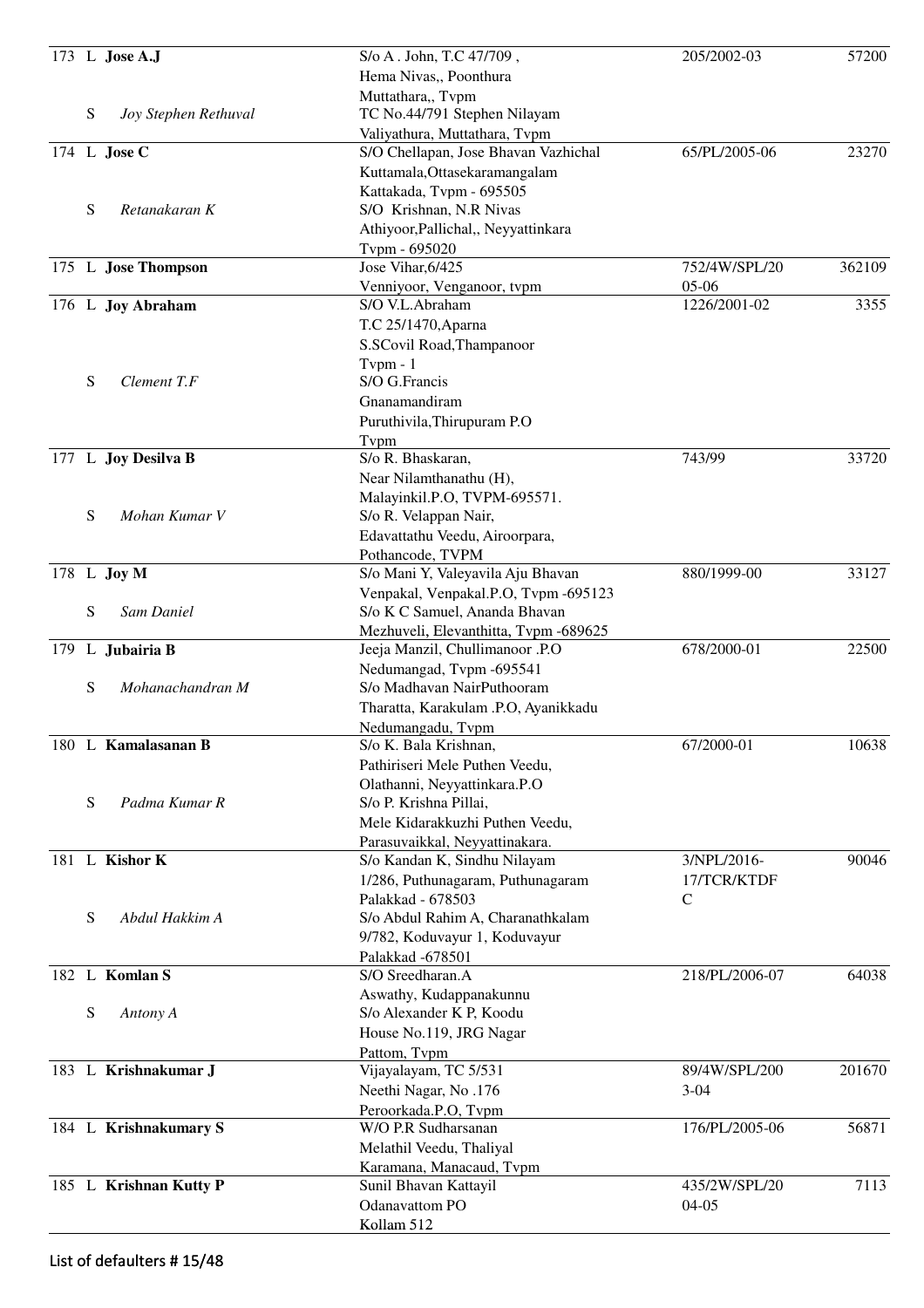|     |   | 186 L Krishnankutty K        | Ananthu Bhavan, Kanjiramthottam,<br>Kattachalkuzhi.P.O Anthiyoor, | 45/PL/2007-08  | 64379  |
|-----|---|------------------------------|-------------------------------------------------------------------|----------------|--------|
|     |   |                              | Balaramapuram, Tvpm                                               |                |        |
|     |   | 187 L Krishnankutty Nair M.R | Saradalaya, KERA-A-53                                             | 133/2W/SPL/20  | 5378   |
|     |   |                              | kundamom Bhagom, Peyad .P.O                                       | 06-07          |        |
|     |   |                              | Vilappil, Neyyattinkara, Tvpm                                     |                |        |
|     |   | 188 L Kumar Babu M.B         | S/o Baburajan T K, Ponnumangalam                                  | $AZ-H$         | 12897  |
|     |   |                              | Russelpuram.P.O, Balaramapuram                                    |                |        |
|     |   |                              | Maranallur, Kattakada, Tvpm                                       |                |        |
|     | S | Ajayakumar R                 | S/o Ramakrishnan M C                                              |                |        |
|     |   |                              |                                                                   |                |        |
|     |   |                              | Shaji Bhavan, Machel, Pallichal                                   |                |        |
|     |   | 189 L Kumar G.V              | Neyyattinkara, Typm                                               | 636/2002-03    | 4112   |
|     |   |                              | S/o P. Gopi, Varuvilakathu veedu,                                 |                |        |
|     |   |                              | Edacode, Nemom.P.O.                                               |                |        |
|     | S | Baiju V.S                    | S/o Sukumaran . C,                                                |                |        |
|     |   |                              | Ottaplavila Veedu, Mottamoodu                                     |                |        |
|     |   |                              | Nemom.P.O., Thiruvananthapuram                                    |                |        |
|     |   | 190 L Kumaran Nair A         | V K K Nagar, Perunthanni                                          | $V-88$         | 20730  |
|     |   |                              | Vallakadavu P.O, Tvpm                                             |                |        |
|     | S | Appukuttan Nair R            | Panikkom Vilakom                                                  |                |        |
|     |   |                              | Perukavu, Tvpm -695573                                            |                |        |
| 191 |   | L Kuriakose M                | S/o Mathew T O                                                    | 252/PL/2006-07 | 5083   |
|     |   |                              | Thoombunkal House, Pettah                                         |                |        |
|     |   |                              | TC 31/1014 (TC 31/1168),                                          |                |        |
|     |   |                              | Vanchiyoor, Thiruvananthapuram                                    |                |        |
|     | S | Samkutty K S                 | S/o Stephen C U, Kuriakkal House                                  |                |        |
|     |   |                              | P.S nagar, TC 72/1692,                                            |                |        |
|     |   |                              | Vallakkadavu, Muttathara, Tvpm                                    |                |        |
|     |   | 192 L Kusala Kumari C        | W/o.Krishnan.P, Thenginthakidi PuthenVeedu,                       | 16/2W/SPL/200  | 11473  |
|     |   |                              | Kattakode Po, Eramaniyancode, Perumkulam                          | $3 - 04$       |        |
|     |   |                              |                                                                   |                |        |
|     |   | 193 L Lali T.M               | W/o.Gopakumar.K,Atham,TC8/1945-2                                  | 207/2002-03    | 18212  |
|     |   |                              | Elippode, Aramada, Tvpm                                           |                |        |
|     | S | SyamalaKumari K              | Lavanya TC 2/3410                                                 |                |        |
|     |   |                              | Pattom Thiruvananthapuram                                         |                |        |
|     |   | 194 L Lalithambika R         | W/o Manikandan Nair G                                             | 17/NPL/2016-   | 108317 |
|     |   |                              | TC 6/256, Sree Nivas, Nethaji Road                                | 17             |        |
|     |   |                              | Vattiyoorkavu, Tvpm -695013                                       |                |        |
|     | S | Ratheesh G Nair              | S/o Gopakumaran Nair                                              |                |        |
|     |   |                              | Midhunam, Vazhottukonam                                           |                |        |
|     |   |                              | Vattiyoorkavu, Tvpm - 695013                                      |                |        |
|     |   | 195 L Lalkumar T             | S/o Thyagarajan .S                                                | 227/2000-01    | 2250   |
|     |   |                              | Roadarikathu veedu, Ex-Servicemen's,                              |                |        |
|     |   |                              | Colony.P.O, Palode, Nedumangadu,Tvpm                              |                |        |
|     | S | Santhoosh Kumar B K          | S/o Balakrishna Pillai .V                                         |                |        |
|     |   |                              | Radhavilas, Palode, Karimancode.P.O                               |                |        |
|     |   |                              | Peringamala, Nedumangadu, Tvpm                                    |                |        |
|     |   | 196 L Lalleswary N Gopal     | Sree Saradaprasadam House                                         | 70/PL/2005-    | 46524  |
|     |   |                              | Pottassery, Palakkad 678598                                       | 06/EKM         |        |
|     | S | Sadanandan M N               | S/o Narayanan K V                                                 |                |        |
|     |   |                              | Muthiraparambil House, Pottasseri                                 |                |        |
|     |   |                              | Mannarkkad, Palakkad                                              |                |        |
|     |   | 197 L Lalu R.S               | S/O.RAGHAVAN.K, NIDHI                                             | 1675/2001-02   | 19988  |
|     |   |                              | PUTHENKANAM, KATTACHALKUZHI.P.O                                   |                |        |
|     |   |                              | BALARAMAPURAM, TVPM-695509                                        |                |        |
|     |   |                              |                                                                   |                |        |
|     | S | Vijayan P                    | S/O.APPUKKUTTAN,                                                  |                |        |
|     |   |                              | APPU, SISILIPURAM, VENGANOOR, TVM                                 |                |        |
|     |   | 198 L Lalu V.R               | S/o P. Reghunathan Asari                                          | 658/3W/SPL/20  | 102896 |
|     |   |                              | Edavilakathu Veedu, Thycaud                                       | 06-07          |        |
|     |   |                              | Pirappancode .P.O, Nedumangad Tvpm                                |                |        |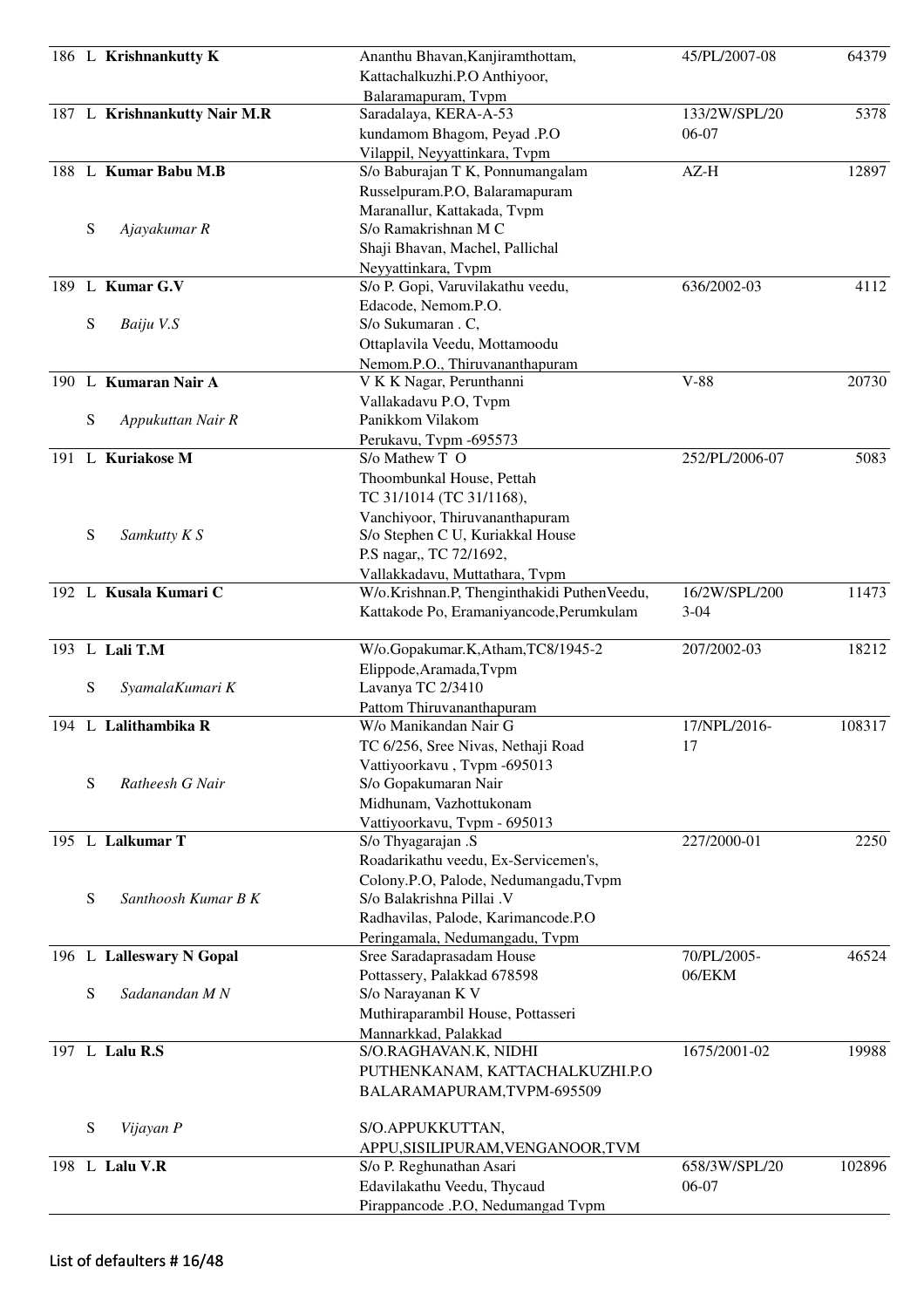|   | 199 L Latha T David                       | Charuvilakathu Puthen veedu               | 554/2W/SPL/20  | 39868  |
|---|-------------------------------------------|-------------------------------------------|----------------|--------|
|   |                                           | T.C No.9/814(1), Jawahar Nagar,           | 06-07          |        |
|   |                                           | Vellayambalam,, Tvm                       |                |        |
|   | 200 L Lawarence S                         | S/o.Sathyanesan.B Kunnupurath Veedu       | 824/2002-03    | 35870  |
|   |                                           | TC1/1230,(TC13/1365)Burma Road            |                |        |
|   |                                           | Kumarapuram, M.C.H P.O, Tvpm              |                |        |
| S | Mohanan Chettiyar                         | Puthuval Puthenveedu                      |                |        |
|   |                                           | Vilayannikonam, Vattiyoorkavu PO          |                |        |
|   |                                           | Trivandrum                                |                |        |
|   | 201 L Lawrence Joseph                     | S/O Joseph                                | 21/IT/4W/2005- | 436319 |
|   |                                           | O Street, TC 9/238, Sushamam              | 06             |        |
|   |                                           | Jawahar Nagar, Near SBT ATM               |                |        |
|   |                                           | Tvpm - 695503                             |                |        |
|   | 202 L Leela Mony V.S                      | Pournami, kumbalam                        | 182/PL/2006-07 | 26327  |
|   |                                           | Mulavana, Kollam.P.O                      |                |        |
|   | 203 L Leena L / Shajikumar B.S            | W/o Shajikumar B S                        | KTDFC/PHL      | 436583 |
|   |                                           | Shajinivas, Moolakonam                    | 16 TO 20       |        |
|   |                                           | Koovalassery.P.O, Maranallur              | YRS/100145     |        |
|   |                                           | Kattakada, Tvpm                           |                |        |
| S | Shajikumar B S                            | S/o Sathyadas, Shajinivas                 |                |        |
|   |                                           | Moolakonam, Koovalassery.P.O              |                |        |
|   |                                           | Maranallur, Kattakada, Tvpm               |                |        |
|   | 204 L legal heirs of Late K.Raji Kumar    | S/o P. Kunjukrishna Pillai                | 201/2000-01    | 16700  |
|   |                                           | Anitha Bhavan, Irumpil,                   |                |        |
|   |                                           | Neyyattinkara .P.O, Tvpm                  |                |        |
| S | Vinu GN                                   | S/o Nesamony, Kuzhivilzkaraikkadu Veedu   |                |        |
|   |                                           | Nediyamcode, Parasuvaikal, Tvpm - 6955508 |                |        |
|   | 205 L Legal Heirs of Late Kochaniyan      | S/o Vasudevan Pillai, Palathara Veedu     | 600/X/57       | 15792  |
|   |                                           | Koovalassery.P.O, Neyyattinkara, Tvpm     |                |        |
| S | Vijayakumaran Nair K                      | S/o Kuttanpillai K, Chundakala Veedu      |                |        |
|   |                                           | Anacode, Veeranakaavu, Kattakkada, Tvpm   |                |        |
|   | 206 L Legal Heirs of Late Muraleedharan   | S/o Chakrapani, KP 4/52                   | 600/ACC/98     | 54210  |
|   | $\mathbf C$                               | Muralisylam, Mukkola, Tvm -695005         |                |        |
| S | Sreekantan D                              | S/o Divakaran, Kavsthabham                |                |        |
|   |                                           | Venganoor, Tvpm -695523                   |                |        |
|   | 207 L Legal Heirs of Late Seema S.R       | Panayil Veedu, House No 738,              | 291/4W/SPL/20  | 274804 |
|   |                                           | Pattara,, Palkulam, Kallara 695608        | 06-07          |        |
|   | 208 L Legal Representative of Late Pratap | TC 18/1933 JRA 109,                       | 450/2W/SPL/20  | 48158  |
|   | Rana                                      | Puthankada,, Thirumala, Tvpm              | $05-06$        |        |
|   | 209 L Legal Representatives of Late       | S/o Pushkaran A463 A                      | M-66           | 7356   |
|   | Sivarajan P                               | Miniland, Ulloor, Thuruvikkal             |                |        |
|   |                                           | Cheruvaikkal, Tvpm                        |                |        |
| S | Legal Heirs of Srimukundan N              | S/o Narayanan R M Sandhya                 |                |        |
|   |                                           | UP V/670A, Thuruvikkal Cheruvaikkal Tvpm  |                |        |
|   |                                           |                                           |                |        |
|   | 210 L Lekha Rani S                        | Lekshmi, House No:20                      | 255/4W/SPL/20  | 291637 |
|   |                                           | Pettah, S.N. Nagar, Pettah Village, tvpm  | $05-06$        |        |
|   | 211 L Lekha V                             | W/O Gopalakrishnan Nair                   | KTDFC/GEN/4    | 234225 |
|   |                                           | Padmalayam, Aryanad                       | $W/10-$        |        |
|   |                                           | Kokkottela - 695542                       | 11/101037      |        |
| S | Sabu C D                                  | S/o C D Devassia, TC 11/319               |                |        |
|   |                                           | Christ Nagar, Vellayambalam               |                |        |
|   |                                           | Kowadiyar - 695003                        |                |        |
|   | 212 L Lekshmanan S                        | S/O Sivaraman Assari                      | 126/2002-03    | 55315  |
|   |                                           | Mannanvilakathu Puthen Veedu              |                |        |
|   |                                           | Kunnanadu, Ottasekaramangalam.P.O,        |                |        |
|   |                                           | Neyyatinkara.                             |                |        |
| S | Krishnan V                                | S/O Sivaraman Assari                      |                |        |
|   |                                           | Kammalakudi vilakam, Muriyankara          |                |        |
|   |                                           | Parassala.P.O, Neyyattinkara,Tvm          |                |        |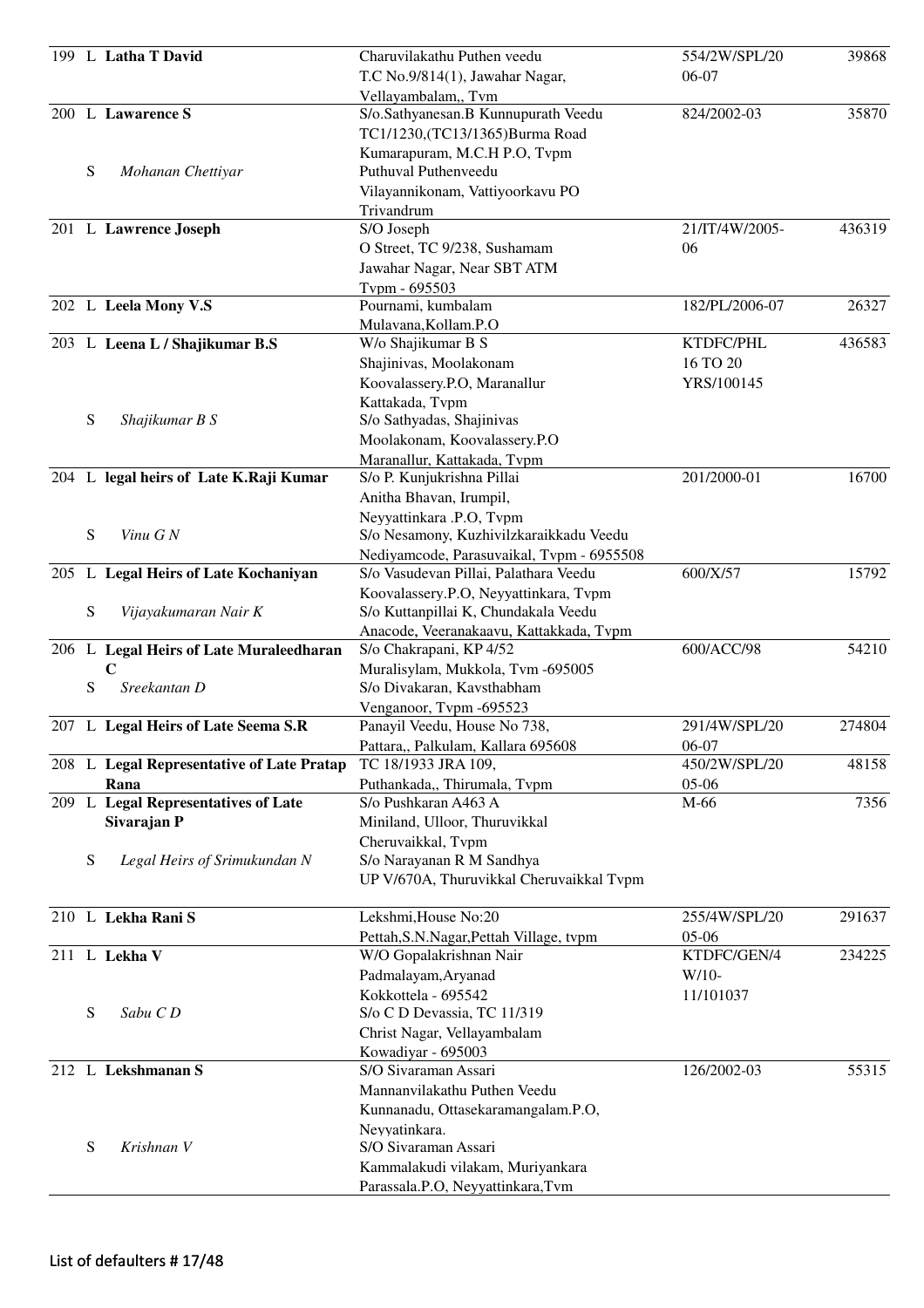|     |           | 213 L Lekshmi Pathy           | S/o Subbayyan Achary R                                                  | $G-68$        | 3557  |
|-----|-----------|-------------------------------|-------------------------------------------------------------------------|---------------|-------|
|     |           |                               | Krishna Bhavan (K.P 8/274)                                              |               |       |
|     |           |                               | Poomalliyoorkonam                                                       |               |       |
|     |           |                               | Peroorkada.P.O, Tvpm                                                    |               |       |
|     | S         | Viswananthan C                | S/o Chami Achary                                                        |               |       |
|     |           |                               | Ani Bhavan, Kuriode                                                     |               |       |
|     |           |                               | Chadayamangalam, Kottarakkara, Kollam                                   |               |       |
|     |           | 214 L Leon K                  | KP 17/281, East Mukkola Kallayam PO                                     | 5/IT/3W/2005- | 95836 |
|     |           |                               | Karakulam Village, Nedumangad tvpm 695043                               | 06            |       |
|     |           | 215 L Lorenze N               | Kadukayil, Vilakathu Veedu                                              | 600/Q 64      | 18799 |
|     | S         | Ajith Kumar K N               | Kulappada.P.O, Aryanad, Tvpm -695542<br>Sankara Vilasam, Kulappada .P.O |               |       |
|     |           |                               |                                                                         |               |       |
|     |           | 216 L Madhavan V              | Aryanad, Tvpm -695542<br>Kokila Nivas, Vanda, Karipoor PO               | 45/2W/2005-06 | 46963 |
|     |           |                               | Nedumangad Taluk                                                        |               |       |
|     | S         | Suma V                        | Anjana, Near Srividya Auditorium                                        |               |       |
|     |           |                               | Pazhakutty Po                                                           |               |       |
|     |           |                               | Nedumangad Taluk                                                        |               |       |
|     |           | 217 L Madhu V                 | S/o Sri . Villy Lekshmi Bhavan,                                         | 424/2W/SPL/20 | 32778 |
|     |           |                               | Perumachirakonam ,Thundathil .P.O                                       | 06-07         |       |
|     |           |                               | Karyavattom, Thiruvananthapuram                                         |               |       |
|     |           | 218 L Madhusoodanan A         | Suma Bhavan, Kollamkavu,                                                | 281/2003-04   | 34650 |
|     |           |                               | Pazhakutty, Anadu, Nedumangad, tvpm-                                    |               |       |
|     | ${\bf S}$ | Syam Sudheer L.R              | Jalaja Bhavan, Nanniyode,                                               |               |       |
|     |           |                               | Pacha PO, Palode, Nedumangad, Tvpm                                      |               |       |
| 219 |           | L Madhusoodanan Nair U        | S/o unnikrishnan Nair                                                   | <b>AZE</b>    | 32324 |
|     |           |                               | Nalparathalakkal, Kuravara                                              |               |       |
|     |           |                               | Ottasekharamangalam PO, Tvpm - 695125                                   |               |       |
|     | ${\bf S}$ | Vijayakumaran S               | Neena Gardens                                                           |               |       |
|     |           |                               | Ottasekharamangalam PO                                                  |               |       |
|     |           |                               | Tvpm - 695125                                                           |               |       |
|     |           | 220 L Madhusoodanan Nair V    | S/o.Velayudhan Nair.N.K,                                                | 37/2003-04    | 46141 |
|     |           |                               | Sisiram, H.No:1/446,, Vilappil                                          |               |       |
|     |           |                               | Neyyattinkara Puliyarakonam                                             |               |       |
|     | S         | Vijayakumar G                 | S/o.Sri.Gopinathan Nair,                                                |               |       |
|     |           |                               | Naduvathukonathuveedu                                                   |               |       |
|     |           |                               | 8/126, Attingal, Chittatinkara, Chirayinkeezh Taluk                     |               |       |
|     |           | 221 L Madhusoodanan V.G       | Vellappanattu House, C.S.P.O                                            | 1088/2001-    | 24250 |
|     |           |                               | Cherthala South .P.O, Cherthala                                         | 02/EKM        |       |
|     |           |                               | Alappuzha, Pin - 688552                                                 |               |       |
|     | ${\bf S}$ | Jayakumar K S                 | S/o Sahadevan                                                           |               |       |
|     |           |                               | Kumarapuram House                                                       |               |       |
|     |           |                               | Thuravoor .P.O                                                          |               |       |
|     |           | 222 L Madhusoodhanan Nair V.S | TC 49/2011, Devi N agar                                                 | 37/2W/SPL/200 | 16704 |
|     |           |                               | Poojapura Po Tvpm                                                       | $5 - 06$      |       |
|     |           | 223 L Madhusudanan Nair R     | S/O Raghavan Pillai.G                                                   | 713/2000-01   | 21860 |
|     |           |                               | Kelachanvilakathu Veedu, Plamoottukada                                  |               |       |
|     |           |                               | Karode, Amaravila                                                       |               |       |
|     | S         | Sugathan                      | S/O Bhaskaran                                                           |               |       |
|     |           |                               | Echampalli, Karumkulam                                                  |               |       |
|     |           |                               | Neyyatinkara.                                                           |               |       |
|     |           | 224 L Madhusudhanan Asari B   | S/o.Bhaskaran.N,Thulasi Mandir,                                         | 55/2002-03    | 41364 |
|     |           |                               | TC31/1081, Para,, Pettah.P.O,                                           |               |       |
|     |           |                               | Palkulangara. Tvpm-69502                                                |               |       |
|     | S         | Jayanath A.R                  | Deepam, Perukavu.PO,                                                    |               |       |
|     |           |                               | Peyad, Trivandrum                                                       |               |       |
|     |           | 225 L Mahesh Kumar V.P        | S/O Paramaswaran Nair                                                   | NEW/GEN/SP    | 43659 |
|     |           |                               | t.c 8/473. Avittam                                                      | L/2W/100183   |       |
|     |           |                               | Kizhakakara                                                             |               |       |
|     |           |                               | Vilappilsala.P.O                                                        |               |       |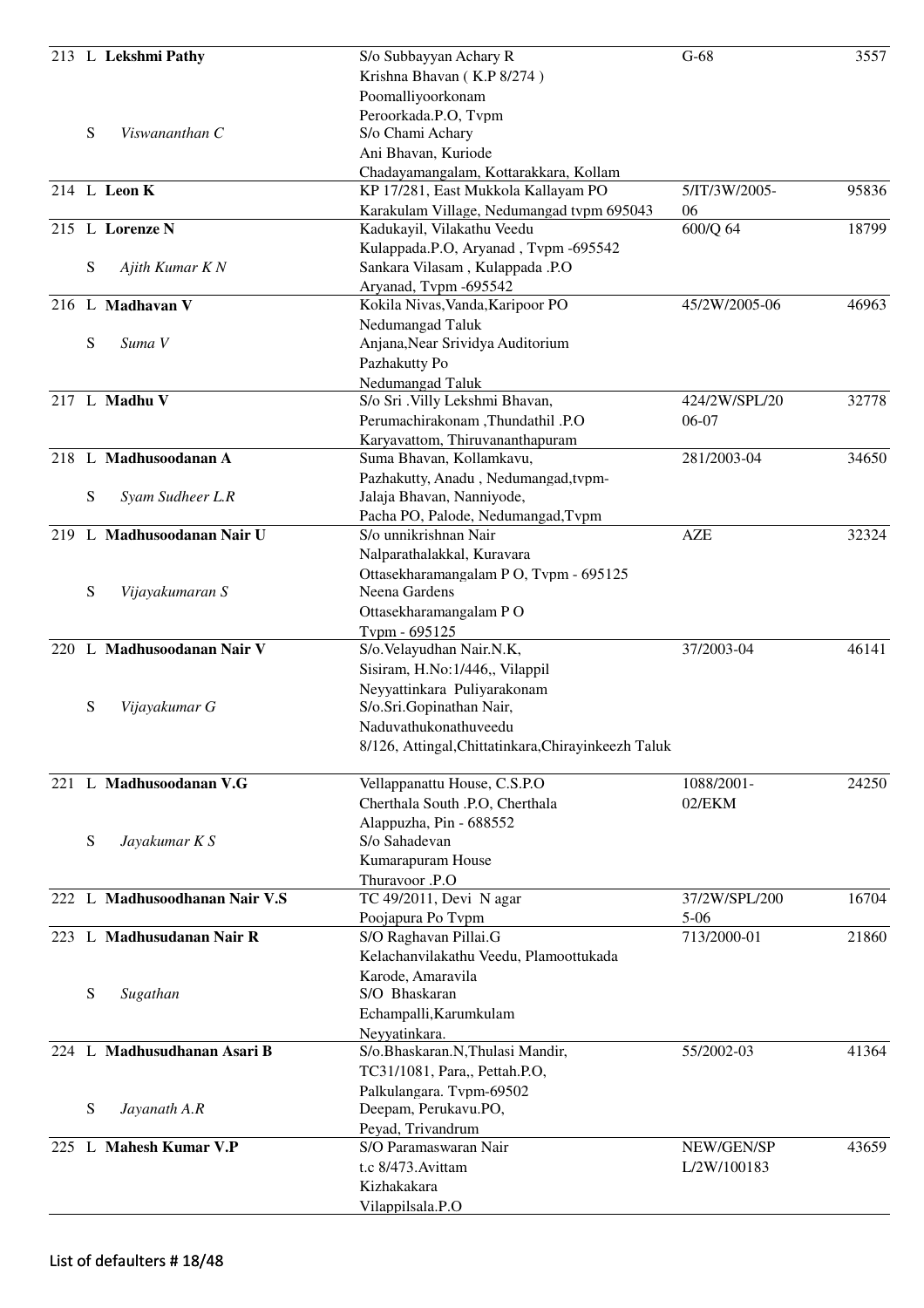|   | 226 L Manikandan Nair C.S   | K.C.Bhavan Keeliyodukonam Mekkumkara                       | 777/2W/SPL/20  | 9486   |
|---|-----------------------------|------------------------------------------------------------|----------------|--------|
|   |                             | Vandanoor Perumpazhathoor                                  | $05-06$        |        |
|   |                             | Neyyattinkara, Tvpm                                        |                |        |
|   | 227 L Manikantan K          | S/o Kuttan P                                               | 600/V/39       | 2254   |
|   |                             | Thadatharikathu Puthen Veedu                               |                |        |
|   |                             | Punnakkadu, Kani, Mannamkonam                              |                |        |
|   |                             | Ottasekharamangalam, Tvm                                   |                |        |
| S | Sasikumar M                 | S/o Mallan KaniPulinchiyil                                 |                |        |
|   |                             | Amboori, Kovilloor, Amboori                                |                |        |
|   | 228 L Manilal S             | Kattakada, Tvm                                             | 2782/P/2003-04 | 57088  |
|   |                             | Jagadeesa Nilayam, Kulasekharam<br>Kodunganoor, Trivandrum |                |        |
|   | 229 L Maniyan Achary        | S/o Ramaswamy Achary                                       | $I-05$         | 13672  |
|   |                             | Kozhupakkalathil, Perunna                                  |                |        |
|   |                             | Changanassery, Kottayam - 686101                           |                |        |
| S | Koshy C.E                   | S/O KOSHY ITTY, Chittoor Veedu                             |                |        |
|   |                             | Koduvila, East Kallada                                     |                |        |
|   |                             | Kollam - 691502                                            |                |        |
|   | 230 L Manoharan             | S/O kesvan                                                 | 364/PL/2006-07 | 27351  |
|   |                             | Maruthuninnavila, Uchakada                                 |                |        |
|   |                             | Vizhinjam, Trivandrum                                      |                |        |
|   | 231 L Manoharan Chettiyar V | S/o M Velayudhan Chettiar                                  | 156/2000-01    | 76783  |
|   |                             | Krishna Bhavanam, Nemom                                    |                |        |
|   |                             | Naruvamoodu, Tvpm -695528                                  |                |        |
| S | Biju S                      | S/o D Radhama, Puthen Veedu                                |                |        |
|   |                             | Near L V H S, Pothencode                                   |                |        |
|   |                             | Tvpm -695584                                               |                |        |
|   | 232 L Manoharan K           | S/o Kunjuraman N, Sheela Mandiram                          | 264/PL/2006-07 | 57945  |
|   |                             | Vilangara, Plappally.P.O                                   |                |        |
|   |                             | Ummannoor, Kottarakara, Kollam                             |                |        |
|   | 233 L Manoharan P.K         | Puthukulangara House                                       | 67/2W/SPL/EK   | 36569  |
|   |                             | Kaipattoor.P.O, Kanayannur                                 | M/2008-09      |        |
|   | 234 L Manoj P               | Ernakulam -682313<br>S/o.Padmanabhan Pillai, Punnakunnu    | 645/2002-03    | 77577  |
|   |                             | Puthiyaveedu, Maruthoor, Vattappara                        |                |        |
|   |                             | Nedumangad                                                 |                |        |
| S | Madhusoodhanan Nair P       | S/o.Parameswaran Nair, Hari Bhavan                         |                |        |
|   |                             | Maruthoor, Vattapara, Nedumangad, tvpm                     |                |        |
| S | Santhilal V                 | S/o. Velayudhan Nair, Padmavilasom                         |                |        |
|   |                             | Kalamkavu, Pacha, Thenur                                   |                |        |
|   |                             | Nedumangad, tvpm                                           |                |        |
|   | 235 L Manoj V Nair          | S/O Vasudevakurup                                          | 746/2002-03    | 3995   |
|   |                             | Gokulam, Kuriyottukonam, Peyad                             |                |        |
| S | Unnikrishnan Nair K         | Vaishnavam                                                 |                |        |
|   |                             | Pippinmoodu                                                |                |        |
|   |                             | peroorkada                                                 |                |        |
| S | Vasudevakurup               | Gokulam, Kuriyottukonam                                    |                |        |
|   |                             | Peyad                                                      |                |        |
|   | 236 L Manojkumar G          | S/o Gopinathan Nair V D                                    | 1/IT/4W/EKM/   | 874995 |
|   |                             | Vakkelil House, Kidangoor.P.O                              | 2005-06        |        |
|   | 237 L Mansoor C.K           | Angamaly, Ernakulam                                        | 80/3W/SPL/200  | 64769  |
|   |                             | Chettiankandy House<br>4/617, Meppayur.P.O                 | 5-06/KKD       |        |
|   |                             | Kozhikode -673524                                          |                |        |
| S | Sofiya.P.M                  | W/o Mansoor C K                                            |                |        |
|   |                             | Chettiankandy House, 4/617                                 |                |        |
|   |                             | Meppayur.P.O, Kozhikode -673524                            |                |        |
|   | 238 L Manu Mohan.V.K        | T.C 25/1427                                                | 634/2W/SPL/20  | 86106  |
|   |                             | Kulavarambathu veedu ,Manjalikkulam,                       | $04 - 05$      |        |
|   |                             | GPO, Thiruvananthapuram                                    |                |        |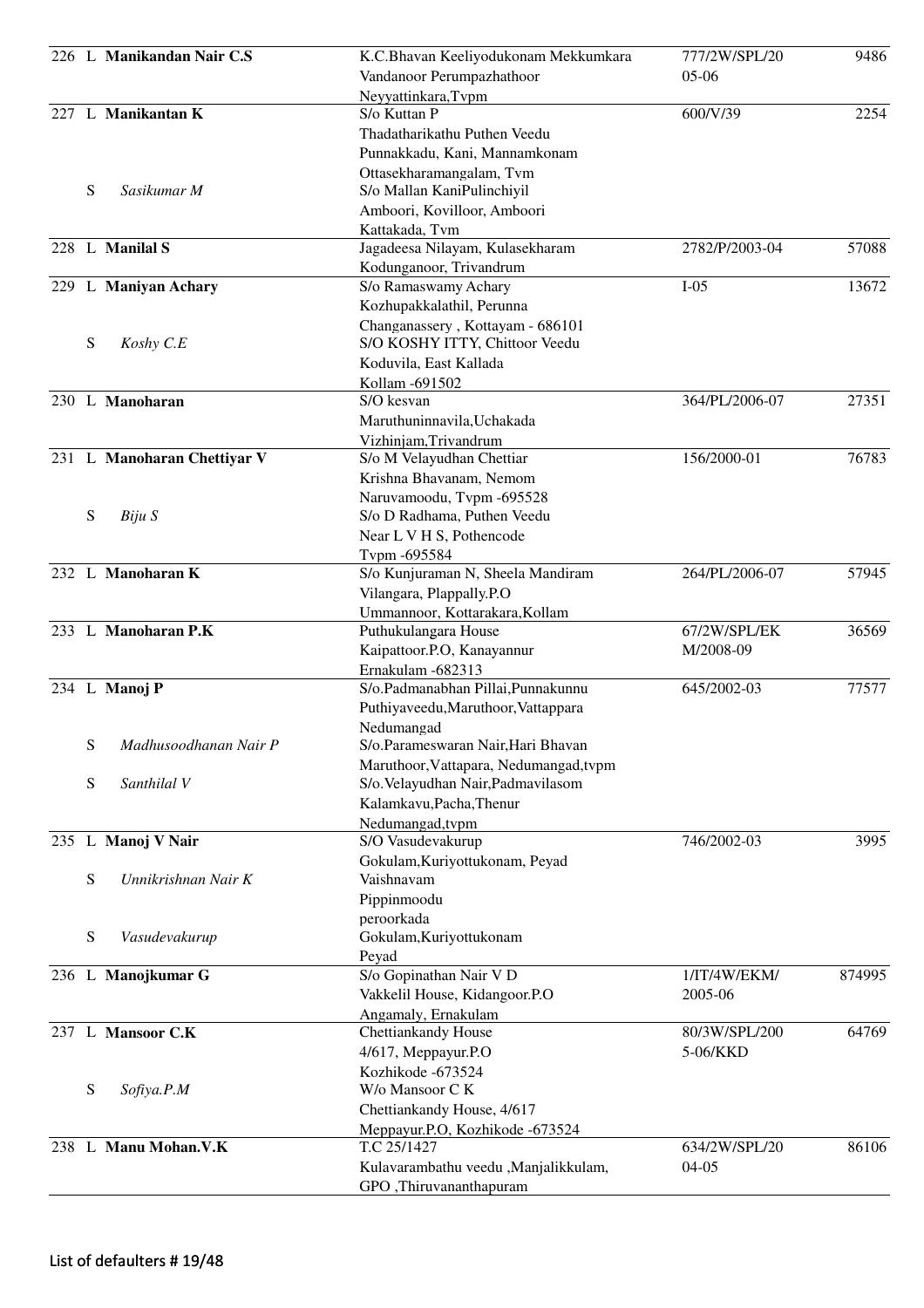|     |   | 239 L Maria Das                                                      | S/o P Nesan<br>Devamatha, Nettathottathu                            | 36/NPL/2016-<br>17       | 231906 |
|-----|---|----------------------------------------------------------------------|---------------------------------------------------------------------|--------------------------|--------|
|     |   |                                                                      | Ottashekaramangalam P O, TVPM 695125                                |                          |        |
|     | S | Ramachandran kani A                                                  | Amalakani settilment veedu                                          |                          |        |
|     |   |                                                                      | H.NO. 712, Kottoor P O, Kuttichal                                   |                          |        |
|     |   |                                                                      | <b>TVPM 695574</b>                                                  |                          |        |
|     |   | 240 L Mary Dasan J                                                   | S/O J.Justin, Vimala Bhavan                                         | 577/3W/SPL/20            | 67713  |
|     |   | 241 L Mathen M                                                       | Chemmakad, Periyanad, Kollam                                        | $05-06$<br>212/2W/SPL/20 | 16080  |
|     |   |                                                                      | S/o Mathiyam Kani, PottenChira<br>Kizhakkumkara Puthenveedu         | 06-07                    |        |
|     |   |                                                                      | Maruthanda .P.O, Vithura, Nedumangad, Tvm                           |                          |        |
|     |   | 242 L Mathew George                                                  | TC 71/462, Nikunjam                                                 | 117/2W/SPL/20            | 57022  |
|     |   |                                                                      | Kuzhivilakom Valiathura                                             | 04-05/KKD                |        |
|     |   |                                                                      | Thiruvananthapuram - 695008                                         |                          |        |
|     |   | 243 L Mathew K.K                                                     | Kunnakkattu House,                                                  | 76/2W/SPL/EK             | 134887 |
|     |   |                                                                      | Kanjiram .P.O, Kottayam                                             | M/2004-05                |        |
|     |   | 244 L Meenakshi Ammal H.K                                            | W/O K.Gopal Mohan T.C 42/326(2)                                     | 98/2W/SPL/200            | 20651  |
|     |   |                                                                      | Parambil Nagar, Vallakadavu                                         | $4 - 05$                 |        |
|     |   |                                                                      | Trivandrum.8                                                        |                          |        |
|     |   | 245 L Minukuttan K.L                                                 | S/o Kamalasanan, TC 22/485                                          | 100023                   | 8945   |
|     |   |                                                                      | Konchiravila, Manacadu                                              |                          |        |
|     |   | 246 L Mohamed Salim a                                                | Tvpm - 695009<br>S/o Ahamed .A                                      | 386/1999                 | 30460  |
|     |   |                                                                      | Salim Manzil, Vilappil                                              |                          |        |
|     |   |                                                                      | Peyad.P.O, NeyyattinkaraTVPM                                        |                          |        |
|     | S | Hashim S                                                             | S/o Y. Shahul Hameed,                                               |                          |        |
|     |   |                                                                      | Nazeer Manzil, Thennoor,                                            |                          |        |
|     |   |                                                                      | Perigamala.P.O, Nedumangad, TVPM.                                   |                          |        |
|     |   | 247 L Mohammed Ismail                                                | S/o Mytheen Bava Rawther                                            | E-89                     | 8077   |
|     |   |                                                                      | Chaithram, Mukkolakkal, Nettayam                                    |                          |        |
|     |   |                                                                      | Karakulam .P.O, Nedumangad, Tvpm -64                                |                          |        |
|     | S | Legal heirs of Late Monykantan Nair S/o Raghava Pillai, Ambuja Nivas |                                                                     |                          |        |
|     |   |                                                                      | Santhivila, Urmi Road, Nemom.P.O, Tvpm                              |                          |        |
|     |   | 248 L Mohammed Shafi M                                               | S/o Mohideen .M.A                                                   | 147/2000-01              | 10115  |
|     | S | Sadasivan Nair P                                                     | TC 49/607, Manacaud .P.O, Tvpm -9<br>TC 14/520                      |                          |        |
|     |   |                                                                      | Nathavanam, Palayam, Tvpm                                           |                          |        |
|     |   | 249 L Mohan Kumar K.P                                                | S/O Prabhakaran Nair                                                | 20/PL/2006-07            | 55658  |
|     |   |                                                                      | H:NO:28/629, Valiyaveedu                                            |                          |        |
|     |   |                                                                      | Punnapuram, Kaithamukku, Vanchiyoor.P.O                             |                          |        |
|     |   | 250 L Mohan Kumar T                                                  | Ambarathala Veedu,                                                  | 100475/2W/OC             | 23861  |
|     |   |                                                                      | Veeranakavu PO,                                                     | $/08 - 09$               |        |
|     |   |                                                                      | Thiruvananthapuram- 695572                                          |                          |        |
|     |   | 251 L Mohana Kumar R                                                 | S/o Rajayyan.C,                                                     | 375/2001-02              | 22517  |
|     |   |                                                                      | Peace Cottage, Kanjampazhanji,                                      |                          |        |
|     |   |                                                                      | Kanjampazhanji.P.O, Poovar-695525                                   |                          |        |
|     | S | Sheeja Rani D                                                        | W/o Mohana Kumar,                                                   |                          |        |
|     |   |                                                                      | Peace Cottage, Kanjampazhanji,<br>Kanjampazhanji.P.O, Poovar-695525 |                          |        |
| 252 |   | L Mohanachandran M                                                   | R.Madhavan Nair, Puthooram, H.NO 1162                               | 806/2002-03              | 38354  |
|     |   |                                                                      | Tharatta, Karakulam, TVPM                                           |                          |        |
|     | S | Lalraj D                                                             | S/O E.Danam, Lal Cottage                                            |                          |        |
|     |   |                                                                      | Thirupuram P.O, Neyyatinkara                                        |                          |        |
|     | S | Rajan J                                                              | S/O Joseph, Nallikuzhi                                              |                          |        |
|     |   |                                                                      | karipoor, Nedumangadu.p.o                                           |                          |        |
|     |   | 253 L Mohanan A                                                      | S/o Appu Nadar P                                                    | 190/1999-2000            | 29928  |
|     |   |                                                                      | Sarigama, Thachottukavu                                             |                          |        |
|     |   |                                                                      | Peyad, Tvpm -695573                                                 |                          |        |
|     | S | Suku R                                                               | S/o Reghunathan, Vayalarikathu veedu                                |                          |        |
|     |   |                                                                      | Malayinkeezhu, Peyad, Tvpm -695573                                  |                          |        |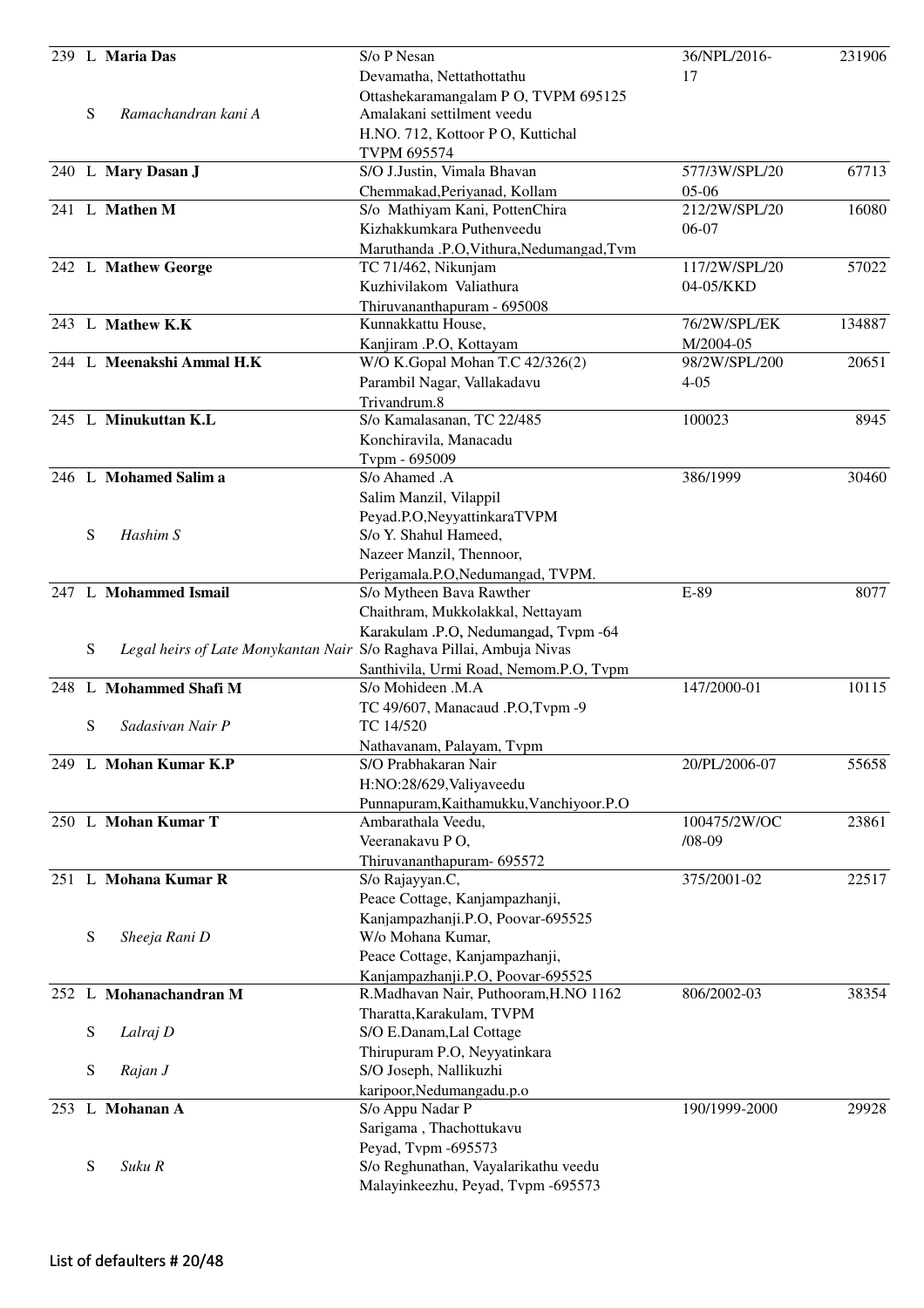|     | S         | Suresh Kumar B         | S/o Balakrishnan Nair                    |               |        |
|-----|-----------|------------------------|------------------------------------------|---------------|--------|
|     |           |                        | Padippura Veedu, Thachottukavu           |               |        |
|     |           |                        | Thachottukavu, Tvpm -695573              |               |        |
|     |           | 254 L Mohanan A        | S/o Antony C, Rahul Bhavan               | 743/2W/SPL/20 | 22703  |
|     |           |                        | Karanad, Puthukulangara .P.O, Tvpm -541  | 06-07         |        |
|     |           | 255 L Mohanan K        | TC VI -969, Sindhu Bhavan                | 317/3W/SPL/20 | 219080 |
|     |           |                        | Thozhuvancodu, Kanjiramapara.P.OTvpm 13  | $05-06$       |        |
|     |           |                        |                                          |               |        |
|     |           | 256 L Mohanan K        | S/o Kunjukrishnan                        | 366/2W/SPL/20 | 80367  |
|     |           |                        | Pallivila veedu, Panthalacode .P.O       | $04-05$       |        |
|     |           |                        | Vattappara, Vembayam ,NedumangadTvpm     |               |        |
|     |           | 257 L Mohanan K        | S/o.Kunjan.A, Mekkumkara Veedu,          | 94/2003-04    | 21386  |
|     |           |                        | Pacha, Paluvally, Poovathoor,            |               |        |
|     |           |                        | Pothencode, Nandiyode, Tvpm              |               |        |
|     | S         | Sreekumar B            | S/o.Bhaskara Menon, CRA46,               |               |        |
|     |           |                        | Kaluparambil House, Perunthanni, Pettah  |               |        |
|     |           | 258 L Mohanan K.D      | S/o Damodharan, Karakunnel House         | 825/2001-02   | 6884   |
|     |           |                        | Thazhamunda.P.O, Kenichira               |               |        |
|     |           |                        | Wayanad -673596                          |               |        |
|     | S         | Bhaskaran P K          | S/o Kunhan.P, Pulickal House             |               |        |
|     |           |                        | Athirattukunnu.P.O, Kenichira            |               |        |
|     | S         | Balan.P                | S/o Kunhinarayanan, Kottarakoth House    |               |        |
|     |           |                        |                                          |               |        |
|     |           |                        | Nanminda.P.O, Kozhikode -673616          |               |        |
| 259 |           | L Mohanan M.P          | Mangalottu House                         | 600/J-05      | 7298   |
|     |           |                        | Pulluvazhy .P.O, Perumbavoor             |               |        |
|     |           |                        | Ernakulam                                |               |        |
|     | S         | Chandran Kutty P C     | Metthala, Ashamannoor                    |               |        |
|     |           |                        | Ernakulam -683542                        |               |        |
|     |           | 260 L Mohanan V        | S/o.Shri.K.Vasudevan,                    | 226/2003-04   | 34650  |
|     |           |                        | Vikas Bhavan , Police Quarters, H11, PMG |               |        |
|     |           |                        | Vikas Bhavan, Vanchiyoor, Tvpm-695033    |               |        |
|     | ${\bf S}$ | Chandrasekharan.Nair R | Vikas Bhavan , Police Quarters F3        |               |        |
|     |           |                        | PMG, Vanchiyoor, Tvpm - 695033           |               |        |
|     |           | 261 L Mohandas K.B     | S/o E.N. Bhaskara Kurup                  | 553/2W/SPL/20 | 48959  |
|     |           |                        | <b>B-42</b> , Observatory Quarters       | $04-05$       |        |
|     |           |                        | Near Museum, Kawadiar, Tvpm              |               |        |
|     |           | 262 L Mohandas P       | Gourimandiram, Kariyil                   | 467/4W/SPL/20 | 237208 |
|     |           |                        | Kazhakkootam PO, Tvpm                    | 05-06         |        |
|     |           | 263 L Mohanraj S       | S/O.SUKUMARAN ASSARI.N                   | 1377/2001-02  | 48274  |
|     |           |                        |                                          |               |        |
|     |           |                        | KALUNGIN MOODU VEEDU, VELLAYANI          |               |        |
|     |           |                        | NEMOM.P.O,TVPM - 695020                  |               |        |
|     | S         | Binu T                 | S/O.T.H.VENUGOPAL, KRISHNA BHAVAN,       |               |        |
|     |           |                        | SREEDHARAN PILLAI                        |               |        |
|     |           |                        | ROAD, PAPPANAMCODE.P.O                   |               |        |
|     |           |                        | <b>TVPM - 18</b>                         |               |        |
|     |           | 264 L Mony K.C         | S/o Chellappan,                          | 206/99        | 48066  |
|     |           |                        | A.K bhavan, Thoongampara,                |               |        |
|     |           |                        | Kattakada.P.O., Pin: 695572.             |               |        |
|     | ${\bf S}$ | Sree Kantan Nair P     | S/o Parameswaran Pillai,                 |               |        |
|     |           |                        | Sowparnika, Plavoor,                     |               |        |
|     |           |                        | Amachal.P.O, Kattakada.                  |               |        |
|     | S         | Biju Kumar D           | S/O S. Divakaran,                        |               |        |
|     |           |                        | Biju Bhavan, Venpakal,                   |               |        |
|     |           |                        |                                          |               |        |
|     |           |                        | Athiyannoor, Neyyattinkara.              |               |        |
|     |           | 265 L Moses K.J        | S/o K E Joseph, Kalapurakal House        | 40/3W/2006-   | 8447   |
|     |           |                        | Near Syrian Church, Palluruthi           | 07/EKM        |        |
|     |           |                        | Ernakulam -682006                        |               |        |
|     | S         | Unnikrishnan P.C       | S/o P S Chakrapani, 10/77                |               |        |
|     |           |                        | Pulikkal, Parambil, Palluruthy           |               |        |
|     |           |                        | Ernakulam -682006                        |               |        |
|     |           | 266 L Mridulal P V     | Meetharu Parambil, Poomthope Ward        | 142/3W/SPL/E  | 32892  |
|     |           |                        | Avalookunnu.P.O, Alappuzha               | KM/2004-05    |        |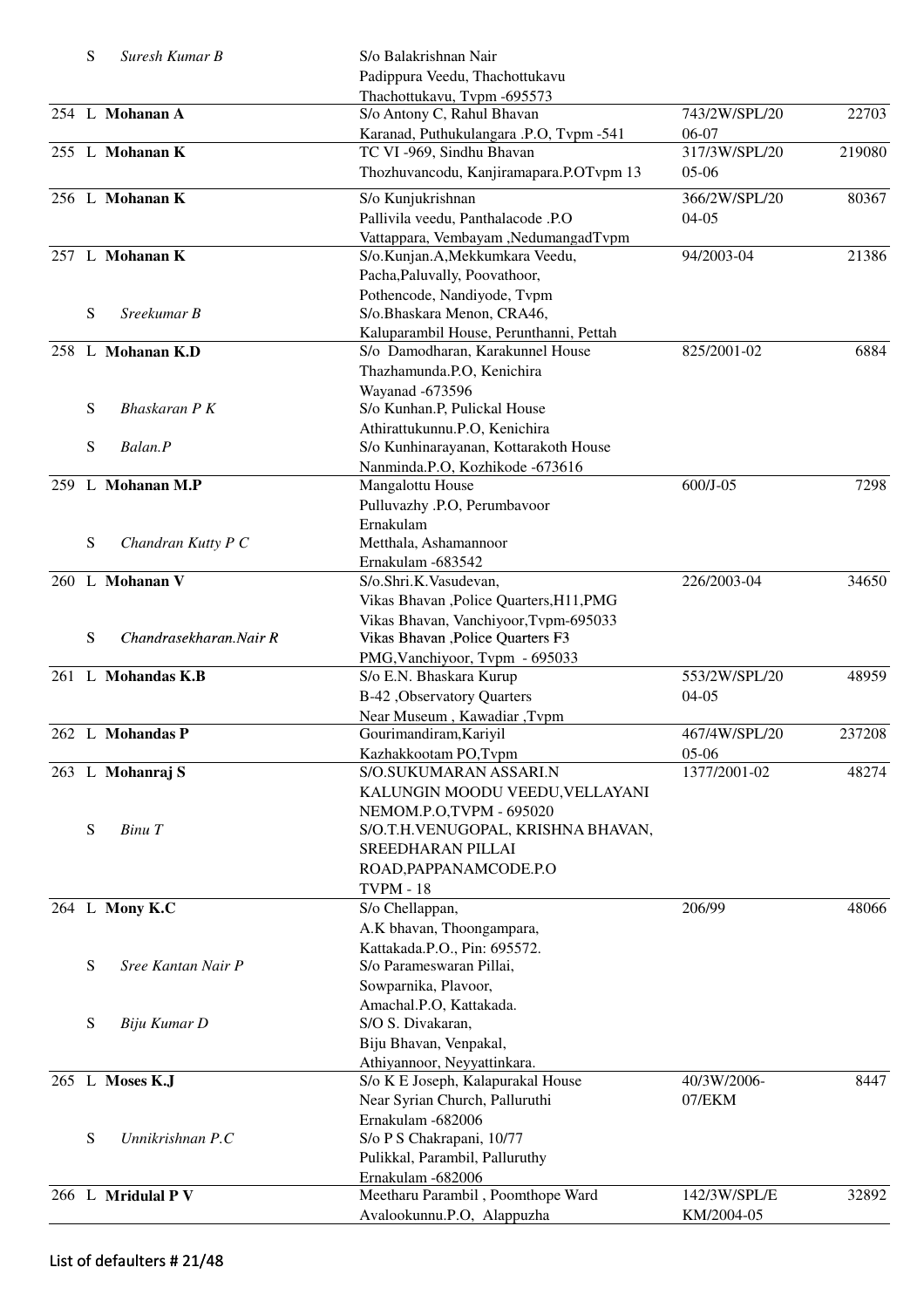|   | 267 L Muhammed Basheer A          | 353/A, Ananthoth (H), port Avenue          | 16/3W/SPL/EK  | 42330  |
|---|-----------------------------------|--------------------------------------------|---------------|--------|
|   |                                   | Nettoor.P.O, Ernakulam, Ernakulam          | M/2004-05     |        |
|   | 268 L Muhammed Sanoofar M         | Sana Manzil, T.C. 20/1280,                 | 44/4W/SPL/200 | 323426 |
|   |                                   | Karamana P.O, Thiruvananthapuram           | $7-08$        |        |
|   | 269 L Muhammed Sidhik             | S/O Aliyankunju                            | 5/IT/3W/2004- | 232511 |
|   |                                   | Earavila Thadatharikathu Puthen Veedu      | 05            |        |
|   |                                   | Pezhummodu, poovachal, tvpm                |               |        |
|   | 270 L Muhammedu Rafi S            | S/o M.S. Hameed,                           | 599/2001-02   | 50876  |
|   |                                   |                                            |               |        |
|   |                                   | S.M House, Parappara.P.O,                  |               |        |
| S | Suresh Kumar T                    | Vithura, Tholikkode, Nedumangad, Tvpm      |               |        |
|   |                                   | Kizhakkethil Mele Veedu,                   |               |        |
|   |                                   | Panangodu, Venganoor.P.O,                  |               |        |
|   |                                   | Tvpm.                                      |               |        |
|   | 271 L Muhammmed Ashraf            | S/O S.M.A.K Musliar,                       | 1085/2002-03  | 48022  |
|   |                                   | S.M.A.K Manzil, Pezhummoodu, Kutiichal.P.O |               |        |
|   |                                   | Mannoorkkara, Tvm-695572                   |               |        |
| S | Biju S.K                          | S.Kunjappy                                 |               |        |
|   |                                   | Charuvila Veedu, Puthukulangara            |               |        |
|   |                                   | Velland, Nedumangad, Tvm                   |               |        |
|   | 272 L Muraleedharakurukkal C.S    | S/o.ChakrapaniKurukkal                     | 368/2002-03   | 4184   |
|   |                                   | P.V.Anuradha,Avukkulam,Powdikonam          |               |        |
|   |                                   | Chempazhanthy.tvpm-587                     |               |        |
| S | Sanalkumar P                      | S/o.Padmanabha Pillai.KSanthibhavan        |               |        |
|   |                                   | Powdikonam, Chempazhanthy PO TVPM          |               |        |
|   | 273 L Muraleedharan C.M           | Sasi Mandiram, Alappat cross road,         | 2/IT/4W/2006- | 472758 |
|   |                                   | Ravipuram, Ernakulam -682506               | 07/EKM        |        |
|   |                                   |                                            |               |        |
|   | 274 L Muraleedharan Nadar         | 682016                                     | 612/4W/SPL/20 | 201112 |
|   |                                   | Akshara, Plavila                           |               |        |
|   |                                   | Manukuladichamangalam                      | $05-06$       |        |
|   |                                   | Pappanamcode-695018, Tvpm                  |               |        |
|   | 275 L Muraleedharan Nair K        | S/o Krishnan Nair .G                       | 223/2000-01   | 11971  |
|   |                                   | Pulari, Kottukal, Anthiyoor                |               |        |
|   |                                   | Balaramapuram.P.O, Kottukal                |               |        |
|   |                                   | Neyyattinkara, Tvpm                        |               |        |
| S | Madhusoodhanan Nair N             | S/O Bhaskaran Nair, Lekshmi Vihar          |               |        |
|   |                                   | Vazhottukonam, Kodunganoor.P.O             |               |        |
|   |                                   | Vattiyoorkavu, Tvpm                        |               |        |
|   | 276 L Muraleedharan V             | S/o Velukkutty P, Nalparathalakkal Veedu   | 610/3W/SPL/20 | 98380  |
|   |                                   | Kuravara, Ottasekharamangalam P.O          | 06-07         |        |
|   |                                   | TVM -695125                                |               |        |
|   | 277 L Nagesh Kumar V              | Ajitha Bhavan, Valiyara,                   | 378/2W/SPL/20 | 11552  |
|   |                                   | Vellanad, Nedumangad, tvpm                 | $05-06$       |        |
|   | 278 L Nandini S (w/o Late Ramu M) | Quarters No. E1                            | 125/2W/2004-  | 26468  |
|   |                                   | <b>Medical College Campus</b>              | 05            |        |
|   |                                   | Medical College, Tvm 695011                |               |        |
|   | 279 L Narendran K                 | Sri Prekash House                          | 85/2001-      | 23942  |
|   |                                   | Thenakuzhi, Karumala .P.O                  | $02$ /KKD     |        |
|   |                                   | Balusserry, Kozhikode                      |               |        |
| S | $Shan \, M \, B$                  | S/o Balan .M.P, Adambarakunnummel          |               |        |
|   |                                   | Kattippara, Kidavoor                       |               |        |
|   |                                   | Kozhikode                                  |               |        |
|   | 280 L Nijamudeen J                | S/O Jamaludeen                             | 39/2W/SPL/200 | 85851  |
|   |                                   | Naduvilazhikathu Veedu                     | $7 - 08$      |        |
|   |                                   | Pallimukku, Vadakevila, Kollam             |               |        |
|   | 281 L Niyas K.A                   | Noormahal H .No - 13/71                    | 79/2W/SPL/EK  | 64989  |
|   |                                   | Moulana Azad Road                          | M/2004-05     |        |
|   |                                   | Panayappilly, Kochi - 2                    |               |        |
|   | 282 L Nizarudeen A                | S/o Aliyarkunju K, Darul Ameen             | 600/W/61      | 28877  |
|   |                                   | Madrassa Road, Pazhakutty.P.O              |               |        |
|   |                                   | Karippur, Nedumangad                       |               |        |
|   |                                   |                                            |               |        |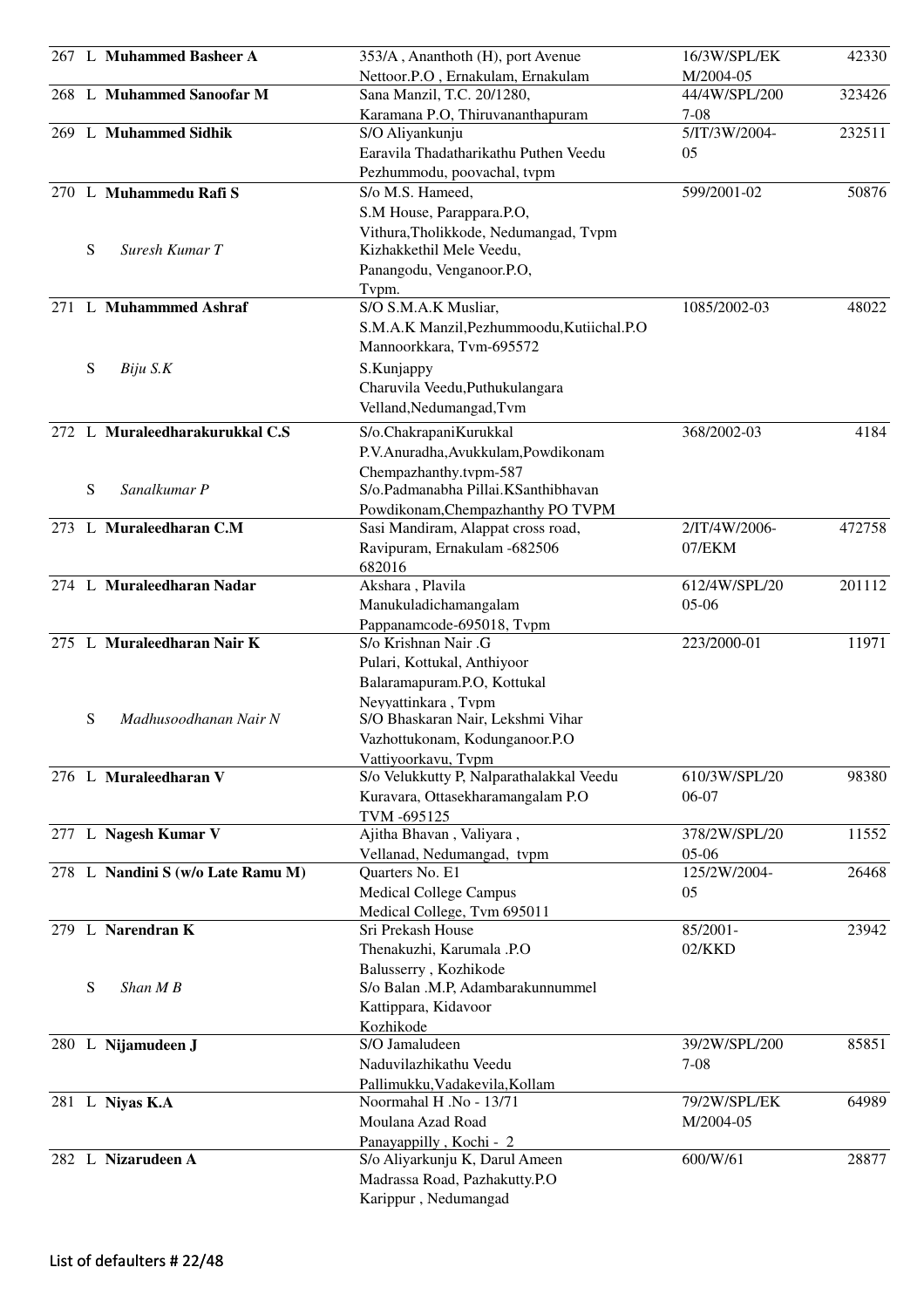|     | S | Anil Kumar K              | Kavumpurath House, Kottappuram.P.O      |                |        |
|-----|---|---------------------------|-----------------------------------------|----------------|--------|
|     |   |                           | Thennoorkonam, Vizhinjam, Neyyattinkara |                |        |
|     |   | 283 L Nizarudheen M       | TVM .Quarters, Chullimoola              | 608/2001-      | 37207  |
|     |   |                           | Edapally, Kalpetta North P.O            | $02$ /KKD      |        |
|     |   |                           | Wayanad                                 |                |        |
|     | S | Swamikutty V K            | S/o Karumban, Vattakulangara House      |                |        |
|     |   |                           | Keezhariyoor, Koyilandi                 |                |        |
|     |   |                           | Kozhikkode                              |                |        |
| 284 |   | L Noushad A               | S/o Abdul Rasheed                       | 2/NPL/2017-18  | 333268 |
|     | S | Babu K J                  | S/o K M Jamal, TC 94/2723               |                |        |
|     |   |                           | Vanchiyoor, Vanchiyoor, Tvpm -695035    |                |        |
|     |   | 285 L Noushad A           | S/0 Abubacker KunjuTC 17/1199           | 5/2W/SPL/2007- | 41911  |
|     |   |                           | A-24, Geetha Bhavan, Anchamada          | 08             |        |
|     |   |                           | Sastha Nagar, Thirumala, Tvpm           |                |        |
|     |   | 286 L Padmajam M          | Erathikara Veedu                        | 38/PL/2006-07  | 33614  |
|     |   |                           | Balaramapuram                           |                |        |
|     |   |                           | Kottukal.P.O                            |                |        |
|     |   | 287 L Parameswaran Nair S | S/o Sivathanu Pillai K                  | 600/Q/25       | 13236  |
|     |   |                           | Parameswara Bhavan                      |                |        |
|     |   |                           | Nalloorvattom, Plamottukkada            |                |        |
|     |   |                           | Kulathoor, Neyyattinkara                |                |        |
|     |   |                           |                                         |                |        |
|     | S | Sukumaran Nair N          | S/o Narayana Pillai                     |                |        |
|     |   |                           | Geethavilas, Vazhayila                  |                |        |
|     |   |                           | Kudappanakkunnu, Tvpm                   |                |        |
|     |   | 288 L Paulose P.K (late)  | S/o Kurian Kuriakose                    | 654/2W/SPL/20  | 38602  |
|     |   |                           | Parappurathu House, Piravam             | 06-07          |        |
|     |   |                           | Piravam -686664                         |                |        |
|     |   | 289 L Polachan K.S        | Kannen House,                           | 125/2003-      | 78181  |
|     |   |                           | Manjapra .P.O                           | 04/EKM         |        |
|     |   |                           | Anagamally                              |                |        |
|     | S | Suni M G                  | D/o Gopalan M C                         |                |        |
|     |   |                           | Mudilil House, Illithode                |                |        |
|     |   |                           | Malayattor, Aluva , Ernakulam           |                |        |
|     |   | 290 L Ponnachan M.K       | S/O M.k Kunju                           | 116/PL/2006-07 | 28703  |
|     |   |                           | Manchinamukalil                         |                |        |
|     |   |                           | Chengamanadau, Kottarakara              |                |        |
|     |   | 291 L Prabha B            | 48/605, Govt .Quarters                  | 113/3W/SPL/20  | 146856 |
|     |   |                           | Melarannoor, Rajeev Nagar               | $05-06$        |        |
|     |   |                           | Karamana.P.O, Tvpm                      |                |        |
|     |   | 292 L Prabhakaran Nair S  | Geetha Bhavan, Kulasekharam             | 31/2W/SPL/200  | 43832  |
|     |   |                           | Kodunganoor.P.O, Tvpm - 695013          | $6 - 07$       |        |
|     |   | 293 L Prabhakaran R       | S/o Raghava Panickar K                  | $F-08$         | 18578  |
|     |   |                           | Prasanth Bhavan, Kalliyoor              |                |        |
|     |   |                           | Tvpm-695042                             |                |        |
|     | S | Manoharan B               | S/o Vasu, Karikkakom Puthen Veedu       |                |        |
|     |   |                           | Chakka, Beach.p.O, Tvpm -695007         |                |        |
| 294 |   | L Prabodha Dev S.B        | S/o Sreedharan Nair, Sreemangalam       | 600/M 68       | 43607  |
|     |   |                           | Nedumangad, Anad, Tvpm -695544          |                |        |
|     | S | Prasena Chandran P        | Chandini                                |                |        |
|     |   |                           | Kudappanakunnu, Tvpm -695043            |                |        |
|     |   | 295 L Pradeep Kumar G     | S/O Subbayan Gopalakrishnan             | 10/PL/2005-06  | 94467  |
|     |   |                           | Kavuvilakathu Veedu                     |                |        |
|     |   |                           | Near D.B JN.Kowdiar                     |                |        |
|     | S | Suman P.V                 | S/O KVK Nair                            |                |        |
|     |   |                           | ARAA-116                                |                |        |
|     |   |                           | pattom, Trivandrum                      |                |        |
|     | S | Suman P.V                 | S/O KVK Nair                            |                |        |
|     |   |                           | ARAA-116                                |                |        |
|     |   |                           | <b>PATTOM</b>                           |                |        |
|     |   | 296 L Pradeep Kumar S     | Dileep Bhavan, Karette                  | 474/4W/SPL/20  | 119315 |
|     |   |                           | Pulimathu Village, Chirayinkeezh Taluk  | $04-05$        |        |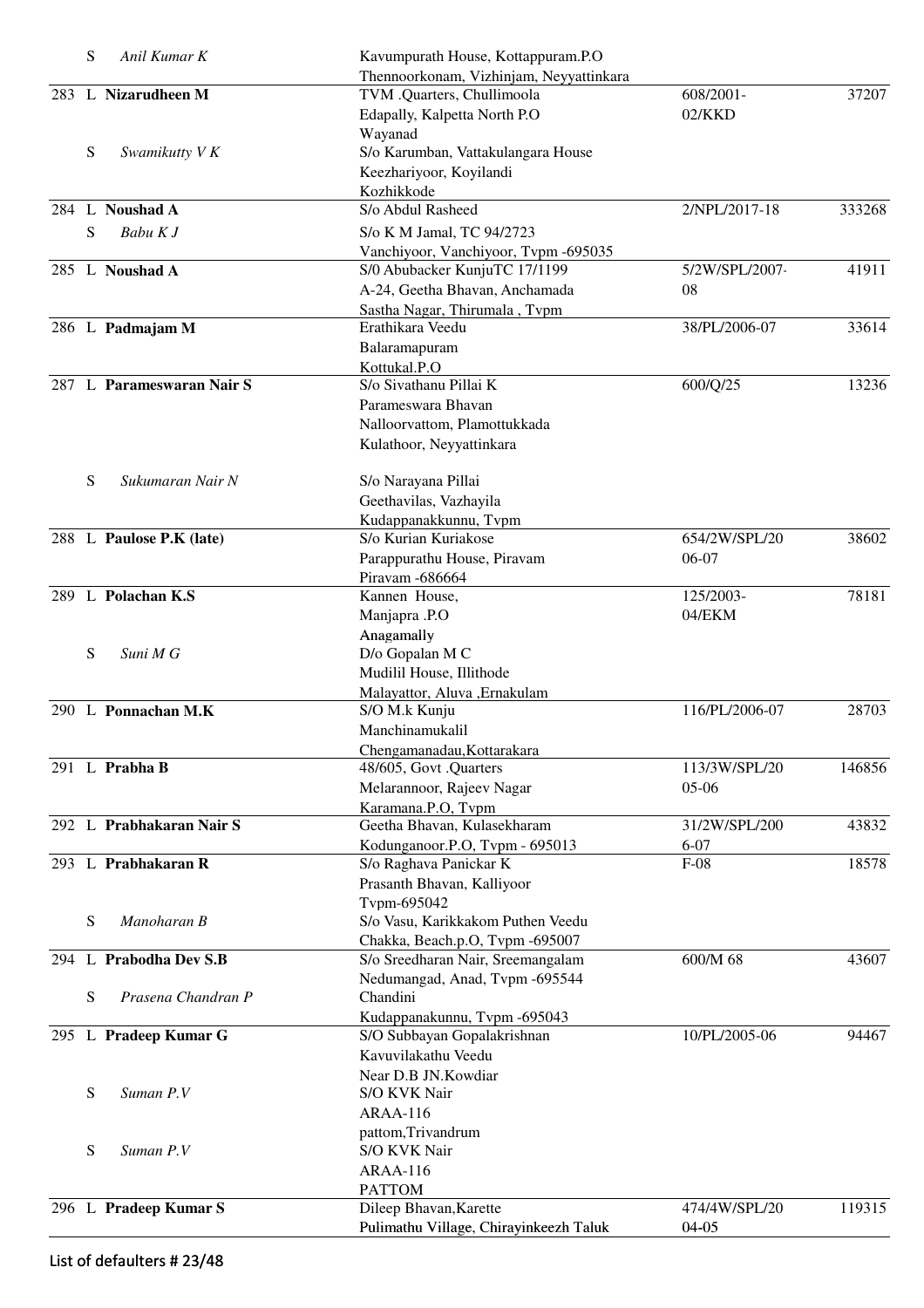|   | 297 L Pradeep P.D        | S/o.Divakaran Prabhash Bhavan<br>Alathara Vilakom Veedu, Arayoor P                                                               | 220/2003-04    | 47240  |
|---|--------------------------|----------------------------------------------------------------------------------------------------------------------------------|----------------|--------|
| S | Vijayakumar S.K          | Amaravila Thiruvananthapuram-695122<br>S/o.Selvaraj, Vijaya Bhavan,, Karikkamancode,<br>Dalumugham PO, Vellarada, Neyyattinkara, |                |        |
|   | 298 L Pradeep Raj R      | tvpm<br>S/O Ramanujan                                                                                                            | GEN/2W/2008-   | 6840   |
|   |                          | CRP Bhavan, Maruthummood                                                                                                         | 09/100700      |        |
|   |                          | Pothencode                                                                                                                       |                |        |
|   | 299 L Pradeep S.J        | S/o Sreedharan Nair P                                                                                                            | 140/2000-01    | 18643  |
|   |                          | Sreedhara Mandiram                                                                                                               |                |        |
|   |                          | Near Govt. Press, Mannanthala, Tvpm -15                                                                                          |                |        |
| S | Manoj K                  | TC 8/1022, Valiyavila                                                                                                            |                |        |
|   |                          | Thirumala.P.O, Tvpm -695006                                                                                                      |                |        |
|   | 300 L Pradeep T.R        | <b>Prasanth House</b>                                                                                                            | 178/PL/2006-07 | 51350  |
|   |                          | Aruvikara                                                                                                                        |                |        |
|   |                          | Nedumangadu                                                                                                                      |                |        |
|   | 301 L Prakash G          | S/O Gopalan.S                                                                                                                    | 90/PL/2006-07  | 38253  |
|   |                          | Haritha, Antivilakom, Neerazhi lane                                                                                              |                |        |
|   |                          | Kumarapuram, Medical College.P.O                                                                                                 |                |        |
|   | 302 L Prakash K          | S/o Kunjukunju T C                                                                                                               | 183/2001-02    | 42383  |
|   |                          | Rajesh bhavan                                                                                                                    |                |        |
|   |                          | Areekara.P.O                                                                                                                     |                |        |
|   |                          | Mulakuzha                                                                                                                        |                |        |
|   |                          | Chenganoor                                                                                                                       |                |        |
|   |                          | Alappuzha                                                                                                                        |                |        |
| S | Mohan Kumar V.G          | S/O Gopalan Nair, T.C 19/2043                                                                                                    |                |        |
|   |                          | Vaniyathu Lane                                                                                                                   |                |        |
|   |                          | Poojappura, Trivandrum                                                                                                           |                |        |
|   | 303 L Prakash M.N        | S/O Narayanan, Prakash Bhavan                                                                                                    | NEW/OC/2W/1    | 33017  |
|   |                          | Mampazhakonam, Palamukku                                                                                                         | 00206          |        |
| S | Bemzidhar C.N            | Anchal.p.o                                                                                                                       |                |        |
|   |                          | Nava Raga Malika                                                                                                                 |                |        |
|   |                          | 13/558, Nedumpara Panchayat<br>Puliman, Kollam.P.O                                                                               |                |        |
|   | 304 L Prasad A           | House No.8/68, Sree Vilas                                                                                                        | 4/IT/2W/2005-  | 56827  |
|   |                          | Anari, Karimkutty.P.O                                                                                                            | 06/KKD         |        |
|   |                          | Wayanad                                                                                                                          |                |        |
|   | 305 L Prasad K           | S/o.Kannan.T.T                                                                                                                   | 515/2003-04    | 5040   |
| S | Sadanandan K             | S/o.Kochucherukkan                                                                                                               |                |        |
|   |                          | House No.191 Kottayude Padeettathil                                                                                              |                |        |
|   |                          | Chunakkara South, Komalloor P.O                                                                                                  |                |        |
|   |                          | Alappuzha                                                                                                                        |                |        |
|   | 306 L Prasad Kumar B     | S/o Bhaskaran Nair                                                                                                               | 679/4W/SPL/20  | 330166 |
|   |                          | P.P Aswathy, 39 Konniyoor                                                                                                        | 06-07          |        |
|   |                          | Punala Porumkulam Tvm -575                                                                                                       |                |        |
|   | 307 L Prasanth K.P       | Ankalakkal Veedu,                                                                                                                | 1/IT/3W/2004-  | 86825  |
|   |                          | Bhagavathinada Po                                                                                                                | 05             |        |
|   |                          | Balaramapuram, Neyyattinkara, tvpm                                                                                               |                |        |
|   | 308 L Prasanth Kumar T.C | Sumipuri (Vadakkeyil)                                                                                                            | 3/4W/IT/2008-  | 220098 |
|   |                          | Panthalayani, Koyilandy                                                                                                          | 09(100706)     |        |
|   |                          | Kozhikode -673305                                                                                                                |                |        |
| S | Neena M                  | Sumipuri (Vadakkeyil)                                                                                                            |                |        |
|   |                          | Panthalayani, Koyilandy                                                                                                          |                |        |
|   |                          | Kozhikode -673305                                                                                                                |                |        |
|   | 309 L Prasanth T.C       | S/o Chandran .N, Kalloorkkattusseri                                                                                              | 310/2W/SPL/20  | 52669  |
|   |                          | Mithrakari, Muttar                                                                                                               | 06-07          |        |
|   | 310 L Prathapan Nair P   | Alappuzha - 689598<br>Archa Bhavan, Kachani,                                                                                     | 588/2W/SPL/20  | 46147  |
|   |                          | Karakulam P .O, tvpm                                                                                                             | 05-06          |        |
|   |                          |                                                                                                                                  |                |        |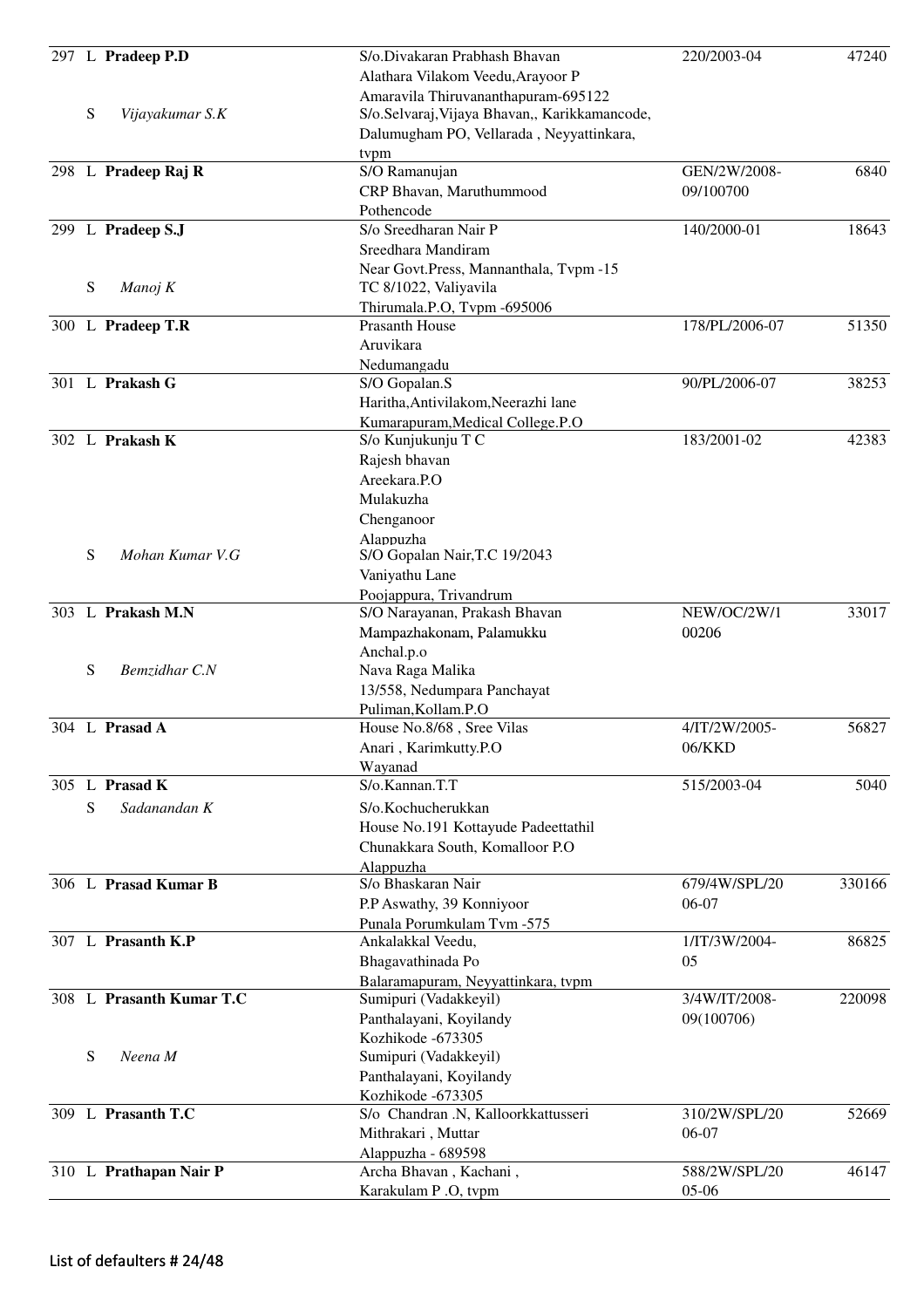| Pramod Bhavan, Near LV HS<br>L/08-09/100846<br>Karoor, Pothencode P.O<br>${\bf S}$<br>S/O Ramachandran Nair<br>Ashok Kumar R.S<br>Sree Vihar, Nedumangadu.P,.O<br>312 L Premanan J<br>Mele Kunninpurath Puthen Veedu<br>486/3W/SPL/04-<br>KP-VII-1122, Ookkode PO<br>05<br>Near Saugratha Nagar, Kalliyyoor tvpm<br>313 L Pushpa Kumari B.K<br>W/O Lazer.P<br>97/PL/2005-06<br>Pushpa Bhavan<br>T.c 51/2403, Pappanamcode<br>550/2W/SPL/20<br>314 L Pushpadas A.G<br>N.N.House<br>Kizhakkumkara Puthen Veedu<br>$04 - 05$<br>Muthuvalloorkonam Thannivila<br>Naruvamoodu Nemom Neyyattinkara<br>New/Gen/2W/2<br>315 L Pushpalatha L<br>W/O Thulaseedharan Nair<br>KCK Nivas, Venjaramoodu<br>008-09/100474<br>Aliyadu.p.o<br>W/o Prathapan V, Prem Nivas<br>KTDFC/4W/11<br>407750<br>316 L PushpaLetha<br>Manapuram, Machel .P.O<br>4/2006-07<br>Malayinkil, Tvpm -695571<br>S<br>Thankachan P T<br>S/o P T Kunju Kunju, Pezhumoottil<br>Kunnamthanam, Palackalthakidi<br>Tvpm - 689581<br>Prasad Nilayam, East Hill. Kachery,<br>$AW-L$<br>317 L Pushparaj T<br>Thoppayil, Kozhikode<br>S<br>Leemas, Avittom, TC 10/130<br>Duraiswamy L<br>Edakkulam, Peroorkkada.P.O, Tvpm<br>318 L Radhakrishna Pilla Dr.<br>47/PL/2005-<br>S/o T.S.A Pillai, Ushas<br>33581<br>06/KKD<br>TC 28/670, Punnapuram<br>Pettah.P.O, Tvpm<br>319 L Radhakrishnan C<br>70/2W/SPL/200<br>Chemmannuvila Veedu<br>Poranoor, Chenkkal Village<br>$4 - 05$<br>Plamoottukada PO<br>Neyyattinkara tvpm<br>320 L Radhakrishnan C.A<br>480/2W/SPL/20<br>Pulimoodu Veedu, Santhivanam VP 697,8,<br>43425<br>05-06<br>Kannampally, Vellanad<br>Nedumangad<br>321 L Radhakrishnan K<br>9/PL/IT/2005-<br>S/OKunjan Pillai<br>Mattakarayil House, Sivaji Nagar<br>06<br>Kallayam.P.o<br>322 L Radhakrishnan M<br>S/O Madhavan Asari<br>1110/2001-02<br>81667<br>Thattanvila Puthen Veedu<br>Karamana, Thamalam, Poojappura.P.O,<br>Thirumala, Tvpm<br>S<br>Sadasivan R<br>S/O Ramalingam<br>Kadavu, Kundamanbhagom<br>Peyad.P.O, Thirumala, Tvpm -73<br>L Radhakrishnan Nair<br>$V-60$<br>11578<br>Archana, Machel .P.O,<br>323<br>Malayinkil, Neyyattinkara,<br>Thiruvananthapuram<br>S<br>Christudas L<br>Lukose, Christ Nivas<br>Moolakonam, Koovalassery.P.O<br>Maranalloor, Kattakada<br>324 L Radhakrishnan Nair K G<br>S/o K K Narayana Pillai<br>747/99<br>27099<br>Mugalkattuvila Veedu, Kariyam<br>Powdikonam P O, Tvpm, 695588<br>S<br>Somasekharan Nair KV<br>S/o Kunjukrishna Pilla<br>Padmamandiram, Thamalam<br>Poojapura, Tvpm, 695012 |  | 311 L Praveen P | S/O Chandran.k.p | KTDFC/GEN/P | 135866 |
|----------------------------------------------------------------------------------------------------------------------------------------------------------------------------------------------------------------------------------------------------------------------------------------------------------------------------------------------------------------------------------------------------------------------------------------------------------------------------------------------------------------------------------------------------------------------------------------------------------------------------------------------------------------------------------------------------------------------------------------------------------------------------------------------------------------------------------------------------------------------------------------------------------------------------------------------------------------------------------------------------------------------------------------------------------------------------------------------------------------------------------------------------------------------------------------------------------------------------------------------------------------------------------------------------------------------------------------------------------------------------------------------------------------------------------------------------------------------------------------------------------------------------------------------------------------------------------------------------------------------------------------------------------------------------------------------------------------------------------------------------------------------------------------------------------------------------------------------------------------------------------------------------------------------------------------------------------------------------------------------------------------------------------------------------------------------------------------------------------------------------------------------------------------------------------------------------------------------------------------------------------------------------------------------------------------------------------------------------------------------------------------------------------------------------------------------------------------------------------------------------------------------|--|-----------------|------------------|-------------|--------|
| 37973<br>2330<br>30908<br>25962<br>26276<br>48300<br>48475                                                                                                                                                                                                                                                                                                                                                                                                                                                                                                                                                                                                                                                                                                                                                                                                                                                                                                                                                                                                                                                                                                                                                                                                                                                                                                                                                                                                                                                                                                                                                                                                                                                                                                                                                                                                                                                                                                                                                                                                                                                                                                                                                                                                                                                                                                                                                                                                                                                           |  |                 |                  |             |        |
|                                                                                                                                                                                                                                                                                                                                                                                                                                                                                                                                                                                                                                                                                                                                                                                                                                                                                                                                                                                                                                                                                                                                                                                                                                                                                                                                                                                                                                                                                                                                                                                                                                                                                                                                                                                                                                                                                                                                                                                                                                                                                                                                                                                                                                                                                                                                                                                                                                                                                                                      |  |                 |                  |             |        |
|                                                                                                                                                                                                                                                                                                                                                                                                                                                                                                                                                                                                                                                                                                                                                                                                                                                                                                                                                                                                                                                                                                                                                                                                                                                                                                                                                                                                                                                                                                                                                                                                                                                                                                                                                                                                                                                                                                                                                                                                                                                                                                                                                                                                                                                                                                                                                                                                                                                                                                                      |  |                 |                  |             |        |
|                                                                                                                                                                                                                                                                                                                                                                                                                                                                                                                                                                                                                                                                                                                                                                                                                                                                                                                                                                                                                                                                                                                                                                                                                                                                                                                                                                                                                                                                                                                                                                                                                                                                                                                                                                                                                                                                                                                                                                                                                                                                                                                                                                                                                                                                                                                                                                                                                                                                                                                      |  |                 |                  |             |        |
|                                                                                                                                                                                                                                                                                                                                                                                                                                                                                                                                                                                                                                                                                                                                                                                                                                                                                                                                                                                                                                                                                                                                                                                                                                                                                                                                                                                                                                                                                                                                                                                                                                                                                                                                                                                                                                                                                                                                                                                                                                                                                                                                                                                                                                                                                                                                                                                                                                                                                                                      |  |                 |                  |             |        |
|                                                                                                                                                                                                                                                                                                                                                                                                                                                                                                                                                                                                                                                                                                                                                                                                                                                                                                                                                                                                                                                                                                                                                                                                                                                                                                                                                                                                                                                                                                                                                                                                                                                                                                                                                                                                                                                                                                                                                                                                                                                                                                                                                                                                                                                                                                                                                                                                                                                                                                                      |  |                 |                  |             |        |
|                                                                                                                                                                                                                                                                                                                                                                                                                                                                                                                                                                                                                                                                                                                                                                                                                                                                                                                                                                                                                                                                                                                                                                                                                                                                                                                                                                                                                                                                                                                                                                                                                                                                                                                                                                                                                                                                                                                                                                                                                                                                                                                                                                                                                                                                                                                                                                                                                                                                                                                      |  |                 |                  |             |        |
|                                                                                                                                                                                                                                                                                                                                                                                                                                                                                                                                                                                                                                                                                                                                                                                                                                                                                                                                                                                                                                                                                                                                                                                                                                                                                                                                                                                                                                                                                                                                                                                                                                                                                                                                                                                                                                                                                                                                                                                                                                                                                                                                                                                                                                                                                                                                                                                                                                                                                                                      |  |                 |                  |             |        |
|                                                                                                                                                                                                                                                                                                                                                                                                                                                                                                                                                                                                                                                                                                                                                                                                                                                                                                                                                                                                                                                                                                                                                                                                                                                                                                                                                                                                                                                                                                                                                                                                                                                                                                                                                                                                                                                                                                                                                                                                                                                                                                                                                                                                                                                                                                                                                                                                                                                                                                                      |  |                 |                  |             |        |
|                                                                                                                                                                                                                                                                                                                                                                                                                                                                                                                                                                                                                                                                                                                                                                                                                                                                                                                                                                                                                                                                                                                                                                                                                                                                                                                                                                                                                                                                                                                                                                                                                                                                                                                                                                                                                                                                                                                                                                                                                                                                                                                                                                                                                                                                                                                                                                                                                                                                                                                      |  |                 |                  |             |        |
|                                                                                                                                                                                                                                                                                                                                                                                                                                                                                                                                                                                                                                                                                                                                                                                                                                                                                                                                                                                                                                                                                                                                                                                                                                                                                                                                                                                                                                                                                                                                                                                                                                                                                                                                                                                                                                                                                                                                                                                                                                                                                                                                                                                                                                                                                                                                                                                                                                                                                                                      |  |                 |                  |             |        |
|                                                                                                                                                                                                                                                                                                                                                                                                                                                                                                                                                                                                                                                                                                                                                                                                                                                                                                                                                                                                                                                                                                                                                                                                                                                                                                                                                                                                                                                                                                                                                                                                                                                                                                                                                                                                                                                                                                                                                                                                                                                                                                                                                                                                                                                                                                                                                                                                                                                                                                                      |  |                 |                  |             |        |
|                                                                                                                                                                                                                                                                                                                                                                                                                                                                                                                                                                                                                                                                                                                                                                                                                                                                                                                                                                                                                                                                                                                                                                                                                                                                                                                                                                                                                                                                                                                                                                                                                                                                                                                                                                                                                                                                                                                                                                                                                                                                                                                                                                                                                                                                                                                                                                                                                                                                                                                      |  |                 |                  |             |        |
|                                                                                                                                                                                                                                                                                                                                                                                                                                                                                                                                                                                                                                                                                                                                                                                                                                                                                                                                                                                                                                                                                                                                                                                                                                                                                                                                                                                                                                                                                                                                                                                                                                                                                                                                                                                                                                                                                                                                                                                                                                                                                                                                                                                                                                                                                                                                                                                                                                                                                                                      |  |                 |                  |             |        |
|                                                                                                                                                                                                                                                                                                                                                                                                                                                                                                                                                                                                                                                                                                                                                                                                                                                                                                                                                                                                                                                                                                                                                                                                                                                                                                                                                                                                                                                                                                                                                                                                                                                                                                                                                                                                                                                                                                                                                                                                                                                                                                                                                                                                                                                                                                                                                                                                                                                                                                                      |  |                 |                  |             |        |
|                                                                                                                                                                                                                                                                                                                                                                                                                                                                                                                                                                                                                                                                                                                                                                                                                                                                                                                                                                                                                                                                                                                                                                                                                                                                                                                                                                                                                                                                                                                                                                                                                                                                                                                                                                                                                                                                                                                                                                                                                                                                                                                                                                                                                                                                                                                                                                                                                                                                                                                      |  |                 |                  |             |        |
|                                                                                                                                                                                                                                                                                                                                                                                                                                                                                                                                                                                                                                                                                                                                                                                                                                                                                                                                                                                                                                                                                                                                                                                                                                                                                                                                                                                                                                                                                                                                                                                                                                                                                                                                                                                                                                                                                                                                                                                                                                                                                                                                                                                                                                                                                                                                                                                                                                                                                                                      |  |                 |                  |             |        |
|                                                                                                                                                                                                                                                                                                                                                                                                                                                                                                                                                                                                                                                                                                                                                                                                                                                                                                                                                                                                                                                                                                                                                                                                                                                                                                                                                                                                                                                                                                                                                                                                                                                                                                                                                                                                                                                                                                                                                                                                                                                                                                                                                                                                                                                                                                                                                                                                                                                                                                                      |  |                 |                  |             |        |
|                                                                                                                                                                                                                                                                                                                                                                                                                                                                                                                                                                                                                                                                                                                                                                                                                                                                                                                                                                                                                                                                                                                                                                                                                                                                                                                                                                                                                                                                                                                                                                                                                                                                                                                                                                                                                                                                                                                                                                                                                                                                                                                                                                                                                                                                                                                                                                                                                                                                                                                      |  |                 |                  |             |        |
|                                                                                                                                                                                                                                                                                                                                                                                                                                                                                                                                                                                                                                                                                                                                                                                                                                                                                                                                                                                                                                                                                                                                                                                                                                                                                                                                                                                                                                                                                                                                                                                                                                                                                                                                                                                                                                                                                                                                                                                                                                                                                                                                                                                                                                                                                                                                                                                                                                                                                                                      |  |                 |                  |             |        |
|                                                                                                                                                                                                                                                                                                                                                                                                                                                                                                                                                                                                                                                                                                                                                                                                                                                                                                                                                                                                                                                                                                                                                                                                                                                                                                                                                                                                                                                                                                                                                                                                                                                                                                                                                                                                                                                                                                                                                                                                                                                                                                                                                                                                                                                                                                                                                                                                                                                                                                                      |  |                 |                  |             |        |
|                                                                                                                                                                                                                                                                                                                                                                                                                                                                                                                                                                                                                                                                                                                                                                                                                                                                                                                                                                                                                                                                                                                                                                                                                                                                                                                                                                                                                                                                                                                                                                                                                                                                                                                                                                                                                                                                                                                                                                                                                                                                                                                                                                                                                                                                                                                                                                                                                                                                                                                      |  |                 |                  |             |        |
|                                                                                                                                                                                                                                                                                                                                                                                                                                                                                                                                                                                                                                                                                                                                                                                                                                                                                                                                                                                                                                                                                                                                                                                                                                                                                                                                                                                                                                                                                                                                                                                                                                                                                                                                                                                                                                                                                                                                                                                                                                                                                                                                                                                                                                                                                                                                                                                                                                                                                                                      |  |                 |                  |             |        |
|                                                                                                                                                                                                                                                                                                                                                                                                                                                                                                                                                                                                                                                                                                                                                                                                                                                                                                                                                                                                                                                                                                                                                                                                                                                                                                                                                                                                                                                                                                                                                                                                                                                                                                                                                                                                                                                                                                                                                                                                                                                                                                                                                                                                                                                                                                                                                                                                                                                                                                                      |  |                 |                  |             |        |
|                                                                                                                                                                                                                                                                                                                                                                                                                                                                                                                                                                                                                                                                                                                                                                                                                                                                                                                                                                                                                                                                                                                                                                                                                                                                                                                                                                                                                                                                                                                                                                                                                                                                                                                                                                                                                                                                                                                                                                                                                                                                                                                                                                                                                                                                                                                                                                                                                                                                                                                      |  |                 |                  |             |        |
|                                                                                                                                                                                                                                                                                                                                                                                                                                                                                                                                                                                                                                                                                                                                                                                                                                                                                                                                                                                                                                                                                                                                                                                                                                                                                                                                                                                                                                                                                                                                                                                                                                                                                                                                                                                                                                                                                                                                                                                                                                                                                                                                                                                                                                                                                                                                                                                                                                                                                                                      |  |                 |                  |             |        |
|                                                                                                                                                                                                                                                                                                                                                                                                                                                                                                                                                                                                                                                                                                                                                                                                                                                                                                                                                                                                                                                                                                                                                                                                                                                                                                                                                                                                                                                                                                                                                                                                                                                                                                                                                                                                                                                                                                                                                                                                                                                                                                                                                                                                                                                                                                                                                                                                                                                                                                                      |  |                 |                  |             |        |
|                                                                                                                                                                                                                                                                                                                                                                                                                                                                                                                                                                                                                                                                                                                                                                                                                                                                                                                                                                                                                                                                                                                                                                                                                                                                                                                                                                                                                                                                                                                                                                                                                                                                                                                                                                                                                                                                                                                                                                                                                                                                                                                                                                                                                                                                                                                                                                                                                                                                                                                      |  |                 |                  |             |        |
|                                                                                                                                                                                                                                                                                                                                                                                                                                                                                                                                                                                                                                                                                                                                                                                                                                                                                                                                                                                                                                                                                                                                                                                                                                                                                                                                                                                                                                                                                                                                                                                                                                                                                                                                                                                                                                                                                                                                                                                                                                                                                                                                                                                                                                                                                                                                                                                                                                                                                                                      |  |                 |                  |             |        |
|                                                                                                                                                                                                                                                                                                                                                                                                                                                                                                                                                                                                                                                                                                                                                                                                                                                                                                                                                                                                                                                                                                                                                                                                                                                                                                                                                                                                                                                                                                                                                                                                                                                                                                                                                                                                                                                                                                                                                                                                                                                                                                                                                                                                                                                                                                                                                                                                                                                                                                                      |  |                 |                  |             |        |
|                                                                                                                                                                                                                                                                                                                                                                                                                                                                                                                                                                                                                                                                                                                                                                                                                                                                                                                                                                                                                                                                                                                                                                                                                                                                                                                                                                                                                                                                                                                                                                                                                                                                                                                                                                                                                                                                                                                                                                                                                                                                                                                                                                                                                                                                                                                                                                                                                                                                                                                      |  |                 |                  |             |        |
|                                                                                                                                                                                                                                                                                                                                                                                                                                                                                                                                                                                                                                                                                                                                                                                                                                                                                                                                                                                                                                                                                                                                                                                                                                                                                                                                                                                                                                                                                                                                                                                                                                                                                                                                                                                                                                                                                                                                                                                                                                                                                                                                                                                                                                                                                                                                                                                                                                                                                                                      |  |                 |                  |             |        |
|                                                                                                                                                                                                                                                                                                                                                                                                                                                                                                                                                                                                                                                                                                                                                                                                                                                                                                                                                                                                                                                                                                                                                                                                                                                                                                                                                                                                                                                                                                                                                                                                                                                                                                                                                                                                                                                                                                                                                                                                                                                                                                                                                                                                                                                                                                                                                                                                                                                                                                                      |  |                 |                  |             |        |
|                                                                                                                                                                                                                                                                                                                                                                                                                                                                                                                                                                                                                                                                                                                                                                                                                                                                                                                                                                                                                                                                                                                                                                                                                                                                                                                                                                                                                                                                                                                                                                                                                                                                                                                                                                                                                                                                                                                                                                                                                                                                                                                                                                                                                                                                                                                                                                                                                                                                                                                      |  |                 |                  |             |        |
|                                                                                                                                                                                                                                                                                                                                                                                                                                                                                                                                                                                                                                                                                                                                                                                                                                                                                                                                                                                                                                                                                                                                                                                                                                                                                                                                                                                                                                                                                                                                                                                                                                                                                                                                                                                                                                                                                                                                                                                                                                                                                                                                                                                                                                                                                                                                                                                                                                                                                                                      |  |                 |                  |             |        |
|                                                                                                                                                                                                                                                                                                                                                                                                                                                                                                                                                                                                                                                                                                                                                                                                                                                                                                                                                                                                                                                                                                                                                                                                                                                                                                                                                                                                                                                                                                                                                                                                                                                                                                                                                                                                                                                                                                                                                                                                                                                                                                                                                                                                                                                                                                                                                                                                                                                                                                                      |  |                 |                  |             |        |
|                                                                                                                                                                                                                                                                                                                                                                                                                                                                                                                                                                                                                                                                                                                                                                                                                                                                                                                                                                                                                                                                                                                                                                                                                                                                                                                                                                                                                                                                                                                                                                                                                                                                                                                                                                                                                                                                                                                                                                                                                                                                                                                                                                                                                                                                                                                                                                                                                                                                                                                      |  |                 |                  |             |        |
|                                                                                                                                                                                                                                                                                                                                                                                                                                                                                                                                                                                                                                                                                                                                                                                                                                                                                                                                                                                                                                                                                                                                                                                                                                                                                                                                                                                                                                                                                                                                                                                                                                                                                                                                                                                                                                                                                                                                                                                                                                                                                                                                                                                                                                                                                                                                                                                                                                                                                                                      |  |                 |                  |             |        |
|                                                                                                                                                                                                                                                                                                                                                                                                                                                                                                                                                                                                                                                                                                                                                                                                                                                                                                                                                                                                                                                                                                                                                                                                                                                                                                                                                                                                                                                                                                                                                                                                                                                                                                                                                                                                                                                                                                                                                                                                                                                                                                                                                                                                                                                                                                                                                                                                                                                                                                                      |  |                 |                  |             |        |
|                                                                                                                                                                                                                                                                                                                                                                                                                                                                                                                                                                                                                                                                                                                                                                                                                                                                                                                                                                                                                                                                                                                                                                                                                                                                                                                                                                                                                                                                                                                                                                                                                                                                                                                                                                                                                                                                                                                                                                                                                                                                                                                                                                                                                                                                                                                                                                                                                                                                                                                      |  |                 |                  |             |        |
|                                                                                                                                                                                                                                                                                                                                                                                                                                                                                                                                                                                                                                                                                                                                                                                                                                                                                                                                                                                                                                                                                                                                                                                                                                                                                                                                                                                                                                                                                                                                                                                                                                                                                                                                                                                                                                                                                                                                                                                                                                                                                                                                                                                                                                                                                                                                                                                                                                                                                                                      |  |                 |                  |             |        |
|                                                                                                                                                                                                                                                                                                                                                                                                                                                                                                                                                                                                                                                                                                                                                                                                                                                                                                                                                                                                                                                                                                                                                                                                                                                                                                                                                                                                                                                                                                                                                                                                                                                                                                                                                                                                                                                                                                                                                                                                                                                                                                                                                                                                                                                                                                                                                                                                                                                                                                                      |  |                 |                  |             |        |
|                                                                                                                                                                                                                                                                                                                                                                                                                                                                                                                                                                                                                                                                                                                                                                                                                                                                                                                                                                                                                                                                                                                                                                                                                                                                                                                                                                                                                                                                                                                                                                                                                                                                                                                                                                                                                                                                                                                                                                                                                                                                                                                                                                                                                                                                                                                                                                                                                                                                                                                      |  |                 |                  |             |        |
|                                                                                                                                                                                                                                                                                                                                                                                                                                                                                                                                                                                                                                                                                                                                                                                                                                                                                                                                                                                                                                                                                                                                                                                                                                                                                                                                                                                                                                                                                                                                                                                                                                                                                                                                                                                                                                                                                                                                                                                                                                                                                                                                                                                                                                                                                                                                                                                                                                                                                                                      |  |                 |                  |             |        |
|                                                                                                                                                                                                                                                                                                                                                                                                                                                                                                                                                                                                                                                                                                                                                                                                                                                                                                                                                                                                                                                                                                                                                                                                                                                                                                                                                                                                                                                                                                                                                                                                                                                                                                                                                                                                                                                                                                                                                                                                                                                                                                                                                                                                                                                                                                                                                                                                                                                                                                                      |  |                 |                  |             |        |
|                                                                                                                                                                                                                                                                                                                                                                                                                                                                                                                                                                                                                                                                                                                                                                                                                                                                                                                                                                                                                                                                                                                                                                                                                                                                                                                                                                                                                                                                                                                                                                                                                                                                                                                                                                                                                                                                                                                                                                                                                                                                                                                                                                                                                                                                                                                                                                                                                                                                                                                      |  |                 |                  |             |        |
|                                                                                                                                                                                                                                                                                                                                                                                                                                                                                                                                                                                                                                                                                                                                                                                                                                                                                                                                                                                                                                                                                                                                                                                                                                                                                                                                                                                                                                                                                                                                                                                                                                                                                                                                                                                                                                                                                                                                                                                                                                                                                                                                                                                                                                                                                                                                                                                                                                                                                                                      |  |                 |                  |             |        |
|                                                                                                                                                                                                                                                                                                                                                                                                                                                                                                                                                                                                                                                                                                                                                                                                                                                                                                                                                                                                                                                                                                                                                                                                                                                                                                                                                                                                                                                                                                                                                                                                                                                                                                                                                                                                                                                                                                                                                                                                                                                                                                                                                                                                                                                                                                                                                                                                                                                                                                                      |  |                 |                  |             |        |
|                                                                                                                                                                                                                                                                                                                                                                                                                                                                                                                                                                                                                                                                                                                                                                                                                                                                                                                                                                                                                                                                                                                                                                                                                                                                                                                                                                                                                                                                                                                                                                                                                                                                                                                                                                                                                                                                                                                                                                                                                                                                                                                                                                                                                                                                                                                                                                                                                                                                                                                      |  |                 |                  |             |        |
|                                                                                                                                                                                                                                                                                                                                                                                                                                                                                                                                                                                                                                                                                                                                                                                                                                                                                                                                                                                                                                                                                                                                                                                                                                                                                                                                                                                                                                                                                                                                                                                                                                                                                                                                                                                                                                                                                                                                                                                                                                                                                                                                                                                                                                                                                                                                                                                                                                                                                                                      |  |                 |                  |             |        |
|                                                                                                                                                                                                                                                                                                                                                                                                                                                                                                                                                                                                                                                                                                                                                                                                                                                                                                                                                                                                                                                                                                                                                                                                                                                                                                                                                                                                                                                                                                                                                                                                                                                                                                                                                                                                                                                                                                                                                                                                                                                                                                                                                                                                                                                                                                                                                                                                                                                                                                                      |  |                 |                  |             |        |
|                                                                                                                                                                                                                                                                                                                                                                                                                                                                                                                                                                                                                                                                                                                                                                                                                                                                                                                                                                                                                                                                                                                                                                                                                                                                                                                                                                                                                                                                                                                                                                                                                                                                                                                                                                                                                                                                                                                                                                                                                                                                                                                                                                                                                                                                                                                                                                                                                                                                                                                      |  |                 |                  |             |        |
|                                                                                                                                                                                                                                                                                                                                                                                                                                                                                                                                                                                                                                                                                                                                                                                                                                                                                                                                                                                                                                                                                                                                                                                                                                                                                                                                                                                                                                                                                                                                                                                                                                                                                                                                                                                                                                                                                                                                                                                                                                                                                                                                                                                                                                                                                                                                                                                                                                                                                                                      |  |                 |                  |             |        |
|                                                                                                                                                                                                                                                                                                                                                                                                                                                                                                                                                                                                                                                                                                                                                                                                                                                                                                                                                                                                                                                                                                                                                                                                                                                                                                                                                                                                                                                                                                                                                                                                                                                                                                                                                                                                                                                                                                                                                                                                                                                                                                                                                                                                                                                                                                                                                                                                                                                                                                                      |  |                 |                  |             |        |
|                                                                                                                                                                                                                                                                                                                                                                                                                                                                                                                                                                                                                                                                                                                                                                                                                                                                                                                                                                                                                                                                                                                                                                                                                                                                                                                                                                                                                                                                                                                                                                                                                                                                                                                                                                                                                                                                                                                                                                                                                                                                                                                                                                                                                                                                                                                                                                                                                                                                                                                      |  |                 |                  |             |        |
|                                                                                                                                                                                                                                                                                                                                                                                                                                                                                                                                                                                                                                                                                                                                                                                                                                                                                                                                                                                                                                                                                                                                                                                                                                                                                                                                                                                                                                                                                                                                                                                                                                                                                                                                                                                                                                                                                                                                                                                                                                                                                                                                                                                                                                                                                                                                                                                                                                                                                                                      |  |                 |                  |             |        |
|                                                                                                                                                                                                                                                                                                                                                                                                                                                                                                                                                                                                                                                                                                                                                                                                                                                                                                                                                                                                                                                                                                                                                                                                                                                                                                                                                                                                                                                                                                                                                                                                                                                                                                                                                                                                                                                                                                                                                                                                                                                                                                                                                                                                                                                                                                                                                                                                                                                                                                                      |  |                 |                  |             |        |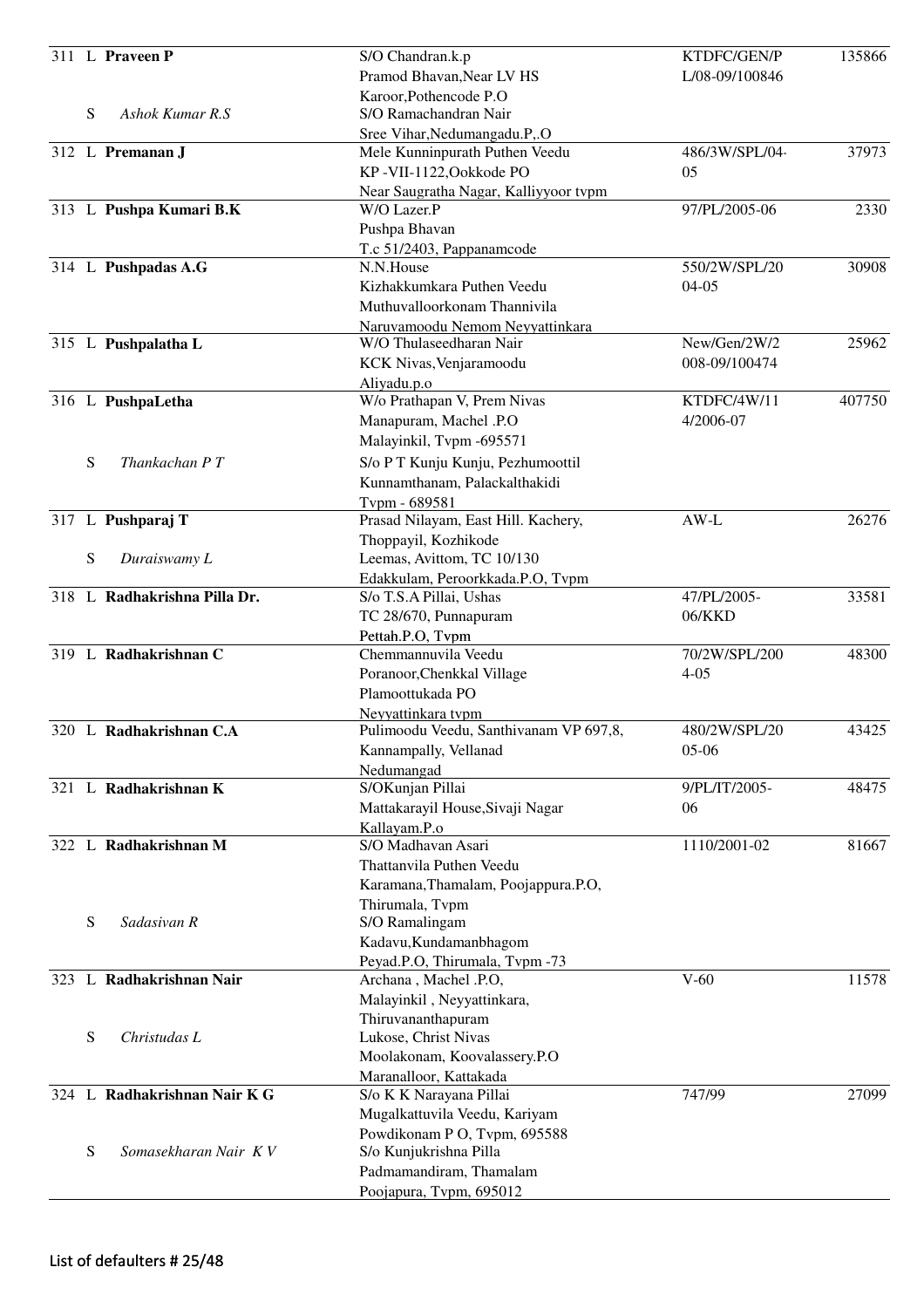|   | 325 L Radhakrishnan P.T | S/o.Pushpangathan.P.K,Pushpamandiram<br>Manappuram PO Thaikadussery | 42/2003-04    | 51949  |
|---|-------------------------|---------------------------------------------------------------------|---------------|--------|
|   |                         | Cherthala, Alappuzha                                                |               |        |
|   | 326 L Radhakrishnan S   | S/o.Sree Rama Das, Kannanthanath                                    | 567/2003-04   | 21366  |
|   |                         | Ponakam, Mavelikkara, Alappuzha 101                                 |               |        |
|   | 327 L Radhakrishnan V   | Rohini Kaippallikonam                                               | 416/2W/SPL/20 | 1437   |
|   |                         | Aruvikkara tvpm 564                                                 | $04 - 05$     |        |
|   | 328 L Radhakrishnan V.K | Lakshmi Illam, 5/353                                                | 2/NPL/2016-   | 148024 |
|   |                         | Amberkadavu, Kodumba                                                | 17/TCR/KTDF   |        |
|   |                         | Palakkad -678551                                                    | $\mathsf{C}$  |        |
| S | Chandrakumar K          | Sreeyuktham, 12/691                                                 |               |        |
|   |                         | Valiyakulam, Kodunthirappully                                       |               |        |
|   |                         | Pirayiri, Palakkad - 678004                                         |               |        |
|   | 329 L Rajan A           | S/o K. Appu, Puthuvel Puthen veedu,                                 | 138/2W/SPL/20 | 52619  |
|   |                         | T.C. 8 - 458, Mangadu, Thirumala,                                   | 06-07         |        |
|   |                         | Thiruvananthapuram                                                  |               |        |
|   | 330 L Rajan C           | 32/755 R, Titanium                                                  | 116/3W/2005-  | 64109  |
|   |                         | All Saints PO                                                       | 06            |        |
|   |                         | tvpm-695021                                                         |               |        |
| S | Devadasan D             | <b>Canteen Stores Attender</b>                                      |               |        |
|   | 331 L Rajan D           | V-43 Anandha Bhavan                                                 | 01/UVPS/2005- | 150846 |
|   |                         | Elanthoor, Elanthoor-689643                                         | 06            |        |
|   | 332 L Rajan K.T         | Kariyatti Thazha House                                              | 1543/2001-    | 32609  |
|   |                         | Kizhariyur.P.O, Koyilandy                                           | $02$ /KKD     |        |
|   |                         | Kozhikode                                                           |               |        |
| S | Shaji T                 | S/o Balakrishnan Nair, Baiju Nivas                                  |               |        |
|   |                         | Govindapuram.P.O, Kommeri                                           |               |        |
|   |                         | Valayanad, Kozhikode                                                |               |        |
|   | 333 L Rajan V           | S/o Velukutty, Saranya Nivas                                        | W-09          | 15402  |
|   |                         | Pappanamcode, Nemom                                                 |               |        |
|   |                         | Tvpm - 695020                                                       |               |        |
| S | Ajith Kumar V.K         | S/o Kunjan, Valiyavila                                              |               |        |
|   |                         | West Poomkulam, Pachaloor                                           |               |        |
|   |                         | Tvpm -695011                                                        |               |        |
|   | 334 L Rajan V.S         | S/o Vamanam .C .C                                                   | 2/3W/2006-    | 59168  |
|   |                         | 10/110A, SJD lane, Amaravathy                                       | 07/EKM        |        |
|   |                         | Cochin-I                                                            |               |        |
| S | Soloman TA              | S/o Anthony, 9/1098                                                 |               |        |
|   |                         | Thottungal Veedu, Townhall Desam                                    |               |        |
|   |                         | Mattanchery.P.O, Fort Kochi, Ernakulam                              |               |        |
|   | 335 L Rajasekharan M    | TC/55/955, Vasantham House 803                                      | 9/IT/3W/2006- | 148974 |
|   |                         | Sankar Nagar, Neeramankara                                          | 07            |        |
|   |                         | Kaimanam.P.O, TVPM -695004                                          |               |        |
|   | 336 L Rajathilakan V    | S/o Velappan,                                                       | 600/D 17/96   | 15771  |
|   |                         | Police Quarters No D2                                               |               |        |
|   |                         | Vikas Lane,                                                         |               |        |
|   |                         | Vikas Bhavan,                                                       |               |        |
|   |                         | Vanchiyoor                                                          |               |        |
|   |                         | Tvpm -695033                                                        |               |        |
| S | Devadas R               | S/o Chellayyan R,                                                   |               |        |
|   |                         | Kamala Bhavan                                                       |               |        |
|   |                         | Karimkulam,                                                         |               |        |
|   |                         | Pulluvila                                                           |               |        |
|   |                         | KarumKulam                                                          |               |        |
|   |                         | Neyyattinkara                                                       |               |        |
|   |                         | Tvm-695526                                                          |               |        |
|   | 337 L Rajeesh Kumar V.P | Valiya Parambil House, Karayad.P.O                                  | 1287/2001-    | 24152  |
|   |                         | Mepayyur, Koyilandi                                                 | $02$ /KKD     |        |
| S | Prabhuna R K            | Natathalakkal House, Puliyanchery                                   |               |        |
|   |                         | Muthukunnu.P.O, Viyyoor                                             |               |        |
|   |                         | Koyilandy, Kozhikode                                                |               |        |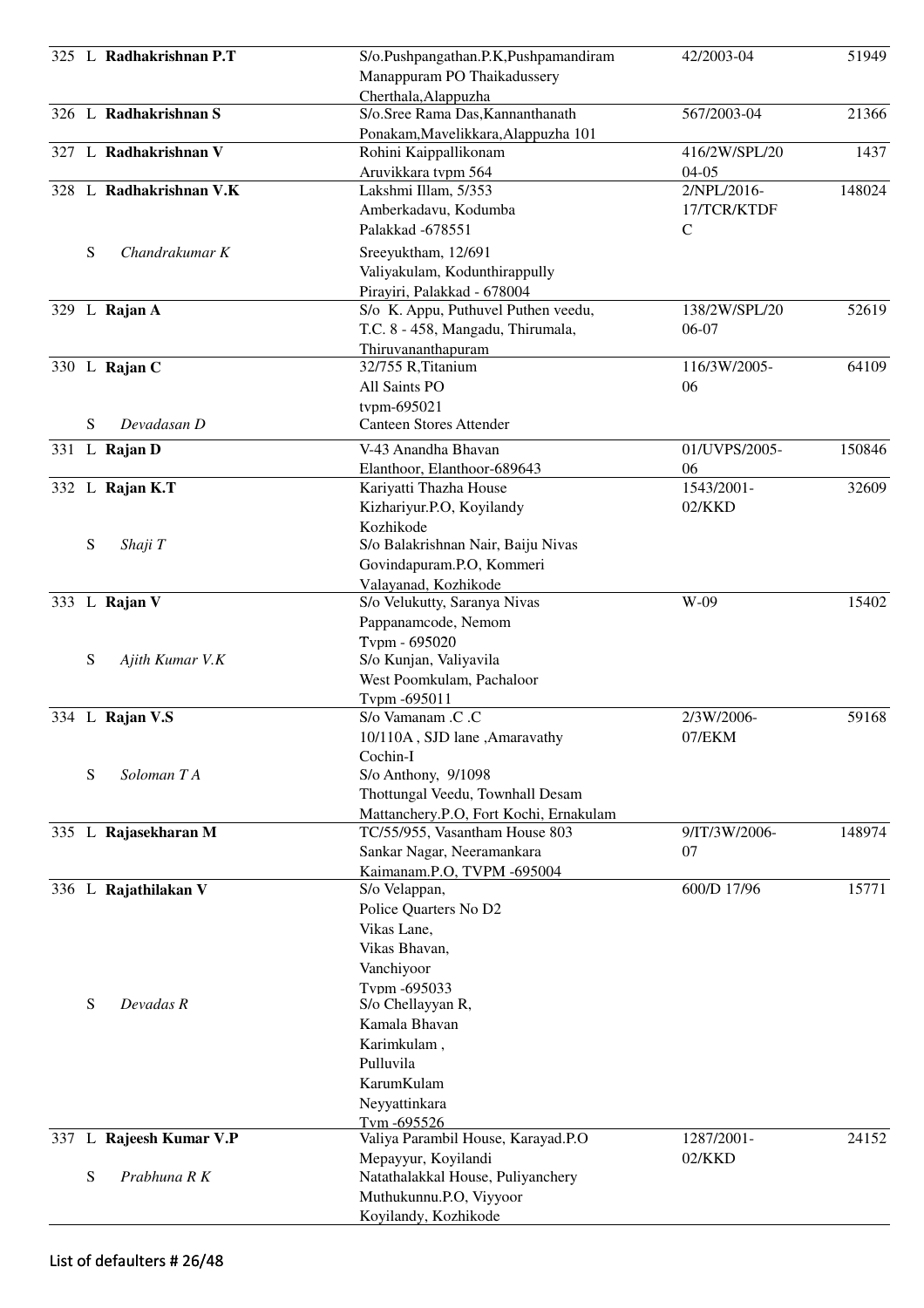|     |           | 338 L Rajeev Kumar N  | S/o.Nanukutty.T.K, Ajitha Bhavan,           | 158/2W/SPL/20   | 14050  |
|-----|-----------|-----------------------|---------------------------------------------|-----------------|--------|
|     |           |                       | Mulayar, Thalaveedu, Ward III,              | $03-04$         |        |
|     |           |                       | Kudappanakunnu                              |                 |        |
|     |           | 339 L Rajeev Kumar R  | Ottaplammoottil House, ,Pariyaram PO,       | 112/PL/2007-    | 31439  |
|     |           |                       | Elanthoor, Pathanamthitta -689643           | 08/TVLA         |        |
|     |           | 340 L Rajeev S        | Rajeev vihar                                | 59/2W/SPL/200   | 59368  |
|     |           |                       | Rayonpuram PO, Kanjirakkadu                 | 6-07/EKM        |        |
|     |           |                       | Perumbavoor, Ernakulam- 683543              |                 |        |
|     |           | 341 L Rajeev T.S      | S/o G.Soman, Raji Bhavan, Vengapotta        | 462/2W/SPL/20   | 17718  |
|     |           |                       | Kazhivoor.P.O Kanjiramkulam ,Neyyattinkara  | 06-07           |        |
|     |           |                       | Thiruvananthapuram                          |                 |        |
|     |           | 342 L Rajeevan D      | Aradhana                                    | 41/PL/2005-06   | 14385  |
|     |           |                       | T.C 30/808 Pettah                           |                 |        |
|     |           |                       | Puthen Road Jn, Trivandrum: 24              |                 |        |
|     | ${\bf S}$ | Vijayalekshmi T       | Aradhana                                    |                 |        |
|     |           |                       | T.C 30/808 Pettah                           |                 |        |
|     |           |                       | Puthen Road Jn, Trivandrum: 24              |                 |        |
|     |           | 343 L Rajeevan K.P    | S/O Krishna Pillai                          | 155/PL/IT/2005- | 82732  |
|     |           |                       | Devi Bhavan, PERUMKOOR                      | 06              |        |
|     |           |                       | Konchira P.O, Vembayam                      |                 |        |
|     | S         | Anitha Devi V         | W/O Rajeevan.K.P                            |                 |        |
|     |           |                       | Devi Bhavan, PERUMKOOR                      |                 |        |
|     |           |                       | Konchira P.O, Vembayam                      |                 |        |
|     |           | 344 L Rajendran A     | Nepekonam Valiyavila Puthen veedu           | 29/2W/SPL/200   | 47286  |
|     |           |                       | oordattambalam .P.O, Marukil, Neyyattinkara | $6 - 07$        |        |
|     |           |                       | Tvpm                                        |                 |        |
|     |           | 345 L Rajendran K     | S/o Krishnan K                              | 195/2W/SPL/20   | 17888  |
|     |           |                       | Chaitram, Chowalloor, Myladi                | $04 - 05$       |        |
|     |           |                       | vilappil, Puliyarakonam                     |                 |        |
|     |           |                       | <b>Typm 573</b>                             |                 |        |
|     |           | 346 L Rajendran T     | Karthika Bhavan, TC 42/1039                 | 271/2001-02     | 23479  |
|     |           |                       | Vallakkadavu.P.O, Muttathara                |                 |        |
|     |           |                       | Tvpm -695008                                |                 |        |
|     | ${\bf S}$ | Sasidharan Nair P     | <b>Baby Cottage</b>                         |                 |        |
|     |           |                       | Pachalloor, Thiruvalam, Tvpm                |                 |        |
|     |           | 347 L Rajendran T J   | S/o G.Thankappan Nair                       | $E-12$          | 4297   |
|     |           |                       | G.12, Police Quarters,, Vikas Bhavan        |                 |        |
|     |           |                       | P.M.G Thiruvananthapuram                    |                 |        |
|     | S         | Surendran B           | S/o Balakrishnan K                          |                 |        |
|     |           |                       | Family Quarters No. H 16, II nd Floor       |                 |        |
|     |           |                       | Vikas Bhavan, PMG, Tvm                      |                 |        |
|     |           | 348 L Rajesh Kumar C  | S/O Christudas                              | 729/2001-02     | 3689   |
|     |           |                       | Neettanithadatharikathu Veedu               |                 |        |
|     |           |                       | Paluvally, Chullimanoor                     |                 |        |
|     | S         | Ravikumar V.N         | Elavattam, Kurupuzha                        |                 |        |
|     |           |                       | Nedumangaud                                 |                 |        |
|     | S         | Raveendran Pillai     | S/O Janardhana kurup                        |                 |        |
|     |           |                       | Bhagavathy Vilasam, Nanniyode,              |                 |        |
| 349 |           | L Rajesh Kumar V      | S/O.C.VISHWAMBHARAN NAIR,                   | 1842/2001-02    | 116361 |
|     |           |                       | T.C.5/264,,MELEVILAYIL VEEDU,INDIRA         |                 |        |
|     |           |                       | NAGAR,                                      |                 |        |
|     |           |                       | PEROORKADA, THIRUVANANTHAPURAM              |                 |        |
|     | S         | Girija Kumari O       | MELEVILAYIL VEEDU,                          |                 |        |
|     |           |                       | <b>INDHIRA NAGAR,</b>                       |                 |        |
|     |           |                       | PEROORKADA, TVPM-5                          |                 |        |
|     | S         | Mayamol S.K           | RAVIMANDIRAM,                               |                 |        |
|     |           |                       | PATTATHANAM, KOLLAM                         |                 |        |
|     |           | 350 L Rajesh Prasad T | S/o C. Thankaraj,                           | 508/2001-02     | 23966  |
|     |           |                       | C.T.R. Illam, Varukkapila Vilai,            |                 |        |
|     |           |                       | Poovancode, Verkizhambi, K.K.Dist.          |                 |        |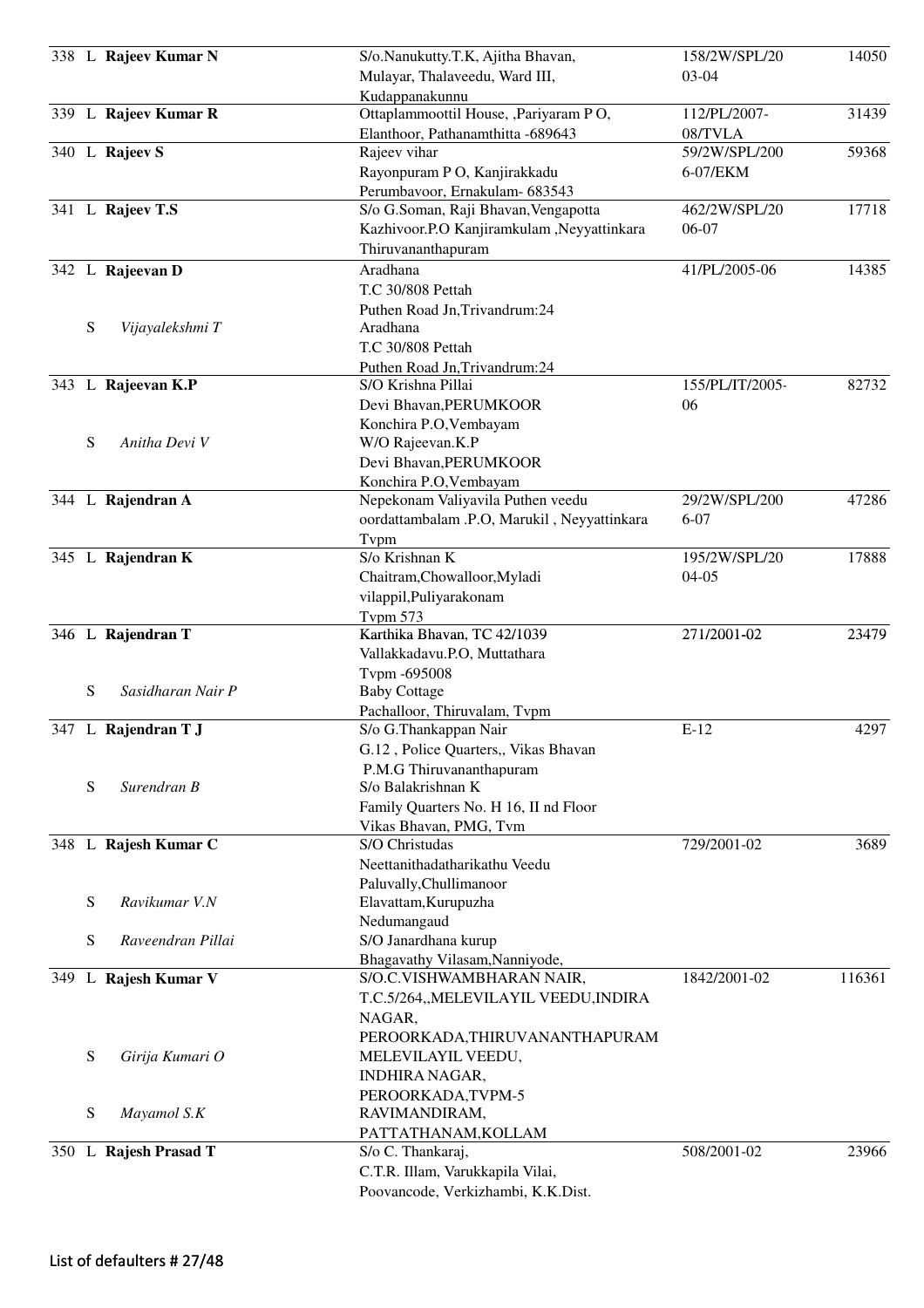| S | Ajaya Kumar T.M                                                     | S/o A. Thankayyan,                            |                |        |
|---|---------------------------------------------------------------------|-----------------------------------------------|----------------|--------|
|   |                                                                     | Thankavilasom, Mekkolla, Kollayil,            |                |        |
|   |                                                                     | Manjavilakom.P.O, Neyyattinkara.              |                |        |
|   | 351 L Raju K                                                        | S/o M Kolappan, Manju Vilas                   | $AB-V$         | 30816  |
|   |                                                                     | Aruviyodu, Vattappara, Tvpm -695028           |                |        |
| S | Sasidharan K                                                        | S/o Kochu Cherukkan, S S Bhavan               |                |        |
|   |                                                                     | Cherucode, Vilappil, Tvpm -695573             |                |        |
|   | 352 L Raju S                                                        | Arriyote Vilakom 467/II Ward                  | 57/2W/SPL/200  | 21490  |
|   |                                                                     | Perunkuzhi, Azhoor .P.O, Tvpm -695305         | 4-05/KKD       |        |
|   | 353 L Ramachandran Kani                                             | S/o Ayyappan Kani, Amalakanisettlement veedu, | 35/NPL/2016-   | 215661 |
|   |                                                                     | H.NO.712, Kottoor PO,                         | 17             |        |
|   |                                                                     | Kuttichal, TVPM - 695574                      |                |        |
|   |                                                                     |                                               |                |        |
| S | Mariadas N D                                                        | S/o P Nesan, Devamatha,                       |                |        |
|   |                                                                     | Nettathottathu,, Kattakada                    |                |        |
|   |                                                                     | Ottasekharamangalam P O, TVPM - 695125        |                |        |
|   | 354 L Ramachandran Nair M                                           | S/O Madhavan Pillai                           | 218/2001-02    | 34175  |
|   |                                                                     | Leela Bhavan                                  |                |        |
|   |                                                                     |                                               |                |        |
|   |                                                                     | Kuzhikonathu Veedu, Karamoodu                 |                |        |
|   |                                                                     | Kallayam.p.o                                  |                |        |
|   |                                                                     | Typm                                          |                |        |
| S | Sasi K                                                              | D/O K.Bhagavathi, Kukkumpara                  |                |        |
|   |                                                                     | Irukunnam, Vattiyoorkavu.P.O                  |                |        |
|   |                                                                     | Typm                                          |                |        |
|   | 355 L Ramachandran P                                                | S/o Padmanabhan A                             | M-62           | 14844  |
|   |                                                                     | S R Bhavan, Thavayathu Konam, Kunnathukal     |                |        |
|   |                                                                     | Neyyattinkara, Tvpm -695504                   |                |        |
|   |                                                                     |                                               |                |        |
| S | Sasi K                                                              | S/o Kunjukrishnan, Kalathil Veedu             |                |        |
|   |                                                                     | TC 20/1457, Thaliyal, Karamana                |                |        |
|   |                                                                     | Tvpm -695002                                  |                |        |
|   | 356 L Ramakrishnan Nair P.G                                         | Palapuzha . H                                 | 92/2W/SPL/200  | 1352   |
|   |                                                                     | Kottappuram, Alangad,                         | 4-05/EKM       |        |
|   |                                                                     | North Paravur, Ernakulam                      |                |        |
|   | 357 L Ramalingom A                                                  | Santhi Illam, Ottatheruvu, Athiyannoor        | $AK-2$         | 9449   |
|   |                                                                     | Neyyattinkara, Edavakuzhi                     |                |        |
|   |                                                                     | Balaramapuram, Tvm                            |                |        |
| S | Hebsi Bai (Legal heir of the Surety La Chemparathivila Puthen Veedu |                                               |                |        |
|   |                                                                     | Aruvancode, Parassala.P.O                     |                |        |
|   |                                                                     | Neyyattinkara, Tvpm                           |                |        |
|   | 358 L Ramaswamy A                                                   | T.C 39/1451                                   | 301/PL/2006-07 | 59552  |
|   |                                                                     | Ooruvilakam Purayidam                         |                |        |
|   |                                                                     | chalai p.o                                    |                |        |
|   | 359 L Ramesan T.P                                                   | Thazhe Puthiyottil                            | 289/3W/OC/20   | 31318  |
|   |                                                                     | Permabra .P.O, Kozhikode -673525              | 07-08/KKD      |        |
| S | Manoj.A.K                                                           | Niloth House                                  |                |        |
|   |                                                                     | Chenoli.P.O, Perambra                         |                |        |
|   | 360 L Ramesh Chandradeth V                                          | S/o.Velupillai.V(VP.2/66), Aryapally          | 1072/2002-03   | 28274  |
|   |                                                                     | Vellarad, Vellarada PO695505                  |                |        |
| S | Sreekumaran Nair C                                                  | S/o.Chellappan Pillai, Thozhuvarathala        |                |        |
|   |                                                                     | Puthenveedu, kavalakulam, kondengavila PO     |                |        |
|   |                                                                     | Neyyattinkara                                 |                |        |
|   | 361 L Ranganathan S                                                 | TC 37/1005, Fort Tippu Street                 | 22/3W/SPL/200  | 87631  |
|   |                                                                     | Fort PO, Tvpm                                 | $4 - 05$       |        |
|   | 362 L Ratheesh Kumar B                                              | Pamalayam                                     | 167/PL/2006-07 | 31600  |
|   |                                                                     | Malayinkeezhu                                 |                |        |
|   |                                                                     | Machel, Pallichal.P.O                         |                |        |
|   | 363 L Ratheesh R                                                    | S/o Radhakrishnan P                           | 693/2000-01    | 19385  |
|   |                                                                     | Eswaravilasam, Kattaakada Road,               |                |        |
|   |                                                                     | Balaramapuram.P.O 695501, Tvpm                |                |        |
|   |                                                                     |                                               |                |        |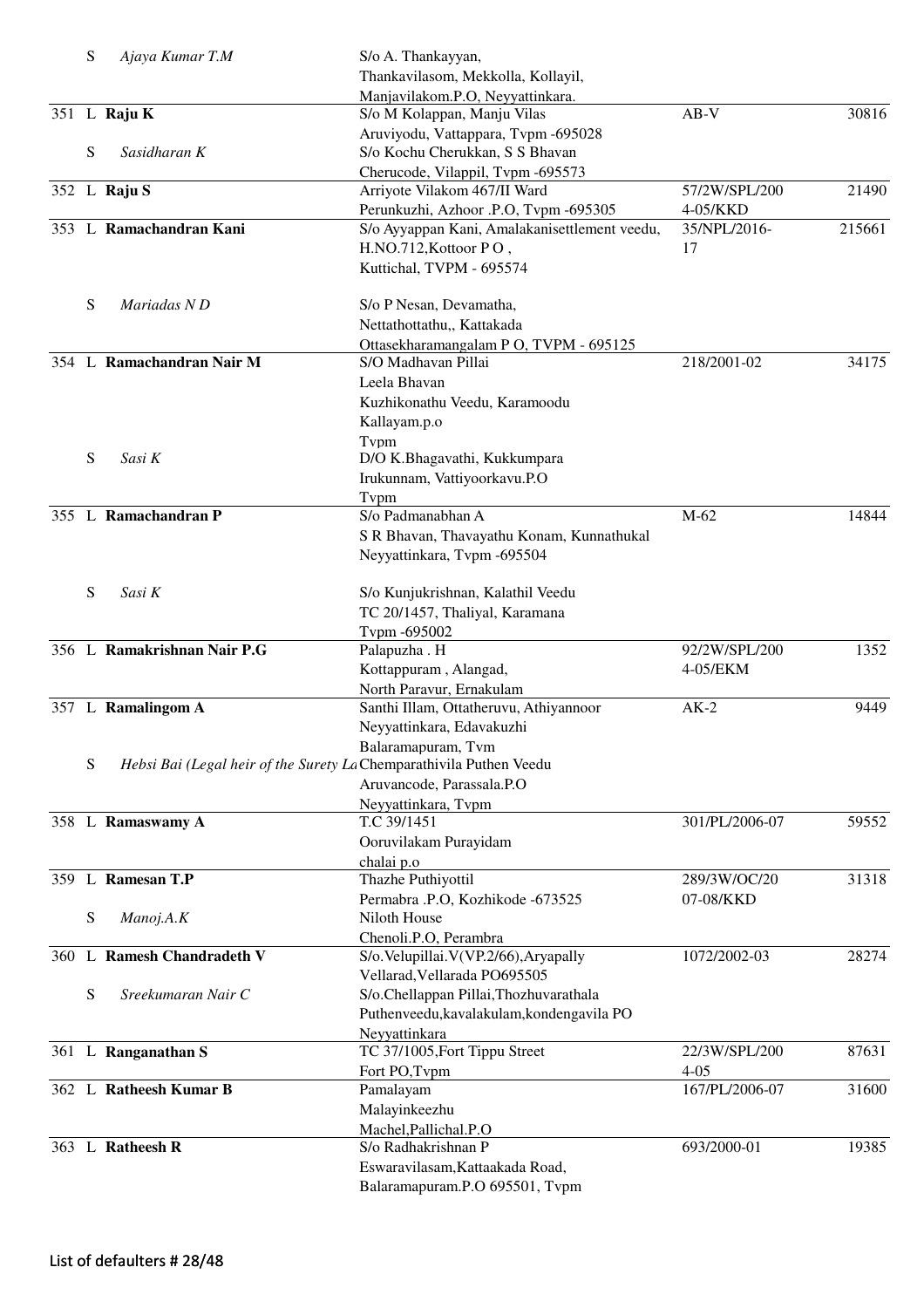| S | Ajayakumar S S               | S/o Surendran S.K, Surendra Sadanam                               |                    |        |
|---|------------------------------|-------------------------------------------------------------------|--------------------|--------|
|   |                              | Kalliyoor, Venganoor, Athiyannur,                                 |                    |        |
|   |                              | Neyyattinkara, Tvpm                                               |                    |        |
| S | Suresh Kumar K               | S/o Karunakaran, Pulivathukkal Veedu                              |                    |        |
|   |                              | Ayayil, Perumkadavila                                             |                    |        |
|   |                              | Neyyattinkara, Tvpm                                               |                    |        |
|   | 364 L Raveendran B           | T.P/13/745, Ravi vilasom                                          | 59/2W/SPL/200      | 18900  |
|   |                              | Malayadi Vinobaniketan Po Tvpm-42                                 | $5 - 06$           |        |
|   | 365 L Raveendran K.R         | S/O Raghavan Achary                                               | Gen/2W/2008-       | 6387   |
|   |                              | sreedevi Nivas, sasthamangalam                                    | 09/100613          |        |
|   |                              | tvpm                                                              |                    |        |
|   | 366 L Raveendran M           | M.G.Nivas, Punnathanam Minnamcode Peyadu                          | 454/2003-04        | 29870  |
|   |                              | .P.O                                                              |                    |        |
|   |                              | Vilappil Village, Neyyattinkara tvpm-695573                       |                    |        |
| S | Krishnan Assari              | S/o.Shanmughan Assari                                             |                    |        |
|   |                              | Koilpurath Keezhathil Veedu                                       |                    |        |
|   |                              | Nedumgadu, Karamana, tvpm<br>S/o Sreedharan Nair V                |                    |        |
|   | 367 L Raveendran Nair S R    |                                                                   | <b>KTDFC/552/4</b> | 49553  |
|   |                              | Chandanam, Tharattavila                                           | W/SPL/2006-07      |        |
|   | 368 L Raveendran T           | Malayinkil, Tvpm -695571<br>Indeevaram, Panangodu, Venganoor. P.O | 391/2003-04        | 14610  |
|   |                              | Thiruvananthapuram                                                |                    |        |
| S | Vidyasagar V.R               | Varapuzhayil, Puzhavathu,                                         |                    |        |
|   |                              | Changanassery, Kottayam                                           |                    |        |
|   | 369 L Ravi D                 | S/o Devid Y, Thachancode Veedu                                    | $AS-2$             | 6166   |
|   |                              | House No.12, Vivekananda Nagar                                    |                    |        |
|   |                              | Pangode, Thirumala.P.O, Trivandrum                                |                    |        |
| S | Valsala T                    | W/o Ravi D, Thachancode Veedu                                     |                    |        |
|   |                              | House No.12, Vivekananda Nagar                                    |                    |        |
|   |                              | Pangode, Thirumala.P.O, Trivandrum                                |                    |        |
|   | 370 L Ravindrakumaran Nair K | S/O Krishnan Nair                                                 | 68/PL/2005-06      | 38727  |
|   |                              | Parakootukonam House                                              |                    |        |
|   |                              | Kodunganoor, Trivandrum                                           |                    |        |
| S | Ambika Devi K                | W/O Sanjeev Kumar.S                                               |                    |        |
|   |                              | VP 7/574                                                          |                    |        |
|   |                              | Kattakal Lane, Kodunganoor, Trvandrum                             |                    |        |
|   | 371 L Ravindran C.A          | S/o Achuthan C R, Chiramel House                                  | 600/O/16           | 14890  |
|   |                              | Kottarkare, Mavelikara                                            |                    |        |
|   |                              | Alappuzha -690101                                                 |                    |        |
| S | Soma Roy M K                 | S/o Kunju Kunju                                                   |                    |        |
|   |                              | Mavullathil Thekkethil                                            |                    |        |
|   | 372 L Ravindran K            | Mavelikara, Alappuzha -690101<br>S/o Krishna Pillai RRahul Nivas  | 600/D/09           | 27755  |
|   |                              |                                                                   |                    |        |
|   |                              | Aduvally Kallikkadu, Mukkunnara<br>Mylakkara.P.O, Kattakada, Tvm  |                    |        |
| S | Salim S                      | S/o Shahul Hameed A                                               |                    |        |
|   |                              | Vilayil Veedu, Palamoodu, Vembayam                                |                    |        |
|   |                              | Nedumangad                                                        |                    |        |
|   | 373 L Raynish Robinson       | S/o Robinson.T. F                                                 | 29/2W/2006-07      | 41287  |
|   |                              | Mercy Bhavan, Santhigramom                                        |                    |        |
|   |                              | Mulloor.P.O, Vizhinjam, Tvpm                                      |                    |        |
| S | Juliet                       | W/o Solomon A, Prasanth Bhavan                                    |                    |        |
|   |                              | Piravikkom, Vizhinjam, Neyyattinkara, Tvm                         |                    |        |
|   | 374 L Reghuvaran Nair P      | S/o.Parameshwaran Pillai.P,                                       | 254/2003-04        | 91666  |
|   |                              | Sivasakthi Sadanam, Bhagavathinada PO                             |                    |        |
|   |                              | Balaramapuram                                                     |                    |        |
| S | Usha Kumari S                | W/o.Ajayakumar.L,                                                 |                    |        |
|   |                              | Amarathumvila, Chempazhanthy,                                     |                    |        |
|   |                              | Pangappara, Tvpm                                                  |                    |        |
|   | 375 L Reji Mani              | Apartment No:304,TC300/14                                         | 8/IT/4W/2004-      | 442135 |
|   |                              | Anugraha Apartments, Pillaveedu Nagar                             | 05                 |        |
|   |                              | Pattom PO, kesavadasapuram tvpm-69                                |                    |        |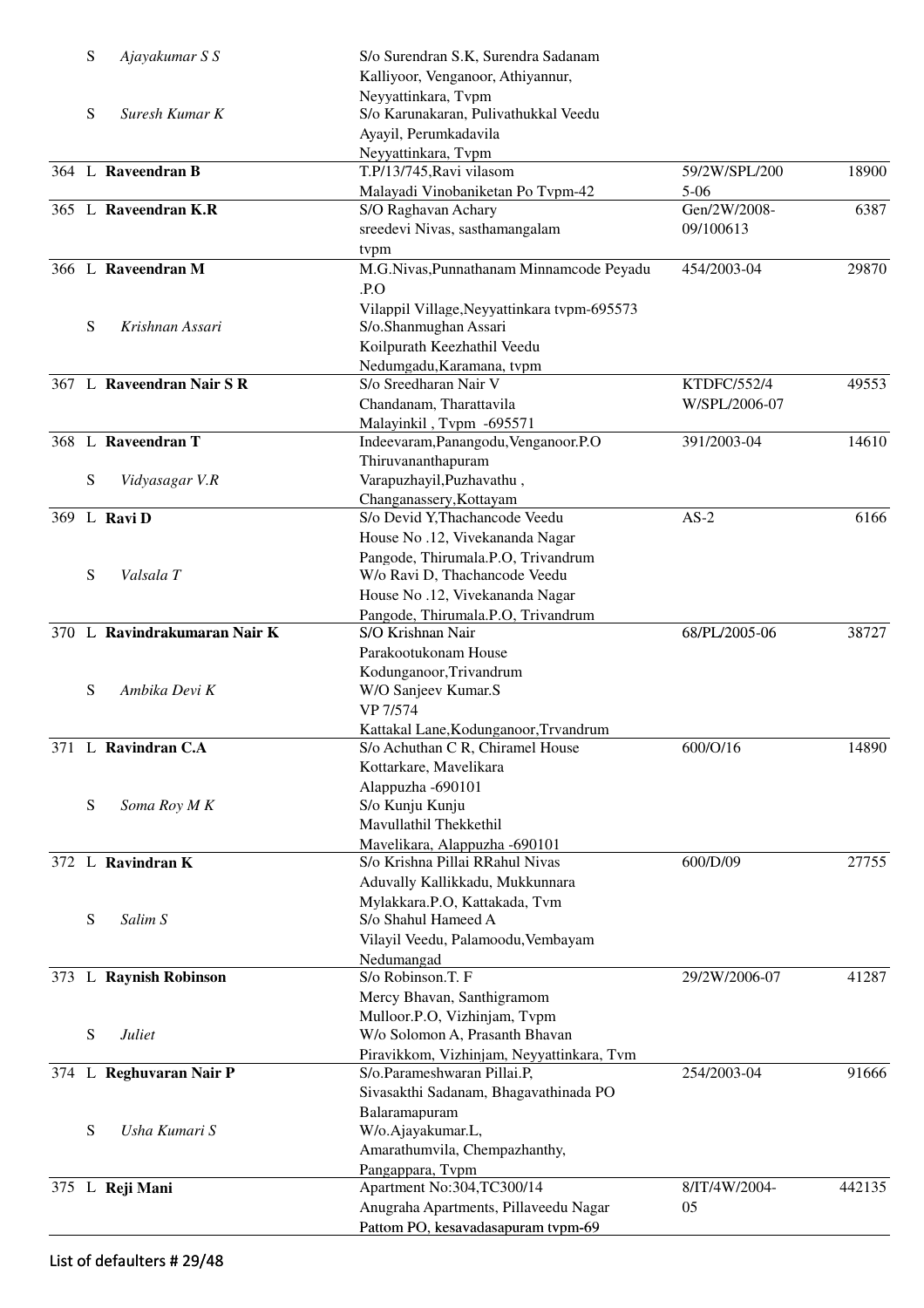|   | 376 L Rekha OS            | W/o Jayaprasad.G.S                               | 154/PL/2006-07 | 12555  |
|---|---------------------------|--------------------------------------------------|----------------|--------|
|   |                           | Omana Nilayam, Chirayinkeezhu.P.O                |                |        |
|   |                           | Trivandrum                                       |                |        |
|   | 377 L Rethi Kumar B       | S/O Bhaskaran Nair.N                             | 136/PL/2006-07 | 51702  |
|   |                           | Sasidhara Bhavanam 6, Parachal                   |                |        |
|   |                           | Mangalakkal, Kattakada.P.O                       |                |        |
|   |                           | Neyyattinkara, Tvpm                              |                |        |
|   | 378 L Rethy O             | W/o Shajith Kumar V, Sreekrishna Bhavan,         | 608/2W/SPL/20  | 8159   |
|   |                           | Kattakod,, Kattakada, Perumkulam, Tvpm -572      | $05-06$        |        |
|   | 379 L Retna kumari Amma K | W/O Gopalakrishnan Nair                          | 4/IT/4W/2004-  | 167739 |
|   |                           | T.C 4/1427(3), Yuvathara Gardens                 | 05             |        |
|   |                           | YGRA 38.Kavu Road, Kuravankonam, Tvpm            |                |        |
|   | 380 L Riza A.M            | S/o.Ansary.A, T.C48/1195(7),                     | 22/2W/SPL/200  | 36896  |
|   |                           | Rahmathullah Building,                           | $3 - 04$       |        |
|   | 381 L Rose Chandran T     | Ambalathara, Tvpm                                |                |        |
|   |                           | S/O Titus                                        | 108/2W/SPL/20  | 32688  |
|   |                           | Perinjazhy Veedu                                 | $07 - 08$      |        |
|   |                           | malayam<br>Krishna Bhavan Nagara                 | 392/2W/SPL/20  | 2544   |
|   | 382 L Rugmini T           |                                                  | $04-05$        |        |
|   |                           | Paluvally PO<br>Kurupuzha                        |                |        |
|   | 383 L Sadasivan M.B       | Markara House,                                   | 468/4W/SPL/20  | 53766  |
|   |                           | Chillithode, Valara                              | $05-06$        |        |
|   |                           | Idukki                                           |                |        |
|   | 384 L Sadasivan Nair K    | Shiva Nandhanam Mecheri Yakshi Amman             | 256/2W/SPL/20  | 2509   |
|   |                           | Opposite of Temple, Mecheri                      | $04 - 05$      |        |
|   |                           | Neyyattinkara, Tvpm                              |                |        |
|   | 385 L Sagar T Dr.         | S/o.Late.Thankachan.D.,CRRA-E1,House No:1        | 1114/2002-03   | 10848  |
|   |                           | Lane:E,Chalakuzhy Road,Pattom,Tvpm-4             |                |        |
|   |                           |                                                  |                |        |
| S | Shobha C.M Dr.            | CRRA-E1, House no:1, Lane: E, Chalakuzhy Road    |                |        |
|   |                           | Pattom PO Thiruvananthapuram                     |                |        |
|   |                           |                                                  |                |        |
|   | 386 L Saheer A            | S/O Abdul Salam                                  | 162/PL/2005-06 | 2590   |
|   |                           | T.C 53/57, Karakkamandapam                       |                |        |
|   |                           | Ponnumangalam, Nemom P.O                         |                |        |
|   | 387 L Sainaba Beevi M     | W/O M.K Vaheed                                   | 37/PL/2005-06  | 15130  |
|   |                           | Mammoottu Vilakam                                |                |        |
|   |                           | Kumarapuram, Medical College.P.o                 |                |        |
| S | Venugopal V               | S/O N.P.V Nair                                   |                |        |
|   |                           | Kedhar, Koyikkal Lane                            |                |        |
|   |                           | Kannanmmola, Medical College P.O                 |                |        |
|   | 388 L Sainulabdeen M      | Flat No 35/391 (TC 20/777)                       | 320/2001-02    | 33613  |
|   |                           | Govt.Quarters, Melarannur                        |                |        |
|   |                           | Karamana .P.O, Tvpm                              |                |        |
| S | Raveendran Nair N         | S/o Narayanan Nair, Mekkeputten Veedu            |                |        |
|   |                           | Pamamcode, industrial Estate .P.O                |                |        |
|   |                           | Pappanamcode, Tvpm<br>S/o Rehman, Kavuvila Veedu | 1313/2001-02   | 43381  |
|   | 389 L Sajeed A            |                                                  |                |        |
|   |                           | Pothaujanam Road, Kumarapuram<br>Pattom, Tvpm    |                |        |
| S | Sivankutty D              | S/o Damodaran, Vilayil Veedu                     |                |        |
|   |                           | Arappura Junction, Vattiyurkkavu, Tvpm           |                |        |
|   | 390 L Sajeev K            | S/o T.C. Kunju Kunju,                            | 952/1999       | 30531  |
|   |                           | Rajesh Bhavan, Areekara.P.O,                     |                |        |
|   |                           | Mulakuzha, Chengannur-689505.                    |                |        |
| S | Ajaya Kumar P             | S/o R.P. Nair,                                   |                |        |
|   |                           | Plavila Veedu, Chilampil,                        |                |        |
|   |                           | Azhoor, Sasthavattom.P.O.                        |                |        |
|   | 391 L Sajeev K.C          | S/o.N.N.Kunjukrishna Pillai,                     | 677/2003-04    | 29512  |
|   |                           | Nilackal veedu, Thycaud,                         |                |        |
|   |                           | Pirappincode Po Thiruvananthapuram 695607        |                |        |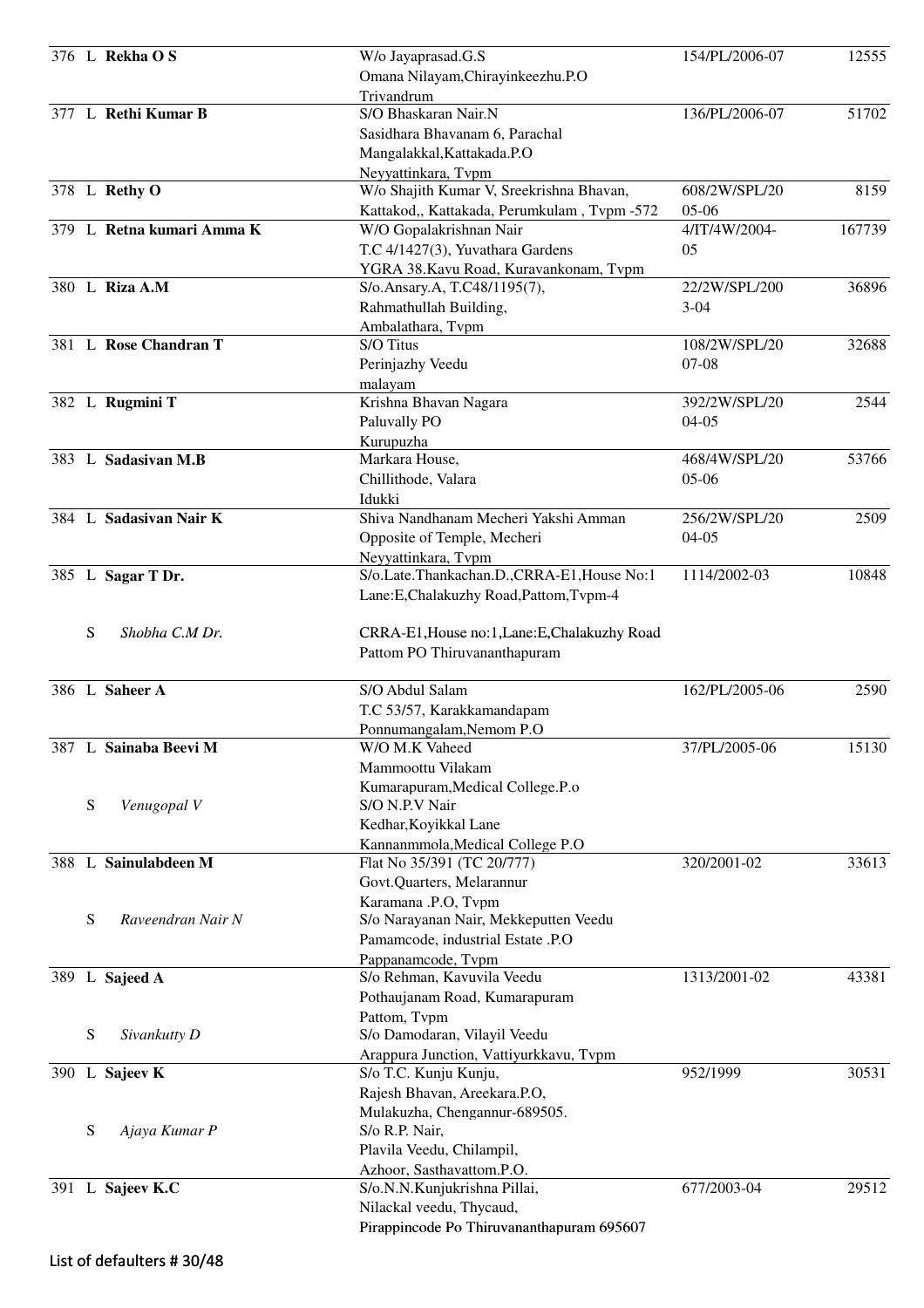| S | Rahim P.M                 | S/o.Peeru Mohammed, Rahim Manzil             |                |        |
|---|---------------------------|----------------------------------------------|----------------|--------|
|   |                           | Velavoor,, Pirappincode,, Manickal           |                |        |
|   |                           | Nedumangad tvpm-695607                       |                |        |
| S | Sreekumaran Nair          | S/o Manoharan Nair, Allimalar                |                |        |
|   |                           | Koliyakkode P.O, Nedumangadu<br>Tvpm -695607 |                |        |
|   | 392 L Sajeevan C          | S/o Chellappan .P Sajeev Bhavan              | 1079/2001-02   | 25916  |
|   |                           | Vadakkevila, Palode                          |                |        |
|   |                           | Pacha.P.O, Tvpm -562                         |                |        |
| S | <b>Baby D</b>             | Attarikathu Veedu, Vadakkevila               |                |        |
|   |                           | Kuruthali, Pacha .P.O, Palode, Tvpm          |                |        |
|   | 393 L Sajeevan P          | S/o Prabhakaran K, Karthika                  | X-88           | 4324   |
|   |                           | Kulasekharam, Kodunganoor.P.O                |                |        |
|   |                           | Vattiyurkkavu, Tvpm -13                      |                |        |
| S | Navas A                   | S/o Assanarupillai E                         |                |        |
|   |                           | Vattavila, Puthenveedu                       |                |        |
|   |                           | Anad.P.O, Nedumangad                         |                |        |
|   | 394 L Saji B              | S/o Bhaskaran . S.K,                         | 129/1999-00    | 1092   |
|   |                           | Savithri Bhavan, TC.10/1997, TRA 154,        |                |        |
|   |                           | Vattiyoorkavu.P.O, TVm-695013.               |                |        |
| S | Sree Kumaran Nair V       | K.V. Velayudhan Pillai,                      |                |        |
|   |                           | 'ANJENAYA', CMC Lane,                        |                |        |
|   | 395 L Saji Kumar N        | Nalanchira, TVPM.<br>S/O Nallathampi         | 45/PL/06-07    | 31030  |
|   |                           | Aruvivilakam, Vadarikathu Puthen Veedu       |                |        |
|   |                           | Thirupuram, Neyyatinkara.P.O                 |                |        |
|   | 396 L Saji M.A            | S/o Muhammed Haneefa, Paravila (H),          | 834/2002-03    | 18960  |
|   |                           | Pachalloor.P.O, TVPM-27.                     |                |        |
| S | Rajeev B                  | S/o Balakrishnan Nair, Varuvila (H)          |                |        |
|   |                           | Chencheri, Nalanchira.P.O, TVPM-15.          |                |        |
|   | 397 L Saji V.Y (Late)     | S/O Yesudasan.V                              | 101/PL/2006-07 | 25600  |
|   |                           | Poovamcode Puthen Veedu                      |                |        |
|   |                           | Chemboor, Kezharoor, Ottasekharamangalam     |                |        |
|   |                           | Tvpm                                         |                |        |
|   | 398 L Sajikumar S.L       | S/o Lazer                                    | 86/2000-01     | 13392  |
|   |                           | S.L. Cottage, Thirupuram.P.O                 |                |        |
|   |                           | Thirupuram, Neyyattinkara, Tvpm              |                |        |
| S | Gopalakrishnan Nair D     | S/o Divakaran R                              |                |        |
|   |                           | Ambady, Vazhichal,                           |                |        |
|   |                           | Neyyattinkara, Tvpm                          |                |        |
|   | 399 L Sajikumar T.S       | S\O M.Thankappan                             | 692/2W/SPL/20  | 65849  |
|   |                           | Valiyavilakathuveedu, Poozhikunnu            | 06-07          |        |
|   | 400 L Sajith Kumar V      | IN.Estate P.O., Thiruvananthapuram, 695019   | 180/2W/SPL/20  | 10253  |
|   |                           | G-23 A, SAP Quarters<br>Oolampara .P.O tvpm  | 05-06          |        |
|   | 401 L Sajith T.S Kumar    | <b>Thandathil House</b>                      | 54/2W/SPL/EK   | 12017  |
|   |                           | Koovappady .P.O                              | M/2004-05      |        |
|   |                           | Thodaparambu, Perumbavoor                    |                |        |
|   |                           | Ernakulam -683544                            |                |        |
|   | 402 L Saju Kumar S.R      | S/o.Suseelan,                                | 618/2003-04    | 18112  |
|   |                           | Kundamathu Veedu, Kuravara                   |                |        |
|   |                           | Mandapathinkadavu                            |                |        |
|   |                           | Ottasekharamangalam Neyyattinkara tvpm       |                |        |
| S | Rajendran S.B             | S/o.Sridharan Nair, SB, Sadhanam,            |                |        |
|   |                           | Mangalakkal, kulatthumal                     |                |        |
|   |                           | kattakada po ,tvpm                           |                |        |
|   | 403 L Sakthidharan Nair C | H No:40/1150, ALRA -16                       | 216/3W/SPL/20  | 200811 |
|   |                           | AMMA Aruvikkara Manacaud                     | $05-06$        |        |
|   |                           | tvpm-695009                                  |                |        |
|   | 404 L Sakunthala B        | S/o Balan, G.Q.2/21                          | 1090/1999-00   | 28670  |
|   |                           | Rajiv Nagar, Karamana                        |                |        |
|   |                           | Tvpm-695002                                  |                |        |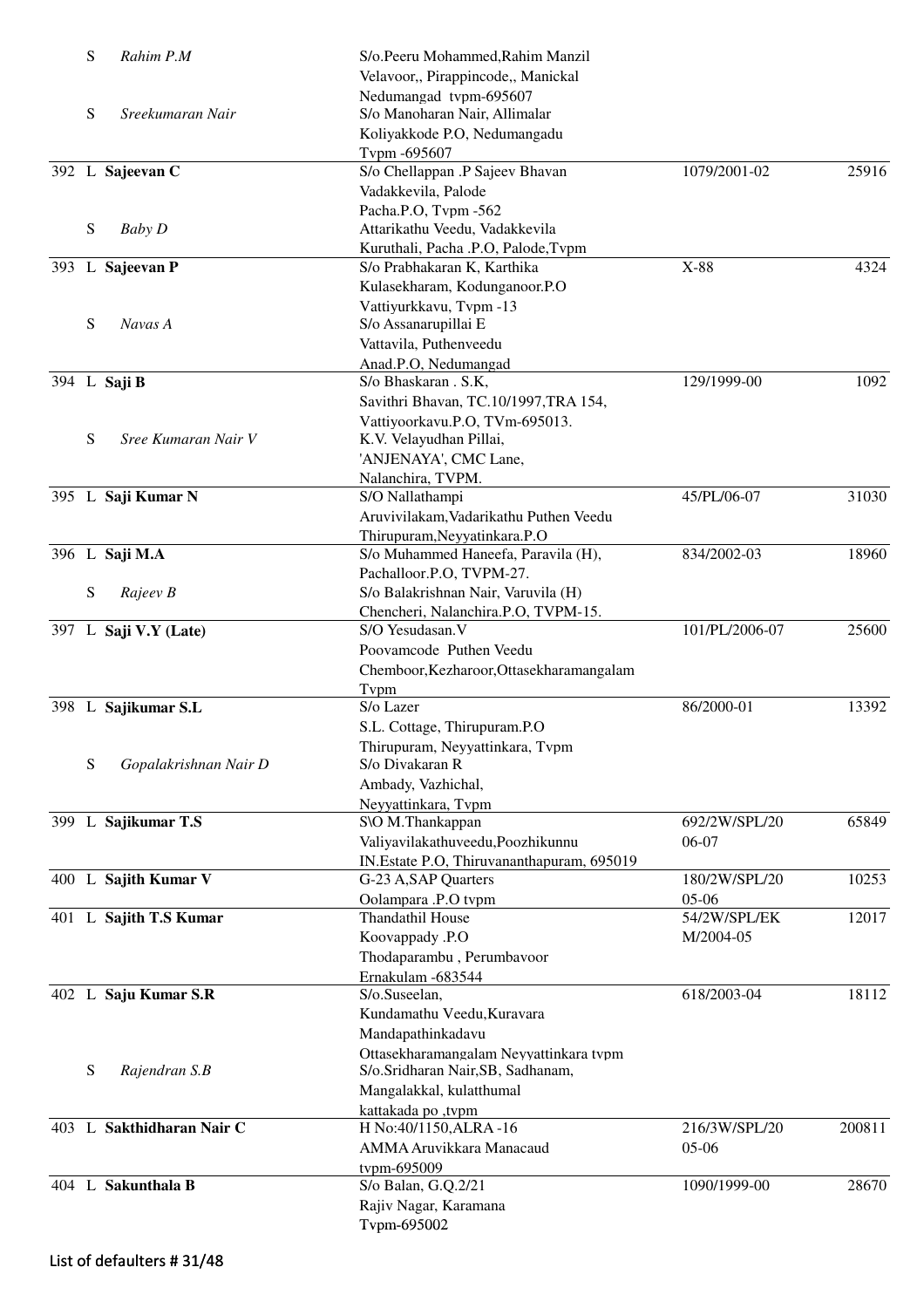| S         | Salahudeen N              | S/o Noohukannu                                          |                |        |
|-----------|---------------------------|---------------------------------------------------------|----------------|--------|
|           |                           | Block No.1, Palode                                      |                |        |
|           |                           | Peringamala, Tvpm -695563                               |                |        |
|           | 405 L Salahudeen S (late) | SSA Manzil, Poundukadavu                                | 647/3W/SPL/20  | 220224 |
|           |                           | Aattipra Village, Valiyaveli tvpm                       | $05-06$        |        |
| ${\bf S}$ | Noorjahan                 | SSA Manzil, Poundukadavu                                |                |        |
|           |                           | Aattipra Village, Valiyaveli tvpm                       |                |        |
| S         | Sahira                    | SSA Manzil, poundukadavu,                               |                |        |
|           |                           | Aattipra village, Valiyaveli, TVPM                      |                |        |
|           | 406 L Salha Sukkoor       | TC 45/668 (1) Beemapally                                | 04/IT/2W/2005- | 42157  |
|           |                           | Vallakadavu Muttathara Village, tvpm                    | 06             |        |
| S         | Abdul Sukkoor             | S/o Salahudeen, TC 45/668 (1) Beemapally                |                |        |
|           |                           | Vallakadavu Muttathara Village, tvpm                    |                |        |
|           | 407 L Salim S             | S/o Shahul Hameed A,, Vilayil Veedu                     | 600/D10        | 14523  |
|           |                           | Palamoodu, Vembayam.P.O                                 |                |        |
|           |                           | Nedumangad, Tvpm                                        |                |        |
| S         | Ravindran K               | S/o Krishnapillai R, Rahul Nivas                        |                |        |
|           |                           | Kallikkadu, Mukunnara, Kattakkada                       |                |        |
|           |                           | Tvpm                                                    |                |        |
|           | 408 L Sam Cleetus         | S/O Cleetus                                             | 331/PL/2006-07 | 30095  |
|           |                           | T.C 11/786, Shrine                                      |                |        |
|           |                           | Green Valley Nagar, Kowdiar.P.O                         |                |        |
|           | 409 L Samikutty P         | Pullaloor, Madav                                        | 701/2W/SPL/20  | 11975  |
|           |                           | Pooraparambil (H)                                       | $04 - 05$      |        |
|           |                           | Parannur PO Kozhikode-673585                            |                |        |
|           | 410 L Samuel L            | S/o Lukose I                                            | 64/2001-       | 21804  |
|           |                           | Thannikottu Puthen Veedu                                | 02/EKM         |        |
|           |                           | Kudara, Mulavana, Kollam                                |                |        |
| S         | Bhasi C S                 | S/o Sathian, Chalakal House                             |                |        |
|           |                           | Sreemoolanagaram, Chuvara                               |                |        |
|           |                           | Aluva, Ernakulam                                        |                |        |
|           | 411 L Sanal Kumar V.R     | S/O Ravvendran Assari                                   | NEW/GEN/SP     | 12772  |
|           |                           | Vilayil Puthen Veedu                                    | L/2W/100106    |        |
|           |                           | Amman Nagar.5/14                                        |                |        |
|           | 412 L Sanal M.B           | Panavila, Karakulam.P.O                                 | 40/NPL/2016-   |        |
|           |                           | S/o Bhaskaran N, Sarith TC 4/41                         |                | 226353 |
|           |                           | Ambalanagar, Ambalamukku                                | 17             |        |
| S         | Pramod S                  | Kowadiar, Tvpm -695003<br>S/o Sadhasivan, Pramod Bhavan |                |        |
|           |                           | Melepinarumoodu, Parandode                              |                |        |
|           |                           | Tvpm-695542                                             |                |        |
|           | 413 L Sanal Raj E.L       | Pushpalayam, Arikkadamukku                              | 456/4W/SPL/20  | 203972 |
|           |                           | Pravachambalam Nemom tvpm                               | $04-05$        |        |
|           | 414 L Sanalkumar P        | S/o.Padmanabha Pillai                                   | 369/2002-03    | 2189   |
|           |                           | Santhi Bhavan, Avukkulam                                |                |        |
|           |                           | Powdikanam, Chempazhanthy, tvpm                         |                |        |
| S         | Muraleedhara kurukkal C.S | Anuradha, Avukkulam                                     |                |        |
|           |                           | Chempazhanthy PO tvpm                                   |                |        |
|           | 415 L Sanjeev Kumar S     | S/O.SASIDHARAN NAIR.S,                                  | 1408/2001-02   | 1718   |
|           |                           | NGO QUARTERS, NOD6A,                                    |                |        |
|           |                           | NETAJI NAGAR, VIKAS BHAVAN.P.O, TVPM-                   |                |        |
|           |                           | 33                                                      |                |        |
| S         | Sunilkumar C.V            | S/O.VASUDEVA KURUP.V, MULAYIRA                          |                |        |
|           |                           | <b>BAKERY JUNCTION, LMV</b>                             |                |        |
|           |                           | COMPOUND, TVPM                                          |                |        |
| S         | Sasidharan Nair K         | NGO QUARTERS,                                           |                |        |
|           |                           | NO D 6A NETAJI NAGAR, TVPM                              |                |        |
|           | 416 L Santhosh D          | Roadarikathu puthen veedu                               | 1316/2000-01   | 52720  |
|           |                           | Perumpazhathoor PO                                      |                |        |
| S         | <b>B</b> Vikraman         | kunnathu vilakathu puthen veedu                         |                |        |
|           |                           | koovalassery PO                                         |                |        |
|           |                           |                                                         |                |        |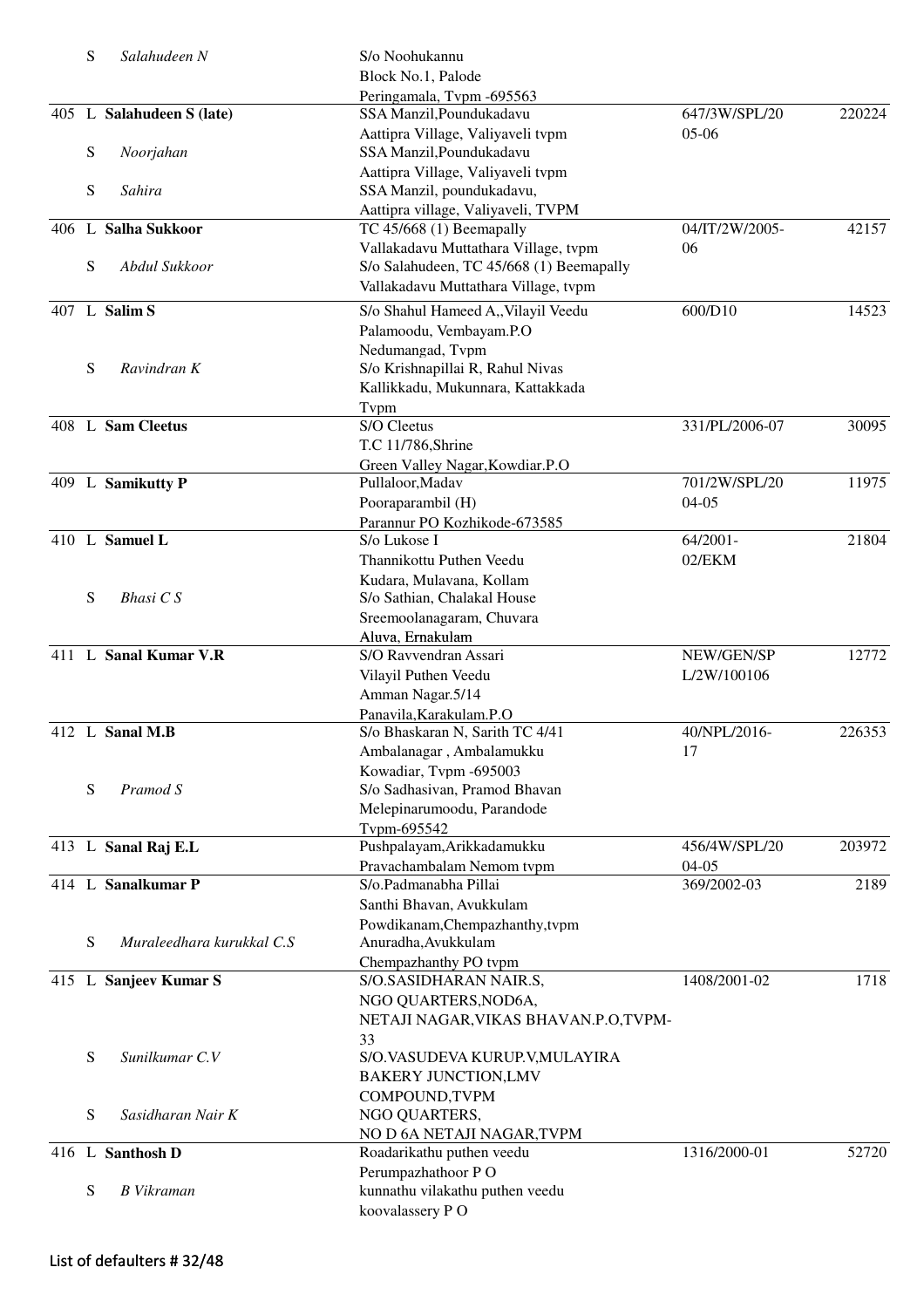|     | S | Anilkumar R L                 | Mukkampala vila veedu                       |                |        |
|-----|---|-------------------------------|---------------------------------------------|----------------|--------|
|     |   |                               | Neyyattinkara PO                            |                |        |
|     |   | 417 L Santhosh K Daniel       | S/o Daniel N V, Prasad Bhavan               | 292/2W/SPL/20  | 14905  |
|     |   |                               | VP II 420/A, Kalavoorkonam                  | 06-07          |        |
|     |   |                               | Indira Nagar, Peroorkkada, TVPM -695005     |                |        |
|     |   | 418 L Santhosh Kumar B.K      | S/o Balakrishna Pillai V                    | 228/2000-01    | 22754  |
|     |   |                               | Radhavilas Karimancode.P.O                  |                |        |
|     |   |                               | Peringamala, Nedumangadu, Tvpm -695562      |                |        |
|     | S | Lal Kumar T                   | S/o Thyagarajan, Roadarikathu Veedu         |                |        |
|     |   |                               | Ex- Servicemen's Colony.P.O, Palode         |                |        |
|     |   |                               | Nedumangadu, Tvpm                           |                |        |
|     |   | 419 L Santhosh Kumar G        | S/O Gopinathan Nair                         | 395/2W/SPL/20  | 44148  |
|     |   |                               | T.C 27/1383, Vanchiyoor                     | $05-06$        |        |
|     |   |                               | Vanchiyoor.P.O                              |                |        |
|     |   | 420 L Santhosh Kumar M        | S/o Madhusoodhanan Nair G                   | 480/2000-01    | 6809   |
|     |   |                               |                                             |                |        |
|     |   |                               | Puthuval Puthen Veedu, Pangappara .P.O      |                |        |
|     |   |                               | Sreekaryam, Tvpm                            |                |        |
|     | S | Kumar P S                     | S/o Pasmanabha Iyer S                       |                |        |
|     |   |                               | House No 65, Neeramankara                   |                |        |
|     |   |                               | Nemon, Tvpm                                 |                |        |
|     |   | 421 L Santhosh Kumar S        | S/o.Nalinakshy.N,Latha Vilasom,Thannimoodu  | 74/2W/SPL/200  | 19063  |
|     |   |                               | Elavupalam.Ex.Colony PO tvpm 695562         | $3-04$         |        |
|     |   |                               |                                             |                |        |
|     |   | 422 L Santhosh Kumar V        | S/O Velappan Nair, Santhosh Bhavan          | 1802/2001-02   | 50120  |
|     |   |                               | Karakuzhy, Panavoor                         |                |        |
|     | S | Suresh Kumar T                | S/O Thankappan, Suresh Bhavan, Arayoor      |                |        |
|     |   |                               | Neyyatinkara.P.O                            |                |        |
| 423 |   | L Santhosh S                  | 726 1 (50/1931)                             | 184/3W/SPL/20  | 219058 |
|     |   |                               | SN Building, Thirumala.P.O, Tvpm -18        | 05-06          |        |
|     |   | 424 L Saral Stephen           | S/o Stephen Freddy, Chaithanya, Karikkakom, | 878/2002-03    | 14372  |
|     |   |                               | Beach.P.O, Kadakampally, TVPM.              |                |        |
|     |   |                               |                                             |                |        |
|     | S | Sulficker A                   | S/o Aboobacker, T.C 43/567, Cottage         |                |        |
|     |   |                               | Valiyaveedu Lane, Kamaleswaram, TVPM        |                |        |
|     |   | 425 L Sarathchandra kumar C.S | VP VIII/487, Sree bhavan                    | 359/2W/SPL/20  | 3663   |
|     |   |                               | Vilappilsala, tvpm                          | $04-05$        |        |
|     |   | 426 L Sarojakshan C.S         | Chempazhiyote, Amritapuri .P.O              | $AF-T$         | 91209  |
|     |   |                               | karunagappally, Kollam -690525              |                |        |
|     | S | Ignatius Miranda P            | S/o Paul Miranda                            |                |        |
|     |   |                               | Tharusha, Kannanthura                       |                |        |
|     |   |                               | Typm                                        |                |        |
|     |   | 427 L Sarojini N              | W/O Thankappan                              | 117/PL/2006-07 | 90460  |
|     |   |                               | Madathuvilakam, T.C 15/773                  |                |        |
|     |   |                               |                                             |                |        |
|     |   |                               | PRA.A(44), Edappazhnji                      |                |        |
|     | S | Shyji Thankappan              | T.C 7/1977                                  |                |        |
|     |   |                               | Sreehari, Pangode                           |                |        |
|     |   |                               | Thirumala                                   |                |        |
|     |   | 428 L Saseendran S            | 4/161                                       | 238/3W/2005-   | 74973  |
|     |   |                               | Saji Bhavan                                 | 06             |        |
|     |   |                               | Kalathukal                                  |                |        |
|     |   |                               | Aruvikkara                                  |                |        |
|     |   |                               | Nedumangad                                  |                |        |
|     |   |                               | Tvpm                                        |                |        |
|     | S | Legal Heirs of Sri.K.Rajan    | Kochidavilakom                              |                |        |
|     |   |                               | Kishore Bhavan, Pothencode .P.O, tvpm       |                |        |
|     |   | 429 L Sasi C                  | S/o Chellappan, Anandhabhavan               | 122/1999-00    | 29952  |
|     |   |                               | Attinpuram, Panavoor, Tvpm-695568           |                |        |
|     | S | Vidyadharan S                 | S/o Sankaran K, Mekkumkara House            |                |        |
|     |   |                               | Perayam, Kurupuzha, Tvpm -695551            |                |        |
|     |   | 430 L Sasi C.K                | Charuvil House, H No.B 33                   | 600/U/95       | 26531  |
|     |   |                               | Thirumala .P.O, Tvpm                        |                |        |
|     |   |                               |                                             |                |        |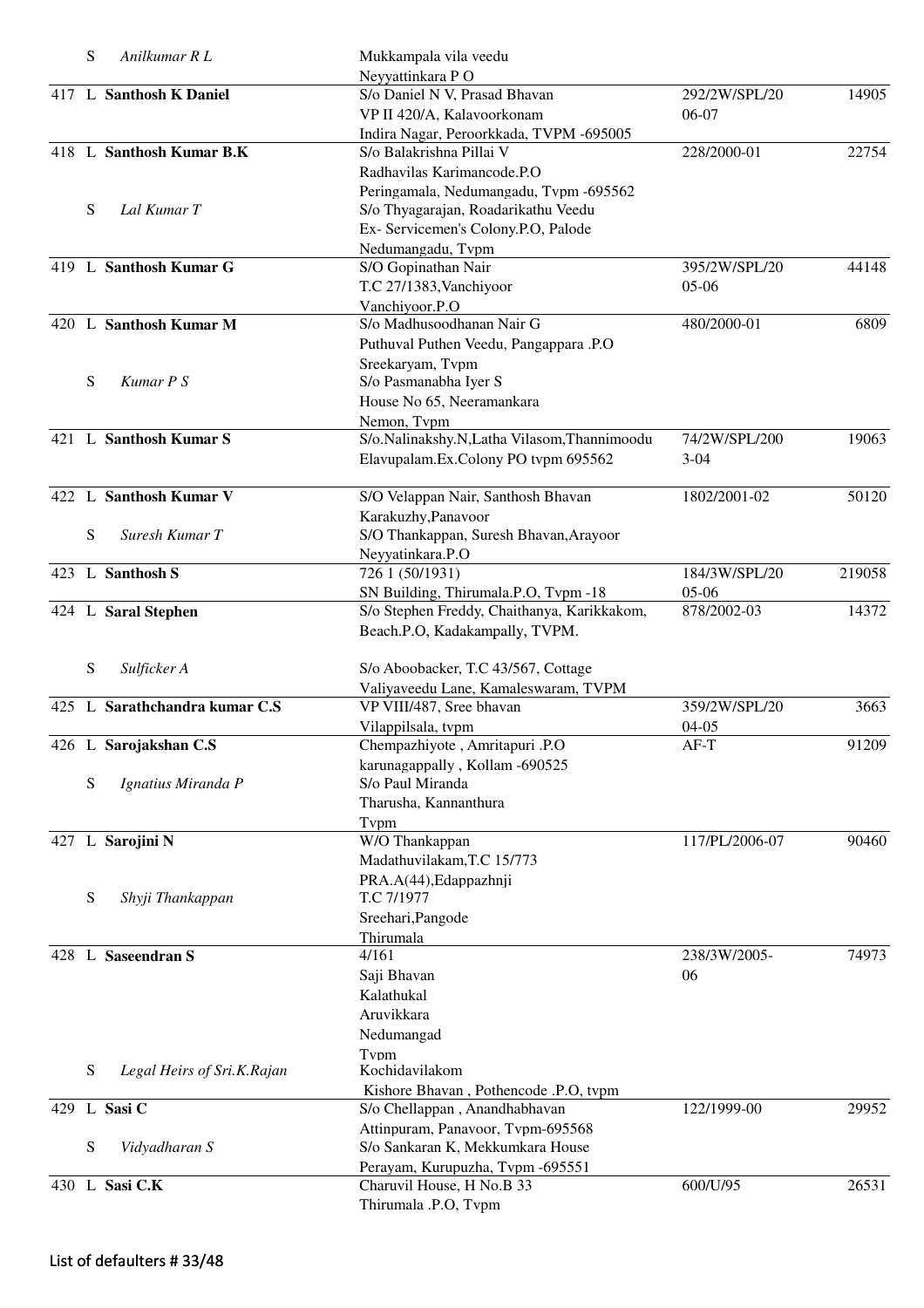|       | S         | Suseelan C                | Charunil (H), B No.33                     |                |        |
|-------|-----------|---------------------------|-------------------------------------------|----------------|--------|
|       |           |                           | Thirumala, Tvpm                           |                |        |
|       |           | 431 L Sasi G              | S/o Gopalakrishnan .M, Akshara Nivas      | 518/2W/SPL/20  | 11874  |
|       |           |                           | Kuzhalar, Kattakkada, Tvpm - 572          | $04 - 05$      |        |
|       |           | 432 L Sasi K              | S/o KunjuKunju D, House No 307            | 8/3W/SPL/2006- | 100753 |
|       |           |                           | AkhilSadanam, Poovachal.P.O               | 07             |        |
|       |           |                           | Kattakada, Veeranankavu, TVPM             |                |        |
|       |           | 433 L Sasi Kumar N        | S/O Neelakantan Nair                      | 277/2W/SPL/20  | 30820  |
|       |           |                           | VijayaVilas                               | $04 - 05$      |        |
|       |           |                           | Eanikkara, Karakulam.P.O                  |                |        |
|       |           | 434 L Sasi M              | S/o Manas, Sikhal Nilayam                 | 911/2002-03    | 20912  |
|       |           |                           | Pumb House Line, Kalliyoor                |                |        |
|       |           |                           | Tvpm -695042                              |                |        |
|       | S         | Georgekutty V.N           | S/o Varghese, ST George Nivas             |                |        |
|       |           |                           | Amaravila, Mariapuram, Tvpm -695122       |                |        |
|       |           | 435 L Sasi M.T            | S/o ThevanVenjarakkunnu                   | $S-41$         | 605    |
|       |           |                           | Mukkola, Kallayam.P.O                     |                |        |
|       |           |                           | Vattappara, Nedumangad, Tvpm              |                |        |
|       | S         | Suresh kumar G S          | Malathy Bhavan, Muttada                   |                |        |
|       |           |                           | Kudappanakkunu, Tvpm                      |                |        |
|       |           | 436 L Sasi N              | S/O Neelakantan, Charuvila Veedu          | NEW/GEN/SP     | 61259  |
|       |           |                           | 5/332, Kuriyidathukonam, Nagaroor         | L/2W/100394    |        |
| 437   |           | L Sasidharan Asari K      | S/o P. Kumaravelu Asari,                  | 1054/99-00     | 29535  |
|       |           |                           | Vattavila Puthen Veedu, Nelliyodu,        |                |        |
|       |           |                           | Thiruvallom, TVPM.                        |                |        |
|       |           |                           | Nelliyottu Veedu, Thiruvallom . P.O.,     |                |        |
|       | S         | Velappan Asari S          |                                           |                |        |
|       |           |                           | TVPM.                                     |                |        |
|       |           | 438 L Sasidharan C (Late) | S/O Chellappan                            | 417/2W/SPL/20  | 52284  |
|       |           |                           | S.V sadanam, Charupara, Kattakada         | 05-06          |        |
| 439   |           | L Sasidharan C.K          | Vishnu Nilayum,                           | $F-67$         | 14126  |
|       |           |                           | Kutticaud, Kulathummal,                   |                |        |
|       |           |                           | Kattakada .P.O                            |                |        |
|       | ${\bf S}$ | Velappan Nair K           | S/o Krishna Pillai, Santha Nivas          |                |        |
|       |           |                           | Kolakudiyoorkonam, Nemom                  |                |        |
|       |           |                           | Tvpm                                      |                |        |
|       |           | 440 L Sasidharan G        | S/O Gangadharan, BP 6/179                 | 154/PL/2005-06 | 42654  |
|       |           |                           | Akkarapattathu Veedu, Moodavoorpara       |                |        |
|       |           |                           | Pallichal.P.O, Thriuvananthapuram         |                |        |
|       |           | 441 L Sasidharan K        | S/o K Kochucherukkan, S S Bhavan          | $AB-W$         | 13392  |
|       |           |                           | Padavancodu, Vilappilsala                 |                |        |
|       |           |                           | Tvpm -695573                              |                |        |
|       | S         | Raju K                    | S/o M Kolappan, Manju Vilas               |                |        |
|       |           |                           | Aruviyodu, Vattappara, Tvpm -695028       |                |        |
|       |           | 442 L Sasidharan Kani A   | S/o. Ayyappan kani.K, Aneesh Bhavan,      | 129/2W/SPL/20  | 28260  |
|       |           |                           | Karikuzhi.P.O, Thodumala,                 | 03-04          |        |
|       |           |                           | Vellarada (via), Tvpm - 695505            |                |        |
| 443   | L         | <b>Sasidharan Nair N</b>  | Nalini Bhavan, Kairali Nagar              | 1555/2001-02   | 32498  |
|       |           |                           | Vazhavila, Kudappanakkunnu.P.O, Tvpm      |                |        |
|       | S         | Rajagopalan S             | S/O.SHANMUGHAN ASSARI, RAHUL              |                |        |
|       |           |                           | BHAVAN,                                   |                |        |
|       |           |                           | MARANALLOOR, VELLOORKONAM,                |                |        |
|       |           |                           | NEYYATTINKARA, TVPM-                      |                |        |
|       |           | 444 L Sasidharan V        | S/o Thankappan Assari                     | $Q-56$         | 8502   |
|       |           |                           | Pottayilpunnavilakathu Veedu, Thottampara |                |        |
|       |           |                           | Veeranakavu, Kattakada.P.O, Tvpm          |                |        |
|       | S         | Babu B                    | S/o Bhargavan RB.S.Bhavan                 |                |        |
|       |           |                           | Thekkeveedu Thadam, Thottampara           |                |        |
|       |           |                           | Veeranakavu, Nedumangad, Tvpm             |                |        |
| 445 L |           | Sasikumar K               | TC 41/1923                                | 196/4W/SPL/20  | 222993 |
|       |           |                           | Krishna Bhavan                            | $05-06$        |        |
|       |           |                           | tvpm                                      |                |        |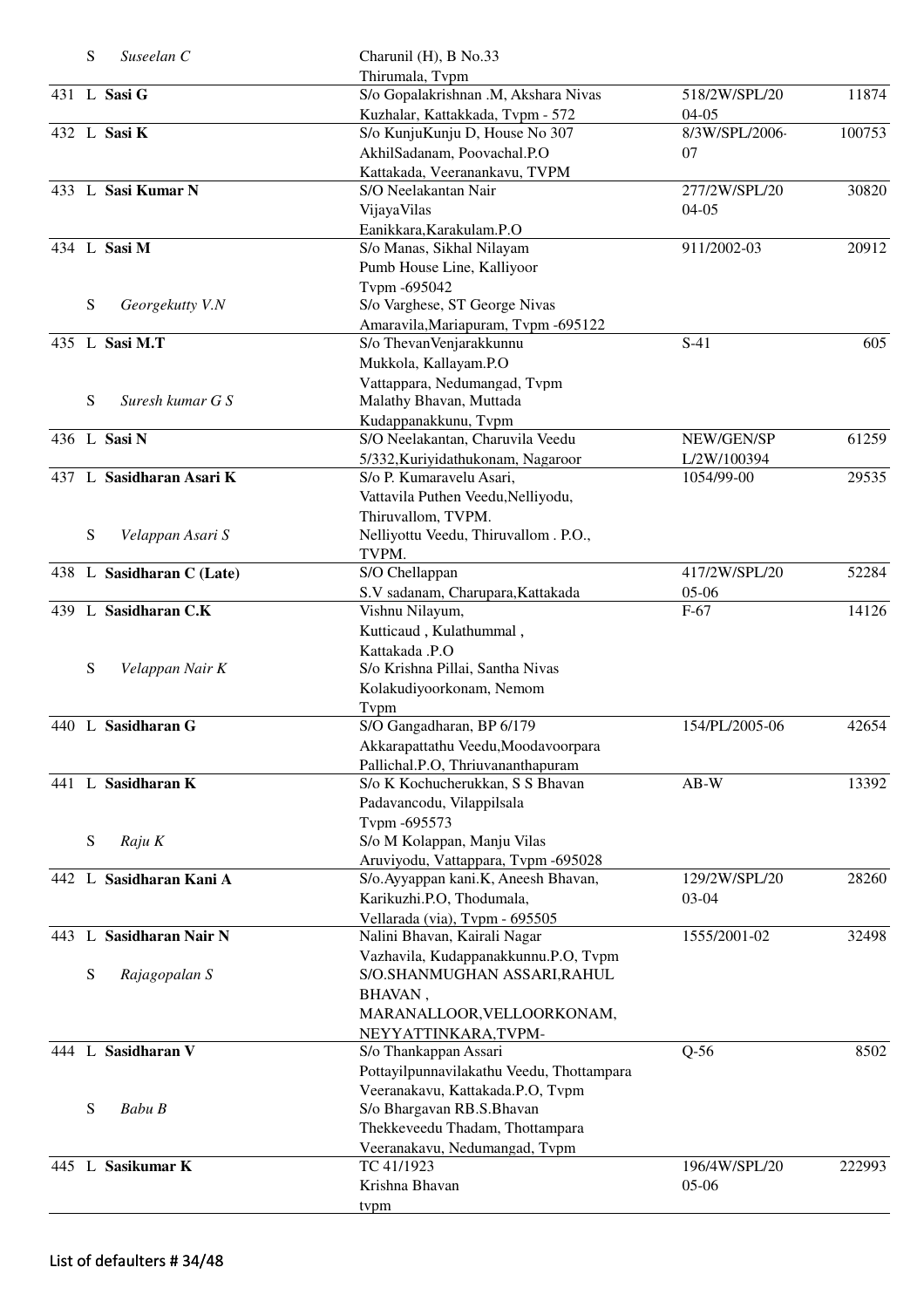|      |   | 446 L Sasikumar K         | Plakattutharayil, Kamichanalloor               | $G-48$         | 12229  |
|------|---|---------------------------|------------------------------------------------|----------------|--------|
|      |   |                           | Muttom.P.O, Cheppad, Karthikappally            |                |        |
|      |   |                           | Alappuzha                                      |                |        |
|      | S | Ramachandran R            | S/o Raghavan N, Kannankara House               |                |        |
|      |   |                           | Arunnoottimangalam, Thazhekkara                |                |        |
|      |   |                           | Mavelikkara, Alappuzha                         |                |        |
| 447  |   | L Sasikumar K.V           | Ponni's, Payattavila .P.O                      | 280/2W/SPL/20  | 35846  |
|      |   |                           |                                                |                |        |
|      |   |                           | Nannamkuzhi ,Balaramapuram,                    | 06-07          |        |
|      |   |                           | Kottokal, Neyyattinkara, Tvpm                  |                |        |
|      |   | 448 L Satheesan K         | S/o Karunakaran, Sathipuram                    | 600/W/19       | 50889  |
|      |   |                           | Ponmana, Karunagappally, Kollam                |                |        |
|      | S | Vijayan P                 | S/oPonnan Panickar K                           |                |        |
|      |   |                           | Pulivila Veedu, Kaimanam                       |                |        |
|      |   |                           | Nemom, Tvpm                                    |                |        |
| 449. |   | L Satheesh Kumar P        | Valiyavilakathu, Puthen Veedu                  | 873/2001-02    | 38708  |
|      |   |                           | Vazhottukonam, Vattiyoorkavu                   |                |        |
|      |   |                           | Kodunganoor.P.O. Typm -695013                  |                |        |
|      |   |                           |                                                |                |        |
|      | S | Stephan T                 | Kariyarakavila Veedu                           |                |        |
|      |   |                           | Arayoor.P.O, Amaravila, Chengal, Neyyattinkara |                |        |
|      |   |                           | Typm                                           |                |        |
| 450  | L | <b>Satheesh Kumar V.V</b> | Panayil Veedu, Marappalam                      | $AQ-3$         | 37350  |
|      |   |                           | Kizhakkepattom, Pattom Palace .P.O             |                |        |
|      |   |                           | Tvpm -695004                                   |                |        |
|      |   |                           |                                                |                |        |
|      | S | Padmanabha Iyyer P        | TC 20/2657, Jayasree Bhavan                    |                |        |
|      |   |                           | Karamana.P.O, Tvpm -2                          |                |        |
|      |   | 451 L Satheeshkumar C     | N.M.C.XXV/19,B.C.N Cottage,                    | 443/2003-04    | 5483   |
|      |   |                           |                                                |                |        |
|      |   |                           | Kadavattaram, Neyyattinkara, Krishnapuram      |                |        |
|      |   |                           | Tvpm-695121                                    |                |        |
|      | S | Rajendran J               | Das Bhavan, Vlangamuri, Thirumangalam,         |                |        |
|      |   |                           | Neyyattinkara-695121                           |                |        |
|      | S | Ethirise S.M              | K.V.House, Vazhimukku                          |                |        |
|      |   |                           | Balaramapuram, tvpm-501                        |                |        |
|      |   | 452 L Sathyajose D        | S/O V.D Jose, Jose Cottage                     | 49/PL/2005-06  | 36195  |
|      |   |                           | Punalal, Aryanadu,                             |                |        |
|      | S | Suja A.S                  | W/O Sathyadas                                  |                |        |
|      |   |                           | <b>Jose Cottage</b>                            |                |        |
|      |   |                           | Punalal, Aryanadu,                             |                |        |
|      |   | 453 L Sathyan E           | Edacheriyam House, Kandankali.P.O              | 818/2002-      | 5971   |
|      |   |                           | Payyannur, Kannur -670333                      | 03/KKD         |        |
|      | S | Bhaskaran C               |                                                |                |        |
|      |   |                           | S/o Kunhiraman, Navaragam                      |                |        |
|      |   |                           | Vengara.P.O, Madayi                            |                |        |
|      |   |                           | Kannur                                         |                |        |
|      | S | Ramakrishnan E            | S/o Late Kannan M                              |                |        |
|      |   |                           | Edacheriyam House, Kandankali.P.O              |                |        |
|      |   |                           | Payyannur, Kannur -670333                      |                |        |
|      |   | 454 L Sathyarajan P.T     | Rajavilla House, Balagram.P.O                  | 8/4W/SPL/2006- | 285892 |
|      |   |                           | K.P.Colony, Karunapuram                        | 07/EKM         |        |
|      |   |                           | Udumbanchola, Idukki -685552                   |                |        |
|      |   | 455 L Savithri P.V        | W/o.Ramesh.M.K,Padinjarevayalil                | 408/2002-03    | 11249  |
|      |   |                           | Kollam PO viyyoor                              |                |        |
|      | S | Padmachandran S.R         | ChandniMandiram,Madavoor                       |                |        |
|      |   |                           |                                                |                |        |
|      |   |                           | Pallickal PO,TVPM-695602                       |                |        |
|      |   | 456 L Seena Bency         | Parambath House                                | 578/2003-      | 37017  |
|      |   |                           | Thiruvamkulam .P.O                             | 04/EKM         |        |
|      |   |                           | Ernakulam -682305                              |                |        |
|      | S | <b>Bency Jacob</b>        | S/o Leela Jacob, Parambath House               |                |        |
|      |   |                           | Thiruvamkulam .P.O, Ernakulam -682305          |                |        |
|      | S | Shinu K S                 | S/o Subramanian                                |                |        |
|      |   |                           | Kallodiyil HouseAmbadimala, Chottanikkara      |                |        |
|      |   |                           | Keerikkad, Thiruvankulam, Ernakulam            |                |        |
|      |   |                           |                                                |                |        |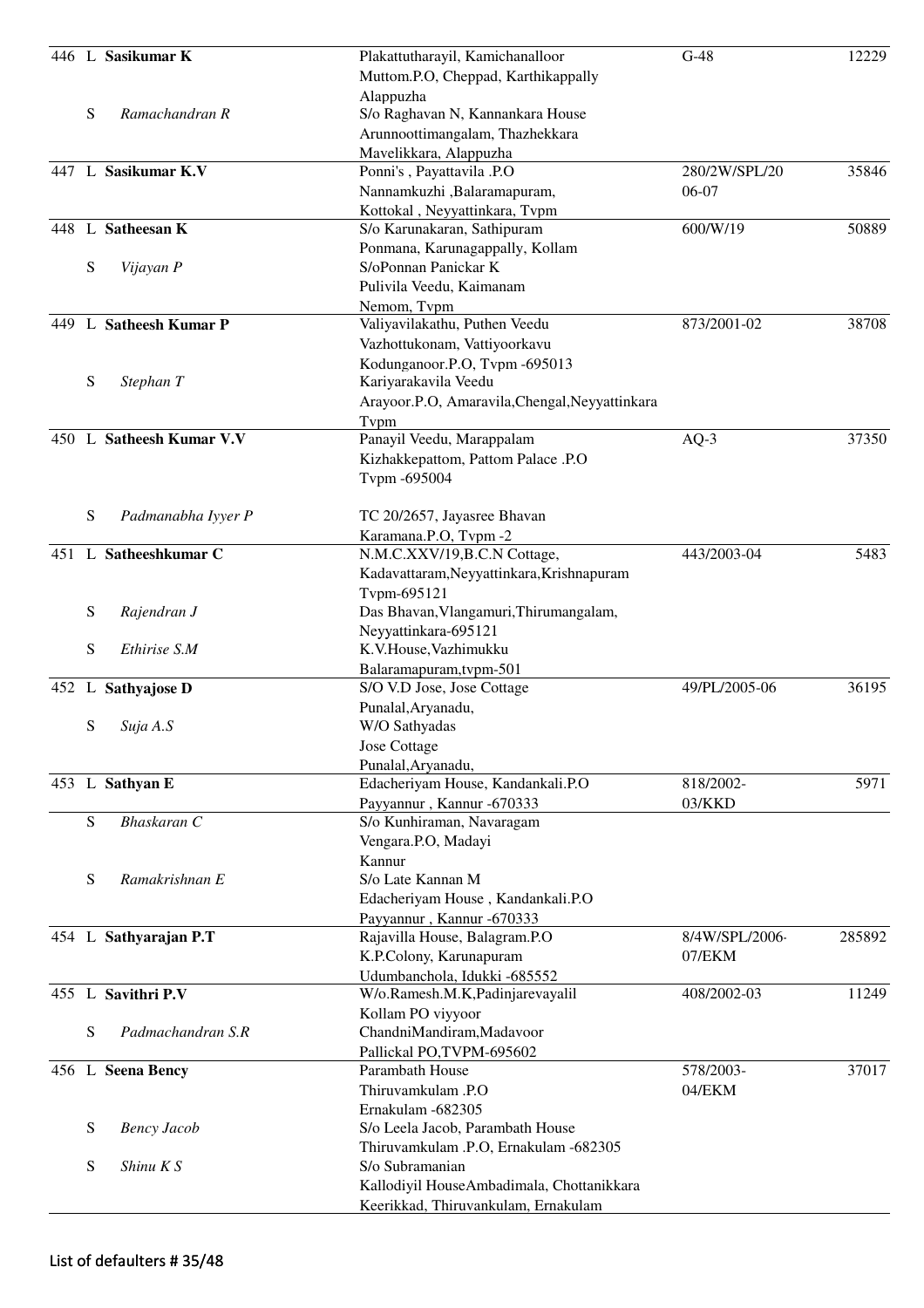|           | 457 L Selvaraj       | Baby Nivas, Thamalam<br>Poojappura, Tvpm -695012 | KTDFC/4W/SP<br>L/560/2006-07 | 279647 |
|-----------|----------------------|--------------------------------------------------|------------------------------|--------|
|           | 458 L Selvaraj K     | S/o Kochukunju R, Moni Nivas                     | 777/2000-01                  | 7134   |
|           |                      | Mangarathopu, Pappanamcode                       |                              |        |
|           |                      | Nemom, Tvpm                                      |                              |        |
| S         | Rajendra Prasad      | S/o Sankara Pillai, Puthen Veedu                 |                              |        |
|           |                      | Mangad.P.O, Kollam                               |                              |        |
|           | 459 L Selvarajan D   | S/o Sri. Dasan                                   | 356/2W/SPL/20                | 44053  |
|           |                      | Vanchimood veedu, Mandapathinkadavu,             | 06-07                        |        |
|           |                      | ottasekharamangalam.P.O ,Neyyattinkara,          |                              |        |
|           |                      | Tvpm                                             |                              |        |
|           | 460 L Selvarajan J   | S/o.Joosamariam, Raju Bhavan                     | 1311/2002-03                 | 28519  |
|           |                      | P.P.Vilakom, Attuline, Pulluvila.P.O Tvpm695526  |                              |        |
| ${\bf S}$ | Sree Mary K          | W/o.Maria John, Arulakom, Pallom                 |                              |        |
|           |                      | Pulluvila, Karumkulam, Neyyattinkara, tvpm       |                              |        |
|           | 461 L Seyyadali J    | Thunduvilakom, Kattakada                         | 423/2W/SPL/20                | 20751  |
|           |                      | Near Christian College Kulathummal Village       | $04 - 05$                    |        |
|           |                      | Neyyattinkara                                    |                              |        |
|           | 462 L Shainy Rozario | T.C.32/389(1), Near church,                      | 43/3W/SPL/200                | 44805  |
|           |                      | Kochuveli, Titanium P.O., TVPM                   | $6 - 07$                     |        |
|           | 463 L Shajahan E     | S/o Ebrahimkutty,                                | 1113/99                      | 55063  |
|           |                      | Shajahan Manzil, Ramankulangara,                 |                              |        |
|           |                      | Kavanadu.P.O., Kollam-3                          |                              |        |
| ${\bf S}$ | Jaya Geethan J       | S/o N. Janardhanan Pillai,                       |                              |        |
|           |                      | Rajani Mandiram, Koonayil,                       |                              |        |
|           |                      | Paravoor, Kollam                                 |                              |        |
|           | 464 L Shajahan M     | S/o.Mahim Kannu, TC No:19/1297/1,                | 268/2003-04                  | 28523  |
|           |                      | Kattuvila Veedu, Kunchalummoodu, Karamana        |                              |        |
|           |                      | Thirumala, tvpm-695002                           |                              |        |
|           |                      |                                                  |                              |        |
| ${\bf S}$ | Mahim Kannu          | S/o.Meera Sahib, TC No:19/1297/1,                |                              |        |
|           |                      | Kattuvila Veedu,, Kunchalummoodu, Karamana       |                              |        |
|           |                      |                                                  |                              |        |
|           |                      | Thirumala, tvpm-695002                           |                              |        |
| S         | Mohanakumar N        | TC 36/808, Sakthi,                               |                              |        |
|           |                      | Perunthanni, Vallakadavu, tvpm-695008            |                              |        |
|           | 465 L Shajahan M.S   | S/o Sukumaran V, Charuvila Veedu                 | $V-34$                       | 1050   |
|           |                      | KASCO Nagar, Poovachal .P.O                      |                              |        |
|           |                      | Veeranankavu, Nedumangad, Tvpm -75               |                              |        |
| ${\bf S}$ | Sajukumar G          | S/o Gopakumar N, Gokulam                         |                              |        |
|           |                      | Poovachal, Perumkulam                            |                              |        |
|           |                      |                                                  |                              |        |
|           |                      | Nedumangad, Tvpm                                 | 12/2W/SPL/07-                | 57736  |
|           | 466 L Shaji K.V      | Kollaparambil veli, Panavally .P.O               |                              |        |
|           |                      | Cherthala, Alappuzha                             | 08/KKD<br>6/2W/SPL/2005-     | 19343  |
|           | 467 L Shaji T.V      | TC 23/1313, Panayil House                        |                              |        |
|           |                      | Melarannur CIT Road                              | 06                           |        |
|           |                      | Karamana tvpm                                    |                              |        |
|           | 468 L Shaji V.B      | S/o Bavakunju. V.P, Vaniyakatta House            | 197/3W/2005-                 | 60654  |
|           |                      | Manjapetty, Marampilly.P.O, Aluva-683107         | 06/EKM                       |        |
| S         | Shaiju Antony TL     | S/o Louis T V, Thaipparambil House               |                              |        |
|           |                      | North paravoor, Vazhakkulangara                  |                              |        |
|           |                      | Kottuvally, Ernakulam                            |                              |        |
|           | 469 L Shameem J.S    | Shabeems, Therivila Lane                         | 192/PL/IT/2006-              | 23698  |
|           |                      | Vazhimukku, Balaramapuram                        | 07                           |        |
|           | 470 L Shameem V.S    | S/o A . Vaheed Kannu, Shameem Manzil,            | PL/2007-                     | 58371  |
|           |                      | Thevanpara,, House No.1/333                      | 08/100003                    |        |
|           |                      | Tholicode.P.O, Tvpm                              |                              |        |
|           | 471 L Shanavas K     | Kizhakkekara Veedu, H.No:310,                    | 123/4W/SPL/20                | 231475 |
|           |                      | Chempanazhikom, Kulathupuzha                     | 05-06                        |        |
|           |                      | Pathanapuram Villumala Po, Kollam                |                              |        |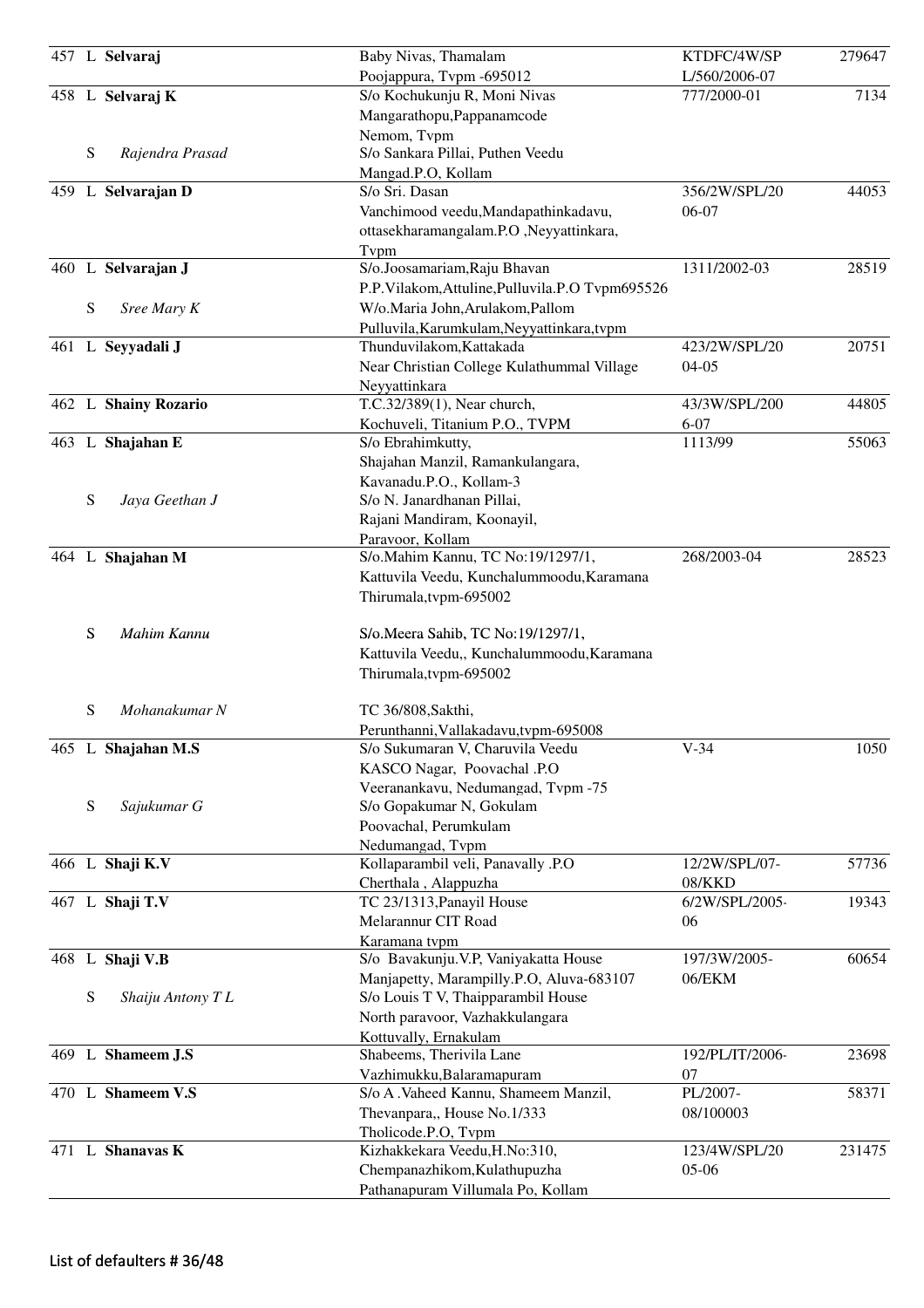|     |   | 472 L Shanavas M          | S/o Muhammed Kannu M                                        | 780/2000-01     | 19052  |
|-----|---|---------------------------|-------------------------------------------------------------|-----------------|--------|
|     |   |                           | New Bunglow, Kallara, Sreya                                 |                 |        |
|     |   |                           | Nedumangad, Tvpm -695608                                    |                 |        |
|     | S | Rahim S                   | S/o Shahul Hameed                                           |                 |        |
|     |   |                           | Parayil Veedu, Pulippara                                    |                 |        |
|     |   | 473 L Sharafudeen E       | Pangode, Tvpm                                               | 10/PL/2007-08   | 57402  |
|     |   |                           | S/O Ebrahimkunju<br>Ramla Manzil                            |                 |        |
|     |   |                           |                                                             |                 |        |
|     |   | 474 L Sheeja V            | Vazhathoppupacha, Kallara.P.o<br>D/O Govindha Pillai        | 1088/2002-03    | 4962   |
|     |   |                           | Sukrutham, T.C 35/2250, Valiyavila                          |                 |        |
|     |   |                           | Thirumala.P.o                                               |                 |        |
|     | S | Vijaya Kumar G            | S/O Gopinathan Nair, Vaishak Bhavan                         |                 |        |
|     |   |                           | Kulakudiyoorkonam, Nemom, Trivandrum                        |                 |        |
|     |   | 475 L Sheejan C.R         | S/o Raveendran.C.K                                          | 100/2W/SPL/20   | 50980  |
|     |   |                           | Cheruvil House, Varickamuthan,                              | 06-07           |        |
|     |   |                           | Venmoney.P.O Thodupuzha, Idukki                             |                 |        |
|     |   | 476 L Sheela B.K          | W/o Mohan Kumar.M                                           | 106/PL/2006-07  | 30164  |
|     |   |                           | T.C39/518, CRA: 68                                          |                 |        |
|     |   |                           | Chadiyara, Poojapura, Thirumala.P.O                         |                 |        |
|     |   | 477 L Sheela K            | W/O Mohanan P P, Anjali                                     | 160/4W/oc/200   | 408474 |
|     |   |                           | Peruvattoor P O, Koyilandy                                  | 5-06/KKD        |        |
|     |   |                           | Kozhikode                                                   |                 |        |
|     | S | Sarvothaman V P           | S/o Kannan, Deepthi House                                   |                 |        |
|     |   |                           | Mandarathur.p.O, Maniyur                                    |                 |        |
|     |   |                           | Vadakara, Kozhikode -673105                                 |                 |        |
|     |   | 478 L Sheena O            | W/O Amalchand                                               | 144/PL/2005-06  | 15522  |
|     |   |                           | 7/688, Santhi Nilayam                                       |                 |        |
|     |   |                           | Ezhakottukonam, Vattapara                                   |                 |        |
|     |   | 479 L Sheik Abdul Assim O | Valiyaveedu                                                 | 193/PL/2006-07  | 110    |
|     |   |                           | Karichara, Pallipuram, Trivandrum                           |                 | 335781 |
|     |   | 480 L Shibili M           | H.No: V/1123, Vaatthuvilakath,                              | 6/IT/4W/RS/20   |        |
|     |   |                           | Valiyakada, Near Sarkara Temple,                            | $04-05$         |        |
|     |   | 481 L Shihabudeen T.M     | Chirayinkil PO, Tvpm 95304<br>Thekke veedu, Airurpadam .P.O | 142/3W/2005-    | 48448  |
|     |   |                           | Aayappara, Kottappady, Kothamangalam                        | 06/EKM          |        |
|     |   |                           | Ernakulam                                                   |                 |        |
|     | S | Mohammad Haneefa T M      | S/o Mappilai Meeran T S                                     |                 |        |
|     |   |                           | Thekke Veedu, Ayakkadu                                      |                 |        |
|     |   |                           | Thrikkariyoor, Kothamangalam, Ernakulam                     |                 |        |
|     |   | 482 L Shine Vijayan       | S/o Vijayan V, Sherly Mandiram                              | 184/4W/SPL/20   | 248291 |
|     |   |                           | T B Junction, Avanavancherry, TVPM -695101                  | 06-07           |        |
| 483 |   | L Shivaprasannan T        | Sai Bhavan, Avaduthura, Vizhinjam                           | 3/IT/3W/2004-   | 108054 |
|     |   |                           | Thiruvananthapuram-695521                                   | 05              |        |
| 484 |   | L Sindhu K                | Anilkumar.G, Manikantavilasom,                              | 277/2002-03     | 13100  |
|     |   |                           | Pallichal, Nemom, tvpm                                      |                 |        |
|     | S | Anilkumar G               | Manikantavilasom,                                           |                 |        |
|     |   |                           | Nemom, Pallichal,                                           |                 |        |
|     |   |                           | Nemom.Po                                                    |                 |        |
|     | S | Vamadevan Nair            | Vilayavilakathuveedu, Peroorkada                            |                 |        |
|     |   | 485 L Sindhu S            | Sankar Nivas, Vikas Nagar 176                               | 169/PL/IT/2006- | 39502  |
|     |   |                           | Opp.Rose Dale School,Polayathode,KollamP.O                  | 07              |        |
|     | S | Sivakumar M K             | Sankar Nivas, Opposite Rose Dale School                     |                 |        |
|     |   |                           | Vikas Nagar -176, Polayathode                               |                 |        |
|     |   |                           | Pattathanam.P.O, Kollam                                     |                 |        |
|     |   | 486 L Sirajuniza Beegum M | Himasanya, 50/510                                           | 281/4W/SPL/20   | 235497 |
|     |   |                           | maruthoorkadavu                                             | 06-07           |        |
|     |   |                           | karamana .P.O, Tvpm                                         |                 |        |
|     |   | 487 L Sivadas R           | S/o P. Reghupathy,                                          | 56/2000-01      | 4691   |
|     |   |                           | TC.8/1806, Lakshmi Nagar,                                   |                 |        |
|     |   |                           | Thirumala.P.O., TVPM-6                                      |                 |        |
|     |   |                           |                                                             |                 |        |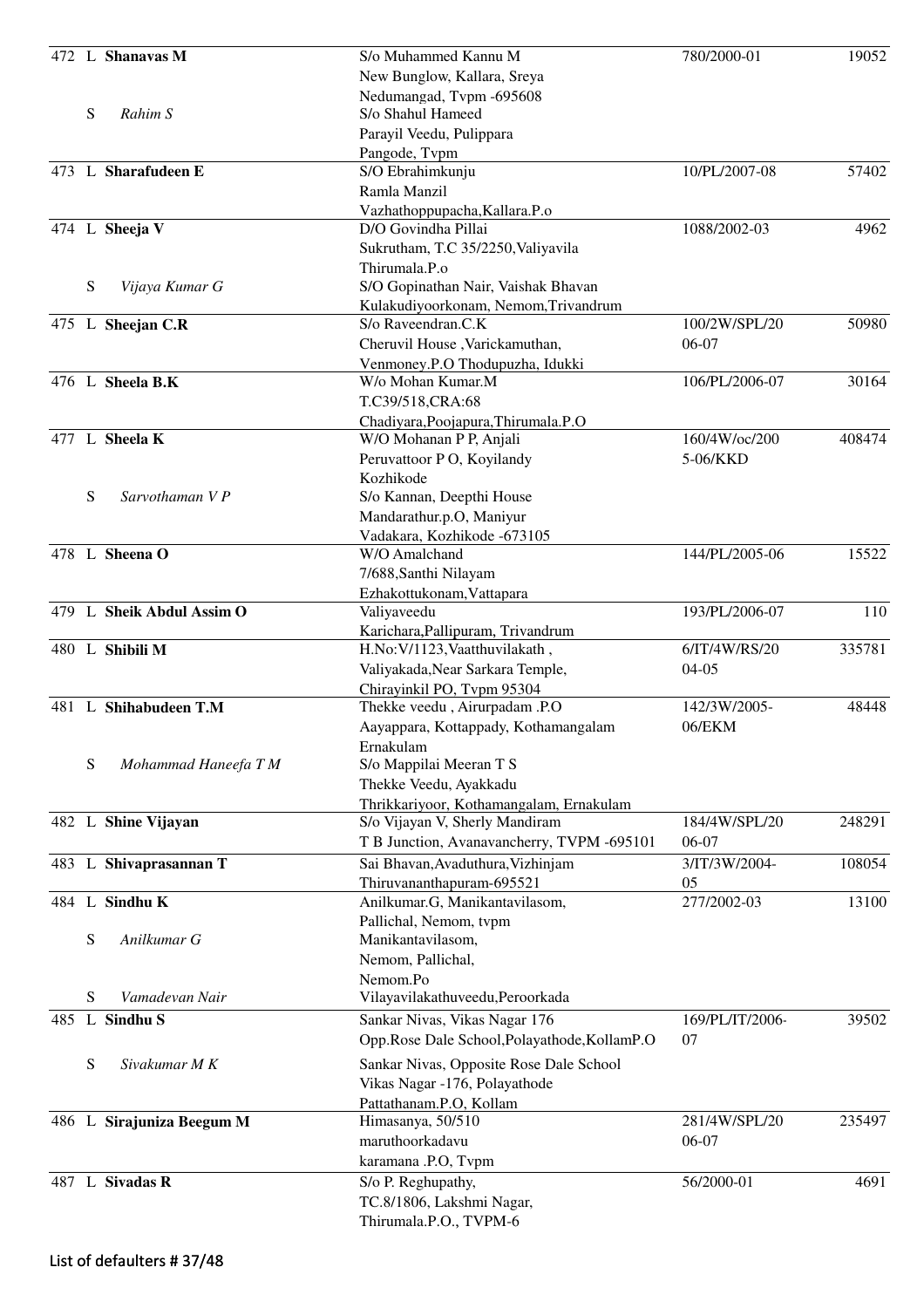|     | S | Vidyadharan J              | S/o S. Johnson, Ajitha Bhavan,         |               |        |
|-----|---|----------------------------|----------------------------------------|---------------|--------|
|     |   |                            | TC 20/1463, Karamana, Thycadu, TVPM    |               |        |
|     |   | 488 L Sivakumar K          | S/O Krisnan Nair.N                     | OC/2W/2008-   | 51195  |
|     |   |                            | T.C 23/1019, Valiyasala                | 09/100852     |        |
|     |   |                            | Thycaud,, tvpm                         |               |        |
|     |   | 489 L Sivakumar S          | S/o. Sukumaran, Vilavilakathu House,   | 2/2002-03     | 43155  |
|     |   |                            | N.C.C.Road, Ambalam Jn                 |               |        |
|     |   |                            | Peroorkada po, tvpm                    |               |        |
|     | S | Anilkumar                  | S/o.Gopalakrishnan Nair,               |               |        |
|     |   |                            | Thekkeputhan veedu, Punnapuram         |               |        |
|     |   |                            | Kaithamukku, Vanchiyoor, tvpm          |               |        |
|     |   | 490 L Sivaprasad V         | S/O V.S. Velayudhan, 31/754            | 2/IT/4W/2004- | 396457 |
|     |   |                            | Prasadam, Eravukad ward                | 05/EKM        |        |
|     |   |                            | Vadackal.P.O, Alapuzha 688003          |               |        |
|     |   | 491 L Sivarajan.C.N (Late) | S/o Neelakandan, Sivasailam Monvila    | 463/2W/SPL/20 | 67636  |
|     |   |                            | T.C 3/2121, Kulathoor.P.O, Attipra     | $04-05$       |        |
|     |   |                            | Tvpm                                   |               |        |
|     |   | 492 L Sofiya P.M           | Chettiankandy House                    | 166/3W/oc/200 | 81884  |
|     |   |                            | 4/617, Meppayur.P.O                    | 5-06/KKD      |        |
|     |   |                            | Kozhikode                              |               |        |
|     | S | Mansoor C K                | Chettiankandy House                    |               |        |
|     |   |                            | 4/617, Meppayur.P.O, Kozhikode         |               |        |
|     |   | 493 L Soma Roy M.K         | S/o Kunju Kunju, Mavullathi            | 600/O/15      | 12877  |
|     |   |                            | Thekkethil, Umpernadu, Kallumala.P.O   |               |        |
|     |   |                            | Mavelikkara, Alappuzha                 |               |        |
|     | S | Raveendran C A             | S/o Achuthan C R, Chiramel House       |               |        |
|     |   |                            | Kottarkavu, Mavelikkara, Alappuzha     |               |        |
|     |   | 494 L Soumya S             | D/o Surendran J R                      | 192/1999-00   | 19127  |
|     |   |                            |                                        |               |        |
|     |   |                            | Sitara, Panangode                      |               |        |
|     |   |                            | Venganoor P O, Tvpm -695523            |               |        |
|     | S | Mohanan G                  | S/o Gopalan, Uthralayam                |               |        |
|     |   |                            | Karupur, Karupur, Tvpm -695541         |               |        |
|     | S | Surendran J R              | Sitara, Panangode                      |               |        |
|     |   |                            | Venganoor P O, Tvpm -695523            |               |        |
|     |   | 495 L Soundara Rajan V.F   | S/o U.N. Falguna Panicker,             | 352/2001-02   | 43769  |
|     |   |                            | T.C 6/1777, P.T.P Nagar.P.O,TVPM-38    |               |        |
|     |   | S Sreedharan Nair V        | S/o S. Velayudhan Nair,                |               |        |
|     |   |                            | Parayathu Lekshmi Vilasom, Manappuram, |               |        |
|     |   |                            | Machel.P.O, Malayinkeezh               |               |        |
|     |   |                            | Typm                                   |               |        |
|     |   | 496 L Sreedharan M Dr.     | S/o A Madhavan                         | 419/2W/SPL/20 | 88530  |
|     |   |                            | Sreebhadra House                       | $04-05$       |        |
|     |   |                            | Vattiyoorkkavu                         |               |        |
|     |   |                            | Sasthamangalam                         |               |        |
|     |   |                            | Typm                                   |               |        |
|     |   | 497 L Sreekantan S         | S/o V. Siva Sankaran,                  | 1095/99       | 23686  |
|     |   |                            | Charuvila Puthen Veedu,                |               |        |
|     |   |                            | Nedumcadu, karamana.P.O.               |               |        |
|     | S | Appukuttan B               | S/o R.Bala Krishnan,                   |               |        |
|     |   |                            | Pottakulam Puthen Veedu,               |               |        |
|     |   |                            | Kanjiramkulam, Kanjiramkulam.P.O.      |               |        |
|     |   | 498 L Sreekumar K          | S/O Krishna Pillai                     | 4/IT/3W/2005- | 208111 |
|     |   |                            | PRA 100, Sreechakra, Padayani Road     | 06            |        |
|     |   |                            | Maruthankuzhy, Vattiyoorkavu.p.o       |               |        |
| 499 |   | L Sreekumar M.B            | VI/559, Sivasandhya Vilavoorkal        | 95/2W/SPL/200 | 1198   |
|     |   |                            | Malayinkeezh PO, TVPM-571              | $5 - 06$      |        |
|     |   | 500 L Sreekumar R          | H.No6/134, Kallumala Veedu             | 133/3W/2005-  | 131273 |
|     |   |                            | College ward, Nemom tvpm               | 06            |        |
|     | S | Raveendran R               | Kidangil veedu                         |               |        |
|     |   |                            |                                        |               |        |
|     |   |                            | Nemom Po tvpm                          |               |        |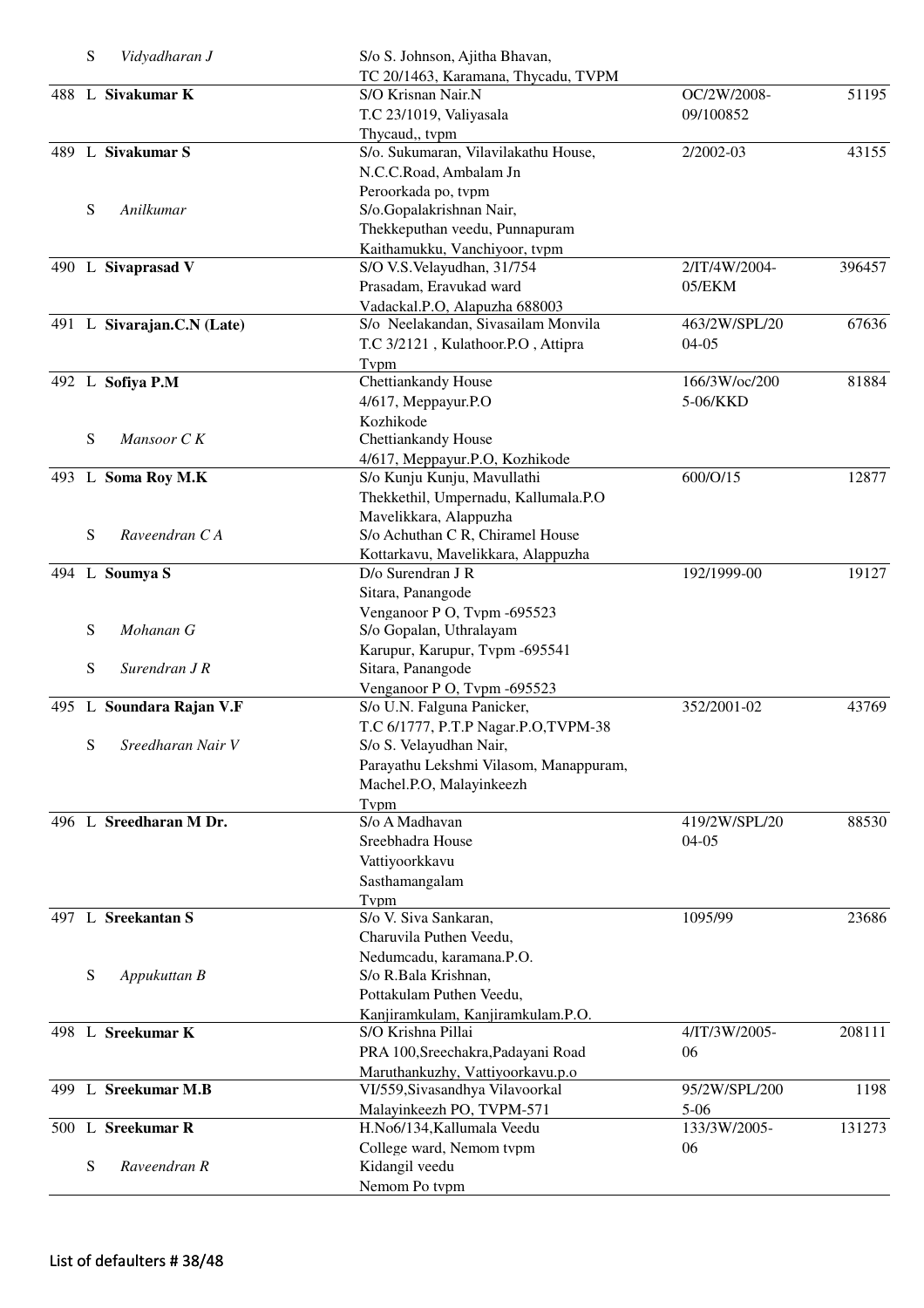|     |   | 501 L Sreekumaran Nair G                                     | S/o G Gopinathan Nair                                                    | 1188/2000-01  | 41143  |
|-----|---|--------------------------------------------------------------|--------------------------------------------------------------------------|---------------|--------|
|     |   |                                                              | Visakh House -10, CGS Nagar                                              |               |        |
|     |   |                                                              | Pappanamcode, Tvpm -695018                                               |               |        |
|     | S | Vijayan T                                                    | TC 52/615, Pulluvila Puthen Veedu                                        |               |        |
|     |   |                                                              | Poozhikunnu, Industrial Estate                                           |               |        |
|     |   |                                                              | Typm                                                                     |               |        |
|     |   | 502 L Sreekumaran Nair P.S                                   | S/O Sadasivan Pillai                                                     | 411/2000-01   | 43497  |
|     |   |                                                              | Govt Qtrs No:39/461                                                      |               |        |
|     |   |                                                              | Karamana.p.o, thiruvananthapuram                                         |               |        |
|     | S | Charachandra Kumar                                           | S/O Thankappan Nair                                                      |               |        |
|     |   |                                                              | Sudhalayam, Pattom                                                       |               |        |
|     |   |                                                              | kowdiar.P.o, Thiruvananthapuram                                          |               |        |
|     |   | 503 L Sreelatha B                                            | W/o Haridas G, Lekshmi Sadanam                                           | KTDFC/GEN/4   | 267633 |
|     |   |                                                              | Pulincunnoo, Mancompu                                                    | $W/10-$       |        |
|     |   |                                                              | Alappuzha -688502                                                        | 11/101082     |        |
|     | S | Omana S                                                      | D/o Manoharan K                                                          |               |        |
|     |   |                                                              | Thoppil Thazhathu, Vadakethal House                                      |               |        |
|     |   |                                                              | Aryad South, Avalookkunnu                                                |               |        |
|     |   |                                                              | Alappuzha -688521                                                        |               |        |
|     |   | 504 L SreeRaj A.S                                            | S/O Appukuttan                                                           | KTDFC/2W/10   | 76543  |
|     |   |                                                              | T.C 11/2057, Sivasree                                                    | 0011          |        |
|     |   |                                                              | Venkavila, Pazhakutty. P.O                                               | 193/HL/IT/EM/ | 292151 |
|     |   | 505 L Srividya (Trustee-Ganesh Kumar K.FD/o Krishnamoorthy R | TC 6/612 Sai, Elipod Road                                                | 2005-06       |        |
|     |   |                                                              |                                                                          |               |        |
|     |   | 506 L Steephen N                                             | Vattiyoorkavu, Tvpm -695013<br>S/o .Y.Nesan, Lal Bhavan ,, Kariprakonam, | 600/AC-F      | 17532  |
|     |   |                                                              | Perumpazhuthoor.P.O, Neyyattinkara                                       |               |        |
|     |   |                                                              | Tvpm                                                                     |               |        |
|     | S | Jayan                                                        | S/o John N, Valiyavila Puthen Veedu                                      |               |        |
|     |   |                                                              | Kunnapuzha, Aramada.P.O                                                  |               |        |
|     |   |                                                              | Thirumala, Tvpm                                                          |               |        |
|     |   | 507 L Subash Babu S                                          | Vasanthalayam                                                            | 18/PL/2006-07 | 24435  |
|     |   |                                                              | Edagramom, Karumom                                                       |               |        |
|     |   |                                                              | Thiruvananthapuram - 695002                                              |               |        |
|     |   | 508 L Subash George                                          | S/O A.V George                                                           | 13/PL/2006-07 | 142154 |
|     |   |                                                              | Kanaka Nagar, T.c 11/181                                                 |               |        |
|     |   |                                                              | Nanthancode, Kowdiar.P.O                                                 |               |        |
|     | S | Vinod I.V                                                    | S/O Vasudevan Pillai                                                     |               |        |
|     |   |                                                              | Anitha Bhavan, Panayamuttam                                              |               |        |
|     |   |                                                              | Panavoor, Nedumangadu.                                                   |               |        |
|     |   | 509 L Subhash Chandran                                       | Sivaraj Bhavan Tc 3/1330                                                 | 139/2W/2005-  | 9019   |
|     |   |                                                              | Monvila Settlement Colony Kulathoor Post                                 | 06            |        |
|     |   |                                                              | Thiruvananthapuram                                                       |               |        |
|     | S | Remani S                                                     | BR House, Settlement Colony                                              |               |        |
|     |   |                                                              | Monvila Kulathoor PO                                                     |               |        |
|     |   | 510 L Subhash E.R                                            | tvpm<br>S/o Rajappan.K.V                                                 | 112/2W/SPL/20 | 48195  |
|     |   |                                                              | Ellaparambil House, Chathanthara .P.O,                                   | 06-07         |        |
|     |   |                                                              | Vechoochira, Ranny ,Pathanamthitta                                       |               |        |
| 511 |   | L Suchitra R Babu                                            | W/o V. Rajendra Babu                                                     | 3/IT/4W/2006- | 596502 |
|     |   |                                                              | Prabhatham                                                               | 07            |        |
|     |   |                                                              | <b>BNRA - 145A</b>                                                       |               |        |
|     |   |                                                              | Bhagavathi Nagar                                                         |               |        |
|     |   |                                                              | Jawahar Nagar                                                            |               |        |
|     |   |                                                              | Kowdiar.P.O                                                              |               |        |
|     |   |                                                              | Typm-03                                                                  |               |        |
|     |   | 512 L Sudarsanan K                                           | Lekshmi Vilasam, Kazhivoor.P.O                                           | 183/2000-01   | 55374  |
|     |   |                                                              | Neyyattinkara, Trivandrum                                                |               |        |
|     | S | Johny T                                                      | S/o Thankappan, TC44/418                                                 |               |        |
|     |   |                                                              | Muttathara, Valiyathura.P.O, Tvpm                                        |               |        |
|     |   | 513 L Sudarsanan Nair T                                      | S/o.Thankappan Niar, Thiruvathira Pirayil                                | 724/2003-04   | 273821 |
|     |   |                                                              | Peyad, Tvpm Po-695573                                                    |               |        |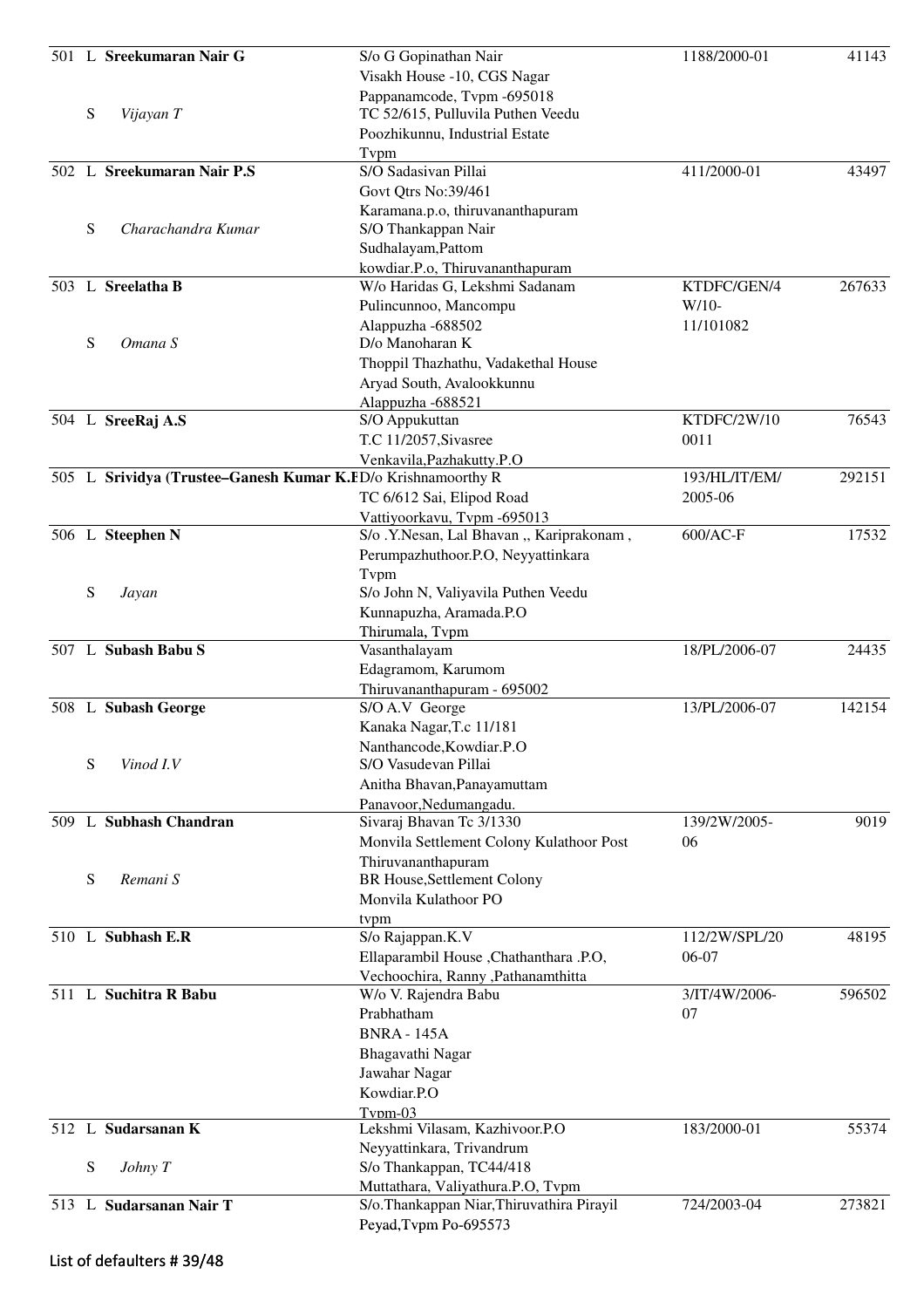|     | S | Chandran Assary C              | S/o.Chithambaran Assary                  |                 |        |
|-----|---|--------------------------------|------------------------------------------|-----------------|--------|
|     |   |                                | Pandarakalam, Puthenveedu, Karamana      |                 |        |
|     |   |                                | Thaliyil, Manacaud, kalady               |                 |        |
|     | S | Sureshkumar V                  | S/o. Vasudevan Pillai, Syamala Mandiram  |                 |        |
|     |   |                                | Chempoor, Mudakkal, Chirayinkeezh, tvpm  |                 |        |
| 514 |   | L Sudhakara Panicker K         | S/o Kuttappa Panickar G                  | 600/K/12        | 13191  |
|     |   |                                | Thusharam Chavadi Nada                   |                 |        |
|     |   |                                |                                          |                 |        |
|     |   |                                | Venganoor, Tvm -695523                   |                 |        |
|     | S | Thulaseedharan V               | S/o Velayudhan K, Mele Puthen Veedu      |                 |        |
|     |   |                                | Kattachal, Chavadi Nada                  |                 |        |
|     |   |                                | Venganoor, Tvm-695523                    |                 |        |
|     |   | 515 L Sudhakaran C             | S/O K.Chellapan                          | 1771/2001-02    | 39175  |
|     |   |                                | K.C Vilasam, Thoonganpara                |                 |        |
|     |   |                                | Kalathumal, Kattakada.P.O                |                 |        |
|     | S | AjayaKumar V                   | S/O Vikraman.P                           |                 |        |
|     |   |                                | Nisha Bhavan, Parandode.P.O              |                 |        |
|     |   | 516 L Sudhakaran Nair M (Late) | T.C.N.O.19/1436 (T.C.49/2225)            | 372/2W/SPL/20   | 13904  |
|     |   |                                |                                          |                 |        |
|     |   |                                | Thamalam                                 | $04-05$         |        |
|     |   |                                | Poojappura                               |                 |        |
|     |   |                                | Tvpm                                     |                 |        |
|     |   | 517 L Sugathan N               | S/O Nanukuttan                           | 1259/2001-02    | 14319  |
|     |   |                                | Suni Bhavan, Plammuku                    |                 |        |
|     |   |                                | Anchal.P.O,Edamulakkal, Kollam- 691306   |                 |        |
|     | S | Geetha K.R                     | D/O Karunakaran                          |                 |        |
|     |   |                                | Girijalayam                              |                 |        |
|     |   |                                | Palamukku, Anchal.P.O,                   |                 |        |
|     |   |                                |                                          |                 |        |
|     |   |                                | Edamulakkal, Pathanapuram, Kollam        |                 |        |
|     |   | 518 L Suhanesh Chand           | Shagee Bhavan, 1/4029                    | 1058/2000-      | 26547  |
|     |   |                                | West Hill .P.O, Kozhikode                | 01/KKD          |        |
|     | S | Sreedharan T                   | Saroja Nivas, Mudady.P.O                 |                 |        |
|     |   |                                | Quilandy, Viyyoor                        |                 |        |
|     |   |                                | Kozhikode                                |                 |        |
|     |   | 519 L Sujaria Rani             | House No: 36/765DI JK. Royal House       | 90/4W/IT/EKM    | 598357 |
|     |   |                                | Chammany Road, Kaloor.P.O, Cochin        | $/2008 - 09$    |        |
|     |   |                                | Ernakulam -682017                        |                 |        |
|     |   | 520 L Sukesh S.K               |                                          |                 | 14676  |
|     |   |                                | Pankaj, Near Amman Kovil                 | 322/2W/SPL/20   |        |
|     |   |                                | Nedumangad, Tvpm-695541                  | $04-05$         |        |
|     |   | 521 L Sukumaran K              | S/O Krishnan.K                           | 1264/2002-03    | 30445  |
|     |   |                                | Indiralayam, Mandapathinvila             |                 |        |
|     |   |                                | Pazhakutti.P.O                           |                 |        |
|     | S | Vijayan P.K                    | S/O Vellan                               |                 |        |
|     |   |                                | Pulaichikunnu, Kalpetta                  |                 |        |
|     |   |                                | Betheri, Wayanad                         |                 |        |
| 522 |   | L Sukumaran Nair S             | S/O Sivasankaran Pillai                  | 600/D 82        | 30916  |
|     |   |                                |                                          |                 |        |
|     |   |                                | Panchami, Neyyardam                      |                 |        |
|     |   |                                | Neyyardam.695572                         |                 |        |
|     | S | Bhuvanendran Nair N            | S/o Narayana pillai M                    |                 |        |
|     |   |                                | Quarter No 1, Neyyar Dam                 |                 |        |
|     |   |                                | Neyyattinkara, Tvpm -695572              |                 |        |
|     |   | 523 L Sukumaran P              | VIII/688, Thadatharikathu Veedu          | 59/2004-05      | 41317  |
|     |   |                                | Kachani, Karakulam PO                    |                 |        |
|     |   |                                | Tvpm-695564                              |                 |        |
|     | S | Rajan K                        | Maya Bhavan, N.M.264/1, Karipure Village |                 |        |
|     |   |                                | Nedumangad taluk tvpm                    |                 |        |
|     | S | Ravindran R                    | Sivarama Sadanam, AP171                  |                 |        |
|     |   |                                | Kalathukal, Karakulam PO                 |                 |        |
|     |   |                                |                                          |                 |        |
|     |   |                                | Nedumangad, Tvpm-695564                  |                 |        |
|     |   | 524 L Sulfiker M               | S/O Mohammed Fasy                        | 164/PL/IT/2006- | 21073  |
|     |   |                                | Meera House, Muttackadu                  | 07              |        |
|     |   |                                | Venganoor.p.o, Tvpm                      |                 |        |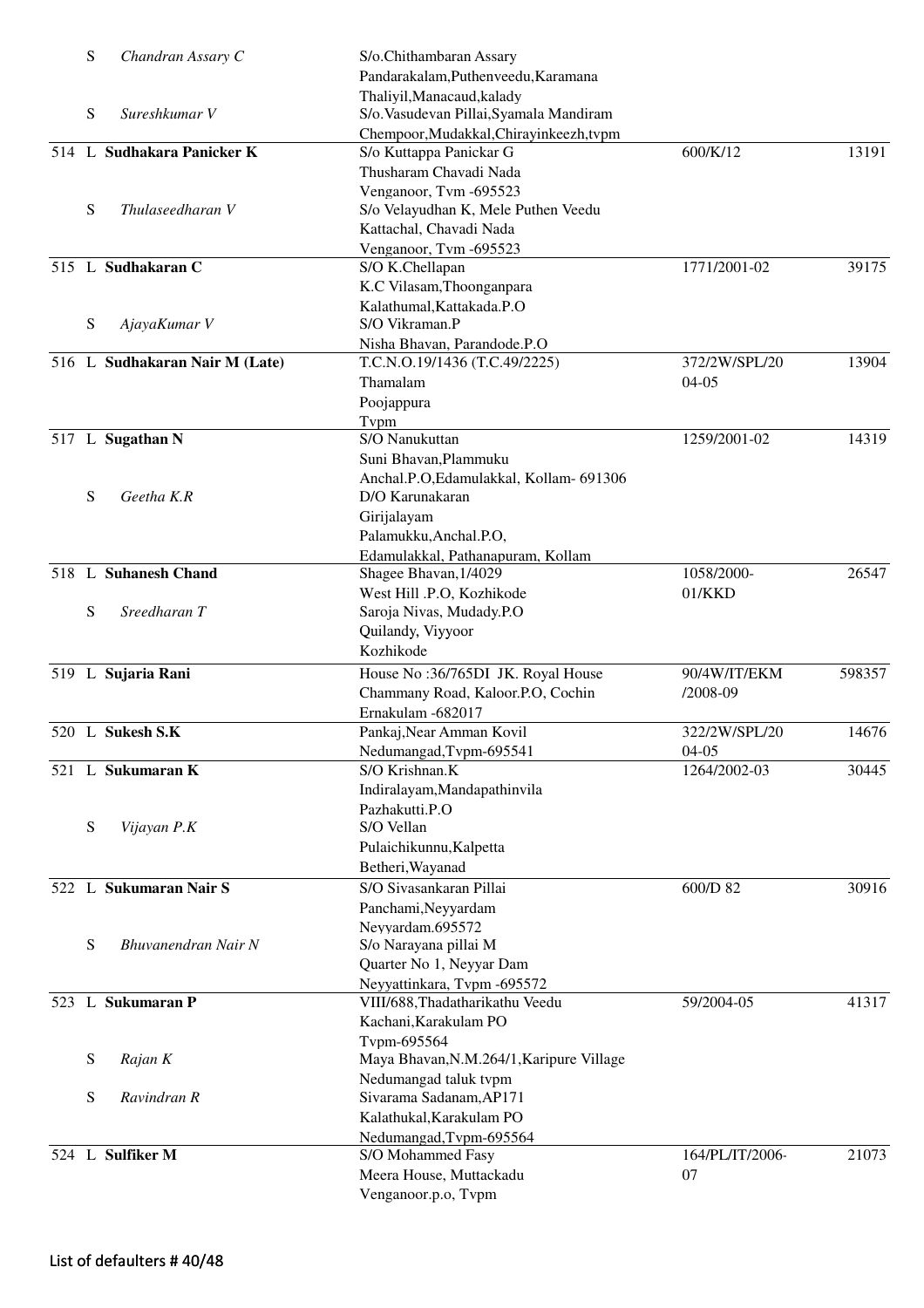| S | Fathima L             | W/o Sulfiker.M, Meera House                                          |                |        |
|---|-----------------------|----------------------------------------------------------------------|----------------|--------|
|   | 525 L Suma V          | Muttackadu, Venganoor.p.o, Tvpm<br>6/27, Uliyoor                     | 33/OFF         | 223869 |
|   |                       | Near Sree Vidhya Auditorium                                          |                |        |
|   |                       | Pazhakutty, Nedumancacud                                             |                |        |
|   | 526 L Suma V          | Amal cottage,                                                        | 1166/2001-02   | 47132  |
|   |                       | Changa, Veliyannoor PO,<br>Vellanad                                  |                |        |
|   |                       | Tvpm -695543                                                         |                |        |
| S | Anilkumar K           | S/o N Kunjukrishna Pillai                                            |                |        |
|   |                       | Madhubhavan                                                          |                |        |
|   |                       | changa                                                               |                |        |
|   |                       | Veliyanoor                                                           |                |        |
|   |                       | Vellanas, Tvpm-695543                                                |                |        |
| S | John Philipose        | Ponvila Puthenveedu,                                                 |                |        |
|   |                       | Ayira, Parassala,                                                    |                |        |
|   | 527 L Sumana Kumar K  | Ayira P O , Chengal, TVPM -695502                                    |                |        |
|   |                       | S/o Krishnan N, Aravindh Bhavan<br>Kollakonam, Amachal.P.O           | 872/2000-01    | 52645  |
|   |                       | Kattakada, Kulathummal, Tvpm -572                                    |                |        |
| S | Sebastian K           | S/o Krishnan N, Smrithi Bhavan                                       |                |        |
|   |                       | Kattakada, Parachal                                                  |                |        |
|   |                       | Kulathummal, Kattakada, Tvpm                                         |                |        |
|   | 528 L Sundaresan S    | S/o Sukumaran, Thanal, Muthiyavila,                                  | 357/2000-01    | 23018  |
|   |                       | Kattakada.P.O, Veeranankavu,                                         |                |        |
|   |                       | Kattakada, Tvpm -695572                                              |                |        |
| S | Satheesan K           | S/o K. Kesavan, Aparnanjali                                          |                |        |
|   |                       | Kulasekharam, Kodunganoor                                            |                |        |
|   | 529 L Suneesh R       | Vattiyoorkavu, Tvpm                                                  |                |        |
|   |                       | S/o Ramakrishnan K, TC VII/1227                                      | $B-15$         | 8037   |
|   |                       | Lakshmi Sylam, Koottamvilla Road<br>Vattiyoorkkavu.P.O, Tvpm -695013 |                |        |
| S | Sheeja $LR$           | D/o Renuka K R, TC 7/1140                                            |                |        |
|   |                       | Nellivila, Aramada, Kanjirampara                                     |                |        |
|   |                       | Vattiyoorkkavu, Tvpm                                                 |                |        |
|   | 530 L Suneethi M      | W/o Thanka Babu                                                      | 403/2001-02    | 17669  |
|   |                       | Koothacode puthen Veedu, Vandannor                                   |                |        |
| S |                       | Perumpazhuthoor.P.O, Neyyattinkara, Tvpm                             |                |        |
|   | Swarnaraj D           | S/o Dabiel A, Nisha Bhavan<br>Vazhavilakom, Punnakkad                |                |        |
|   |                       | Perumpazhuthoor, Neyyattinkara, Tvpm                                 |                |        |
|   | 531 L Sunil K.J       | S/O Karukuzhy George Joshuva                                         | 84/PL/IT/2006- | 2236   |
|   |                       | Anil Bhavan, Vadakkumugham                                           | 07             |        |
|   |                       | Pullikada, Kollam.P.O                                                |                |        |
|   | 532 L Sunil Kumar A   | S/0 Ayyappan Chettiyar                                               | 513/2W/SPL/20  | 25717  |
|   |                       | H.No.125, Varuvilakathu Veedu                                        | $04 - 05$      |        |
|   |                       | Vanikarstreet, Balaramapuram.                                        |                |        |
|   | 533 L Sunil Kumar M   | S/O Madhavan Achary, Sunil Bhavan                                    | 171/2001-02    | 23966  |
|   |                       | Theepukkal, Plammoodu junction                                       |                |        |
| S | Madhavan Asary        | Pothencode.P.O, Tvpm -695584<br>S/O Parameswran Asary                |                |        |
|   |                       | Sunil Bhavan, Cherukonathu vilayil                                   |                |        |
|   |                       | Theepukkal                                                           |                |        |
|   |                       | Pothencode.P.O                                                       |                |        |
|   |                       | Typm                                                                 |                |        |
|   | 534 L Sunil Kumar P.B | S/o Vasanthasenan T.K                                                | PL/2007-       | 57567  |
|   |                       | Kalariveliyil House, Areepparambu.                                   | 08/100076      |        |
|   |                       | Cherthala South .P.O, 688552                                         |                |        |
| S | Kunjumon M P          | S/o Anthreyos, kunnel House,                                         |                |        |
|   |                       | Vadayar, Thalayolaparambu,                                           |                |        |
|   |                       | Vaikom, Kottayam                                                     |                |        |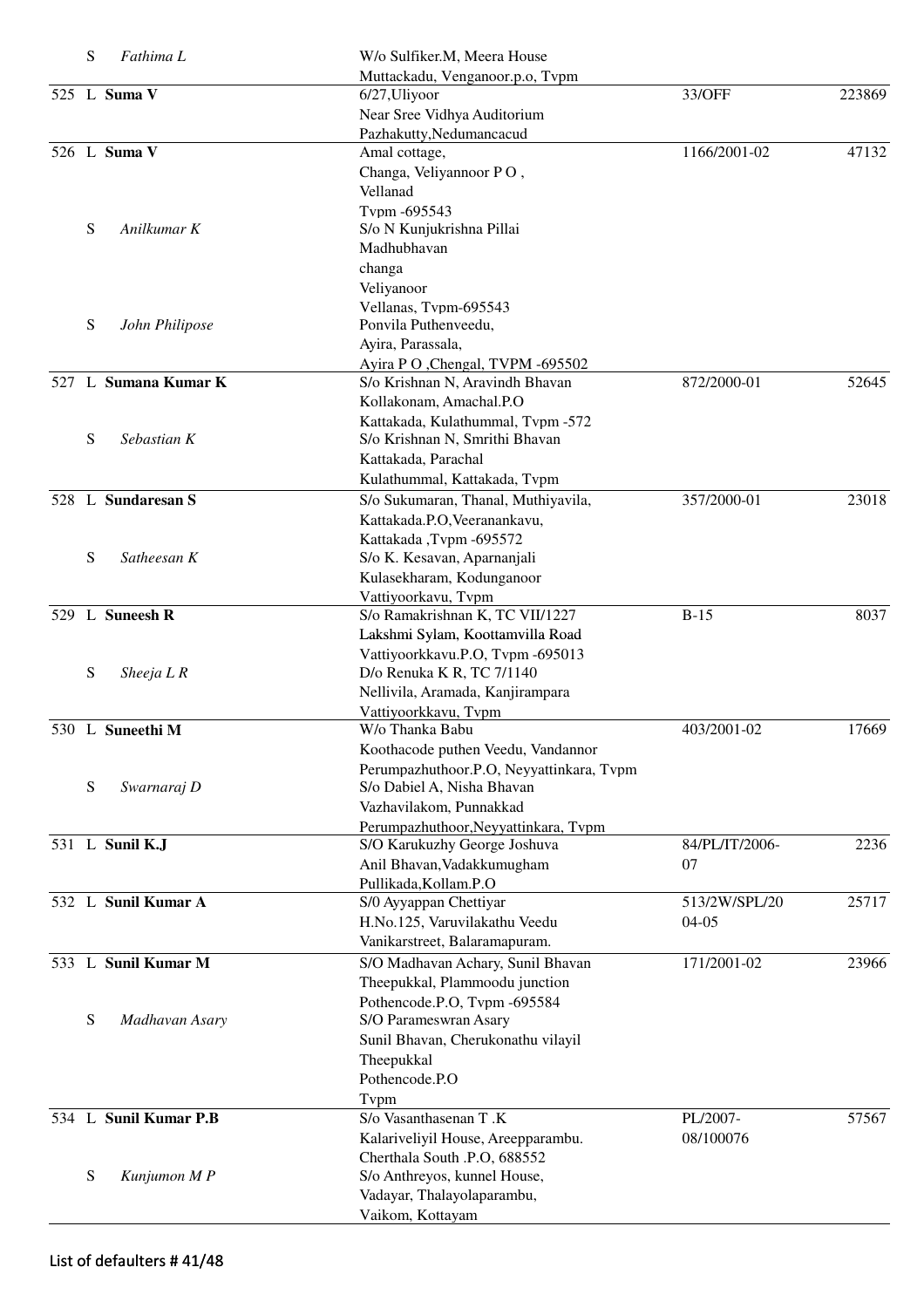|             | 535 L Sunil V        | S/o.Velukutty.B, Vilayilveedu                                         | 386/2002-03              | 12353  |
|-------------|----------------------|-----------------------------------------------------------------------|--------------------------|--------|
|             |                      | Mannathimoola, Kadakkavoor tvpm695306                                 |                          |        |
| S           | Aneeshkumar S        | Mayilode, Mayilarathalakkal                                           |                          |        |
|             |                      | puthenveedu, meppukada malayinkil po                                  |                          |        |
|             | 536 L Sunil V.P      | Sunil Mandiram, Chempancode<br>Kanchinada Pangodu                     | 589/2W/SPL/20<br>$04-05$ | 47681  |
|             |                      | Nedumangad                                                            |                          |        |
|             | 537 L Sunilkumar M   | H.No.22/973                                                           | 227/3W/2005-             | 201670 |
|             |                      | Thunduvilakathu Veedu Attukal                                         | 06                       |        |
|             |                      | Manacaud Village tvpm                                                 |                          |        |
| S           | Leelakumary R        | H.No. 22/3512, Keezhambil                                             |                          |        |
|             |                      | Thunduvilakathu veedu, Iranimuttom                                    |                          |        |
|             | 538 L Sunilkumar P.T | Attukkal, Manacaud, Tvpm<br>S/o Thankappan Assari P K                 | 600/I 32                 | 16911  |
|             |                      | Vasanthavilasam, Pappadu                                              |                          |        |
|             |                      | Peroorkada, Kachani -695013                                           |                          |        |
| S           | Vijayakumar K        | S/o kumar N, TC -15/140 Sanilayam                                     |                          |        |
|             |                      | Althara, Vellayambalam                                                |                          |        |
|             |                      | Sasthamangalam -695010                                                |                          |        |
|             | 539 L Sunilkumar R.S | S/o Sukumaran Nair R, Sree Rag                                        | $X-45$                   | 19697  |
|             |                      | TC-10/1284, Melethumek                                                |                          |        |
| S           | Ratna Kumar P        | Vattiyoorkavu, Tvpm -695013                                           |                          |        |
|             |                      | S/o Padmanabha Pillai N, Padmavilasam<br>Keleswaram, Kalliyoor        |                          |        |
|             |                      | Tvpm -695522                                                          |                          |        |
|             | 540 L Supriya A.K    | C.F/6/308                                                             | 151/2W/oc/200            | 21114  |
|             |                      | K.S.H.B Flat, Chevarambalam                                           | 5-06/KKD                 |        |
|             |                      | Kozhikode - 673017                                                    |                          |        |
| S           | Sivanandan.M         | S/o Kumaran.M.R                                                       |                          |        |
|             |                      | BHAVANA, Madakkuni House                                              |                          |        |
|             | 541 L Suralal V.S    | Parambathattil, Olavanna, Kozhikode<br>Lal Bhavan, Panayam Perumon PO | 61/4W/SPL/200            | 235749 |
|             |                      | Kollam-691601                                                         | $5 - 06$                 |        |
| ${\bf S}$   | Simon Varghese       | Nedumgadumuri Nayarambalam PO                                         |                          |        |
|             |                      | Kochi                                                                 |                          |        |
|             | 542 L Surendran B    | S/o Balakrishnan K                                                    | $E-10$                   | 27130  |
|             |                      | H6, Police Family Quarters                                            |                          |        |
|             |                      | Vikas Bhavan, Tvpm -695033                                            |                          |        |
| $\mathbf S$ | Rajendran T.J        | S/o Thankappan Nair G<br>G 12, Police Family Quarters                 |                          |        |
|             |                      | Vikas Bhavan, Tvpm -695033                                            |                          |        |
|             | 543 L Surendran K.S  | S/o Kunjukrishnan                                                     | P-94                     | 5098   |
|             |                      | T C 31/147, Naduthattil Veedu                                         |                          |        |
|             |                      | Chackal, Typm -695024                                                 |                          |        |
| S           | Ambika Devi K        | W/o Sanjeev Kumar                                                     |                          |        |
|             |                      | Pulivila Veedu, Lakshmi Nagar                                         |                          |        |
|             | 544 L Surendran O.K  | Pattom, Tvpm -695004                                                  | 6/3W/OC/08-              | 80330  |
|             |                      | Ongara Kuniyil House,<br>Cherapuram .P.O, Kakkattil,                  | 09/KKD                   |        |
|             |                      | Vadakara, Kozhikode -673507                                           |                          |        |
| S           | Mohammed K K         | Harithalayam                                                          |                          |        |
|             |                      | Velom.P.O                                                             |                          |        |
|             |                      | Kuttiady -673508                                                      |                          |        |
|             | 545 L Suresh K       | S/o Kunjukunju .K, Kochickal                                          | 595/2000-01              | 19965  |
|             |                      | Mankamkuzhi.P.O, Mavelikkaara                                         |                          |        |
|             |                      | Alappuzha, 690558                                                     |                          |        |
| S           | Sudhakaran C         | Karthika, Vellappally                                                 |                          |        |
|             |                      | Naruvammoodu.P.O, 695020                                              |                          |        |
| S           | Prasanna K           | D/o Kunjukunju K, Kochickal<br>Mavelikkara, Vettiyar, Alappuzha       |                          |        |
|             |                      |                                                                       |                          |        |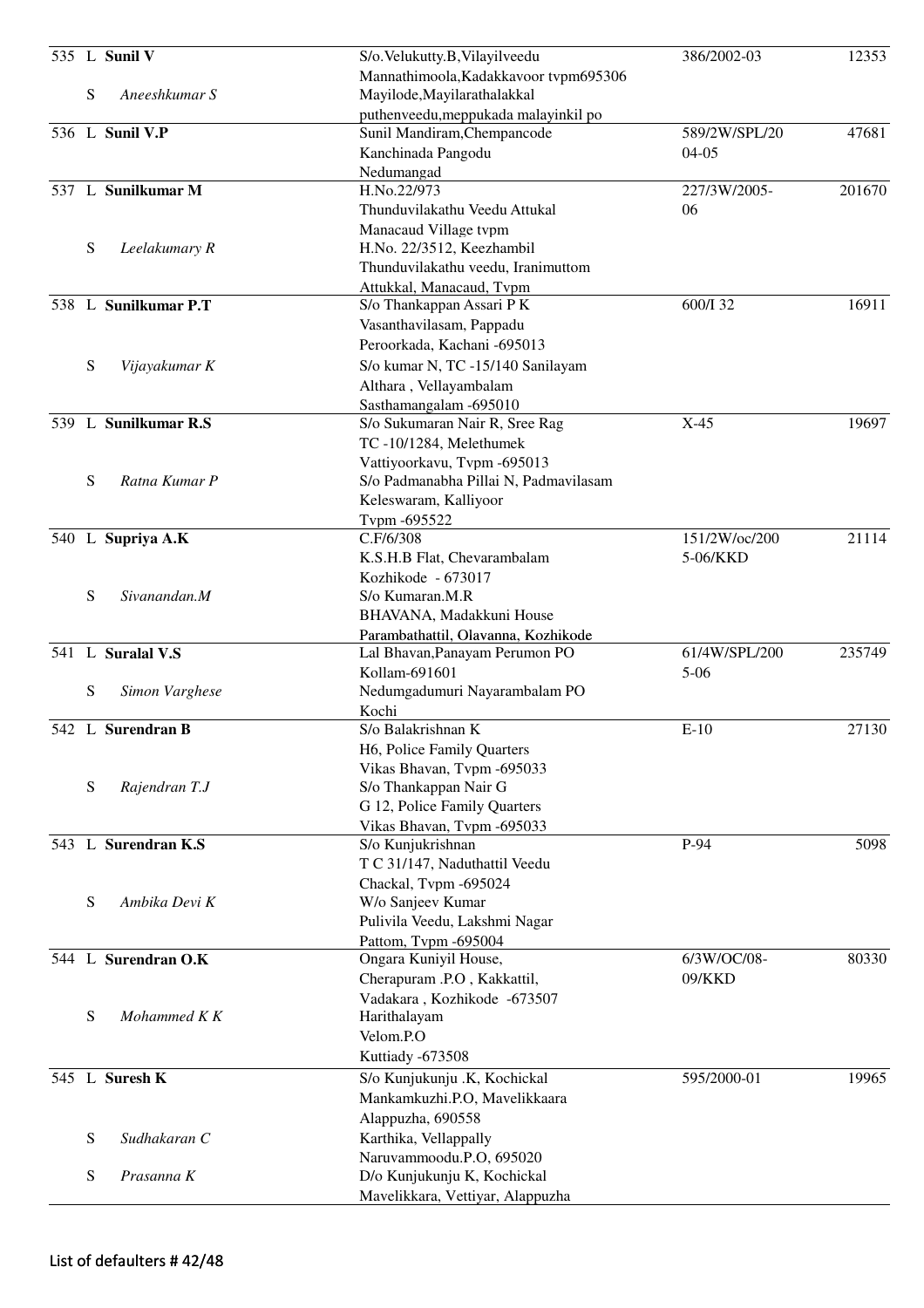| Cherupara, Peyad.P.o, Vilappil<br>Trivandrum<br>547 L Suresh Kumar S<br>'Sarasoma' Perumkulam ,Poovachal,Kattakode,<br>54/2003-04<br>31879<br>Kattakada.P.O ,Kattakada ,Nedumangad,<br>Tvm-695572<br>S<br>Sajan M<br>BP III 89, Kodivilaveedu<br>Bharathannoor, Bharathannoor<br>Tvpm<br>548 L Suresh Kumar T<br>S/O.THANKAPPAN.KSURESH BHAVAN,<br>1803/2001-02<br>24968<br>KALAYIL, ARAYOOR,<br>THIRUVANANTHAPURAM<br>S<br>Santhoshkumar V<br>S/O.VELAPPAN NAIR.V,<br>SANTHOSH BHAVAN,<br>KARUKKUZHY, PANAVOOR<br>.P.O, NEDUMANGAD<br>549 L Suresh Kumar T.K<br>611852<br>15/IT/4W/2004-<br>S/O Thankappan, DNA-661<br>05<br>KP 9/367, Darsan Nagar<br>Peroorkada, tvpm<br>550 L Suresh Kumar V.K<br>S/O Kesavan Nair<br>241/2W/SPL/20<br>3049<br>S.K Vilasam, Paracode<br>$04-05$<br>Chempazanthy, Trivandrum.695587<br>551 L Sureshkumar A<br>230/2000-01<br>7372<br>S/o Appukuttan .B<br>Varuvilakathu Mudumbil veedu,<br>Gowreesapattom, Patom, Tvpm<br>S<br>Surendran A<br>S/o Achuthan<br>Punnavila Kannara veedu,<br>Chenkal, Neyyattinkara, Tvpm<br>552 L Sureshkumar M<br>3/IT/3W/2005-<br>Alsa Apartments TC 40/2436(4)<br>172330<br>Thycaud Jagathy PO<br>06<br>thiruvananthapuram<br>SureshKumar M.G<br>18/IT/4W/2004-<br>$\mathbf{L}$<br>431580<br>553<br>ManiMandiram,<br>05<br>TC22/238, Manacaud PO, tvpm<br>S<br>Sithara R.C<br>TC 8/1267(7), Karthika<br>Mythri Nagar, Fort, Vanchiyoor<br>tvpm<br>KP7/57A,, Chandrakantham<br>554 L Sureshkumar M.S<br>532/4W/SPL/20<br>173230<br>05-06<br>Jayaprakash lane<br>Kudappanakunu Village, Tvpm<br>555 L Sutharsanan D<br>S/O Damodaran Pillai<br>450/2002-03<br>30443<br>T.C 23/612, Valiyasala, Chala.P.O<br>S<br>S/O Govindan Nair<br>Vijayan Nair G<br>Naimisaranyam, Anad.P.O<br>556 L Swaminathan M.S<br>98/4W/2004-05<br>254058<br>S/O R M Subramoniam (Late)<br>TC 8/777, TV Nagar B68<br>Thirumala, Tvpm-695006<br>S<br>W/O Swaminathan M S<br>Jayalekshmi V<br>TC 8/777, TV Nagar B68<br>Thirumala, Tvpm-695006<br>557 L Syam Kumar B<br>21/1999-2000<br>5779<br>S/o Bhasi.R, Naduthattil Veedu,<br>Madhu Bridge, Karumom.P.O,<br>Nemom.<br>S<br>Sukesan V<br>S/o Velayudhan,<br>Mulluvila Veddu, Karumom, Nemom.<br>S<br>Sivan Kutty V<br>Vrindhavanam, Karumom,<br>Nemom.P.O.<br>558 L Syam Sudheer L.R<br>S/o.Lohidakshan,, Jalaja Bhavan,<br>280/2003-04<br>46774<br>Nanniyode,, Palode, Nedumangad<br>Thiruvananthapuram- |  | 546 L Suresh Kumar A | S/O Appukuttan Nair, Sivasakthi | 127/PL/2006-07 | 51703 |
|---------------------------------------------------------------------------------------------------------------------------------------------------------------------------------------------------------------------------------------------------------------------------------------------------------------------------------------------------------------------------------------------------------------------------------------------------------------------------------------------------------------------------------------------------------------------------------------------------------------------------------------------------------------------------------------------------------------------------------------------------------------------------------------------------------------------------------------------------------------------------------------------------------------------------------------------------------------------------------------------------------------------------------------------------------------------------------------------------------------------------------------------------------------------------------------------------------------------------------------------------------------------------------------------------------------------------------------------------------------------------------------------------------------------------------------------------------------------------------------------------------------------------------------------------------------------------------------------------------------------------------------------------------------------------------------------------------------------------------------------------------------------------------------------------------------------------------------------------------------------------------------------------------------------------------------------------------------------------------------------------------------------------------------------------------------------------------------------------------------------------------------------------------------------------------------------------------------------------------------------------------------------------------------------------------------------------------------------------------------------------------------------------------|--|----------------------|---------------------------------|----------------|-------|
|                                                                                                                                                                                                                                                                                                                                                                                                                                                                                                                                                                                                                                                                                                                                                                                                                                                                                                                                                                                                                                                                                                                                                                                                                                                                                                                                                                                                                                                                                                                                                                                                                                                                                                                                                                                                                                                                                                                                                                                                                                                                                                                                                                                                                                                                                                                                                                                                         |  |                      |                                 |                |       |
|                                                                                                                                                                                                                                                                                                                                                                                                                                                                                                                                                                                                                                                                                                                                                                                                                                                                                                                                                                                                                                                                                                                                                                                                                                                                                                                                                                                                                                                                                                                                                                                                                                                                                                                                                                                                                                                                                                                                                                                                                                                                                                                                                                                                                                                                                                                                                                                                         |  |                      |                                 |                |       |
|                                                                                                                                                                                                                                                                                                                                                                                                                                                                                                                                                                                                                                                                                                                                                                                                                                                                                                                                                                                                                                                                                                                                                                                                                                                                                                                                                                                                                                                                                                                                                                                                                                                                                                                                                                                                                                                                                                                                                                                                                                                                                                                                                                                                                                                                                                                                                                                                         |  |                      |                                 |                |       |
|                                                                                                                                                                                                                                                                                                                                                                                                                                                                                                                                                                                                                                                                                                                                                                                                                                                                                                                                                                                                                                                                                                                                                                                                                                                                                                                                                                                                                                                                                                                                                                                                                                                                                                                                                                                                                                                                                                                                                                                                                                                                                                                                                                                                                                                                                                                                                                                                         |  |                      |                                 |                |       |
|                                                                                                                                                                                                                                                                                                                                                                                                                                                                                                                                                                                                                                                                                                                                                                                                                                                                                                                                                                                                                                                                                                                                                                                                                                                                                                                                                                                                                                                                                                                                                                                                                                                                                                                                                                                                                                                                                                                                                                                                                                                                                                                                                                                                                                                                                                                                                                                                         |  |                      |                                 |                |       |
|                                                                                                                                                                                                                                                                                                                                                                                                                                                                                                                                                                                                                                                                                                                                                                                                                                                                                                                                                                                                                                                                                                                                                                                                                                                                                                                                                                                                                                                                                                                                                                                                                                                                                                                                                                                                                                                                                                                                                                                                                                                                                                                                                                                                                                                                                                                                                                                                         |  |                      |                                 |                |       |
|                                                                                                                                                                                                                                                                                                                                                                                                                                                                                                                                                                                                                                                                                                                                                                                                                                                                                                                                                                                                                                                                                                                                                                                                                                                                                                                                                                                                                                                                                                                                                                                                                                                                                                                                                                                                                                                                                                                                                                                                                                                                                                                                                                                                                                                                                                                                                                                                         |  |                      |                                 |                |       |
|                                                                                                                                                                                                                                                                                                                                                                                                                                                                                                                                                                                                                                                                                                                                                                                                                                                                                                                                                                                                                                                                                                                                                                                                                                                                                                                                                                                                                                                                                                                                                                                                                                                                                                                                                                                                                                                                                                                                                                                                                                                                                                                                                                                                                                                                                                                                                                                                         |  |                      |                                 |                |       |
|                                                                                                                                                                                                                                                                                                                                                                                                                                                                                                                                                                                                                                                                                                                                                                                                                                                                                                                                                                                                                                                                                                                                                                                                                                                                                                                                                                                                                                                                                                                                                                                                                                                                                                                                                                                                                                                                                                                                                                                                                                                                                                                                                                                                                                                                                                                                                                                                         |  |                      |                                 |                |       |
|                                                                                                                                                                                                                                                                                                                                                                                                                                                                                                                                                                                                                                                                                                                                                                                                                                                                                                                                                                                                                                                                                                                                                                                                                                                                                                                                                                                                                                                                                                                                                                                                                                                                                                                                                                                                                                                                                                                                                                                                                                                                                                                                                                                                                                                                                                                                                                                                         |  |                      |                                 |                |       |
|                                                                                                                                                                                                                                                                                                                                                                                                                                                                                                                                                                                                                                                                                                                                                                                                                                                                                                                                                                                                                                                                                                                                                                                                                                                                                                                                                                                                                                                                                                                                                                                                                                                                                                                                                                                                                                                                                                                                                                                                                                                                                                                                                                                                                                                                                                                                                                                                         |  |                      |                                 |                |       |
|                                                                                                                                                                                                                                                                                                                                                                                                                                                                                                                                                                                                                                                                                                                                                                                                                                                                                                                                                                                                                                                                                                                                                                                                                                                                                                                                                                                                                                                                                                                                                                                                                                                                                                                                                                                                                                                                                                                                                                                                                                                                                                                                                                                                                                                                                                                                                                                                         |  |                      |                                 |                |       |
|                                                                                                                                                                                                                                                                                                                                                                                                                                                                                                                                                                                                                                                                                                                                                                                                                                                                                                                                                                                                                                                                                                                                                                                                                                                                                                                                                                                                                                                                                                                                                                                                                                                                                                                                                                                                                                                                                                                                                                                                                                                                                                                                                                                                                                                                                                                                                                                                         |  |                      |                                 |                |       |
|                                                                                                                                                                                                                                                                                                                                                                                                                                                                                                                                                                                                                                                                                                                                                                                                                                                                                                                                                                                                                                                                                                                                                                                                                                                                                                                                                                                                                                                                                                                                                                                                                                                                                                                                                                                                                                                                                                                                                                                                                                                                                                                                                                                                                                                                                                                                                                                                         |  |                      |                                 |                |       |
|                                                                                                                                                                                                                                                                                                                                                                                                                                                                                                                                                                                                                                                                                                                                                                                                                                                                                                                                                                                                                                                                                                                                                                                                                                                                                                                                                                                                                                                                                                                                                                                                                                                                                                                                                                                                                                                                                                                                                                                                                                                                                                                                                                                                                                                                                                                                                                                                         |  |                      |                                 |                |       |
|                                                                                                                                                                                                                                                                                                                                                                                                                                                                                                                                                                                                                                                                                                                                                                                                                                                                                                                                                                                                                                                                                                                                                                                                                                                                                                                                                                                                                                                                                                                                                                                                                                                                                                                                                                                                                                                                                                                                                                                                                                                                                                                                                                                                                                                                                                                                                                                                         |  |                      |                                 |                |       |
|                                                                                                                                                                                                                                                                                                                                                                                                                                                                                                                                                                                                                                                                                                                                                                                                                                                                                                                                                                                                                                                                                                                                                                                                                                                                                                                                                                                                                                                                                                                                                                                                                                                                                                                                                                                                                                                                                                                                                                                                                                                                                                                                                                                                                                                                                                                                                                                                         |  |                      |                                 |                |       |
|                                                                                                                                                                                                                                                                                                                                                                                                                                                                                                                                                                                                                                                                                                                                                                                                                                                                                                                                                                                                                                                                                                                                                                                                                                                                                                                                                                                                                                                                                                                                                                                                                                                                                                                                                                                                                                                                                                                                                                                                                                                                                                                                                                                                                                                                                                                                                                                                         |  |                      |                                 |                |       |
|                                                                                                                                                                                                                                                                                                                                                                                                                                                                                                                                                                                                                                                                                                                                                                                                                                                                                                                                                                                                                                                                                                                                                                                                                                                                                                                                                                                                                                                                                                                                                                                                                                                                                                                                                                                                                                                                                                                                                                                                                                                                                                                                                                                                                                                                                                                                                                                                         |  |                      |                                 |                |       |
|                                                                                                                                                                                                                                                                                                                                                                                                                                                                                                                                                                                                                                                                                                                                                                                                                                                                                                                                                                                                                                                                                                                                                                                                                                                                                                                                                                                                                                                                                                                                                                                                                                                                                                                                                                                                                                                                                                                                                                                                                                                                                                                                                                                                                                                                                                                                                                                                         |  |                      |                                 |                |       |
|                                                                                                                                                                                                                                                                                                                                                                                                                                                                                                                                                                                                                                                                                                                                                                                                                                                                                                                                                                                                                                                                                                                                                                                                                                                                                                                                                                                                                                                                                                                                                                                                                                                                                                                                                                                                                                                                                                                                                                                                                                                                                                                                                                                                                                                                                                                                                                                                         |  |                      |                                 |                |       |
|                                                                                                                                                                                                                                                                                                                                                                                                                                                                                                                                                                                                                                                                                                                                                                                                                                                                                                                                                                                                                                                                                                                                                                                                                                                                                                                                                                                                                                                                                                                                                                                                                                                                                                                                                                                                                                                                                                                                                                                                                                                                                                                                                                                                                                                                                                                                                                                                         |  |                      |                                 |                |       |
|                                                                                                                                                                                                                                                                                                                                                                                                                                                                                                                                                                                                                                                                                                                                                                                                                                                                                                                                                                                                                                                                                                                                                                                                                                                                                                                                                                                                                                                                                                                                                                                                                                                                                                                                                                                                                                                                                                                                                                                                                                                                                                                                                                                                                                                                                                                                                                                                         |  |                      |                                 |                |       |
|                                                                                                                                                                                                                                                                                                                                                                                                                                                                                                                                                                                                                                                                                                                                                                                                                                                                                                                                                                                                                                                                                                                                                                                                                                                                                                                                                                                                                                                                                                                                                                                                                                                                                                                                                                                                                                                                                                                                                                                                                                                                                                                                                                                                                                                                                                                                                                                                         |  |                      |                                 |                |       |
|                                                                                                                                                                                                                                                                                                                                                                                                                                                                                                                                                                                                                                                                                                                                                                                                                                                                                                                                                                                                                                                                                                                                                                                                                                                                                                                                                                                                                                                                                                                                                                                                                                                                                                                                                                                                                                                                                                                                                                                                                                                                                                                                                                                                                                                                                                                                                                                                         |  |                      |                                 |                |       |
|                                                                                                                                                                                                                                                                                                                                                                                                                                                                                                                                                                                                                                                                                                                                                                                                                                                                                                                                                                                                                                                                                                                                                                                                                                                                                                                                                                                                                                                                                                                                                                                                                                                                                                                                                                                                                                                                                                                                                                                                                                                                                                                                                                                                                                                                                                                                                                                                         |  |                      |                                 |                |       |
|                                                                                                                                                                                                                                                                                                                                                                                                                                                                                                                                                                                                                                                                                                                                                                                                                                                                                                                                                                                                                                                                                                                                                                                                                                                                                                                                                                                                                                                                                                                                                                                                                                                                                                                                                                                                                                                                                                                                                                                                                                                                                                                                                                                                                                                                                                                                                                                                         |  |                      |                                 |                |       |
|                                                                                                                                                                                                                                                                                                                                                                                                                                                                                                                                                                                                                                                                                                                                                                                                                                                                                                                                                                                                                                                                                                                                                                                                                                                                                                                                                                                                                                                                                                                                                                                                                                                                                                                                                                                                                                                                                                                                                                                                                                                                                                                                                                                                                                                                                                                                                                                                         |  |                      |                                 |                |       |
|                                                                                                                                                                                                                                                                                                                                                                                                                                                                                                                                                                                                                                                                                                                                                                                                                                                                                                                                                                                                                                                                                                                                                                                                                                                                                                                                                                                                                                                                                                                                                                                                                                                                                                                                                                                                                                                                                                                                                                                                                                                                                                                                                                                                                                                                                                                                                                                                         |  |                      |                                 |                |       |
|                                                                                                                                                                                                                                                                                                                                                                                                                                                                                                                                                                                                                                                                                                                                                                                                                                                                                                                                                                                                                                                                                                                                                                                                                                                                                                                                                                                                                                                                                                                                                                                                                                                                                                                                                                                                                                                                                                                                                                                                                                                                                                                                                                                                                                                                                                                                                                                                         |  |                      |                                 |                |       |
|                                                                                                                                                                                                                                                                                                                                                                                                                                                                                                                                                                                                                                                                                                                                                                                                                                                                                                                                                                                                                                                                                                                                                                                                                                                                                                                                                                                                                                                                                                                                                                                                                                                                                                                                                                                                                                                                                                                                                                                                                                                                                                                                                                                                                                                                                                                                                                                                         |  |                      |                                 |                |       |
|                                                                                                                                                                                                                                                                                                                                                                                                                                                                                                                                                                                                                                                                                                                                                                                                                                                                                                                                                                                                                                                                                                                                                                                                                                                                                                                                                                                                                                                                                                                                                                                                                                                                                                                                                                                                                                                                                                                                                                                                                                                                                                                                                                                                                                                                                                                                                                                                         |  |                      |                                 |                |       |
|                                                                                                                                                                                                                                                                                                                                                                                                                                                                                                                                                                                                                                                                                                                                                                                                                                                                                                                                                                                                                                                                                                                                                                                                                                                                                                                                                                                                                                                                                                                                                                                                                                                                                                                                                                                                                                                                                                                                                                                                                                                                                                                                                                                                                                                                                                                                                                                                         |  |                      |                                 |                |       |
|                                                                                                                                                                                                                                                                                                                                                                                                                                                                                                                                                                                                                                                                                                                                                                                                                                                                                                                                                                                                                                                                                                                                                                                                                                                                                                                                                                                                                                                                                                                                                                                                                                                                                                                                                                                                                                                                                                                                                                                                                                                                                                                                                                                                                                                                                                                                                                                                         |  |                      |                                 |                |       |
|                                                                                                                                                                                                                                                                                                                                                                                                                                                                                                                                                                                                                                                                                                                                                                                                                                                                                                                                                                                                                                                                                                                                                                                                                                                                                                                                                                                                                                                                                                                                                                                                                                                                                                                                                                                                                                                                                                                                                                                                                                                                                                                                                                                                                                                                                                                                                                                                         |  |                      |                                 |                |       |
|                                                                                                                                                                                                                                                                                                                                                                                                                                                                                                                                                                                                                                                                                                                                                                                                                                                                                                                                                                                                                                                                                                                                                                                                                                                                                                                                                                                                                                                                                                                                                                                                                                                                                                                                                                                                                                                                                                                                                                                                                                                                                                                                                                                                                                                                                                                                                                                                         |  |                      |                                 |                |       |
|                                                                                                                                                                                                                                                                                                                                                                                                                                                                                                                                                                                                                                                                                                                                                                                                                                                                                                                                                                                                                                                                                                                                                                                                                                                                                                                                                                                                                                                                                                                                                                                                                                                                                                                                                                                                                                                                                                                                                                                                                                                                                                                                                                                                                                                                                                                                                                                                         |  |                      |                                 |                |       |
|                                                                                                                                                                                                                                                                                                                                                                                                                                                                                                                                                                                                                                                                                                                                                                                                                                                                                                                                                                                                                                                                                                                                                                                                                                                                                                                                                                                                                                                                                                                                                                                                                                                                                                                                                                                                                                                                                                                                                                                                                                                                                                                                                                                                                                                                                                                                                                                                         |  |                      |                                 |                |       |
|                                                                                                                                                                                                                                                                                                                                                                                                                                                                                                                                                                                                                                                                                                                                                                                                                                                                                                                                                                                                                                                                                                                                                                                                                                                                                                                                                                                                                                                                                                                                                                                                                                                                                                                                                                                                                                                                                                                                                                                                                                                                                                                                                                                                                                                                                                                                                                                                         |  |                      |                                 |                |       |
|                                                                                                                                                                                                                                                                                                                                                                                                                                                                                                                                                                                                                                                                                                                                                                                                                                                                                                                                                                                                                                                                                                                                                                                                                                                                                                                                                                                                                                                                                                                                                                                                                                                                                                                                                                                                                                                                                                                                                                                                                                                                                                                                                                                                                                                                                                                                                                                                         |  |                      |                                 |                |       |
|                                                                                                                                                                                                                                                                                                                                                                                                                                                                                                                                                                                                                                                                                                                                                                                                                                                                                                                                                                                                                                                                                                                                                                                                                                                                                                                                                                                                                                                                                                                                                                                                                                                                                                                                                                                                                                                                                                                                                                                                                                                                                                                                                                                                                                                                                                                                                                                                         |  |                      |                                 |                |       |
|                                                                                                                                                                                                                                                                                                                                                                                                                                                                                                                                                                                                                                                                                                                                                                                                                                                                                                                                                                                                                                                                                                                                                                                                                                                                                                                                                                                                                                                                                                                                                                                                                                                                                                                                                                                                                                                                                                                                                                                                                                                                                                                                                                                                                                                                                                                                                                                                         |  |                      |                                 |                |       |
|                                                                                                                                                                                                                                                                                                                                                                                                                                                                                                                                                                                                                                                                                                                                                                                                                                                                                                                                                                                                                                                                                                                                                                                                                                                                                                                                                                                                                                                                                                                                                                                                                                                                                                                                                                                                                                                                                                                                                                                                                                                                                                                                                                                                                                                                                                                                                                                                         |  |                      |                                 |                |       |
|                                                                                                                                                                                                                                                                                                                                                                                                                                                                                                                                                                                                                                                                                                                                                                                                                                                                                                                                                                                                                                                                                                                                                                                                                                                                                                                                                                                                                                                                                                                                                                                                                                                                                                                                                                                                                                                                                                                                                                                                                                                                                                                                                                                                                                                                                                                                                                                                         |  |                      |                                 |                |       |
|                                                                                                                                                                                                                                                                                                                                                                                                                                                                                                                                                                                                                                                                                                                                                                                                                                                                                                                                                                                                                                                                                                                                                                                                                                                                                                                                                                                                                                                                                                                                                                                                                                                                                                                                                                                                                                                                                                                                                                                                                                                                                                                                                                                                                                                                                                                                                                                                         |  |                      |                                 |                |       |
|                                                                                                                                                                                                                                                                                                                                                                                                                                                                                                                                                                                                                                                                                                                                                                                                                                                                                                                                                                                                                                                                                                                                                                                                                                                                                                                                                                                                                                                                                                                                                                                                                                                                                                                                                                                                                                                                                                                                                                                                                                                                                                                                                                                                                                                                                                                                                                                                         |  |                      |                                 |                |       |
|                                                                                                                                                                                                                                                                                                                                                                                                                                                                                                                                                                                                                                                                                                                                                                                                                                                                                                                                                                                                                                                                                                                                                                                                                                                                                                                                                                                                                                                                                                                                                                                                                                                                                                                                                                                                                                                                                                                                                                                                                                                                                                                                                                                                                                                                                                                                                                                                         |  |                      |                                 |                |       |
|                                                                                                                                                                                                                                                                                                                                                                                                                                                                                                                                                                                                                                                                                                                                                                                                                                                                                                                                                                                                                                                                                                                                                                                                                                                                                                                                                                                                                                                                                                                                                                                                                                                                                                                                                                                                                                                                                                                                                                                                                                                                                                                                                                                                                                                                                                                                                                                                         |  |                      |                                 |                |       |
|                                                                                                                                                                                                                                                                                                                                                                                                                                                                                                                                                                                                                                                                                                                                                                                                                                                                                                                                                                                                                                                                                                                                                                                                                                                                                                                                                                                                                                                                                                                                                                                                                                                                                                                                                                                                                                                                                                                                                                                                                                                                                                                                                                                                                                                                                                                                                                                                         |  |                      |                                 |                |       |
|                                                                                                                                                                                                                                                                                                                                                                                                                                                                                                                                                                                                                                                                                                                                                                                                                                                                                                                                                                                                                                                                                                                                                                                                                                                                                                                                                                                                                                                                                                                                                                                                                                                                                                                                                                                                                                                                                                                                                                                                                                                                                                                                                                                                                                                                                                                                                                                                         |  |                      |                                 |                |       |
|                                                                                                                                                                                                                                                                                                                                                                                                                                                                                                                                                                                                                                                                                                                                                                                                                                                                                                                                                                                                                                                                                                                                                                                                                                                                                                                                                                                                                                                                                                                                                                                                                                                                                                                                                                                                                                                                                                                                                                                                                                                                                                                                                                                                                                                                                                                                                                                                         |  |                      |                                 |                |       |
|                                                                                                                                                                                                                                                                                                                                                                                                                                                                                                                                                                                                                                                                                                                                                                                                                                                                                                                                                                                                                                                                                                                                                                                                                                                                                                                                                                                                                                                                                                                                                                                                                                                                                                                                                                                                                                                                                                                                                                                                                                                                                                                                                                                                                                                                                                                                                                                                         |  |                      |                                 |                |       |
|                                                                                                                                                                                                                                                                                                                                                                                                                                                                                                                                                                                                                                                                                                                                                                                                                                                                                                                                                                                                                                                                                                                                                                                                                                                                                                                                                                                                                                                                                                                                                                                                                                                                                                                                                                                                                                                                                                                                                                                                                                                                                                                                                                                                                                                                                                                                                                                                         |  |                      |                                 |                |       |
|                                                                                                                                                                                                                                                                                                                                                                                                                                                                                                                                                                                                                                                                                                                                                                                                                                                                                                                                                                                                                                                                                                                                                                                                                                                                                                                                                                                                                                                                                                                                                                                                                                                                                                                                                                                                                                                                                                                                                                                                                                                                                                                                                                                                                                                                                                                                                                                                         |  |                      |                                 |                |       |
|                                                                                                                                                                                                                                                                                                                                                                                                                                                                                                                                                                                                                                                                                                                                                                                                                                                                                                                                                                                                                                                                                                                                                                                                                                                                                                                                                                                                                                                                                                                                                                                                                                                                                                                                                                                                                                                                                                                                                                                                                                                                                                                                                                                                                                                                                                                                                                                                         |  |                      |                                 |                |       |
|                                                                                                                                                                                                                                                                                                                                                                                                                                                                                                                                                                                                                                                                                                                                                                                                                                                                                                                                                                                                                                                                                                                                                                                                                                                                                                                                                                                                                                                                                                                                                                                                                                                                                                                                                                                                                                                                                                                                                                                                                                                                                                                                                                                                                                                                                                                                                                                                         |  |                      |                                 |                |       |
|                                                                                                                                                                                                                                                                                                                                                                                                                                                                                                                                                                                                                                                                                                                                                                                                                                                                                                                                                                                                                                                                                                                                                                                                                                                                                                                                                                                                                                                                                                                                                                                                                                                                                                                                                                                                                                                                                                                                                                                                                                                                                                                                                                                                                                                                                                                                                                                                         |  |                      |                                 |                |       |
|                                                                                                                                                                                                                                                                                                                                                                                                                                                                                                                                                                                                                                                                                                                                                                                                                                                                                                                                                                                                                                                                                                                                                                                                                                                                                                                                                                                                                                                                                                                                                                                                                                                                                                                                                                                                                                                                                                                                                                                                                                                                                                                                                                                                                                                                                                                                                                                                         |  |                      |                                 |                |       |
|                                                                                                                                                                                                                                                                                                                                                                                                                                                                                                                                                                                                                                                                                                                                                                                                                                                                                                                                                                                                                                                                                                                                                                                                                                                                                                                                                                                                                                                                                                                                                                                                                                                                                                                                                                                                                                                                                                                                                                                                                                                                                                                                                                                                                                                                                                                                                                                                         |  |                      |                                 |                |       |
|                                                                                                                                                                                                                                                                                                                                                                                                                                                                                                                                                                                                                                                                                                                                                                                                                                                                                                                                                                                                                                                                                                                                                                                                                                                                                                                                                                                                                                                                                                                                                                                                                                                                                                                                                                                                                                                                                                                                                                                                                                                                                                                                                                                                                                                                                                                                                                                                         |  |                      |                                 |                |       |
|                                                                                                                                                                                                                                                                                                                                                                                                                                                                                                                                                                                                                                                                                                                                                                                                                                                                                                                                                                                                                                                                                                                                                                                                                                                                                                                                                                                                                                                                                                                                                                                                                                                                                                                                                                                                                                                                                                                                                                                                                                                                                                                                                                                                                                                                                                                                                                                                         |  |                      |                                 |                |       |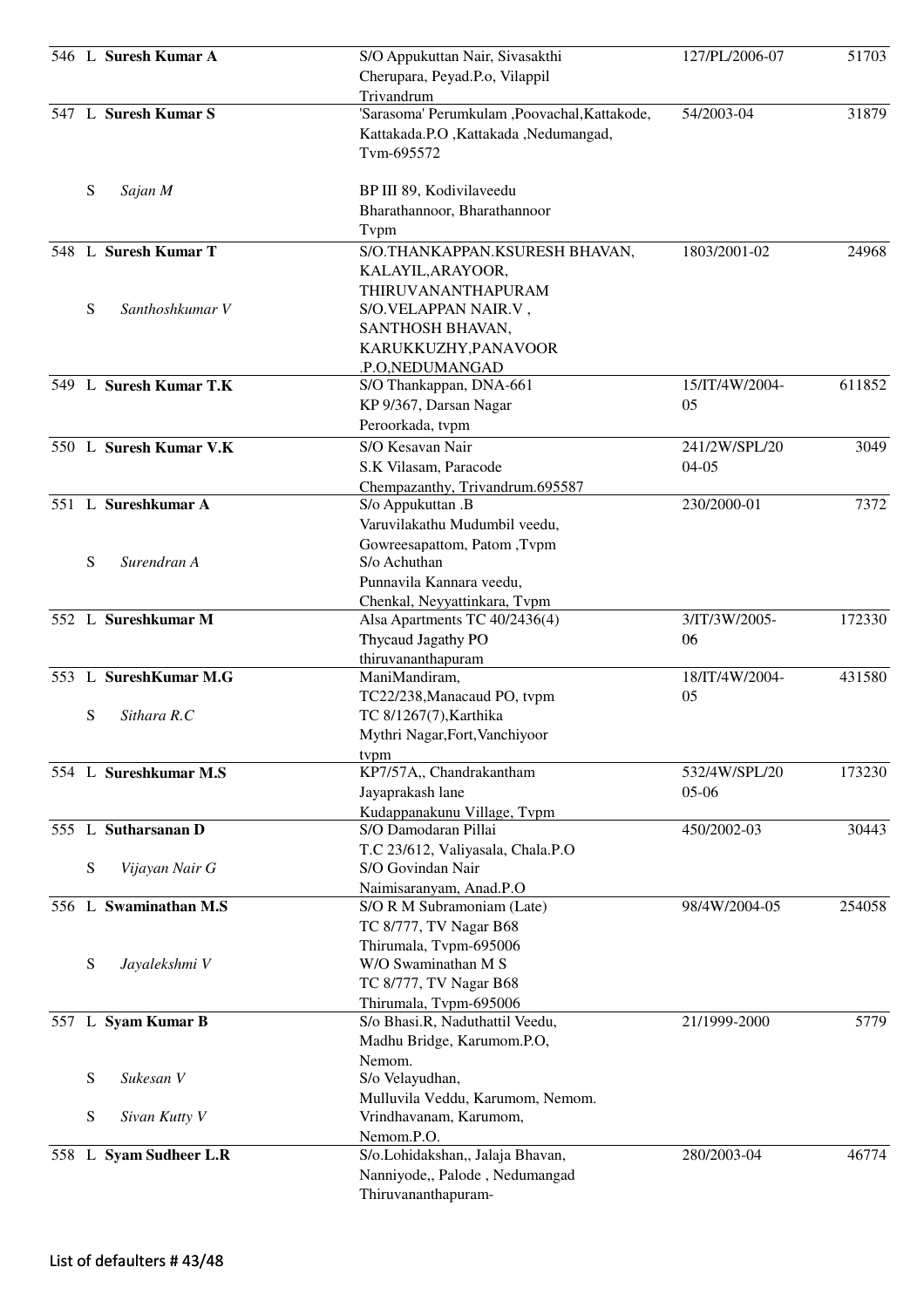| S         | Madhusoodanan A            | Suma Bhavan, Kollamkavu,<br>Pazhakutty Po Anadu, Nedumangad,                                                  |                          |        |
|-----------|----------------------------|---------------------------------------------------------------------------------------------------------------|--------------------------|--------|
|           | 559 L Syamala Kumari B.K   | tvpm<br>W/O Aloshious, Dhanya, Kallamam<br>Elackodu, Panniyode P.O<br>Poovachal, Kattakada, Veerenakavu, Tvpm | 1/PL/2005-06             | 24551  |
| S         | Aloshious L                | Dhanya, Kallamam<br>Elackodu, Panniyode.P.O, Veerenakavu                                                      |                          |        |
|           | 560 L Thajudeen M          | Nedumangau, Tvpm<br>Kulirma, 1/472, Uliyoor                                                                   | 360/3W/SPL/20            | 208113 |
|           | 561 L Thampi E             | Pazhakutty.P.O, Tvpm -695541<br>S/O Eravi.A, Kannankaramukalil                                                | $05-06$<br>193/2W/SPL/20 | 7478   |
|           |                            | Charuvila Veedu, Meeyannoor.P.O<br><b>kOLLAM</b>                                                              | $07-08$                  |        |
|           | 562 L Thiraviam Pillai R   | TC 22/385-4, Sreemoolam Nagar                                                                                 | 6/IT/4W/2005-<br>06      | 426684 |
|           | 563 L Thomas V             | Konchiravila, Manacaud Tvpm<br>S/o Varghese M J, SR Nivas                                                     | 22/HL/GEN/CO             | 282107 |
| S         | Sreekala                   | Pallimukku, Peyadu, Tvpm<br>W/o Thomas V, SR Nivas<br>Pallimukku, Peyadu, Tvpm                                | N/2005-06                |        |
|           | 564 L Thritheep Kumar      | TC 32/110, Pradeep Bhavan                                                                                     | 1/IT/4W/TOS/2            | 238527 |
|           |                            | Madhavapuram Titanium PO                                                                                      | 004-05                   |        |
|           |                            | opp Kochuveli Railway station                                                                                 |                          |        |
|           | 565 L Thulaseedharan J     | S/o Janardhanan. K, Beena Bhavan,<br>Edkkode.P.O,                                                             | 533/2002-03              | 54857  |
|           |                            | Kizhuvilam (VIA), Korani, TVPM.                                                                               |                          |        |
| ${\bf S}$ | <b>Earnest Gomez</b>       | S/o Stephen Gomez, Silpa, T.C 30/377,                                                                         |                          |        |
|           |                            | Kallumoodu, Anayara.P.O, Kadakampally, TVPM                                                                   |                          |        |
|           |                            |                                                                                                               |                          | 870745 |
|           | 566 L Treesa Antony        | W/o Antony P J, Palampally House<br>Thoppumpady.P.O, Kochi                                                    | 1065/2002-<br>03/EKM     |        |
|           |                            | Ernakulam                                                                                                     |                          |        |
| ${\bf S}$ | Jayachandran K K           | S/o Krishnankutty Menon C N                                                                                   |                          |        |
|           |                            | Kannachazhath House                                                                                           |                          |        |
|           |                            | Edavanakad.P.O, Ernakulam                                                                                     |                          |        |
| S         | Subrahmanian A V           | S/o Velukutty, Arakkaparambil House                                                                           |                          |        |
|           |                            | Panambukadu, Vallarpadom.P.O                                                                                  |                          |        |
|           |                            | Kanayannore, Ernakulam                                                                                        |                          |        |
| ${\bf S}$ | Lassar $P J(Late)$         | Palampally House                                                                                              |                          |        |
|           |                            | Thoppumpady.P.O, Kochi                                                                                        |                          |        |
|           |                            | Ernakulam                                                                                                     |                          |        |
| ${\bf S}$ | Babu VK                    | S/o Kumaran, Vattakattuthara House                                                                            |                          |        |
|           |                            | Narakkal, Kochi, Ernakulam                                                                                    | 209/2W/SPL/20            |        |
|           | 567 L Udayakumar D         | S/O Dhamodharan                                                                                               | $07-08$                  | 48943  |
|           |                            | Padippuravilakathumele Puthen Veedu<br>Chenkal.P.O                                                            |                          |        |
|           | 568 L Udayakumar D         | Vadayil Veed, Puthenmannu                                                                                     | 562/3W/SPL/20            | 13110  |
|           |                            | Anchuthengu, Tvpm                                                                                             | 05-06                    |        |
|           | 569 L Udayakumar G         | S/o.Govindan.P, Plavila Puthenveedu,                                                                          | 316/2002-03              | 16973  |
|           |                            | Neduvanvila, ParassalaPO, tvpm695502                                                                          |                          |        |
| ${\bf S}$ | Ajithakumari S             | Pallivila House,, Erichelloor,                                                                                |                          |        |
|           |                            | Plamoothukada PO,, Amaravila (via)                                                                            |                          |        |
|           |                            | Neyyattinkara,, Tvpm                                                                                          |                          |        |
|           | 570 L Umalalu L.B          | W/o Riju Kumar D                                                                                              | 76/PL/2007-08            | 58669  |
|           |                            | Mele Ayyamangalathu Veedu                                                                                     |                          |        |
|           |                            | Studio Ward, Thiruvallom.P.O, Tvpm                                                                            |                          |        |
|           | 571 L Unnikrishna Pillai B | S/o Bhaskaran Pillai K, Saraswarthy                                                                           | 145/HL/GEN/C             | 273997 |
|           |                            | Vilasom, Policode, Vayackal.P.O                                                                               | ON/2005-06               |        |
| ${\bf S}$ | Raji Kumary.A.R            | Valakom, Kottarakkara<br>W/o Unnikrishna Pillai B                                                             |                          |        |
|           |                            | Saraswarthy, Vilasom, Policode                                                                                |                          |        |
|           |                            | Vayackal.P.O, Valakom                                                                                         |                          |        |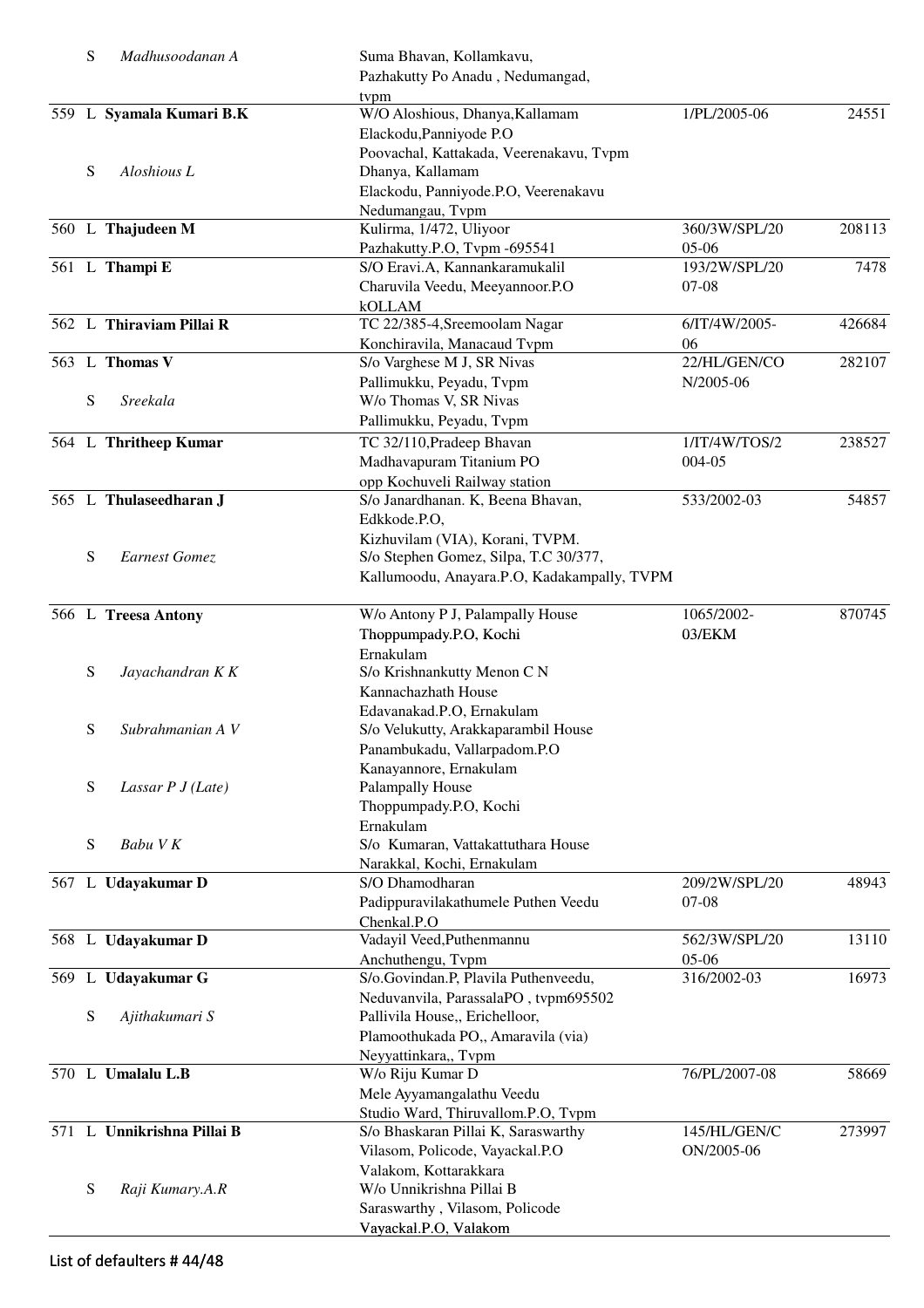|   | 572 L Unnikrishnan R          | Vazhathottu veedu, Mararikulam Thekku,                      | 25/PL/08-      | 20511  |
|---|-------------------------------|-------------------------------------------------------------|----------------|--------|
|   |                               | Kalavoor P O, Alapuzha 688522                               | 09/TVLA        |        |
| S | Divakara Pai G                | S/o Gopala Pai K, Panickaparambu                            |                |        |
|   |                               | Chammanadu, Kuthiyathode.P.O                                |                |        |
|   |                               | Cherthala -688533                                           |                |        |
|   | 573 L Usha J                  | W/o.Gopalakrishnan.G                                        | 50/2W/SPL/200  | 1899   |
|   |                               | Usha Mandiram, Vetturoad,                                   | $3 - 04$       |        |
|   |                               | Kazhakuttam, Tvm                                            |                |        |
|   | 574 L Vamadevan Assari        | S/o Balachandran Assari                                     | 272/1999-00    | 45319  |
|   |                               | Mankootathu Veedu, RC Street                                |                |        |
|   |                               | Kadavattaram, Neyyattinkara, Tvpm                           |                |        |
| S | Anil Kumar D K                | Valanvila Veedu, Anchumaramkala                             |                |        |
|   |                               | Vellarada P.O, Neyyattinkara                                |                |        |
|   |                               | Tvpm - 695505                                               |                |        |
|   | 575 L Vasudevan Nair Dr.      | S/O Damodaran Nair                                          | 01/IT/4W/KKD   | 259652 |
|   |                               | Udayaprabha                                                 | $/2005 - 06$   |        |
|   |                               | K P Road, Pallikunnu                                        |                |        |
|   | 576 L Venugopal M             | TC-15/1877, Kalpana,                                        | 12/IT/4W/2004- | 975070 |
|   |                               | plappally lane, Vazhuthacaud,                               | 05             |        |
|   |                               | <b>TVPM 695014</b>                                          |                |        |
|   | 577 L Vigneswaran Asari       | S/o Subhayyan Asari                                         | P-36           | 14147  |
|   |                               | Kuzhithalachal Konathu veedu                                |                |        |
|   |                               | Kalliyoor .P.O , Kalliyoor, Typm                            |                |        |
| S | Sahadevan Assary S            | Kuzhithalachal Konathu Veedu                                |                |        |
|   |                               | Kalliyoor.P.O, Tvpm                                         |                |        |
|   | 578 L Vijaya Kumar R          | T.C 8/931                                                   | 81/PL/2005-06  | 38418  |
|   |                               | Vaishak                                                     |                |        |
|   |                               | Thirumala, Trivandrum                                       |                |        |
| S | Sasi Kumar R                  | T.C $17/1514(1)$                                            |                |        |
|   |                               | Poojapura, Thirumala P.O                                    |                |        |
|   |                               | Trivandrum                                                  | 427/2000-01    |        |
|   | 579 L Vijaya Kumar R          | S/O P.C Raju, T.C 39/2141 (old)                             |                | 34964  |
|   |                               | TC 60/1239, Sivakripa, Varuvilakathu Veedu,                 |                |        |
|   |                               | Manacaud P.O, Tvpm<br>S/o Kumaran Nair B M                  |                |        |
| S | Madhavan Thampy K             |                                                             |                |        |
|   |                               | TC 8/1265, Valiyavila                                       |                |        |
|   | 580 L Vijaya Manoharan Nair S | Thirumala, Tvpm<br>S/O Sivaraman Nair.K                     | 1285/2002-03   | 19900  |
|   |                               |                                                             |                |        |
|   |                               | Manonjam, Chellamangalam                                    |                |        |
| S | Devarajan KV                  | Sreekariyam.P.o                                             |                |        |
|   |                               | S/O P.K Velayudhan<br>Padinjatil Veedu, Medical College P.O |                |        |
|   | 581 L Vijayakumar D           | S/O.DAMODARAN NAIR.K,                                       | 1560/2001-02   | 6008   |
|   |                               | <b>DAMODARA</b>                                             |                |        |
|   |                               | VILASOM, MANIYARAMKONAM                                     |                |        |
|   |                               | KEEZHAROOR-695130                                           |                |        |
| S | Suresh Kumar V                | S/O.R.VISWANATHAN,                                          |                |        |
|   |                               | MADATHU VILAKOM, AYIROOR,                                   |                |        |
|   |                               | PERUMKADAVILA-695124                                        |                |        |
|   | 582 L Vijayakumar M           | Velayudha Mandiram, Anad Panchayat III                      | 339/3W/SPL/20  | 16667  |
|   |                               | Opp.Navabhavana Library                                     | $04 - 05$      |        |
|   |                               | Venkavila Nedumangad                                        |                |        |
|   | 583 L Vijayakumar N.V         | S/o Nagappan Asari K                                        | 282/2W/SPL/20  | 54697  |
|   |                               | Kizhakkinkara Puthen Veedu                                  | 06-07          |        |
|   |                               | Kulangarakonam, Machel.P.O, Tvpm -695571                    |                |        |
|   | 584 L Vijayakumar P           | S/o Ponnu Nadar M, M P N House                              | 90/HL/GEN/CO   | 394877 |
|   |                               | Idichakkaplamoodu, Parassala.P.O, Tvpm                      | N/2006-07      |        |
| S | Sasikala A                    | W/o Vijayakumar P, M P N House                              |                |        |
|   |                               | Idichakkaplamoodu, Parassala.P.O                            |                |        |
|   |                               | Tvpm                                                        |                |        |
|   |                               |                                                             |                |        |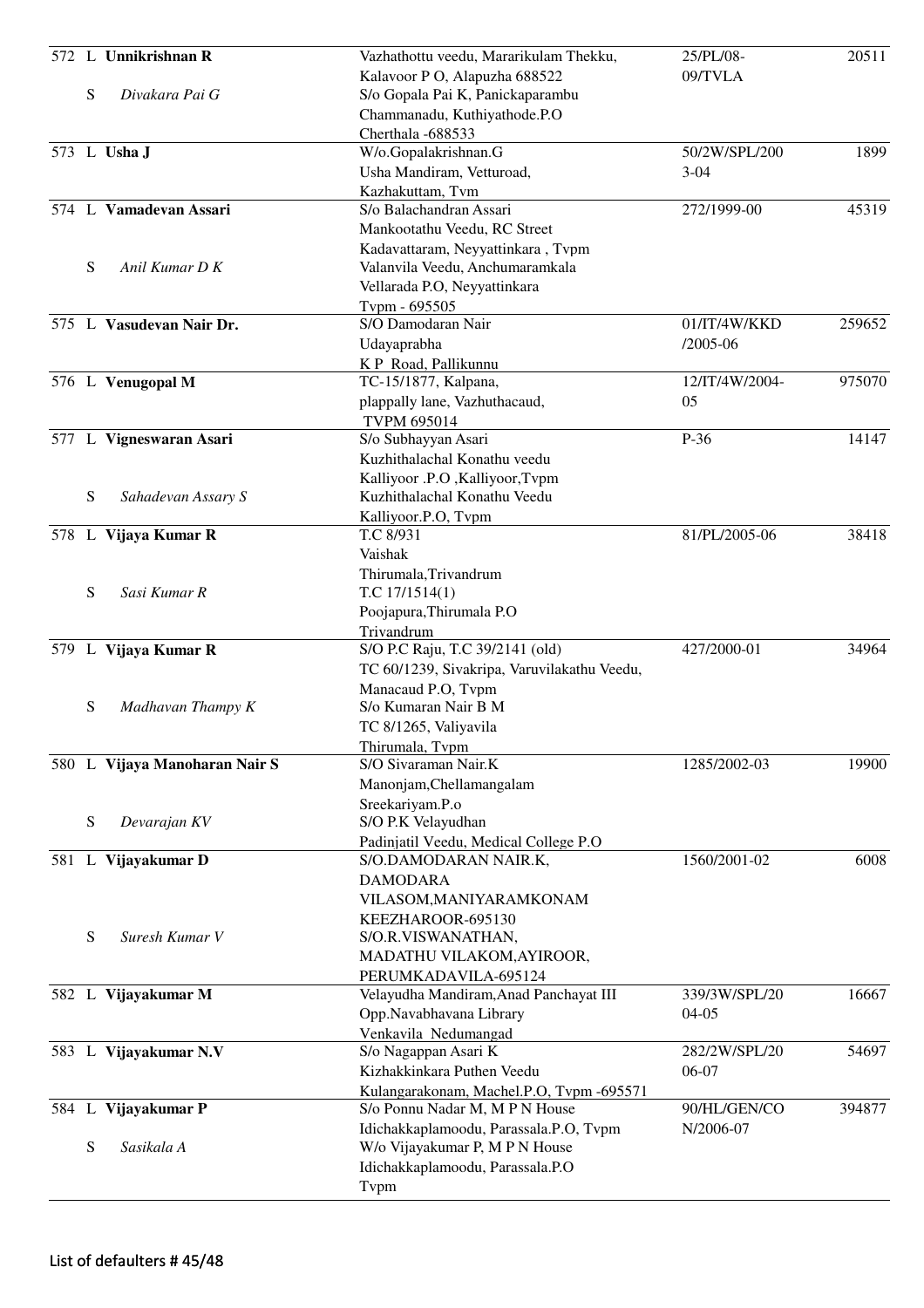|   | 585 L Vijayakumar S.K   | S/o.Selvaraj<br>Vijaya bhavan,             | 222/2003-04    | 49166  |
|---|-------------------------|--------------------------------------------|----------------|--------|
|   |                         | Nelikunnikonam,                            |                |        |
|   |                         | Dalumugham                                 |                |        |
|   |                         | Vellarada                                  |                |        |
|   |                         | Neyyattinkara                              |                |        |
|   |                         | Tvnm - 695125                              |                |        |
| S | Pradeep P.D             | S/o.Divakaran,                             |                |        |
|   |                         | Prabhash Bhavan,                           |                |        |
|   |                         | Arayoor,                                   |                |        |
|   |                         | Chenkal                                    |                |        |
|   |                         | Neyyattinkara                              |                |        |
|   |                         | Typm-695132                                |                |        |
|   | 586 L Vijayakumari B.K  | W/O J.V Plazid                             | 133/PL/2005-06 | 44213  |
|   |                         | Dreams, T.C 19/1588                        |                |        |
|   |                         | Velnagar, Thamalam, Thirumala.p.o          |                |        |
| S | AnanthaKrishnan Achari  | S/O Janadhran Achari                       |                |        |
|   |                         | Aswathy Bhavan, Kottukunnu                 |                |        |
|   |                         | Nellanad, Nedumangadu                      |                |        |
|   | 587 L Vijayan Kani G    | Padinjattinkara puthen Veedu               | 786/2W/SPL/20  | 1543   |
|   |                         | Choodal Manpuram Parappar                  | 05-06          |        |
|   |                         | Kurupuzha Nedumangad                       |                |        |
|   | 588 L Vijayan Nair S    | TC 19/598 (1), Mithila South Road          | 100344         | 27084  |
|   |                         | Mudavanmukal, Poojappura.P.O               |                |        |
|   |                         | Tvpm                                       |                |        |
| S | Jayachandran Nair       | Saraswathy Mandiram                        |                |        |
|   |                         | Venganoor.P.O, Tvpm                        |                |        |
|   | 589 L Vijayan S         | S/O Steaphen Yohannan                      | 09/IT/4W/2004- | 543690 |
|   |                         | T.C 10/1612, Mannanthala                   | 05             |        |
|   |                         | Trivandrum.15                              |                |        |
|   | 590 L Vijayan T.N       | S/o.Nanu.T.M                               | 695/2002-03    | 11687  |
|   |                         | Thozhuthungaparambil, Adicly               |                |        |
|   |                         | Chalakudy, Kunnappily PO, Thrissur         |                |        |
| S | Vijayan S               | Vikas Bhavan, Thannim                      |                |        |
|   |                         | Nandiyode, Pacha PO Paluvally              |                |        |
|   |                         | Nedumangad, Tvpm                           |                |        |
|   | 591 L Vijayarajan J     | T.C No 2/871 (Old No.A.P 8/501)            | 616/2W/SPL/20  | 48598  |
|   |                         | Leena Nivas , Near railway station,        | 06-07          |        |
|   |                         | Kazhakuttam.P.O,Tvpm                       |                |        |
|   | 592 L Vikraman Nair K   | S/O Krishna Pillai                         | 123/PL/2006-07 | 19397  |
|   |                         | Mulamootil Thekkethil House                |                |        |
|   |                         | T.C 27/1721, Rishimangalam, Vanchiyoor.p.o |                |        |
|   | 593 L Vikraman Nair T   | S/o G .Thankappan Nair                     | $F-45$         | 16042  |
|   |                         | T.C 36/1512(2), Perunthani,                |                |        |
|   |                         | Thiruvananthapuram                         |                |        |
| S | Sreekumaran Nair M      | S/o Madhavan Pillai M                      |                |        |
|   |                         | TC 19/1906(1), Vaimangalathu Veedu         |                |        |
|   |                         | Mudavanmughal, Aramada, Tvpm               |                |        |
|   | 594 L Vincy Sukumaran E | S/O J.Sukumaran ,Kumar Sadanam             | 717/2000-01    | 24129  |
|   |                         | Kollayil, Dhanuvachapuram, Neyyatinkara.   |                |        |
| S | Harilekshmi D Nair      | Govt.Qtrs.14/164                           |                |        |
|   |                         | Melarnoor, Karamana                        |                |        |
|   |                         | Trivandrum                                 |                |        |
|   | 595 L Vinod K.V         | Kannayil House                             | 1/IT/4W/2004-  | 405127 |
|   |                         | Vazhampuram.P.O                            | 05/KKD         |        |
|   |                         | Karakkurissi Palakkad 678595               |                |        |
|   | 596 L Vinod Kumar K.C   | Kollante Kizhakayil Chalil House           | 5/IT/2W/KKD/   | 78071  |
|   |                         | Hill Bazar, Moodadi North .P.O             | 2004-05        |        |
|   |                         | Kozhikode                                  |                |        |
|   | 597 L Vinod Kumar K.S   | Krishna Saras, Pulluvila PO                | 392/2003-04    | 16324  |
|   |                         | Karumkulam, tvpm-695526                    |                |        |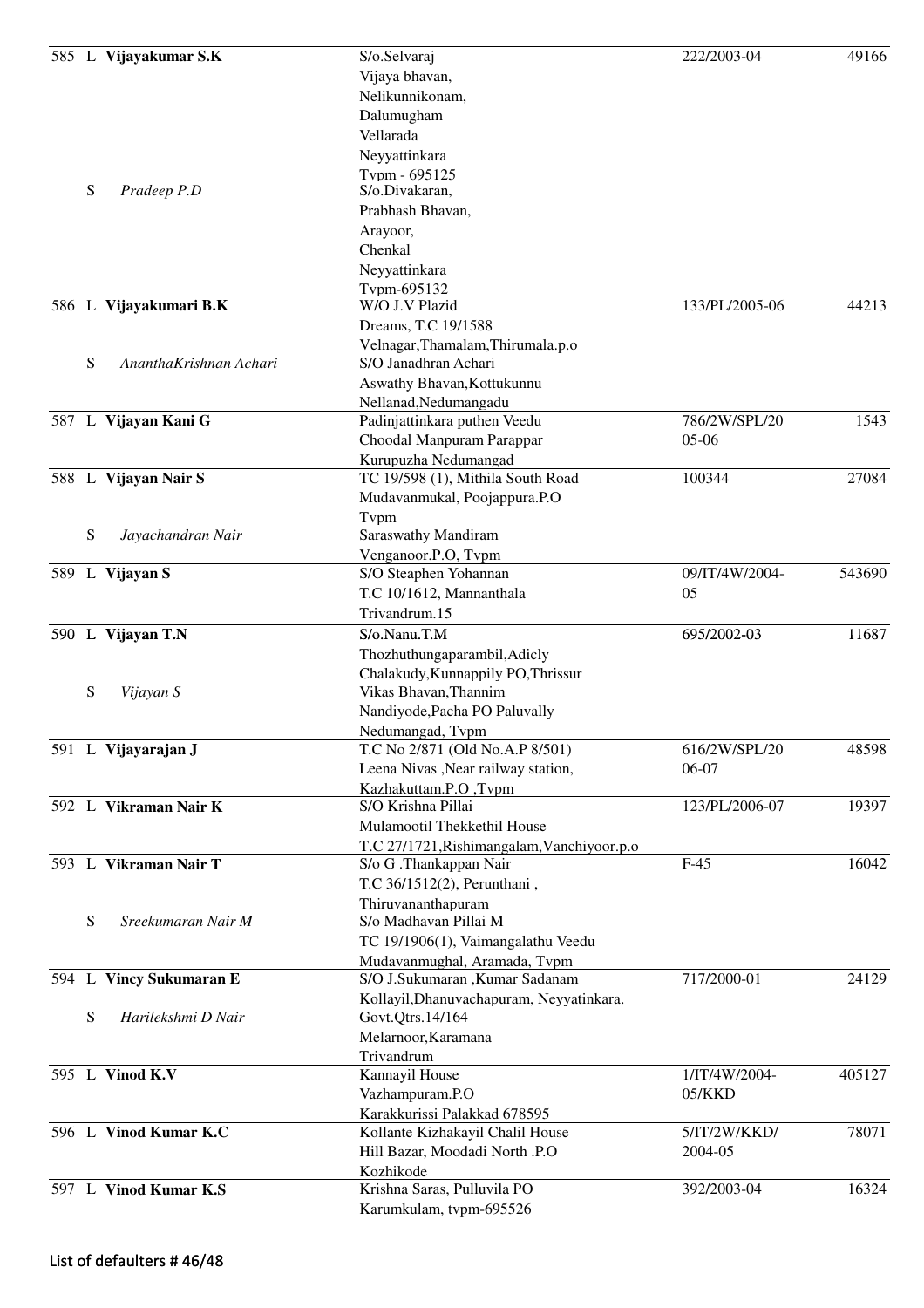|     | S | Praveen P.V                       | Vijaya Bhavan, Plamuttukada                           |                |        |
|-----|---|-----------------------------------|-------------------------------------------------------|----------------|--------|
|     |   |                                   | Erichalloor, Karate Neyyatinkara                      |                |        |
| 598 | L | Vinod Kumar V.K                   | Shyla bhavan, t.c 65/600(1), madathilnada             | 9/NPL/2016-17  | 222200 |
|     |   |                                   | thiruvallam p o, TVPM 695027                          |                |        |
|     | S | Alex jesudas                      | Xanadu, t.c 15/839-2, Sisuvihar school road           |                |        |
|     |   |                                   | vazhuthacaud, sasthamangalam PO, TVPM                 |                |        |
|     |   |                                   | 695010                                                |                |        |
|     |   | 599 L Vinod M                     | S/o Michael .N                                        | 187/2W/SPL/20  | 33969  |
|     |   |                                   | Vinod Vilasom, Poochadi Villa, Poonjamkode,           | 06-07          |        |
|     |   |                                   | Kattakada.P.O, Kattakada, Nedumangad, Tvpm            |                |        |
|     |   | 600 L Vinod P S                   | S/o Geethamani Amma D                                 | 677/2000-01    | 36418  |
|     |   |                                   | Puthanpurakkal Veedu                                  |                |        |
|     |   |                                   | Manakkara, Sasthamcotta                               |                |        |
|     |   |                                   | Kollam -690521                                        |                |        |
|     | S | Babukuttan T                      | S/o Thanupillai T, Sruthi Bhavan                      |                |        |
|     |   |                                   | Ayikunnam, Sasthamcotta                               |                |        |
|     |   |                                   | Kollam-690521                                         |                |        |
|     | S | Geethamani Amma D                 | D/o Devaki Amma G                                     |                |        |
|     |   |                                   |                                                       |                |        |
|     |   |                                   | Puthanpurakkal Veedu, Manakkara                       |                |        |
|     |   | 601 L Vishnu M.L                  | Sasthamcotta, Kollam -690521<br>Anil Nivas TC 40/1010 | 660/2000-01    | 50876  |
|     |   |                                   |                                                       |                |        |
|     |   |                                   | Sreevaraham, KIlikode Lane                            |                |        |
|     |   |                                   | Manacaud P.O, Tvm-695009                              |                |        |
|     | S | Leelakumari K                     | D/o Krishnapillai R                                   |                |        |
|     |   |                                   | Ayakodukonathu Veedu                                  |                |        |
|     |   |                                   | Pallichal, Neyyattinkara, Tvpm                        |                |        |
|     | S | Vasanthakumari J                  | <b>Puthuval Puthen House</b>                          |                |        |
|     |   |                                   | Veeranakavu, Kattakada                                |                |        |
|     |   |                                   | Nedumangadu, Tvpm                                     |                |        |
|     |   | 602 L Vishnukumar K               | Sreegeetham , PGRA-L-7,                               | 7/IT/2W/2006-  | 34957  |
|     |   |                                   | T.C No: 36/206(4), Swagath lane                       | 07             |        |
|     |   |                                   | Eanjackal, Vallakkadavu.P.O, Tvpm -695008             |                |        |
|     |   | 603 L Viswanatha Pillai R I.P.S   | S/o Radhakrishna Pillai                               | $AO-3$         | 39607  |
|     |   |                                   | Kattathara House, TC 9/1142                           |                |        |
|     |   |                                   | Sasthamangalam, Tvpm-695010                           |                |        |
|     | S | Mohanan Nair V                    | S/o Velayudhan Nair                                   |                |        |
|     |   |                                   | Aramam, TC -22/1000, Attukal                          |                |        |
|     |   |                                   | Manacaud, Tvpm -695009                                |                |        |
| 604 |   | L Viswanathan Nair M              | S/o Madhavan Pillai, TC -19/355                       | $N-57$         | 19332  |
|     |   |                                   | Vattavila, Thirumala, Tvm -695506                     |                |        |
|     | S | Damodharan M                      | S/o Muthukrishnan Naidu T                             |                |        |
|     |   |                                   | TC 38-3035, Thycaud, Tvm -695014                      |                |        |
|     |   | 605 L Viswanathan Nair V.P (Late) | Velliamparathu House, Mooleplackal                    | 470/2001-      | 368404 |
|     |   |                                   | Cheruvally P O, Manimala, Kottayam                    | 02/EKM         |        |
|     | S | Thressiamma R J                   | W/o Viswanathan Nair V P                              |                |        |
|     |   |                                   |                                                       |                |        |
|     |   |                                   | Velliamparathu House, Mooleplackal                    |                |        |
|     |   |                                   | Cheruvally.P.O, Manimala, kottayam                    |                |        |
|     | S | Aleykutty U V                     | S/o Uthup                                             |                |        |
|     |   |                                   | Kilanthara House, Chelliozhukonam                     |                |        |
|     |   |                                   | Kottayam                                              |                |        |
|     |   | 606 L Viswanathan T               | T.C 21/1870,                                          | 35/2W/SPL/200  | 24423  |
|     |   |                                   | Akhil nivas,                                          | $6 - 07$       |        |
|     |   |                                   | Karamana, tvpm                                        |                |        |
|     |   | 607 L Xavier Dcruz L.A            | S/O M.Linus Dcruz                                     | 10/IT/4W/2005- | 403138 |
|     |   |                                   | T,C 44/613, Ethalean, Vallakadavu                     | 06             |        |
|     |   |                                   | Valiyathura, Trivandrum                               |                |        |
|     |   | 608 L Xavier S                    | S/o.P.Sebastian, Binu Mandiram,                       | 16/2003-04     | 32682  |
|     |   |                                   | Puthukkad-PO, Chavara, Kollam                         |                |        |
|     | S | Maria Dasan M                     | S/o.Michle, Vilayil Veedu, Kanjiramcode PO,           |                |        |
|     |   |                                   | Kundara, Kollam                                       |                |        |